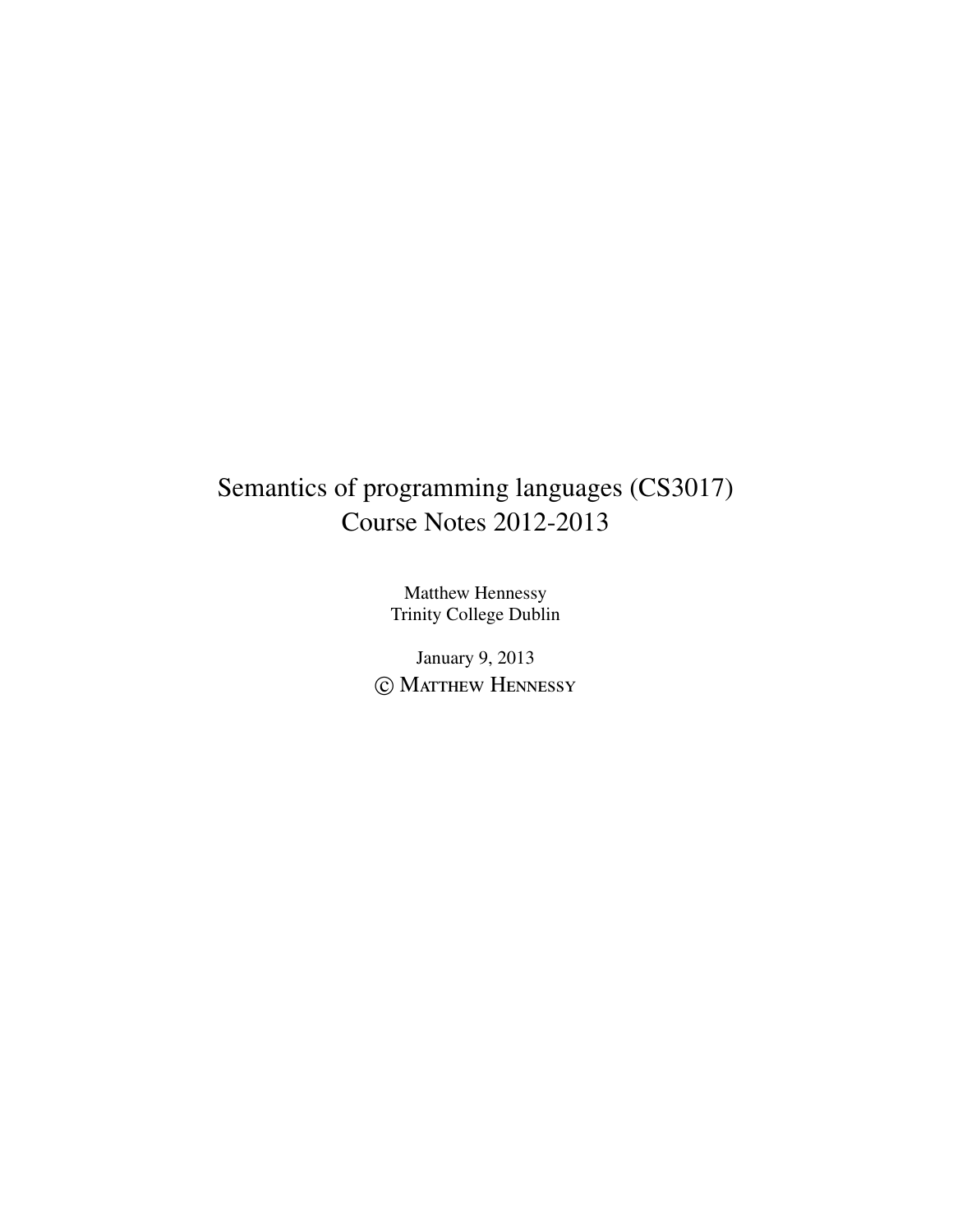# **Contents**

| $\mathbf{1}$   |     | <b>Arithmetic expressions</b>                                                 | $\mathbf{3}$   |
|----------------|-----|-------------------------------------------------------------------------------|----------------|
|                | 1.1 |                                                                               | $\overline{3}$ |
|                | 1.2 |                                                                               | 5              |
|                | 1.3 |                                                                               | 9              |
|                | 1.4 |                                                                               | 11             |
|                | 1.5 |                                                                               | 12             |
| $\overline{2}$ |     | <b>Induction</b>                                                              | 14             |
|                | 2.1 |                                                                               | 14             |
|                |     | An example proof by mathematical induction<br>2.1.1                           | 15             |
|                |     | Defining functions using mathematical induction<br>2.1.2                      | 18             |
|                |     | Strong mathematical induction<br>2.1.3                                        | 19             |
|                | 2.2 |                                                                               | 20             |
|                |     | A Structural View of mathematical induction<br>2.2.1                          | 20             |
|                |     | 2.2.2<br>Structural induction for binary trees                                | 21             |
|                |     | Structural Induction over the language of expressions<br>2.2.3                | 25             |
|                | 2.3 |                                                                               | 29             |
|                |     | What is going on? $\ldots \ldots \ldots \ldots \ldots \ldots \ldots$<br>2.3.1 | 32             |
|                | 2.4 | The reflexive transitive closure of a relation                                | 33             |
|                |     | 2.4.1                                                                         | 35             |
| 3              |     | The While programming language                                                | 38             |
|                | 3.1 |                                                                               | 40             |
|                | 3.2 |                                                                               | 46             |
|                | 3.3 |                                                                               | 51             |
|                | 3.4 |                                                                               | 59             |
|                |     | 3.4.1                                                                         | 59             |
|                |     | 3.4.2                                                                         | 61             |
|                |     | 3.4.3                                                                         | 65             |
| 4              |     | A simple functional language                                                  | 68             |
|                | 4.1 | Local declarations                                                            | 69             |
|                |     | 4.1.1                                                                         | 71             |
|                |     | 4.1.2                                                                         | 74             |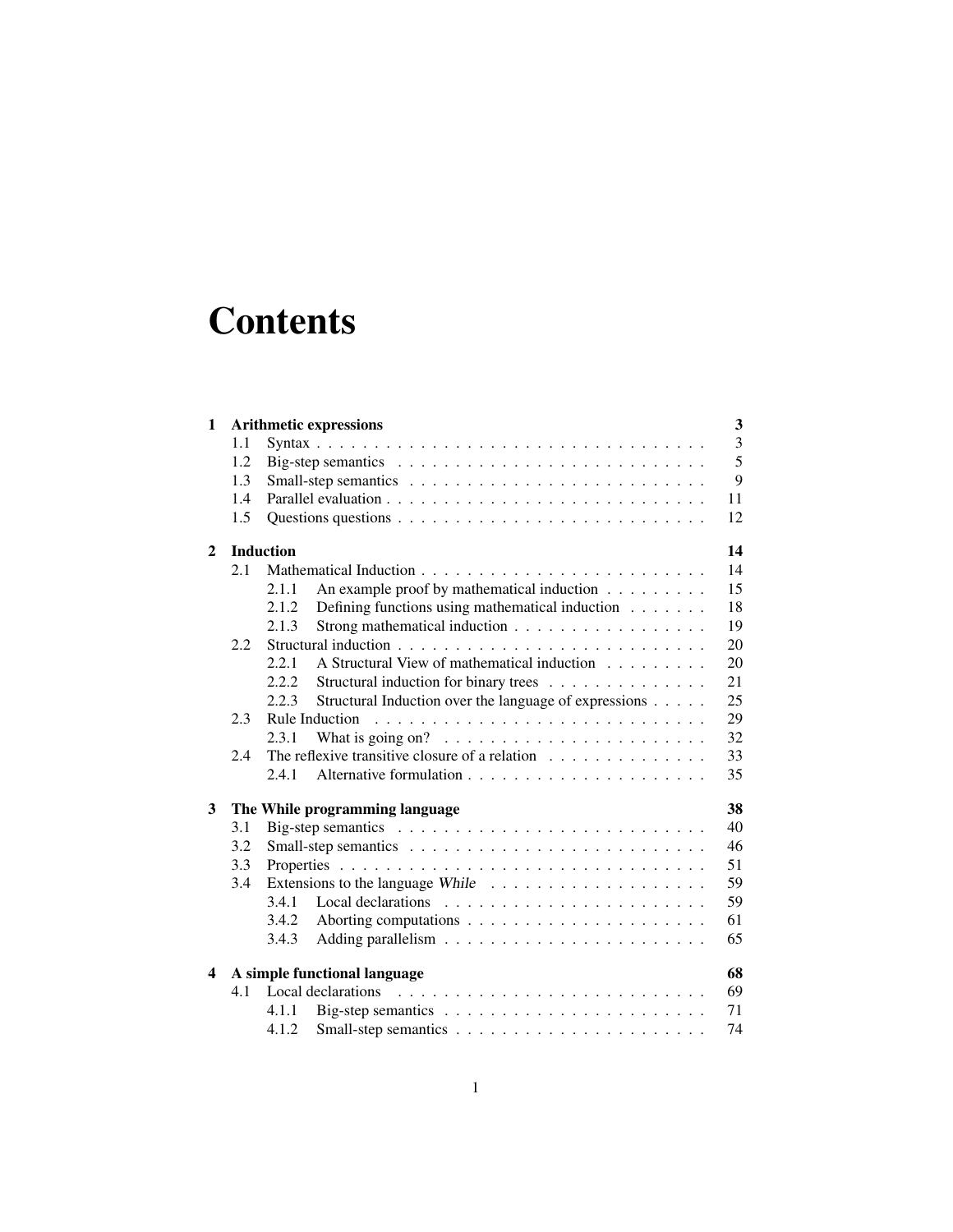|  | 4.3.2 Typed programs don't go wrong 83                                                     |  |
|--|--------------------------------------------------------------------------------------------|--|
|  | User-defined functions $\ldots \ldots \ldots \ldots \ldots \ldots \ldots \ldots \ldots$ 85 |  |
|  |                                                                                            |  |
|  |                                                                                            |  |
|  | 4.4.3 Typing functions $\ldots \ldots \ldots \ldots \ldots \ldots \ldots \ldots$ 93        |  |
|  |                                                                                            |  |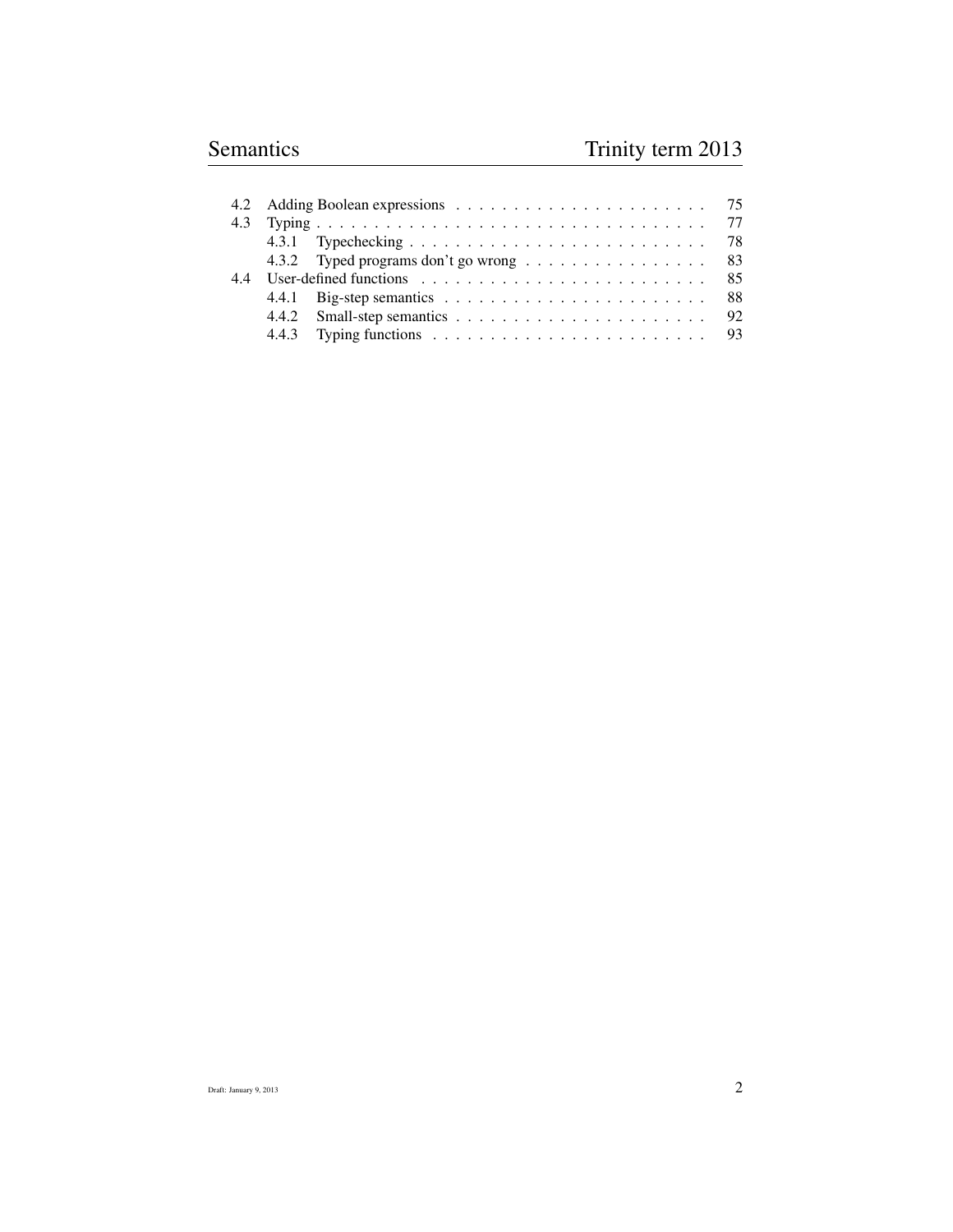# Chapter 1

# Evaluating arithmetic expressions

In this introductory chapter we explain the idea of formal semantics for a programming language using as an example a very simple language for arithmetic expressions Exp, involving numerals and two operations, addition and multiplication. Anybody reading these notes will know very well how to evaluate these expressions. But our purpose is to use the language to explain the formalism we will use to give semantics to languages which are much more complicated than Exp.

## 1.1 Syntax

The syntax for a very simple language of *arithmetic expressions* Exp is given in Figure 1.1. It uses an auxiliary set of *numerals*, Nums, which are syntactic representations of the more abstract set of natural numbers  $\mathbb N$ . The natural numbers  $0, 1, 2, \ldots$ are mathematical objects which exist in some abstract world of concepts. They have concrete representations in different languages. For example the natural number 5 is represented by the string of symbols *five* in English and the string *cinq* in French; the Romans represented it by the symbol *V*. In our language of arithmetic expressions it will be represented as the corresponding symbol in bold italic font 5.

In addition to the numerals the BNF schema in Figure 1.1 also uses two extra sym $b$ ols,  $+$  and  $\times$ . Once more most people would know that these symbols are representations for binary mathematical operations on natural numbers, namely *addition* and *multiplication*. Thus the first line of Figure 1.1 says that there are three ways to construct an arbitrary expression *E* in the language Exp:

- (i) If n is an arbitrary numeral then it is also an arithmetic expression. From this we therefore already know that there an infinite number of arithmetic expressions, namely 0, 1, 2, ...
- (ii) If we have already constructed two arithmetic expressions  $E_1$  and  $E_2$  then  $E_1 + E_2$ is also an arithmetic expression in Exp.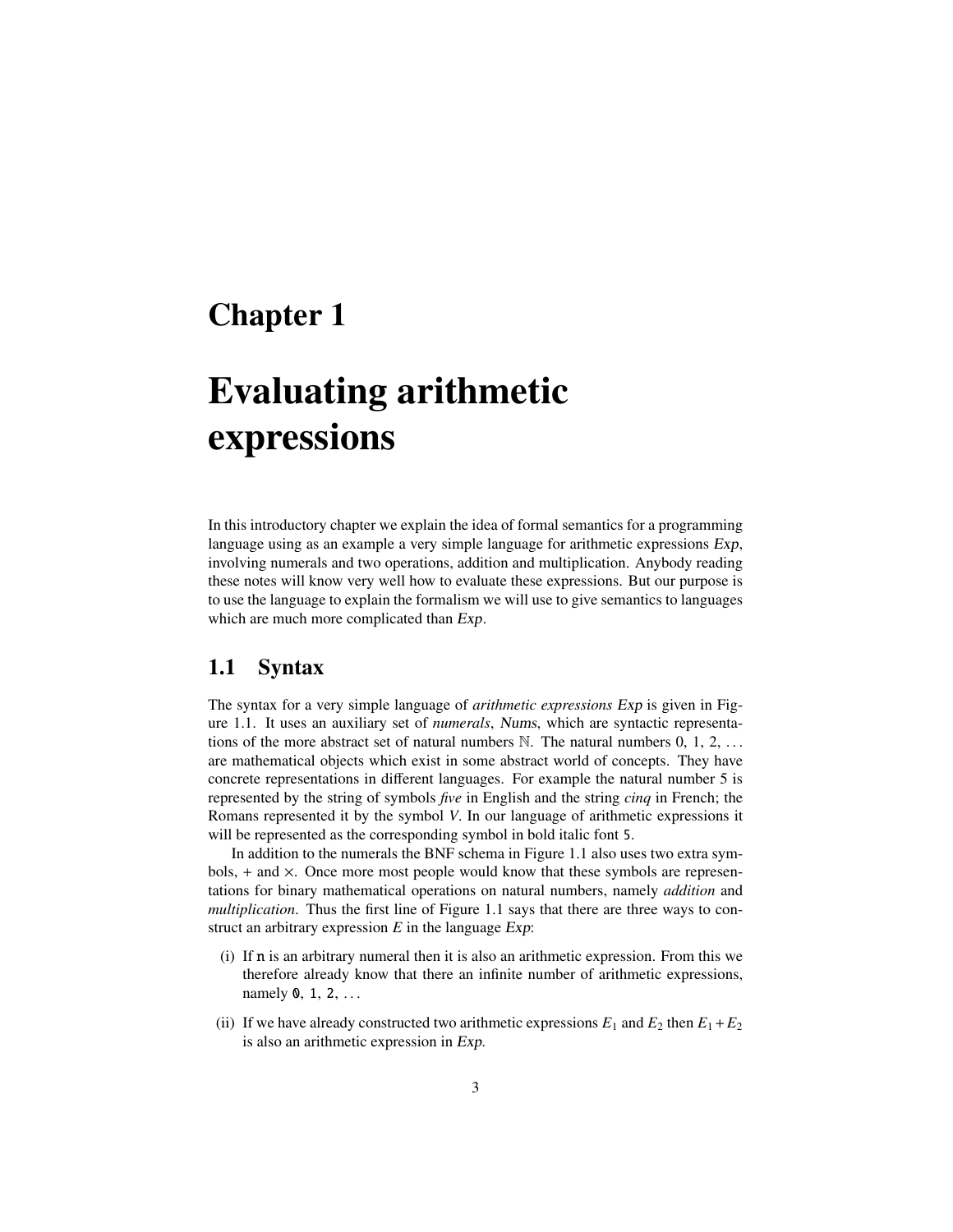$E \in \text{Exp} ::= \mathbf{n} | E + E | E \times E$  $n \in \textit{Nums} ::= 0 \mid 1 \mid 2 \mid \dots$ 



(iii) Similarly if  $E_1$ ,  $E_2$  are two expressions in *Exp* then  $E_1 \times E_2$  is also an arithmetic expression in Exp.

Here we take the view that schemas such as that in Figure 1.1 specify the *abstract syntax* of a language, rather than its *concrete syntax*. The latter is concerned with the precise linear sequences of symbols which are valid terms of the language whereas the former describes terms purely in terms of their structure. Another way of saying this is that the schema in Figure 1.1 describes the valid *abstract syntax trees* of the language, rather than linear sequences of symbols. Thus the following is a valid tree in the language Exp:



This is because it is formed by condition (ii) above because:

- (a) 3 is a valid tree in Exp; this follows from condition (i)
	- ×
- (b) the object 2 7 is also in Exp. This in turn follows by condition (iii) above, because both the objects 2 and 7 are valid trees; these two statements are an instance of condition (i).

On the other hand a tree such as



is not in the language  $Exp$ ; no matter how we try to apply the rules (i) - (iii) above we will not be able to construct it.

However it would be tedious to have to continually draw these syntax trees and therefore throughout the notes we use a convention for their linear representation; this consists of using brackets in order to indicate the structure of expressions. Thus in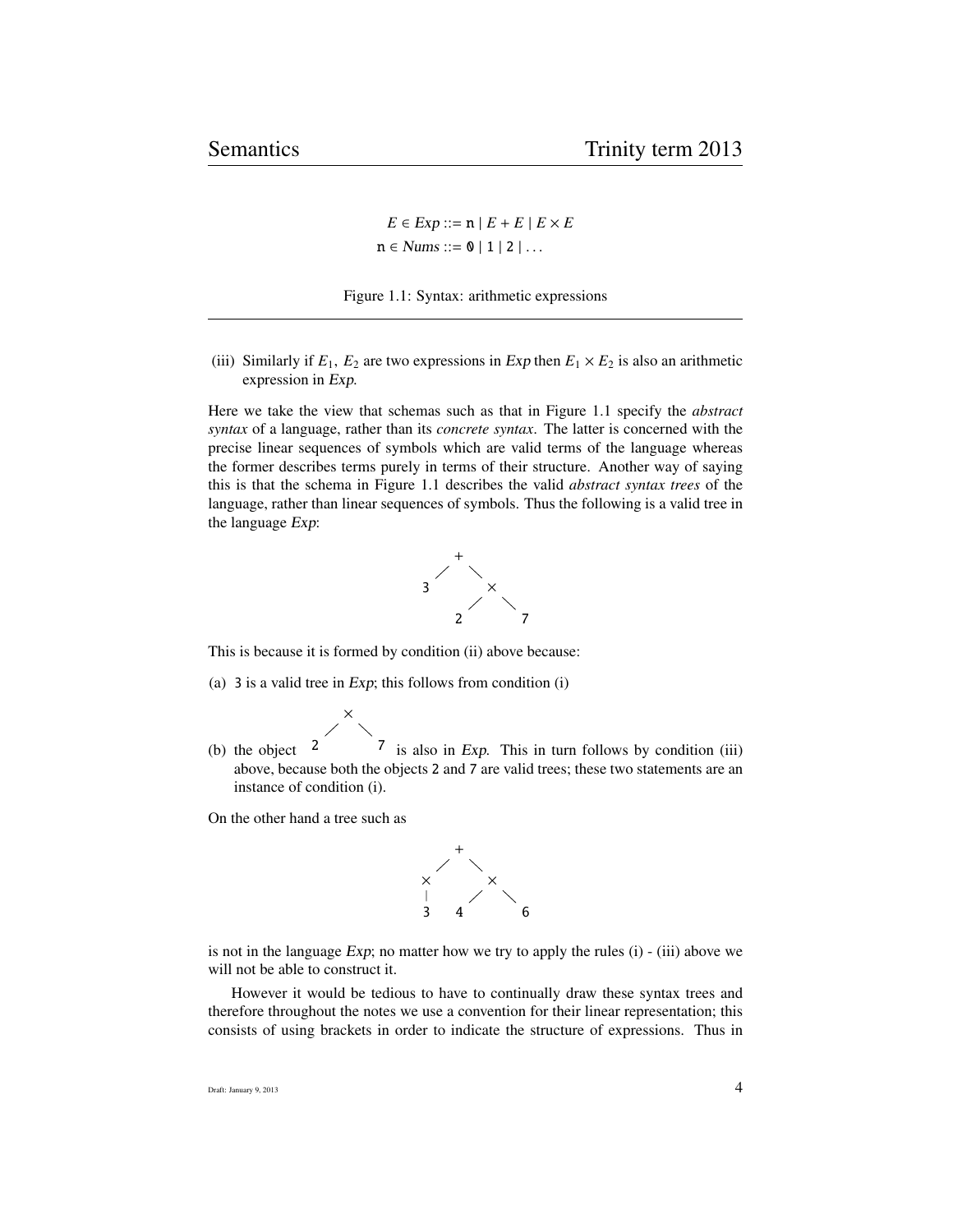linear representation the valid tree above will be rendered as  $3 + (2 \times 7)$ . The linear representation  $(3 + 2) \times 7$  on the other hand represents a different tree, namely



This linear representation of abstract tress will be rather informal; for example there are many linear expressions, such as  $3 + 2 \times 7$ , which represent no abstract syntax tree. The over-riding principle will be that given an expression we should always know its structure; how it is constructed using the rules (i) (ii) and (iii) above.

# 1.2 Big-step semantics

Anybody with the least exposure to mathematics will know how to evaluate expressions in the language Exp; for example  $3+(2\times7)$  evaluates to 17 while  $(3+2)\times7$  evaluates to 35. However this might not be the case for more complicated languages, and therefore we need general methods for specifying how expressions are to be evaluated, or more abstractly what should be the result of evaluating an expression. We will illustrate these methods using the simple language Exp.

One approach would simply be to write a computer programme, an *evaluator* or *interpreter*, which inputs an arithmetic expression and outputs the correct result. However this is unsatisfactory for a number of reasons:

- (i) As an explanation it is unnecessarily complicated. Writing the programme would involve all kinds of superfluous decisions about data-structures, and control flow.
- (ii) It would also be overly prescriptive; the program would essentially give a specific algorithm for evaluating expressions, thereby offering a bias against other possibilities.

Suppose instead we merely wanted to *specify* what the result should be, rather than how the evaluation should proceed. One way to do this would be to publish a table consisting of all the possible expressions together with the numeral to which they should evaluate. Apart from being incredibly tedious this approach is doomed to failure as there are an infinite number of possible expressions. But as is made clear in the BNF description of the language in Figure 1.1, there is a simple structure to all expressions; this can be exploited to give a simple specification of what the result should be from any algorithm designed to evaluate an arbitrary expression.

But any such specification can only be understood by somebody who is familiar with the abstract arithmetic operations of addition and subtraction. Note that this is also true of *evaluators* or *interpreters*; it would be impossible to implement a program to evaluate expressions if the target language had no way to execute these arithmetic operations.

Suppose we want to evaluate an arbitrary expression  $E \in Exp$ . According to the description of Exp in Figure 1.1 there are three possibilities for the structure of *E*: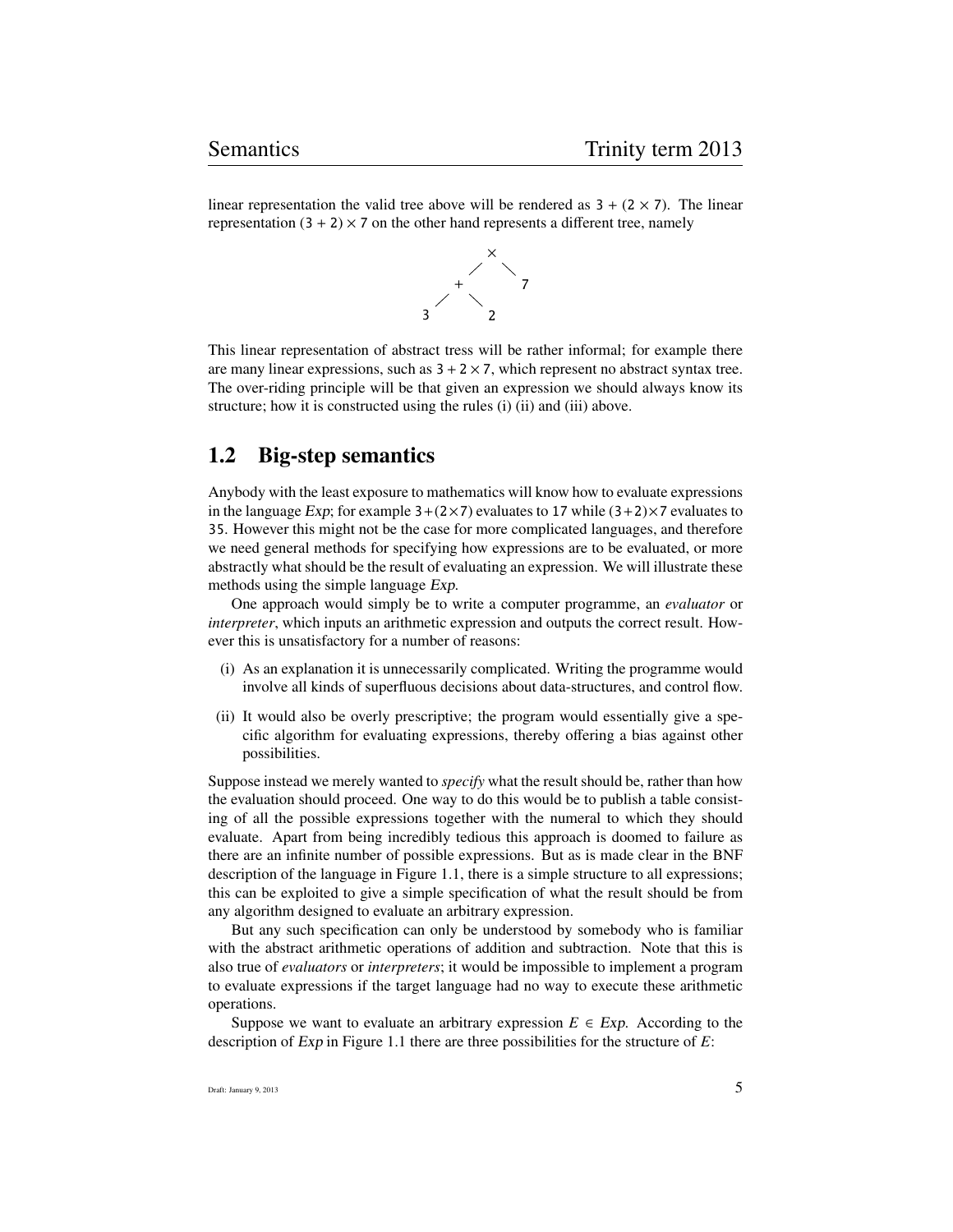| $(B-NUM)$       | $(B-ADD)$                  |                      |                              |
|-----------------|----------------------------|----------------------|------------------------------|
|                 | $E_1 \Downarrow n_1$       | $E_2 \Downarrow n_2$ |                              |
| $n \parallel n$ | $E_1 + E_2 \Downarrow n_3$ |                      | $n_3 = \text{add}(n_1, n_2)$ |

Figure 1.2: Big-step semantics

- (i) *E* is some numeral n: In this case the result of evaluation should obviously be the numeral n itself.
- (ii) *E* has the structure  $E_1 + E_2$  for some (sub)-expressions  $E_1$  and  $E_2$ . In this case the result of evaluating *E* should be the numeral obtained by applying the binary addition operator to the results obtained from  $E_1$  and  $E_2$ . Spelled out in more detail, if  $n_1$  is the result of evaluating  $E_1$  and  $n_2$  is the result of evaluating  $E_2$  then the result of evaluating *E* should be the numeral  $n_3$  where  $\text{add}(n_1, n_2) = n_3$ .
- (iii) *E* has the structure  $E_1 \times E_2$  for some (sub)-expressions  $E_1$  and  $E_2$ . In this case we proceed as in case (ii) but using the multiplication operator mult(−, <sup>−</sup>) in place of addition.

Note the use of numbers versus numerals in (ii) and (iii). Both  $add(-,-)$  and  $mult(-,-)$ are abstract mathematical operations on natural numbers; so in (ii) they are applied to the numbers  $n_1, n_2$ , to obtain the number  $n_3$ , and the result of the valuation is the corresponding numeral  $n_3$ .

The specification given in (i)-(iii) above does not necessarily constitute a precise algorithm for evaluating expressions but it can be used by any reasonably intelligent person to calculate the prescribed result. For example the result of evaluating  $(2 + 6) +$  $(2 \times 7)$  should be the numeral 22. This follows by an application of (ii) because:

- (a)  $(2 + 6) + (2 \times 7)$  has the form  $E_1 + E_2$  where  $E_1$  is  $2 + 6$  and  $E_2$  is  $2 \times 7$
- (b) the result of evaluating  $2 + 6$  should be 8
- (c) the result of evaluating  $2 \times 7$  should be 14
- (d) and  $add(8, 14)$  is the number 22.

Of course this is not the complete justification of why  $(2+6)+(2\times7)$  should evaluate to 22. In addition we need to justify steps (b) and (c) above; these in turn can be justified using applications of the principles (ii) and (iii) respectively.

With some thought the reader should be convinced that these principles, (i), (ii), and (iii), are sufficient to determine the value of any expression from Exp no matter how complicated. However they are expressed in natural language (English), which is notoriously prone to mis-interpretation and mis-understanding. For Exp, a very simple language, this is not the case, but for more complicated languages it is better to avoid the vagaries of natural language. So instead we propose to replace specifications such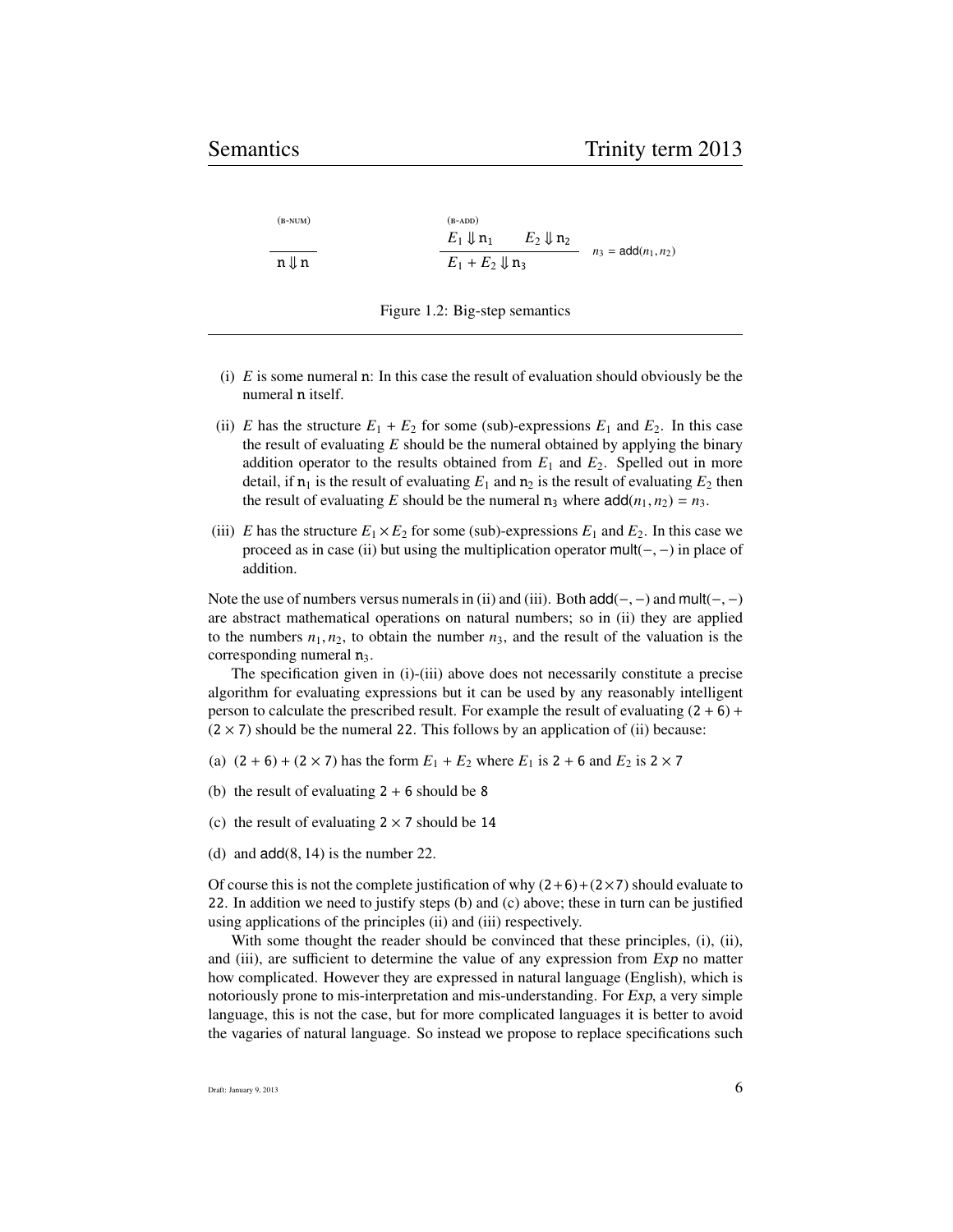as (i) - (iii) above with formal logical systems which do not suffer from the defects of natural language.

The idea is to use logical rules whose general format is given by:

name hypothesis . . . hypothesis conclusion (side-condition) (1.1)

Each rule has

- at least one conclusion, written underneath the line
- a list, possibly empty, of hypotheses, written above the line
- a side-condition, again possibly empty
- a name with which we can refer to the rule.

The intuition is that if all the hypotheses hold, and the side-condition holds, then the conclusion also holds.

Let us now see how we can recast the informal specification of the semantics above using this form of logical rules. The predicate in which we are interested is: *the expression E should evaluate to the numeral* n. Let us denote this English phrase with a mathematical predicate or *judgement*

 $E \Downarrow n$ 

Now what we want is a set of rules which determine valid instances of this predicate. Two such rules are given in Figure 3.2, corresponding to the informal specifications (i) and (ii) above; the missing third rule can be supplied by the reader to correspond with clause (iii). The first rule,  $_{(B-NUM)}$ , has no hypothesis and no side condition; such rules are refered to as *axioms*. Thus it says that  $\mathbf{n} \parallel \mathbf{n}$  for every numeral **n**; thus it corresponds to the informal specification (i) above. The second rule,  $_{(B-ADD)}$ , corresponds to the informal specification (ii); it has two hypotheses, namely that  $E_1 \Downarrow n_1$  and  $E_2 \Downarrow n_2$  and one sidecondition about natural numbers,  $n_3 = \text{add}(n_1, n_2)$ . If these hypotheses are known to hold and the side-condition is true then the conclusion  $E_1 + E_2 \Downarrow n_3$  is also true.

These rules can now be used formally to determine when, for a particular expression *E* and numeral n, the judgement  $E \Downarrow n$  is valid. Valid judgements are those which can be derived by any sequence of applications of the defining rules. Here is an example of such a derivation, which determines that the judgement  $3 + (2 + 1) \Downarrow 6$  is valid, that is, the evaluation of the expression  $3 + (2 + 1)$  should evaluate to the numeral 6.

$$
\begin{array}{c|c} \hline \rule[-1mm]{0mm}{3mm}\hline \rule[-1mm]{0mm}{3mm}\hline \rule[-1mm]{0mm}{3mm}\hline \rule[-1mm]{0mm}{3mm}\hline \rule[-1mm]{0mm}{3mm}\hline \rule[-1mm]{0mm}{3mm}\hline \rule[-1mm]{0mm}{3mm}\hline \rule[-1mm]{0mm}{3mm}\hline \rule[-1mm]{0mm}{3mm}\hline \rule[-1mm]{0mm}{3mm}\hline \rule[-1mm]{0mm}{3mm}\hline \rule[-1mm]{0mm}{3mm}\hline \rule[-1mm]{0mm}{3mm}\hline \rule[-1mm]{0mm}{3mm}\hline \rule[-1mm]{0mm}{3mm}\hline \rule[-1mm]{0mm}{3mm}\hline \rule[-1mm]{0mm}{3mm}\hline \rule[-1mm]{0mm}{3mm}\hline \rule[-1mm]{0mm}{3mm}\hline \rule[-1mm]{0mm}{3mm}\hline \rule[-1mm]{0mm}{3mm}\hline \rule[-1mm]{0mm}{3mm}\hline \rule[-1mm]{0mm}{3mm}\hline \rule[-1mm]{0mm}{3mm}\hline \rule[-1mm]{0mm}{3mm}\hline \rule[-1mm]{0mm}{3mm}\hline \rule[-1mm]{0mm}{3mm}\hline \rule[-1mm]{0mm}{3mm}\hline \rule[-1mm]{0mm}{3mm}\hline \rule[-1mm]{0mm}{3mm}\hline \rule[-1mm]{0mm}{3mm}\hline \rule[-1mm]{0mm}{3mm}\hline \rule[-1mm]{0mm}{3mm}\hline \rule[-1mm]{0mm}{3mm}\hline \rule[-1mm]{0mm}{3mm}\hline \rule[-1mm]{0mm}{3mm}\hline \rule[-1mm]{0mm}{3mm}\hline \rule[-1mm]{0mm}{3mm}\hline \rule[-1mm]{0mm}{3mm}\hline \rule[-1mm]{0mm}{3mm}\hline \rule[-1mm]{0mm}{3mm}\hline \rule[-1mm]{0mm}{3mm}\hline \rule[-1mm]{0mm}{3mm}\hline \rule[-1mm]{0mm}{3mm}\hline \rule[-1mm]{0mm}{3mm}\hline \rule[-1mm]{0mm}{3mm}\hline \rule[-1mm]{0mm}{3mm}\hline \rule[-1mm]{0mm}{3mm}\hline \rule[-1mm]{0mm}{3mm}\hline \rule[-1mm]{0mm}{3mm}\hline \rule[-1mm]{0mm}{3mm}\hline \rule[-1mm]{0mm}{3mm}\hline \rule[-1mm]{0mm}{3mm}\hline \rule[-1mm]{
$$

The derivation is presented as an inverted tree, with the required judgement to be verified,  $3 + (2 + 1) \Downarrow 6$ , at the root. The tree is generated by applications of the defining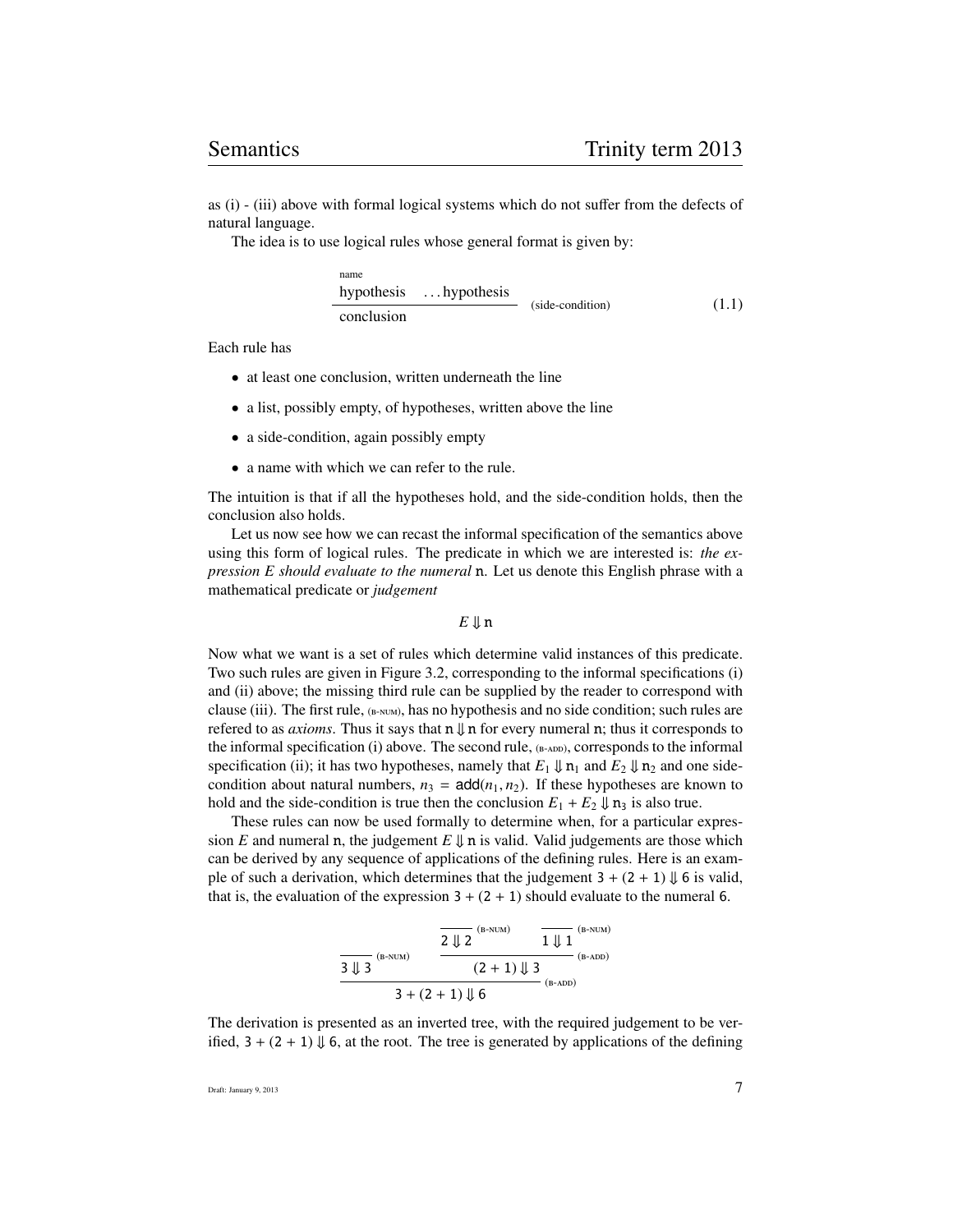| $(B-NUM)$<br>$2 \downarrow 2$ | $(B-NUM)$                              | $(B-NUM)$<br>$2 \parallel 2$ | $(B-NUM)$<br>7 JL 7 |
|-------------------------------|----------------------------------------|------------------------------|---------------------|
| $(2 + 6) \downarrow 8$        | $(B-ADD)$                              | $(2 \times 7)$   14          | $(B-MULT)$          |
|                               | $(2 + 6) + (2 \times 7) \downarrow 22$ |                              | $(B-ADD)$           |

Figure 1.3: An example derivation in the big-step semantics

rules, with the terminating leaves being generated by axioms. In this example we have three applications of the axiom  $_{(B-NUM)}$  and two applications of the rule  $_{(B-ADD)}$ .

Another example derivation is given in Figure 1.3; it makes reference to the (obvious) missing rule ( $_{\text{B-MULT}}$ ) for dealing with expressions of the form  $E_1 \times E_2$ . This is a formal justification of the valid judgement  $(2 + 6) + (2 \times 7) \downarrow$  22 corresponding to the informal justification given in natural language in the clauses (a)-(d) on page 6.

We now sum up what has been achieved in this section. To do so let us introduce the notation

$$
\vdash_{\mathit{big}} E \Downarrow \mathbf{n} \tag{1.2}
$$

to mean that there is some derivation of the judgement  $E \Downarrow n$  using the three rules  $_{(B-NUM)}$ ,  $_{(B-ADD)}$  and  $_{(B-MULT)}$ . For example, because Figure 1.3 exhibits a derivation of the judgement  $2 + 6$ ) + ( $2 \times 7$ )  $\downarrow$  22, we can conclude  $\nvdash_{\text{big}} 2 + 6$ ) + ( $2 \times 7$ )  $\downarrow$  22. Then we can say that we have given a formal semantics to the language Exp. By this we mean that if somebody asks the question: *To what value should the expression E evaluate?* we can answer: *E* should evaluate to a numeral **n** such that  $\vdash_{\text{bie}} E \Downarrow \mathbf{n}$ .

Before moving on we should say a few words about the format of the logical rules which we use, in  $(1.1)$  above. We have not been very specific about the contents of the various components, *hypothesis*, *conclusion* and *side-condition*. In general the purpose of a rule is to constrain some predicate, the focus of the semantic definition. In this case the predicate is  $\Downarrow$ , a binary infix predicate between expressions and numerals. Consequently it is natural that the *conclusion*, and very often the *hypotheses*, be particular instances of this predicate; this is the case in the rules  $_{(B-ADD)}$  and  $_{(B-NUM)}$  in Figure 3.2. On the other hand *side-condition* should concern auxiliary predicates and functions which play a role, but a minor role, in the definition of the main predicate. We have seen that it is not possible to understand the semantics of Exp without knowing that the symbols <sup>+</sup> and <sup>×</sup> refer to the mathematical functions add(−, <sup>−</sup>) and mult(−, <sup>−</sup>) on natural numbers; and in our rules the side-conditions refer to properties of these auxiliary functions. Thus although one might consider an alternative rule such as

$$
\frac{E_1 \Downarrow n_1}{E_1 + E_2 \Downarrow n_3} = \text{add}(n_1, n_2) \quad E_2 \Downarrow n_2
$$

the original rule  $_{(B-ADD)}$  in Figure 3.2 is to be preferred.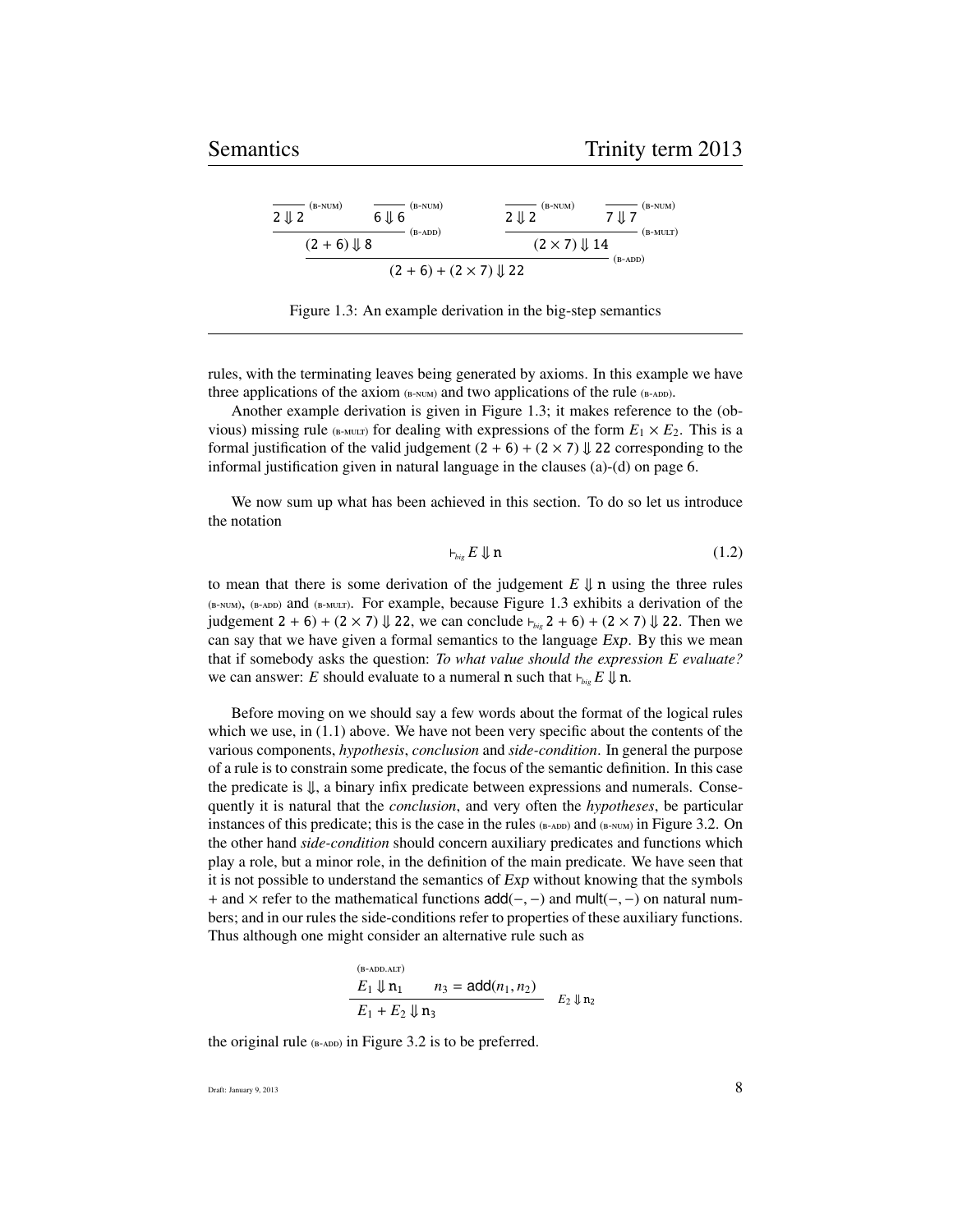(-) *E*<sup>1</sup> → *E* 0 1 (*E*<sup>1</sup> + *E*2) → (*E* 0 1 + *E*2) (-.) *E*<sup>2</sup> → *E* 0 2 (n + *E*2) → (n + *E* 0 2 ) (-) (n<sup>1</sup> + n2) → n<sup>3</sup> *<sup>n</sup>*<sup>3</sup> <sup>=</sup> add(*n*1, *<sup>n</sup>*2)

Figure 1.4: Small-step semantics

We should also point out that a rule such as  $(A-DD)$  is actually a *meta-rule*, that is formally represents an infinite number of concrete rules, obtained by instantiating the *meta-variables*  $E_1$ ,  $E_2$ ,  $n_1$ ,  $n_2$  and  $n_1$ . Thus among the many instances of (B-ADD) are

$$
\frac{3 \times 7 \downarrow 4}{(3 \times 7) + 8 \downarrow 6} \quad \frac{8 \downarrow 2}{6} = \text{add}(4,2) \qquad \frac{4 + 2 \downarrow 9 \qquad 8 + 1 \downarrow 3}{(3 \times 7) + (8 + 1) \downarrow 12} \quad 12 = \text{add}(9,3)
$$

However the vast majority of these concrete instances are useless; if the premises can not be established then they can not be employed in any valid derivation.

## 1.3 Small-step semantics

The big-step semantics of the previous section is not very constraining; it prescribes what the answer should be when an expression is evaluated but says nothing about how the actual evaluation is to proceed. For example, to evaluate  $(3 + 7) + (8 \times 1)$ we know that two additions have to preformed and one multiplication; but the bigstep semantics does not decree in what order these are to be carried out. For some languages, for example those with *side-e*ff*ects*, the order of evaluation is important. In this section we see an alternative semantics for Exp in which constraints on the order of the basic operations can be made. In particular it will prescribe, indirectly, that the order of evaluations should be from left to right.

The idea is to design a predicate on expressions which decrees which operation is to be performed first, and then describes the result of performing this operation. This is achieved indirectly by defining judgements of the form

$$
E_1 \to E_2
$$

to be read as: *after performing one step of evaluation* of the expression  $E_1$  the expression  $E_2$  remains to be evaluated; thus this judgement prescribes

- the first operation to be performed, transforming  $E_1$  into  $E_2$
- the remaining operations to be performed, embodied indirectly in the the residual *E*1.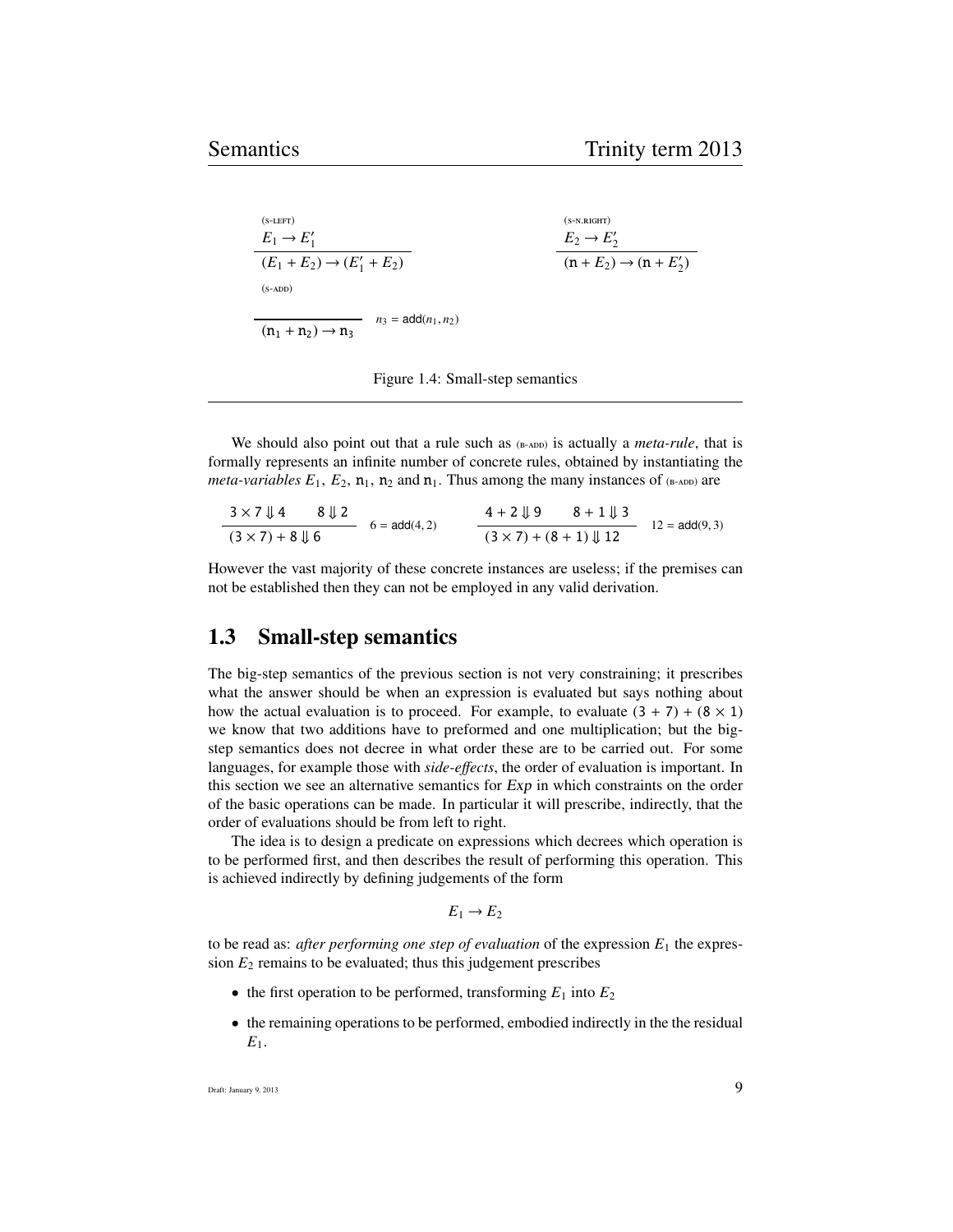The rules defining this small step relation  $\rightarrow$  are given in Figure 1.4, although we leave it to the reader to design the two rules, similar to (S-LEFT) and (S-N.RIGHT), for dealing with expressions of the form  $E_1 \times E_2$ . Let us write

$$
\vdash_{\mathit{sm}} E_1 \to E_2
$$

to mean that there is a derivation of the judgement  $E_1 \rightarrow E_2$  using these rules. Thus we have

$$
\vdash_{_{\mathit{Sm}}}(3+7)+(8+1)\,\to\,10+(8+1)
$$

because of the following derivation:

$$
\frac{\dfrac{}{3+7\rightarrow 10}\xrightarrow{\text{(s-ADD)}}}{(3+7)+(8+1)\rightarrow 10+(8+1)}\xrightarrow{\text{(s-LEFT)}}
$$

As another example we have

 $\vdash_{\text{sm}} 10 + (8 + 1) \rightarrow 10 + 9$ 

because the following is a valid derivation:

$$
\frac{\overline{8+1\rightarrow 9}^{(s\text{-ADD})}}{10+(8+1)\rightarrow 10+9}^{(s\text{-ADD})}
$$

On the other hand we do *not* have

$$
\vdash_{_{\mathit{sm}}}(3+7)+(8+1)\,\to\,(3+7)+9
$$

because no matter how inventive we are with the rules in Figure 1.4 we will not be able to construct a derivation of the judgement  $(3 + 7) + (8 + 1) \rightarrow (3 + 7) + 9$ ; the reader is invited to try.

By trying various examples readers should be able to convince themselves that if  $\nu_{\rm sm} E_1 \rightarrow E_2$  then  $E_2$  is obtained from  $E_1$  by executing the left-most occurrence of an operator, <sup>+</sup>, <sup>×</sup>, which has both its operands already evaluated. For example we have

$$
F_{sm} (3 + 4) + (5 + 6) \rightarrow 7 + (5 + 6)
$$
  

$$
F_{sm} 3 + (4 + (5 + 6)) \rightarrow (3 + (4 + 11)
$$
  

$$
F_{sm} (3 + (4 + 5)) + 6 \rightarrow (3 + 9) + 6)
$$

How do we use the small-step semantics to evaluate an expression, as in the previous section? We construct derivations again and again until a numeral is obtained. For example we have seen that  $\vdash_{sm} (3+7)+(8+1) \to 10+(8+1)$  and  $\vdash_{sm} 10+(8+1) \to 10+9$ . In other words in two steps the expression  $(3 + 7) + (8 + 1)$  can be reduced to  $10 + 9$ ;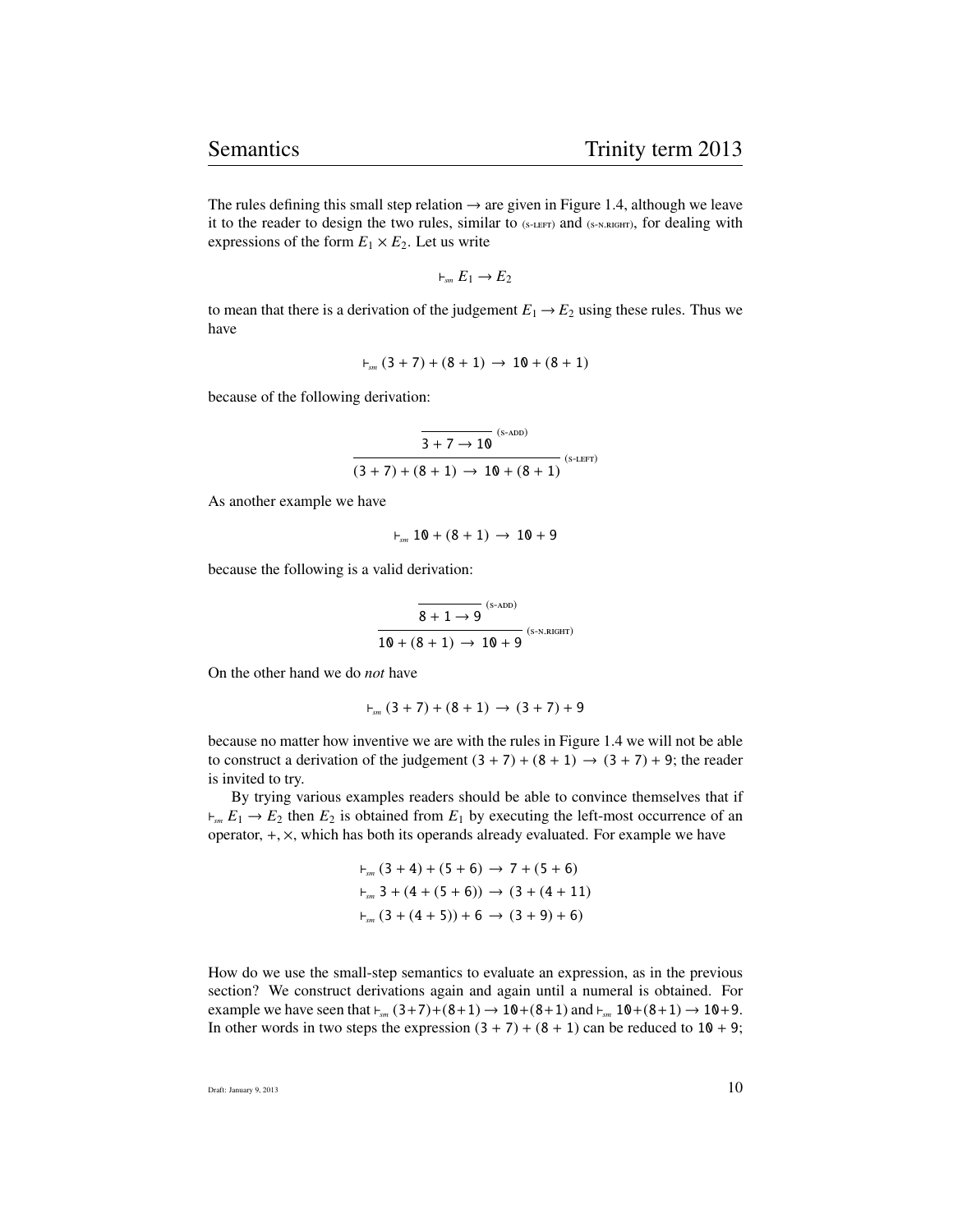this we write as  $\vdash_{sm} (3 + 7) + (8 + 1) \rightarrow^2 10 + 9$ . More generally for any natural number  $k \geq 0$  we write

$$
E_0 \rightarrow^k E_k
$$

if  $E_0$  can be reduced to  $E_k$  in  $k$  steps; that is, there are intermediate expressions  $E_i$  such that

$$
\vdash_{sm} E_o \to E_1 \qquad \vdash_{sm} E_1 \to E_2 \ldots \ldots \vdash_{sm} E_{k-1} \to E_k
$$

This includes the case when *k* is 0, when  $E_k$  must be the same as  $E_0$ ; that is in 0 steps  $E_0$  can only reduce to itself. For example the reader should check the following judgements, by showing that derivations can be obtained for appropriate intermediate expressions:

$$
(3 + (4 + 5)) + 6 \rightarrow ^2 12 + 6
$$
  
3 + (4 + (5 + 6)) \rightarrow ^2 3 + 15  
(3 + 7) + (8 + 1) \rightarrow ^3 19  
3 + (4 + (5 + 6)) \rightarrow ^0 3 + (4 + (5 + 6))

To fully evaluate an expression we need to indefinitely apply the operations + and  $\times$  until eventually a final numeral is obtained. Let us write

$$
E\to^*{\mathfrak n}
$$

to mean that there is some natural number  $k \geq 0$  such that  $E \rightarrow^k n$ ; in other words *E* can be reduced to the numeral n in some number *k* steps. The reader should verify that the following judgements are true, by instantiating the required number *k*:

$$
(3 + 7) + (8 + 1) \rightarrow^* 19
$$
  

$$
(3 + 4) + (5 + 6) \rightarrow^* 18
$$
  

$$
3 + (4 + (5 + 6)) \rightarrow^* 18
$$

So just as the big-step semantics associates a value n to an expression *E*, via the judgements  $\vdash_{\mathit{bie}} E \Downarrow n$ , the small-step semantics provides an alternative method for doing so, via the slightly more complicated judgements  $\vdash_{sm} E \to^* n$ .

# 1.4 Parallel evaluation

As we have seen, the small-step semantics prescribes a particular order in which the operators in an expression are applied, namely *left-to-right*. Suppose we wish to relax this; suppose we just want to dictate that all the operators are applied but wish to leave the precise sequencing open. One of the roles of a formal semantics is to act as a reference for compiler writers or implementers. Leaving the order of evaluation open could then allow, for example, compiler writers to take advantage of technologies such as multi-core to increase the efficiency of an implementation.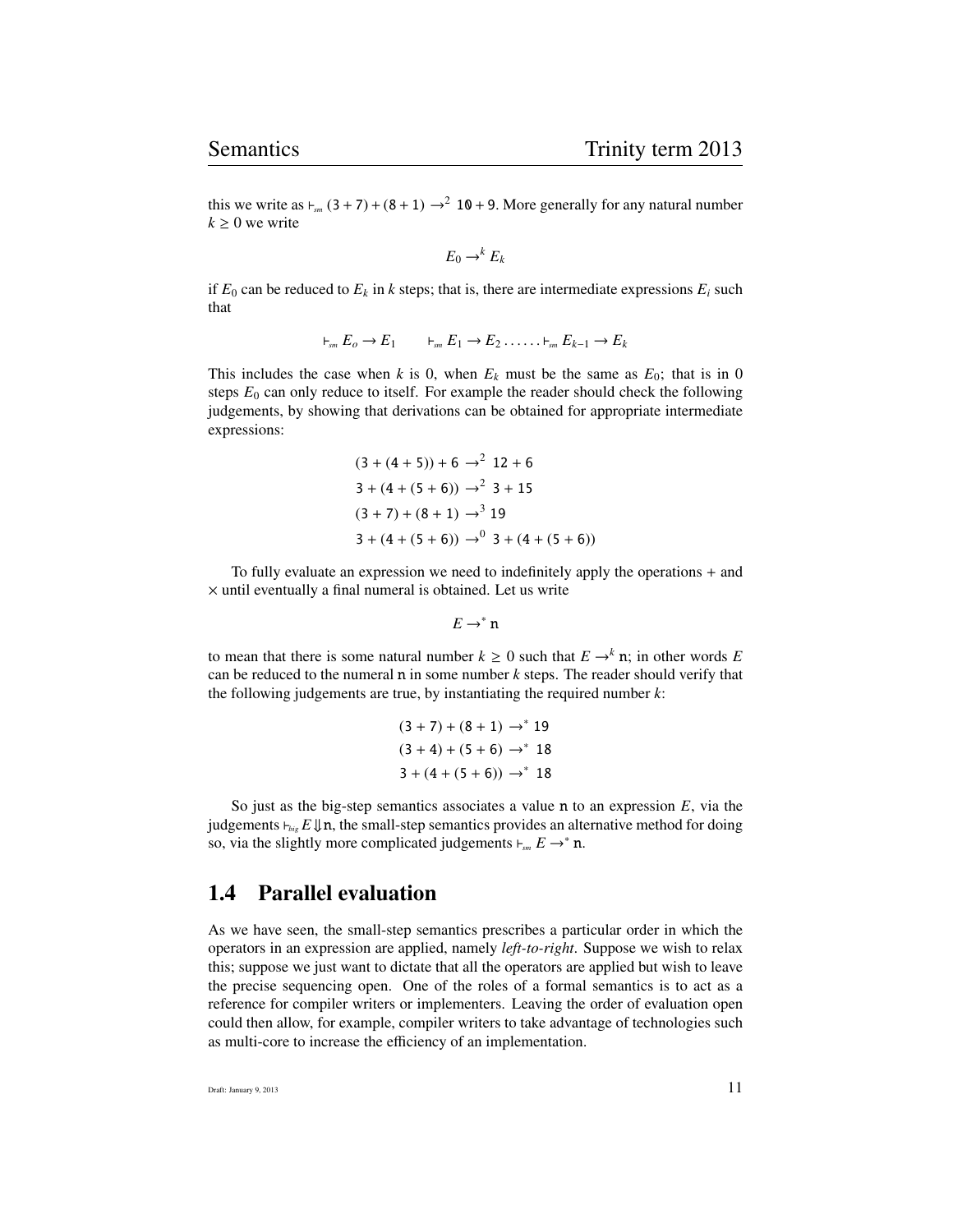$$
\frac{E_1 \rightarrow_{ch} E_1'}{(E_1 + E_2) \rightarrow_{ch} (E_1' + E_2)}
$$
\n
$$
\frac{E_2 \rightarrow_{ch} E_2'}{(E_1 + E_2) \rightarrow_{ch} (E_1' + E_2)}
$$
\n
$$
\frac{E_2 \rightarrow_{ch} E_2'}{(E_1 + E_2) \rightarrow_{ch} (E_1 + E_2')}
$$
\n
$$
n_3 = \text{add}(n_1, n_1)
$$

Figure 1.5: Parallel semantics

In Figure 1.5 we give an alternative small-step semantics, with judgements of the form  $E_1 \rightarrow_{ch} E_2$ , with the subscript referring to *choice*. Two rules are inherited from Figure 1.4 but the rule (S-N.RIGHT) is replaced with the less restrictive (S-RIGHT). The net effect of the presence of the two rules (S-LEFT) and (S-RIGHT) is that when evaluating an expression of the form  $E_1 + E_2$  the compiler or interpreter may choose to work on either of  $E_1$  or *E*2. For example we have the derivation:

$$
\frac{\overline{8+1\to_{ch}9}}{(3+7)+(8+1)\to_{ch} (3+7)+9}
$$
 (s-right)

Using  $\vdash_{ch} E_1 \rightarrow_{ch} E_2$  to denote the fact that the judgement  $E_1 \rightarrow_{ch} E_2$  can be derived using the rules from Figure 1.5, we therefore have

$$
\vdash_{\text{ch}} (3+7) + (8+1) \rightarrow_{\text{ch}} (3+7) + 9 \tag{1.3}
$$

in addition to

$$
\vdash_{ch} (3+7) + (8+1) \rightarrow_{ch} 10 + (8+1) \tag{1.4}
$$

Recall from the previous section that this reduction (1.4) is not possible in the standard *left-to-right* semantics. On the other hand note that every application of the rule (S-N.RIGHT) is also an application of the more general (S-RIGHT). This means that any derivation in the *left-to-right* semantics is also a derivation in the *parallel* semantics. It follows that

$$
\vdashsm E1 \to E2 implies \vdashch E1 \toch E2
$$
 (1.5)

In other words the *parallel* semantics is more general than the *left-to-right*; it allows all the derivations of the *left-to-right* semantics but in addition it allows others such as (1.4) above.

## 1.5 Questions questions

We have now seen three different semantics for the simple language of expressions Exp, and various questions arise naturally. For example, intuitively we expect every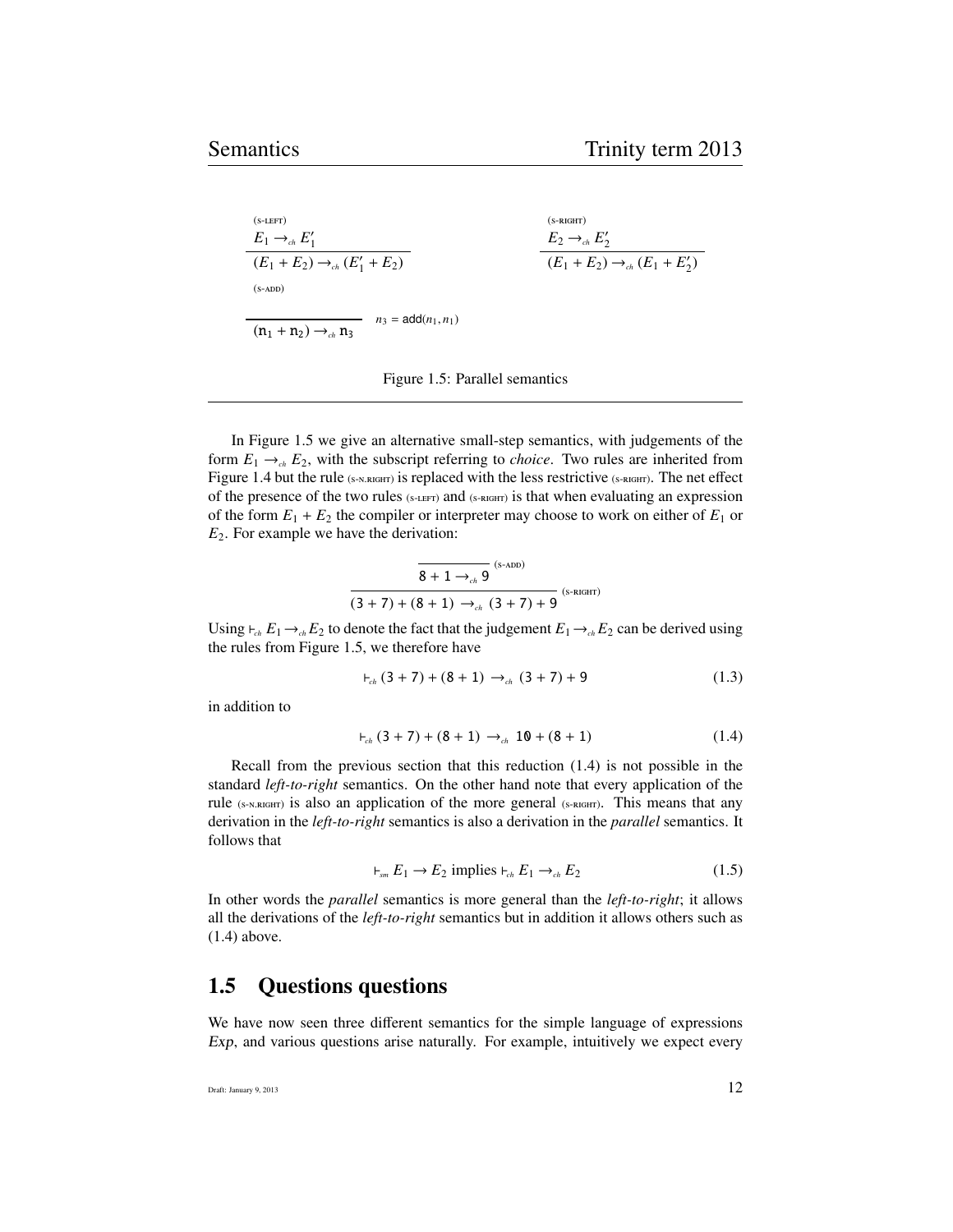expression in Exp to have a corresponding value. In terms of the big-step semantics we expect the following to be true:

(Q1) For every expression *E* in Exp there exists some numeral n such that  $\vdash_{\mathit{bie}} E \Downarrow$  n.

The advantage of a formal semantics is that statements such as  $(Q1)$  can be formally proved, or indeed disproved. The predicate ⇓ between expressions and numerals is formally defined using a set of logical rules, those in Figure 3.2, and therefore (Q1) amounts to a mathematical statement about the mathematical object ⇓. As such it is either mathematically true or false, which can be demonstrated using standard mathematical techniques. These techniques will be seen in the next chapter.

The same property, often refered to as Normalisation, can also be asked of the other two semantics we have seen. These amount to:

(Q2) For every expression *E* in Exp there exists some numeral n such that  $E \rightarrow^* \mathbf{n}$ .

(Q3) For every expression *E* in Exp there exists some numeral n such that  $E \rightarrow_{ch}^* \mathbf{n}$ .

Again because these are formal mathematical statements we will see how they can be demonstrated formally.

Another property we would naturally expect of a mechanism for evaluating expressions is a form of *internal consistency*. It would be unfortunate if there was some expression with multiple possible values; that is some expression  $E$  such that the first time it is evaluated we would get  $E \Downarrow n_1$  while a subsequent evaluation gives  $E \Downarrow n_2$ where  $n_2$  is different than  $n_1$ . The property which rules out this phenomenon is refered to as Determinacy. For each of the three semantics this is defined as follows:

|  |  |  |  | If $\vdash_{\mathit{big}} E \Downarrow \mathbf{n}_1$ and $\vdash_{\mathit{big}} E \Downarrow \mathbf{n}_2$ then $n_1 = n_2$ . | (Q4) |
|--|--|--|--|-------------------------------------------------------------------------------------------------------------------------------|------|
|--|--|--|--|-------------------------------------------------------------------------------------------------------------------------------|------|

| If $E \rightarrow^* n_1$ and $E \rightarrow^* n_2$ then $n_1 = n_2$ . | (Q5) |
|-----------------------------------------------------------------------|------|
|-----------------------------------------------------------------------|------|

If  $E \to_{ch}^* \mathbf{n}_1$  and  $E \to_{ch}^* \mathbf{n}_2$  then  $n_1 = n_2$ . (Q6)

The combination of Normalisation and Determinacy means that each of the semantics we have developed for Exp determines one and only one value for every expression.

There are also interesting questions involving the consistency between the different semantics. For example it would be unfortunate if, for some some expression *E*, one semantics gave 20 as the resulting value, while another gave 25. Ensuring that this can not arise amounts to proving mutual consistency of the different semantics. Specifically it would require proofs for the following mathematical statements:

$$
\vdash_{\mathit{big}} E \Downarrow \mathbf{n} \text{ implies } E \to^* \mathbf{n} \tag{Q7}
$$

$$
E \to_{\scriptscriptstyle ch}^* \mathbf{n} \text{ implies } \vdash_{\scriptscriptstyle big} E \Downarrow \mathbf{n} \tag{Q8}
$$

These, together with (1.5) above, will mean that each of the three different semantics will associate exactly the same value with a given expression *E*.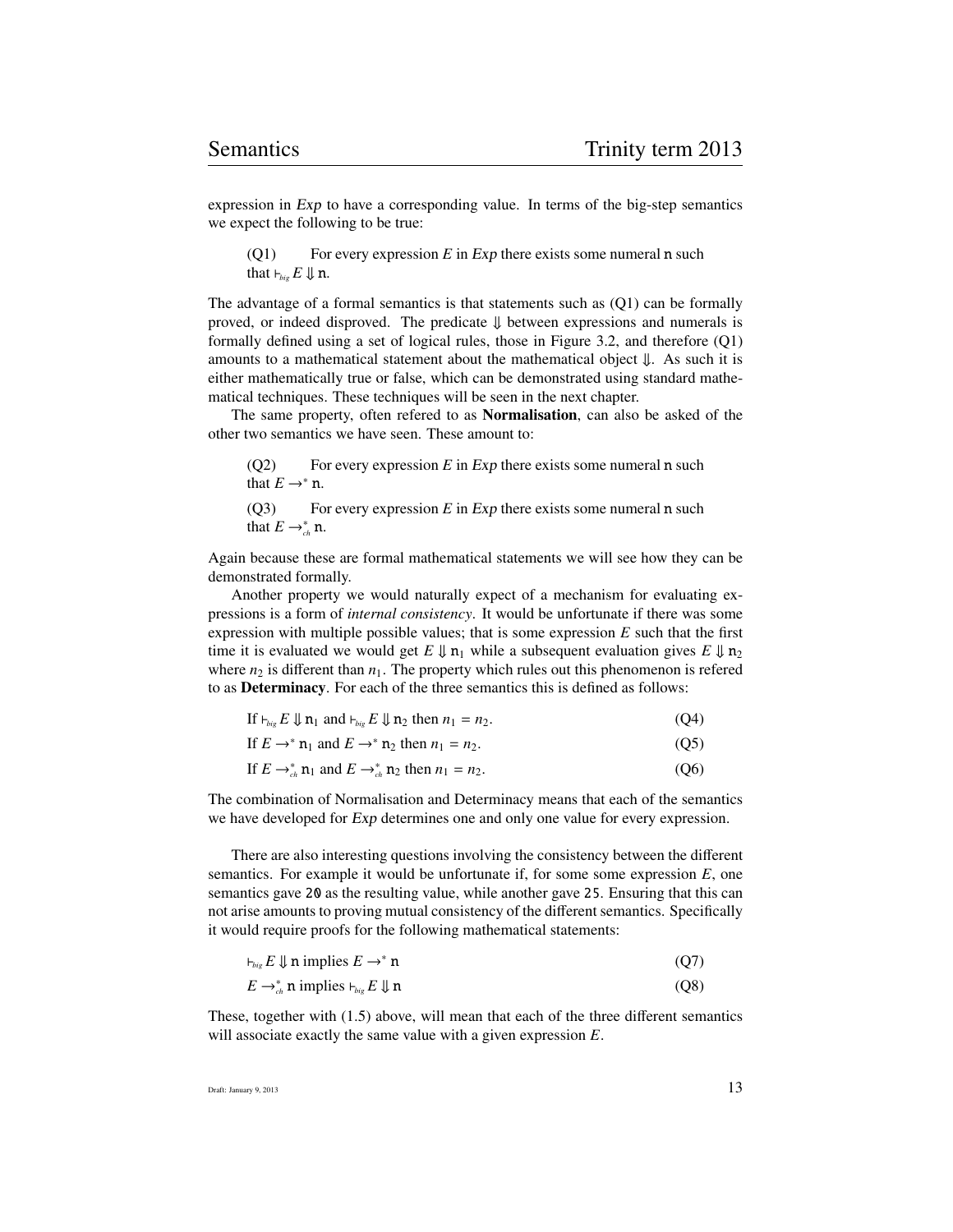# Chapter 2

# Induction, in all its forms

We start with a review of *mathematical induction*, a very powerful proof method for proving properties which hold of all natural numbers. Recall that the set of natural numbers  $\mathbb N$  is infinite so we cannot simply demonstrate that the property in question holds for each particular number. In Chapter 2.2 we then see that this proof method can be generalised to any set of objects which share in some sense a common structure; to be more precise there must be some collection of operations, or *constructors*, with which all objects in the set can be constructed. This more general proof method is called *structural induction*. It is exemplified first by considering the set of *binary trees* but the main application is to the language of arithmetic expressions Exp from Chapter 1. We show how all the properties of Exp discussed in Chapter 1.5 can be proved using *structural induction*.

However it turns out that in general *structural induction* will not be sufficiently powerful for our purposes. In Chapter 3 we will see a language While for which *structural induction* is inadequate. In particular some of the properties discussed in Chapter 1.5 hold also for all programs in While, but to prove some of them we will need a more powerful form of induction. This is called *rule induction* and is the topic of Chapter 2.3.

# 2.1 Mathematical Induction

The simplest form of induction is mathematical induction, that is to say, induction over the natural numbers  $\mathbb{N} = \{0, 1, 2, \ldots\}$ . The principle can be described thus:

Given a property *P*(−) of natural numbers, to prove that *P*(*n*) holds for *all* natural numbers  $n \in \mathbb{N}$ , it is enough to

- (i) Base case: prove that *P*(0) holds, and
- (ii) **Inductive case:** under the assumption that  $P(k)$  holds for an arbitrary natural number *k*, prove that the statement  $P(k + 1)$  follows.

The Inductive case: requires you to provide a *hypothetical argument*; you do not prove that the property  $P(k + 1)$  actually holds; instead you show that *if* for some arbitrary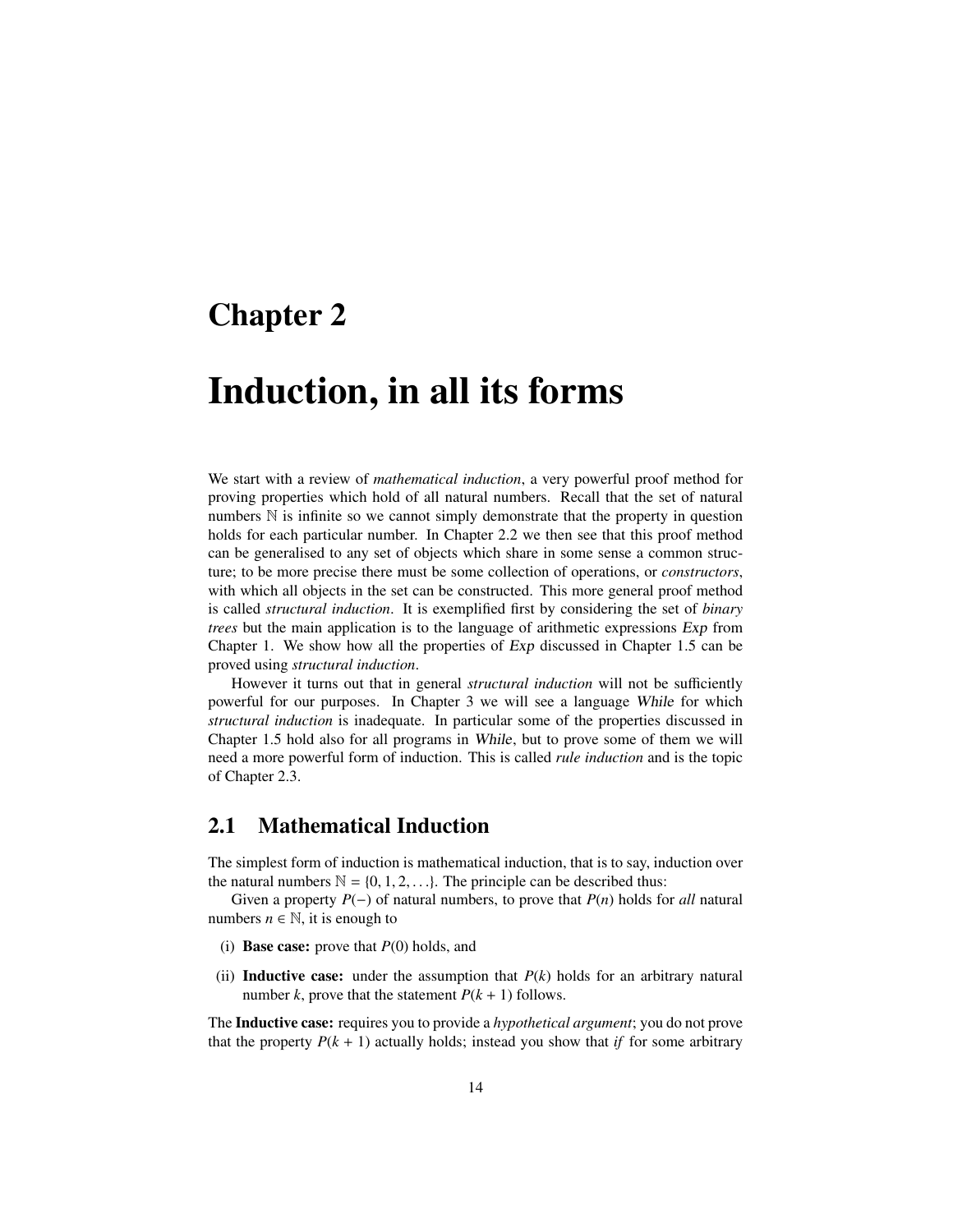and unknown number *k* the statement  $P(k)$  were true then the property  $P(k + 1)$  would logically follow. In (ii) *P*(*k*) is often referred to as the *inductive hypothesis*, abbreviated to (IH). So it could be rephrased as

(ii) **Inductive case:** Assume the inductive hypothesis (IH) =  $P(k)$  for some arbitrary but unknown number *k*. From IH show that the statement  $P(k + 1)$ follows.

It should be clear why this principle is valid: if we can prove (i) and (ii) above, then we know

- $P(0)$  holds, by (i).
- Since  $P(0)$  holds,  $P(1)$  holds, by (ii).
- Since  $P(1)$  holds,  $P(2)$  holds by (ii).
- Since  $P(2)$  holds,  $P(3)$  holds by (ii).
- And so on...

Therefore, *P*(*n*) holds for any *n*, regardless of the size of *n*.

This conclusion can only be drawn because every natural number can be reached by starting at zero and adding one repeatedly. The two elements of the induction can be read as saying

- Prove that the property *P* is true at the place where you start, that is 0.
- Prove that the operation of adding one *preserves P*, that is, if  $P(k)$  is true then  $P(k + 1)$  is true.

Since every natural number can be *built* by starting at zero and adding one repeatedly, every natural number has the property *P*: as you build the number, *P* is true of everything you build along the way, and it's still true when you've built the number you're really interested in.

#### 2.1.1 An example proof by mathematical induction

Suppose we are set the problem of proving the statement:

For every natural number *n*,  $(8^n - 2^n)$  is divisible by 6

How do we go about it ? Since it is a statement about *every natural number*, then it will probably involve a proof by *mathematical induction*. So

(Step 1:) Identify the precise statement  $P(n)$  which needs to be proved. In this case

*P*(*n*):  $8^n - 2^n$  is divisible by 6

Every proof (by induction) of a statement

*For every natural number n the statement P*(*n*) *is true*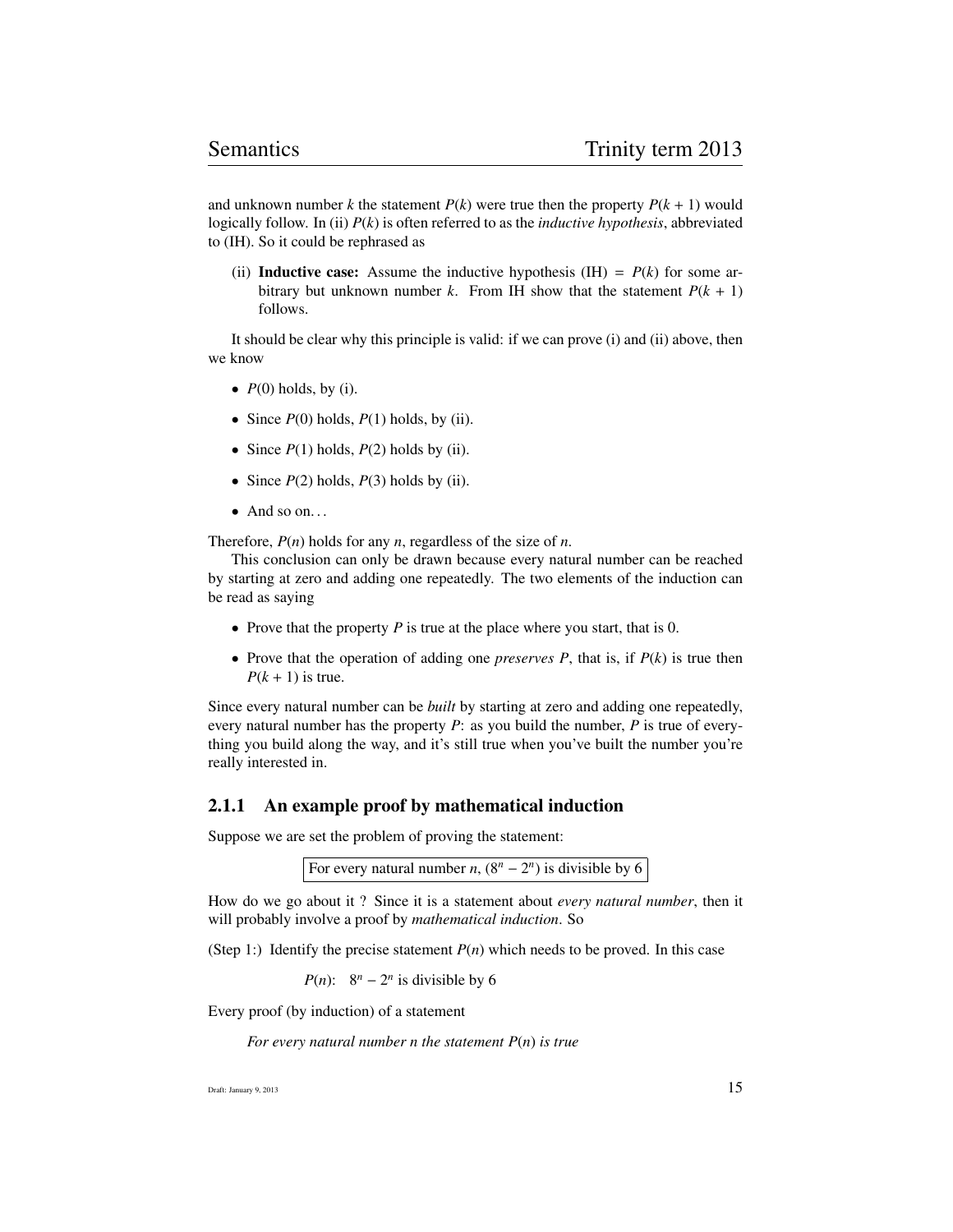always has the same structure. There are always two cases, the Base case, and the Inductive step. The next step is

(Step 2:) State the **Base case**, namely  $P(0)$ . In this example this amounts to

 $(8^0 – 2^0)$  is divisible by 6

Then

(Step 3:) Use your ingenuity, and repertoire of mathematical facts, to prove the Base case. This is usually relatively straightforward. In this example the proof revolves around the two arithmetic facts,  $m^0$  is 1 for any  $m$ , and 0 is divisible by any number, thus divisible by 6.

Having finished the Base case we move on to

(Step 4:) State the Inductive step. This is *always* the hypothetical inference:

For an arbitrary natural number *k*,  $P(k)$  implies  $P(k + 1)$ 

Even though at this stage you might not know how you are going to prove this, it is best to unravel the statement. In other words write down

- (a) what the inductive hypothesis actually is
- (b) what we are required to deduce from it.

In this example we have

(a) We are assuming

$$
(8k - 2k) \text{ is divisible by } 6 \qquad (IH)
$$

(b) We are required to deduce from (IH) that

 $(8^{(k+1)} – 2^{(k+1)})$  is divisible by 6 required statement

The next step is

(Step 5:) Show how the *required statement* follows from the inductive hypothesis (IH).

This is always non-trivial, and requires ingenuity. Normally it means massaging the *required statement* until somewhere inside it you can see the possibility for applying the inductive hypothesis (IH). For this example see the proof given in Figure 2.1.

Having completed the Base case and the Inductive step, the overall proof is now completed. Finally

(Step 6:) Write up the proof in a coherent manner, showing it's structure, as we have just outlined it.

For an example write-up of a proof see Figure 2.1. The layout used there can be used for *any* proof by mathematical induction.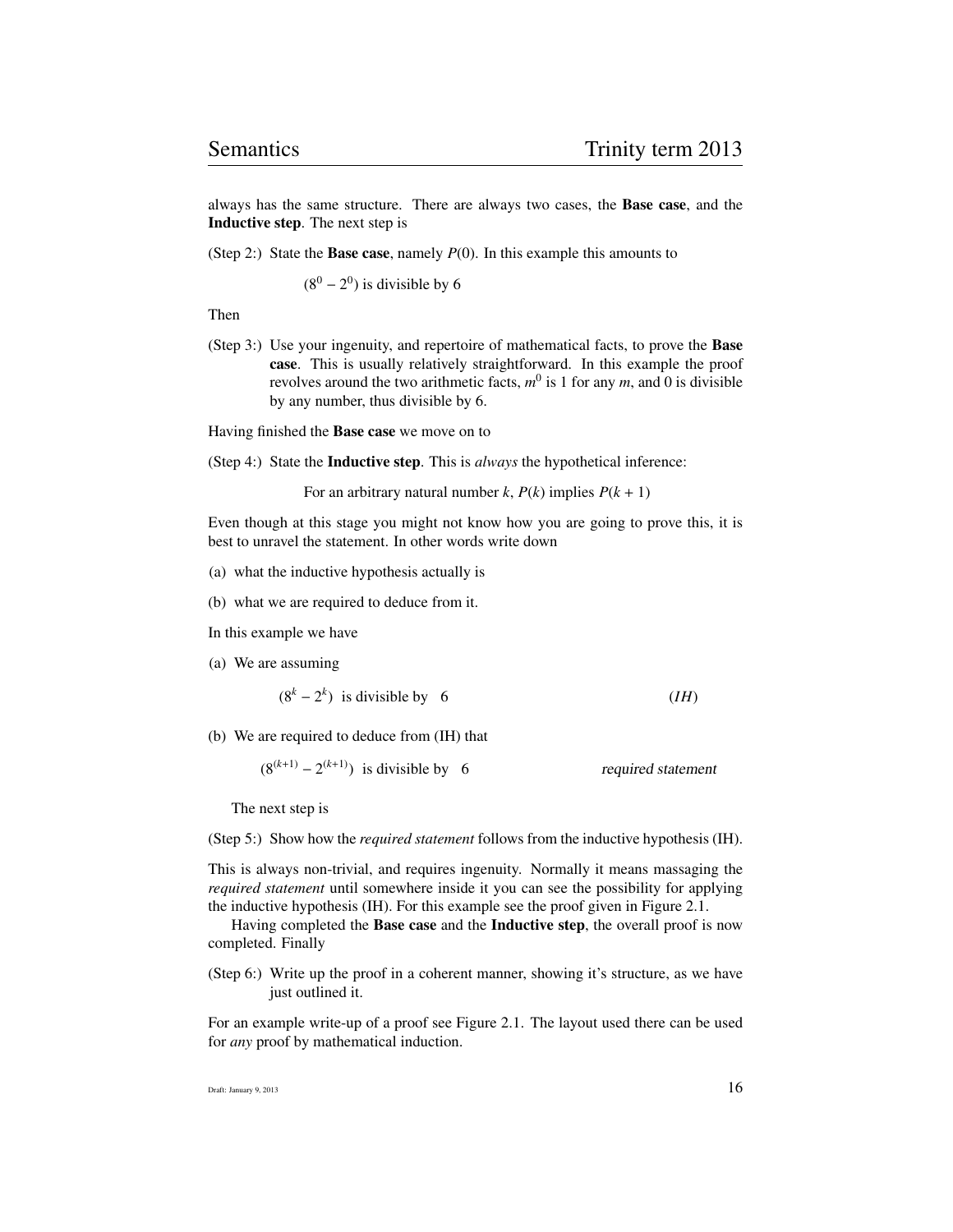Let  $P(n)$  be the statement  $(8^n - 2^n)$  is divisible by 6. We prove by mathematical induction that the statement *P*(*n*) is true, for every natural number *n*.

Proof: There are two cases.

**Base case:** We prove  $P(0)$  is true; namely  $(8^0 - 2^0)$  is divisible by 6. The proof is by direct calculations, using the fact that  $m^0 = 1$  for any number *m*. So

> $8^0 - 2^0 = 1 - 1$  $= 0$

By the definition of *division*, 0 is divisible by 6; it follows that  $(8^0 - 2^0)$  is divisible by 6. This is the end of the Base case.

**Inductive case:** We have to prove that for an arbitrary natural number  $k$ , the hypothetical statement  $P(k)$  *implies*  $P(k + 1)$  is true. To this end suppose  $P(k)$  is true. So we are assuming, for some arbitrary *k*,

$$
(8k - 2k) \t is divisible by 6 \t\t (IH)
$$

Using this inductive hypothesis (IH) we have to show  $P(k + 1)$  follows, namely

$$
8^{(k+1)} - 2^{(k+1)}
$$
 is divisible by 6 (2.1)

First let us manipulate the expression in question:

$$
8^{(k+1)} - 2^{(k+1)} = 8 * 8^{k} - 2^{(k+1)}
$$
  
= 8 \* (8<sup>k</sup> - 2<sup>k</sup>) + 8 \* 2<sup>k</sup> - 2<sup>(k+1)</sup>  
= 8 \* (8<sup>k</sup> - 2<sup>k</sup>) + 8 \* 2<sup>k</sup> - 2 \* 2<sup>k</sup>  
= 8 \* (8<sup>k</sup> - 2<sup>k</sup>) + 6 \* 2<sup>k</sup>

So we only have to prove  $8 * (8<sup>k</sup> – 2<sup>k</sup>) + 6 * 2<sup>k</sup>$  is divisible by 6. But

- (a) by the inductive hypothesis (IH), we know that  $(8^k 2^k)$  is divisible by 6, and therefore  $8 \times (8^k 2^k)$  is also divisible by 6
- (b) by definition,  $6 * 2^k$  is divisible by 6

(c) by properties of addition, if *A* is divisible by 6, and *B* is divisible by 6 then so is  $A + B$ .

Applying (a), (b), and (c) we can conclude  $8*(8^k-2^k)+6*2^k$  is divisible by 6. In other words we have established (2.1), from the Inductive Hypothesis (IH). This is the end of the inductive case.

It follows by mathematical induction, that *P*(*n*) is true for every natural number *n*.

Figure 2.1: A proof by mathematical induction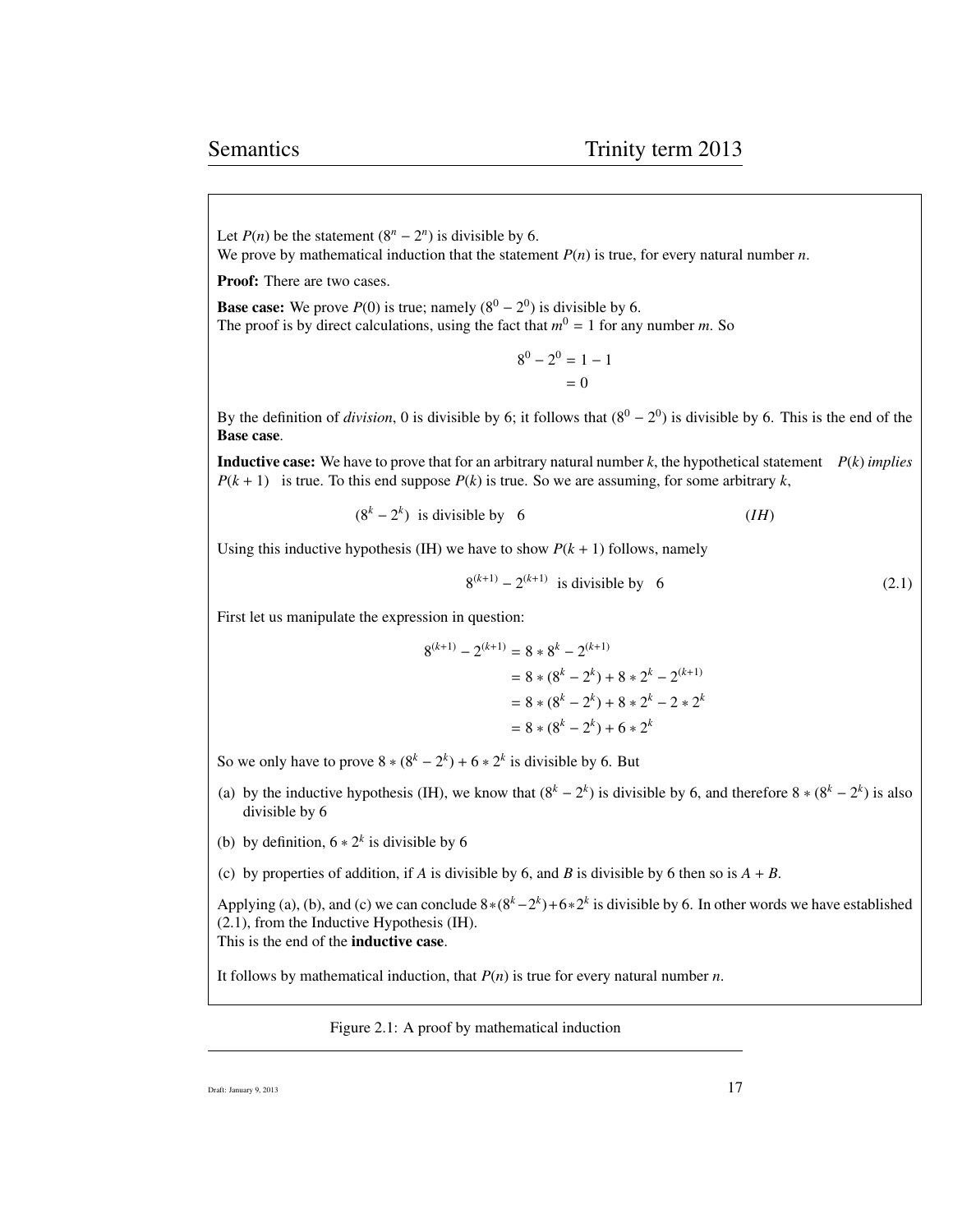#### 2.1.2 Defining functions using mathematical induction

As well as using induction to prove properties of natural numbers, we can use it to define functions which operate on natural numbers. Just as proof by induction proves a property *P*(*n*) by considering the case of zero and the case of adding one to a number known to satisfy *P*, so definition of a function *f* by induction works by giving the definition of  $f(0)$  directly, and building the value of  $f(k + 1)$  out of the supposed value of  $f(k)$ .

Restating this principle, to define a function  $f : \mathbb{N} \to X$  it is sufficient to

- (i) **Base case:** define  $f(0)$  to be some element in the range  $\overline{X}$
- (ii) **Inductive step:** show how to calculate  $f(k + 1)$  in terms of  $f(k)$ , possibly using additional operations.

Mathematical induction ensures us that if (i) and (ii) are carried out then we are assured that *f* is indeed defined for every  $n \in \mathbb{N}$ .

For example suppose we want to define the function sum :  $\mathbb{N} \to \mathbb{N}$  where sum(*n*) returns the sum of the first *n* natural numbers  $0 + 1 + 2 + ... + n$ . Using induction the function is fully defined by the two clauses

- (i) Base case:  $sum(0) = 0$
- (ii) **Inductive step:**  $sum(k + 1) = sum(k) + k$

In (i) we have identified directly sum(0) while in (ii) we have shown how to calculate  $sum(k + 1)$  on the assumption that we already know  $sum(k)$ ; specifically this says that to obtain the value of sum(*k*+1) you add the number *k* to the supposed value of sum(*k*).

There is actually a well-known formula for calculating the sum of the first *k* numbers, namely  $\frac{k(k+1)}{2}$ ; and mathematical induction can be used to prove this assertion.

**Exercise 1** Use mathematical induction to prove that sum(n) =  $\frac{n(n+1)}{2}$  $\frac{n+1}{2}$  for every  $n \in \mathbb{N}$ .  $\Box$ 

As another example of the use of mathematical induction let us reconsider the informal notation  $E \rightarrow^n F$  we have used for executing the small-step semantics of the language Exp. We can now formally define these relations as follows:

- (i) **Base case:**  $E \rightarrow^{0} F$  whenever *F* is the same as *E*.
- (ii) **Inductive step:**  $E \rightarrow (k+1)F$  whenever there is some expression G such that  $\nvdash_{\mathcal{S}_m} E \rightarrow$ *G* and  $G \rightarrow^k F$ .

In (i) we have explicitly defined the relation  $\rightarrow$ <sup>0</sup> while in (ii) we have shown how  $\rightarrow$ <sup>(k+1)</sup> is determined by  $\rightarrow^k$ . Therefore mathematical induction ensures us that the relation  $\rightarrow^n$ is formally defined for every  $n \in \mathbb{N}$ .

With this formal definition we can now prove various properties of this evaluation semantics. Here is an example:

**Lemma 1** *For every*  $E \in Exp$ , if  $E \to^k F$  then  $E + G \to^k F + G$  for any expression G.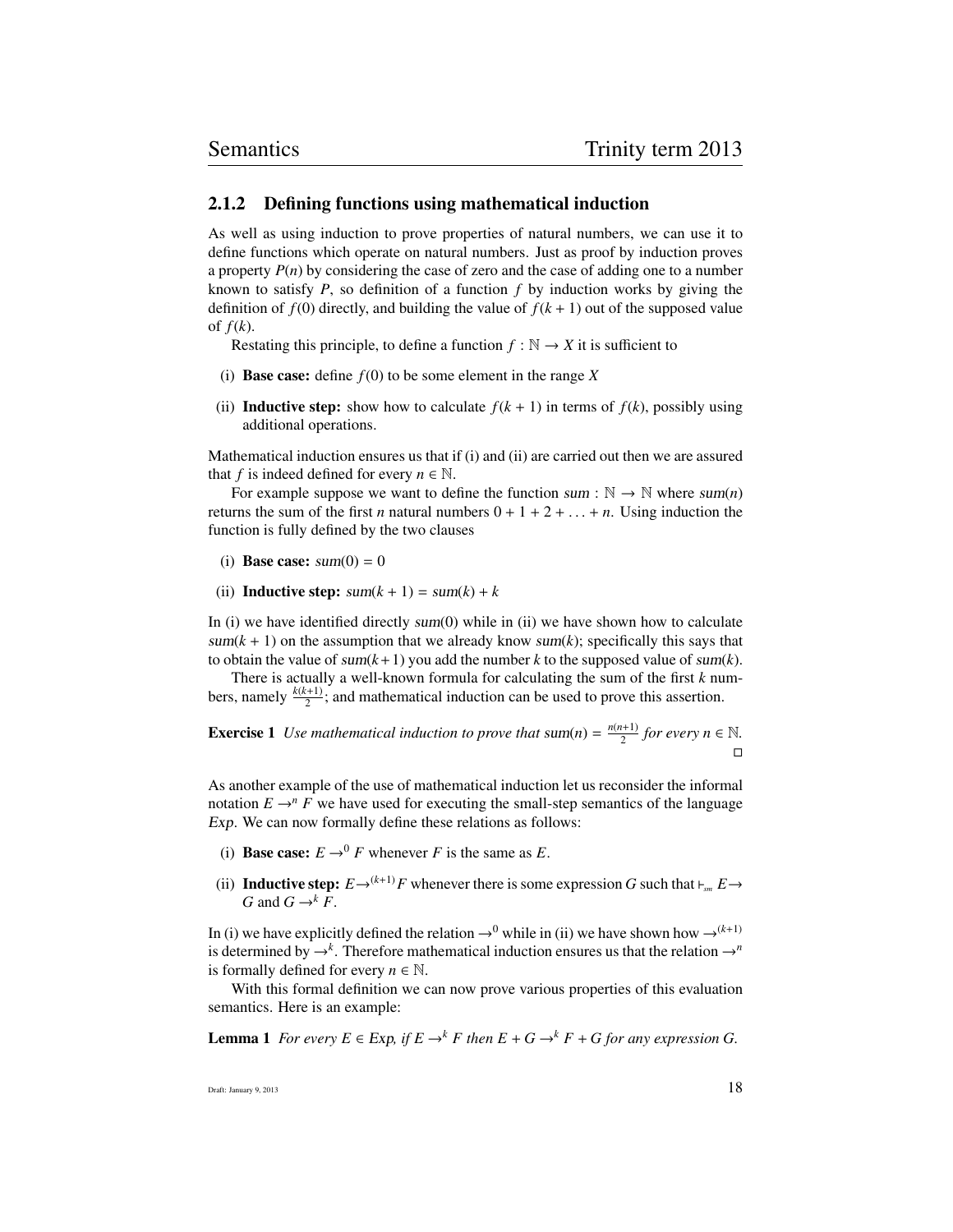**Proof:** We use mathematical induction on the property

*P*(*k*):  $E_1 \rightarrow k E_2$  implies  $E_1 + G \rightarrow k E_2 + G$  for any  $E_1, E_2$ 

We need to show

- (a) **Base case:**  $P(0)$  is true. This is obvious. For if  $E_1 \rightarrow 0^0 E_2$  then by case (i), the base case, in the definition of  $\rightarrow^n$ ,  $E_2$  must actually be  $E_1$  and therefore trivially  $E_1 + G \rightarrow 0 E_2 + G$ .
- (b) **Inductive step:** We assume the inductive hypothesis (IH) which says that  $P(k)$  is true. From this we have to show that  $P(k + 1)$  follows.

To this end suppose  $E_1 \rightarrow (k+1) E_2$ ; we have to show that this implies  $E_1 + G \rightarrow (k+1)$  $E_2 + G$ . From the definition of  $\rightarrow^{(k+1)}$  we know that there is some expression  $E_3$ such that  $\vdash_{sm} E_1 \to E_3$  and  $E_3 \to^k E_2$ . Now (IH) can be applied to the latter to obtain  $E_3 + G \rightarrow k E_2 + G$ . Also an application of the rule (s-LEFT) added on to the derivation of the judgement  $E_1 \rightarrow E_3$  gives a derivation of  $E_1 + G \rightarrow E_3 + G$ ; that is we obtain  $\dashv_{\mathit{sm}} E_1 + G \rightarrow E_3 + G$ . Combining these two, using case (ii), the inductive step, in the definition of  $\rightarrow^n$ , we get the required  $E_1 + G \rightarrow^{(k+1)} E_2 + G$ .

**Exercise 2** Prove that if  $E \rightarrow^{k_1} F$  and  $F \rightarrow^{k_2} G$  then  $E \rightarrow^{(k_1+k_2)} G$ .

**Exercise 3** *Use mathematical induction on k to prove that, for any numeral* **n**,  $E \rightarrow^k F$  $implies E + n \rightarrow^k n + F.$ 

#### 2.1.3 Strong mathematical induction

There is an alternative way to formulate mathematical induction, called *strong* or *complete* mathematical induction, which is sometimes more convenient to use. It also have the advantage that it does not differentiate between the Base case and the Inductive step.

Suppose  $P(-)$  is a property of the natural numbers. In order to prove that  $P(n)$  is true for every  $n \in \mathbb{N}$  strong mathematical induction says that it is sufficient to do the following:

- (i) Assume the inductive hypothesis (IH) which says that  $P(k)$  is true for all  $k$  strictly less then some arbitrary number *m*
- (ii) Show that  $P(m)$  follows from (IH).

Despite its name this form of induction is actually no stronger than ordinary mathematical induction; but it is sometimes more convenient to use. The standard example is the proof of the following statement:

Every number greater than 1 is either a prime number or is the product  $p_1 \times p_2 \times \ldots \times p_k$  of prime numbers  $p_i$ , for  $1 < i \leq k$ .

Recall that *n* is a prime number if it is greater than 1 and it can not be broken down into composite numbers; that is if  $n = n_1 \times n_2$  then  $n_1$  is either 1 or *n*.

To prove this statement we prove the property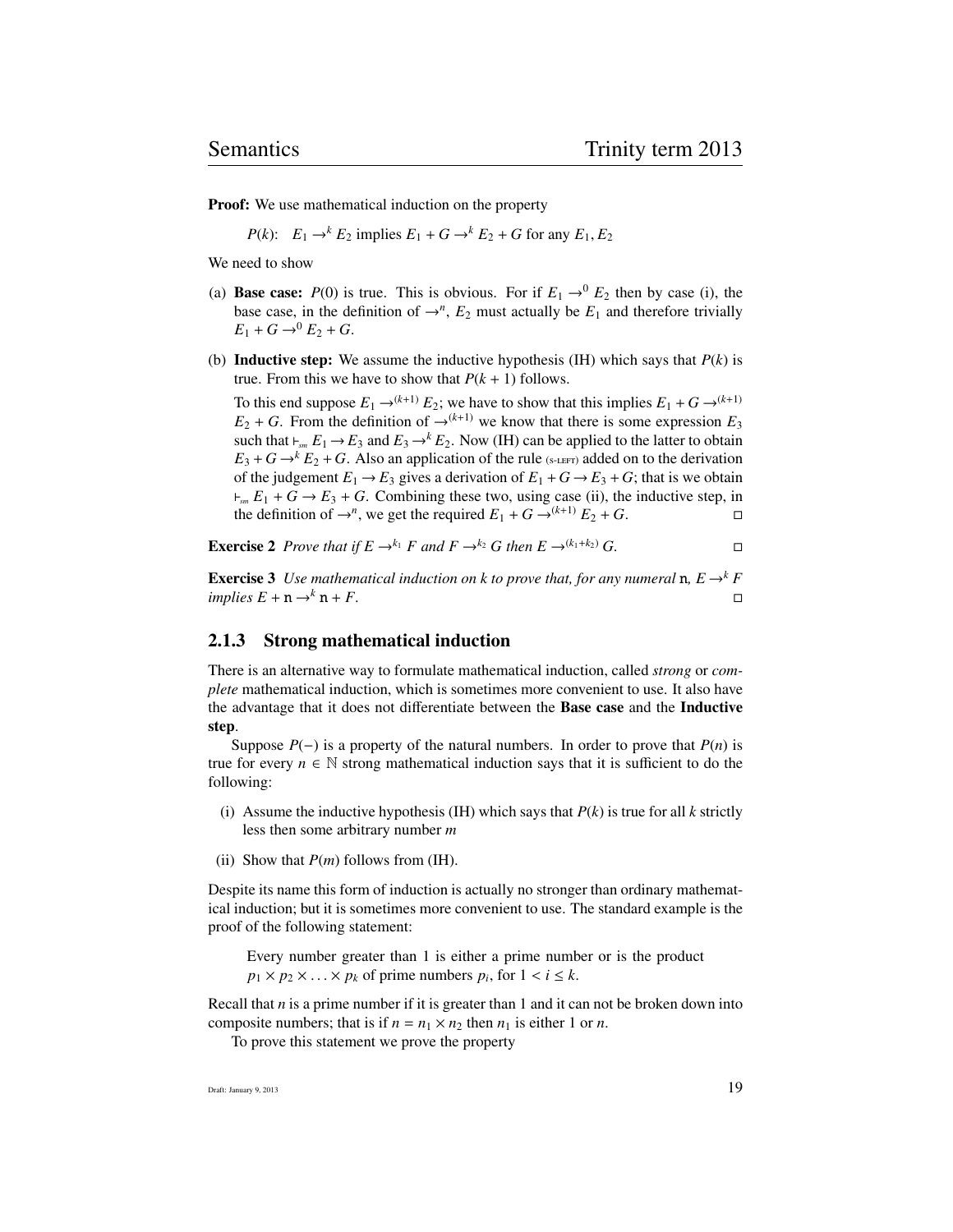*P(n)*: *n* is either less then or equal to 1, a prime, or else it is the product of primes

by strong mathematical induction. So our inductive hypothesis (IH) is that *P*(*k*) is true for every *k* strictly less than some number *m*. We have to show that *P*(*m*) follows from this (IH).

The proof proceeds by a case analysis on *m*:

- (i) *m* is prime: in this case  $P(m)$  is immediate.
- (ii) *m* is less than or equal to 1: again the result is trivial.
- (iii) The only remaining possibility is that *m* is greater than 1 and is not a prime; this means that *m* can be written as  $m_1 \times m_2$  where  $m_1$  is neither 1 nor *m* itself. This implies that both  $m_1$  and  $m_2$  are strictly less than  $m$  and therefore (IH) comes into play; we can now assume that both  $P(m_1)$  and  $P(m_2)$  hold. Since neither can be 1 this means that both are either prime or else a product of primes. Since  $m = m_1 \times m_2$  it follows that *m* is a product of primes. So in this case  $P(m)$  also holds.

# 2.2 Structural induction

Here we see a more general form of induction which applies any set of objects which can be viewed structurally; that is there is some collection of constructors which can be used to build all objects in the set. To explain this idea more fully we first give a structural account of the natural numbers, in such a way that mathematical induction, from the previous section, becomes an instance of the more general structural induction.

We then give another example of induction, on binary trees, based on their structure. We apply the same technique to the language of expressions  $Exp$ , giving us a powerful method of deriving their properties. In the final section we apply this technique to prove interesting properties of the big-step and small-step semantics of Exp, for example those discussed in Section 1.5.

#### 2.2.1 A Structural View of mathematical induction

We said in the last section that mathematical induction is a valid principle because every natural number can be *built* using 0 as a starting point and the operation of adding one as a method of building new numbers from old. We can turn mathematical induction into a form of structural induction by viewing numbers as expressions generated by the following BNF grammar:

$$
N \in Nat ::= \mathsf{zero} \mid \mathsf{succ}(N)
$$

Here succ, short for *successor*, should be thought of as the operation of adding one to its argument. Therefore the expression zero represents the number 0, and 3 is represented by the expression

succ(succ(succ(zero)))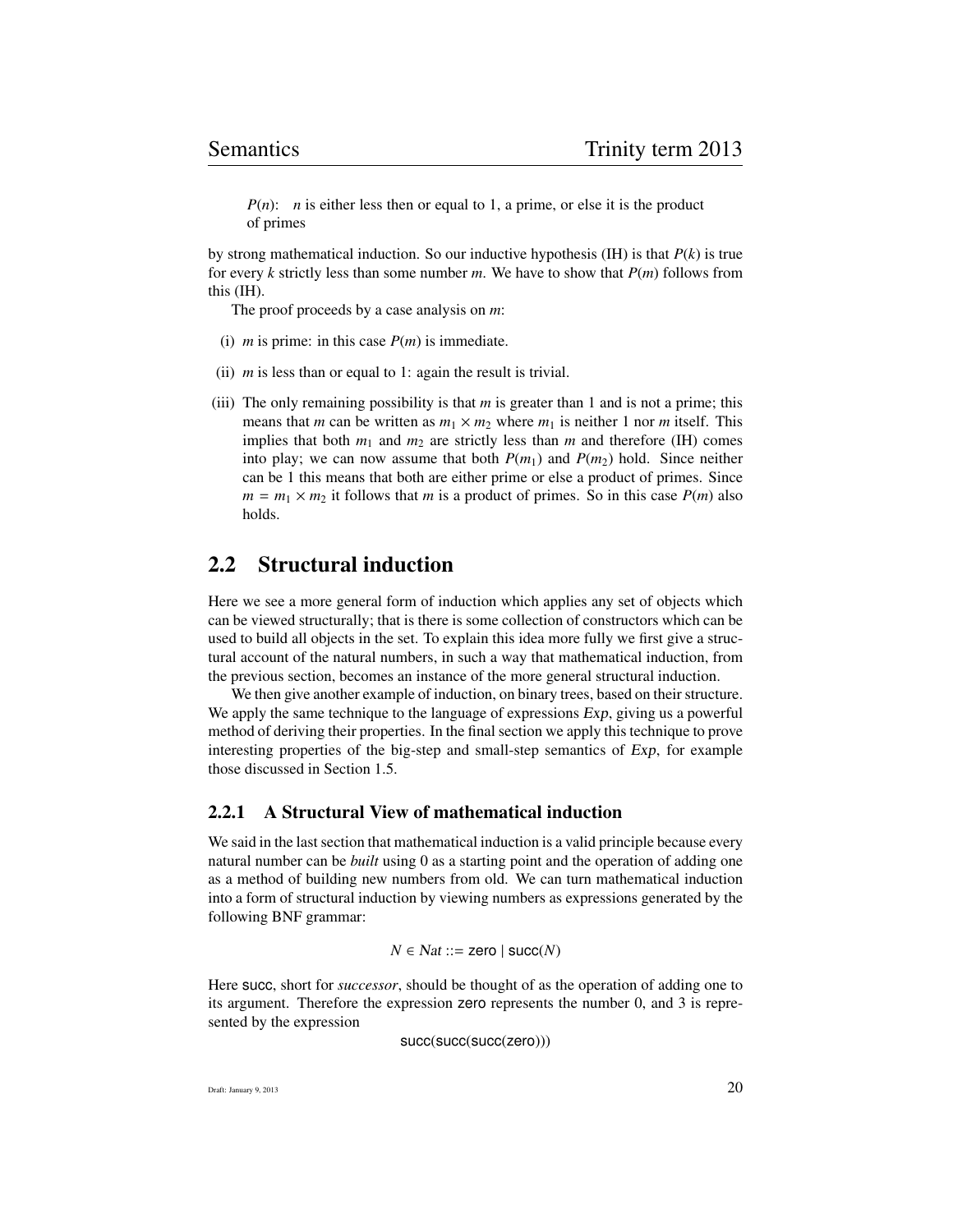With this view, it really is the case that a number in Nat is built by starting from zero and repeatedly applying succ. Numbers, when thought of like this, are finite, structured objects. The structure can be described as follows.

A number is either zero, which is indecomposable, or has the form succ(*N*), where *N* is another number.

The principle of induction now says that to prove  $P(N)$  for all numbers  $N \in Nat$ , it suffices to do two things:

- (i) Base case: Prove that *P*(zero) holds.
- (ii) **Inductive step:** The IH (inductive hypothesis) is that  $P(K)$  holds for some arbitrary number *K*. Prove that  $P(\text{succ}(K))$  follows from this assumption.

Note that when trying to prove  $P(\text{succ}(K))$ , the inductive hypothesis tells us that we may assume *P* holds of the *substructure* of  $succ(K)$ , that is, we may assume  $P(K)$ holds.

This principle is *identical* to that given on page 14, but written in a structural way. The reason it is valid is the same as before:

- *P*(zero) holds,
- so  $P$ (succ(zero)) holds,
- so  $P(\text{succ}(\text{succ}(\text{zero})))$  holds,
- so  $P(\text{succ}(\text{succ}(\text{succ}(\text{zero}))))$  holds,
- $\bullet$  and so on...

That is to say, we have shown that every way of building a number preserves the property *P*, and that *P* is true of the basic building block zero; so *P* is true of every number in Nat.

This structural viewpoint, and the associated form of induction, called *structural induction*, is widely applicable.

#### 2.2.2 Structural induction for binary trees

Binary trees are a commonly used data structure. Roughly, a binary tree is either a single *leaf node*, or a *branch node* which has two *sub-trees*. That is, trees take the form of a leaf  $\bullet$  or has the form



where  $T_1$  and  $T_2$  are the two sub-trees of the bigger tree. For example,

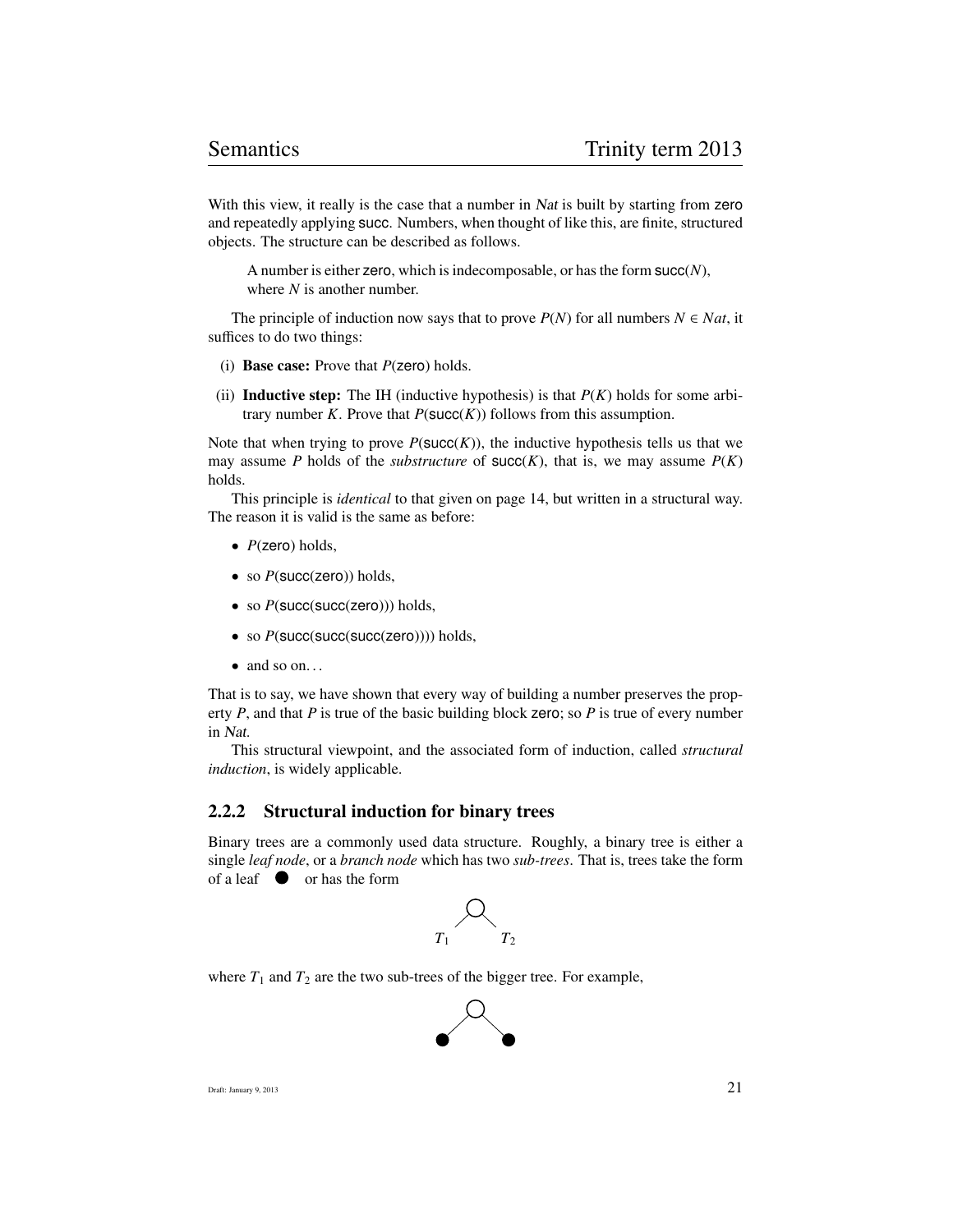is one such *composite tree*, in which both of the sub-trees are leaf nodes. Another example is



Here the left sub-tree is a single leaf node, while the right sub-tree is the simple composite tree from above.

To make it easier to talk about trees like this, let us introduce a BNF-like syntax for them, similar to that for natural numbers Nat, thereby viewing binary trees as a data-structure.

$$
T \in \mathbf{bTree} ::= \mathbf{leaf} \mid \mathbf{Branch}(T, T)
$$

Note the similarity with Nat. There is one seed or starting point; for Nat this is zero while for binary trees it is **leaf**. There is also one generator in each case; for *Nat* this is the unary operator succ(−) which takes one argument, while for binary trees it is the binary operator **Branch**( $\text{-}$ ,  $\text{-}$ ) requiring two arguments.

In this syntax the four trees above are written as

#### leaf, Branch( $T_1, T_2$ ), Branch(leaf, leaf), Branch(leaf, Branch(leaf, leaf))

respectively.

The principle of*structural induction over binary trees*states that to prove a property *P*(*T*) for all trees *T* ∈ **bTree**, it is sufficient to do the following two things:

- (i) Base case: Prove that *P*(leaf) holds.
- (ii) **Inductive step:** The inductive hypothesis IH is that  $P(T_1)$  and  $P(T_2)$  hold for some arbitrary trees  $T_1$  and  $T_2$ . Then from this assumption prove that  $P(\textbf{Branch}(T_1, T_2))$ follows.

Again, in the inductive step, we require a hypothetical argument; from the assumption that the property holds of  $T_1$  and  $T_2$  we need to prove that as a logical consequence the property also holds of the tree **Branch** $(T_1, T_2)$ . The conclusion from the **Base case** and this hypothetical argument is that  $P(T)$  is indeed true for every tree  $T$  in **bTree**.

To put this another way: to do a proof by induction on the structure of trees, consider all possible cases of what a tree can look like. The grammar above tells us that there are two cases.

- The case of leaf. Prove that *P*(leaf) holds directly.
- The case of **Branch** $(T_1, T_2)$ . In this case, the inductive hypothesis says that *we may assume that P(T<sub>1</sub>) and P(T<sub>2</sub>) hold while we are trying to prove <i>P*(**Branch**(*T*<sub>1</sub>, *T*<sub>2</sub>)). We do not know anything else about  $T_1$  and  $T_2$ : they could be any size or shape, as long as they are binary trees which satisfy *P*.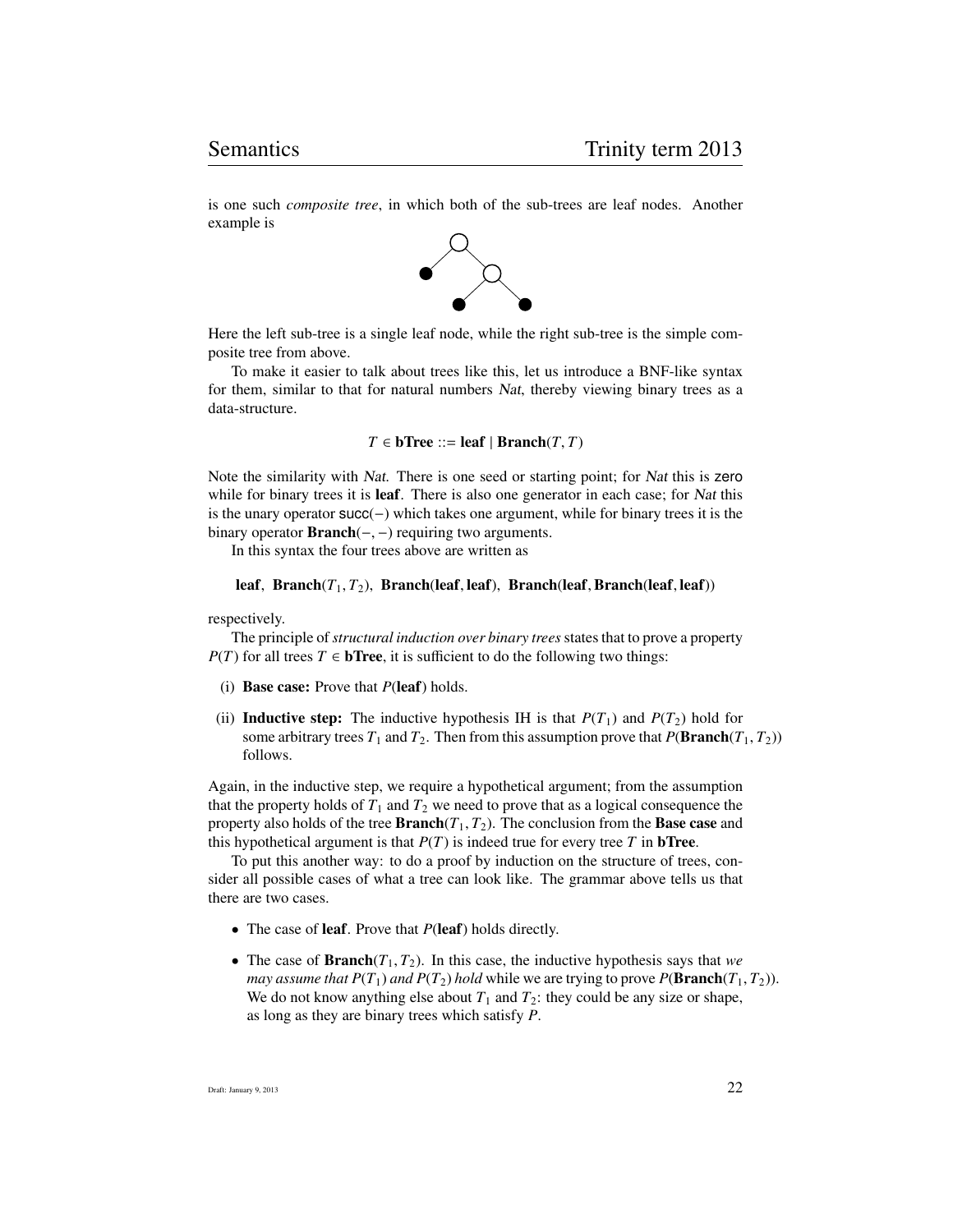Using exactly the same principle as before, we may give definitions of functions which take binary trees as their arguments, by induction on the structure of the trees. This applies any function with the type  $f : b$ **Tree**  $\rightarrow X$ , that is the domain of f must be the set of binary trees but the range can be any set.

As you can probably guess by now, to define a function *f* which takes an arbitrary binary tree, we must

- (i) Base case: Define *f*(leaf) directly.
- (ii) **Inductive step:** Define  $f(\textbf{Branch}(T_1, T_2))$  in terms of  $f(T_1)$  and  $f(T_2)$ , and possibly some other mathematical constructs.

This definition looks like a recursive function definition in a functional programming language, with the proviso that we may make recursive calls only to  $f(T_1)$  and  $f(T_2)$ . That is to say, the recursive calls must be with the *immediate sub-trees* of the tree in which we are interested.

Another way to think of such a function definition is that it says how to build up the value of  $f(T)$ , in the same way that the tree *T* is built up, for any tree *T* in **bTree**. Since any tree can be built starting with some leafs and putting things together using Branch(-, -), a definition like this lets us calculate  $f(T)$  bit-by-bit.

Here is an example of a pair of inductive definitions over trees, and a proof of a relationship between them. We first define the function leaves :  $bTree \rightarrow \mathbb{N}$  which returns the number of leaf leafs in a tree.

- (i) Base case: leaves(leaf) = 1.
- (ii) **Inductive step:** leaves( $\textbf{Branch}(T_1, T_2)$ ) = leaves( $T_1$ ) + leaves( $T_2$ ).

We now define another function, branches :  $bTree \rightarrow \mathbb{N}$ , which counts the number of Branch( $-$ ,  $-$ ) nodes in a tree.

- (i) Base case: branches(leaf) =  $0$ .
- (ii) **Inductive step:** branches( $\textbf{Branch}(T_1, T_2)$ ) = branches( $T_1$ ) + branches( $T_2$ ) + 1.

Let us illustrate how branches works. Consider the tree

#### Branch(Branch(leaf, leaf), leaf)

which diagrammatically looks like



This clearly has two branch nodes. Let us see how the function branches calculates this by building this tree up from the bottom.

First, the left sub-tree is built by taking two leafs and putting them together with a **Branch**(−,−). So the left sub-tree has the structure **Branch**( $T_1, T_2$ ) where both  $T_1$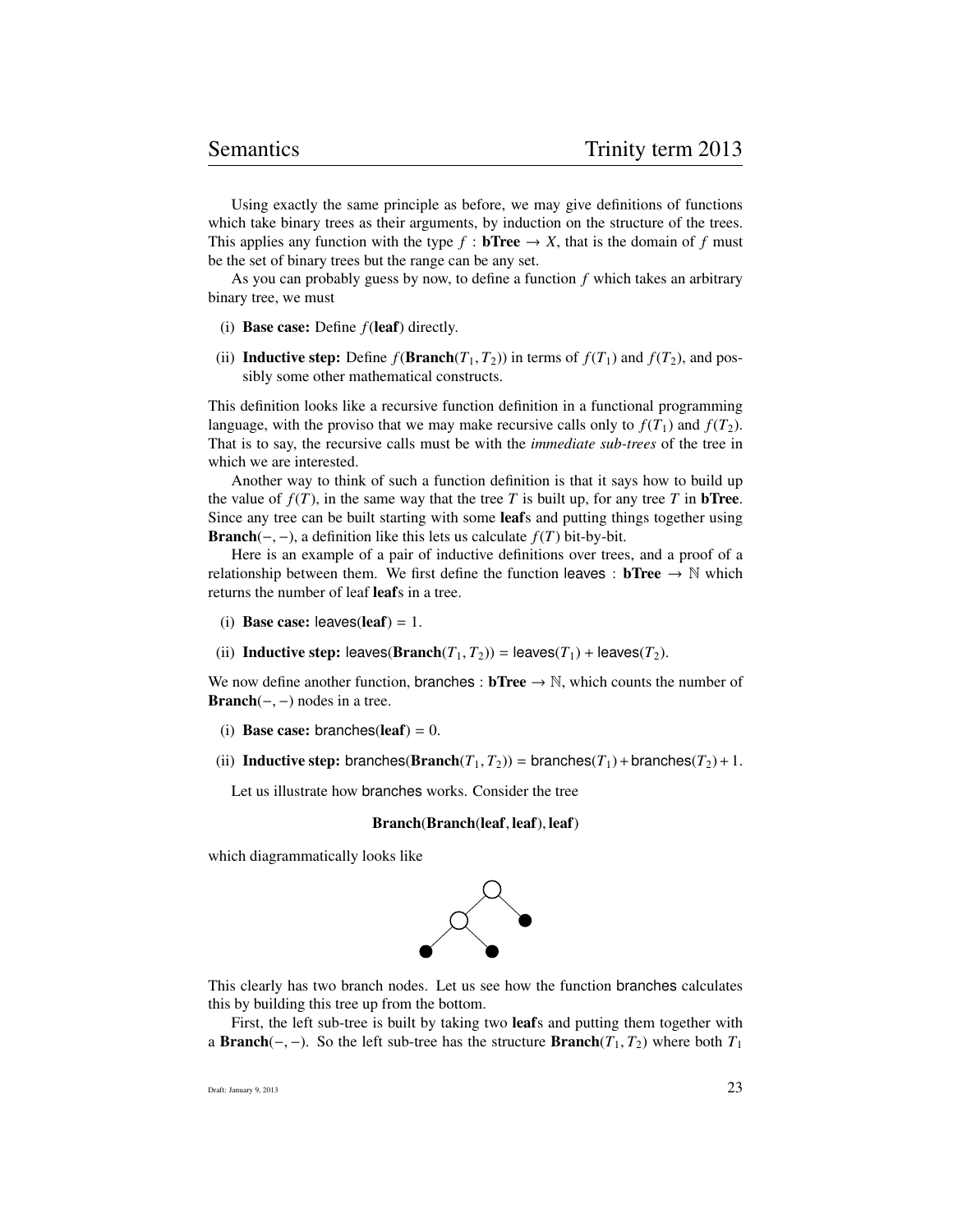and  $T_2$  are the trivial tree **leaf**. The definition of the function branches says that the value on a leaf is 0, while the value of a **Branch**( $-$ ,  $-$ ) is obtained by adding together the values for the things you're putting together, and adding one. Therefore, the value of branches on the left sub-tree is  $0 + 0 + 1 = 1$ .

The value of branches on the right sub-tree is 0, since this tree is just a **leaf**. The whole tree is built by putting the left and right sub-trees together with a  $Branch(-, -)$ . The definition of branches again tells us to add together the values for each sub-tree, and add one. Therefore, the overall value is  $1 + 0 + 1 = 2$ , as we expected.

The purpose of this discussion is of course just to show you how the value of an inductively defined function on a tree is built from the bottom up, in the same way the tree is built. You can also see it as going from the top down, in the usual way of thinking about recursively defined functions: to calculate  $f(\textbf{Branch}(T_1, T_2))$ , we break the tree down into its two sub-trees, calculate  $f(T_1)$  and  $f(T_2)$  with a recursive call, and combine the values of those in some way to get the final value.

Let us now prove, by induction on the structure of trees, that for any tree *T*,

$$
leaves(T) = branches(T) + 1.
$$

Let us refer to this property as  $P(T)$ . To show that  $P(T)$  is true of all binary trees  $T \in$  **bTree** the principle of induction says that we must do two things.

- (i) **Base case:** Prove that  $P(\text{leaf})$  is true; that is leaves(leaf) = branches(leaf) + 1.
- (ii) **Inductive step:** The inductive hypothesis (IH) is that  $P(T_1)$  and  $P(T_2)$  are both true, for some arbitrary  $T_1$  and  $T_2$ . So we can assume (IH), namely that

leaves( $T_1$ ) = branches( $T_1$ ) + 1 and leaves( $T_2$ ) = branches( $T_2$ ) + 1

From this assumption we have to derive  $P(\textbf{Branch}(T_1, T_2))$ , namely that

$$
\text{leaves}(\text{Branch}(T_1, T_2)) = \text{branches}(\text{Branch}(T_1, T_2)) + 1. \tag{2.2}
$$

#### Proof:

- (i) Base case: By definition, leaves(leaf) =  $1 = 1 +$  branches(leaf) as required, since branches(leaf) =  $0$ .
- (ii) **Inductive step:** By definition, leaves( $\textbf{Branch}(T_1, T_2)$ ) = leaves( $T_1$ )+leaves( $T_2$ ). By the inductive hypothesis (IH),

leaves( $T_1$ ) = branches( $T_1$ ) + 1 and leaves( $T_2$ ) = branches( $T_2$ ) + 1

We therefore have

leaves(Branch
$$
(T_1, T_2)
$$
) = branches $(T_1)$  + 1 + branches $(T_2)$  + 1  
= (branches $(T_1)$  + branches $(T_2)$  + 1) + 1 (2.3)

By definition of the function branches,

$$
branches(Branch(T_1, T_2)) = branches(T_1) + branches(T_2) + 1
$$

Plugging this into (2.3) we get the required (2.2) above.  $\square$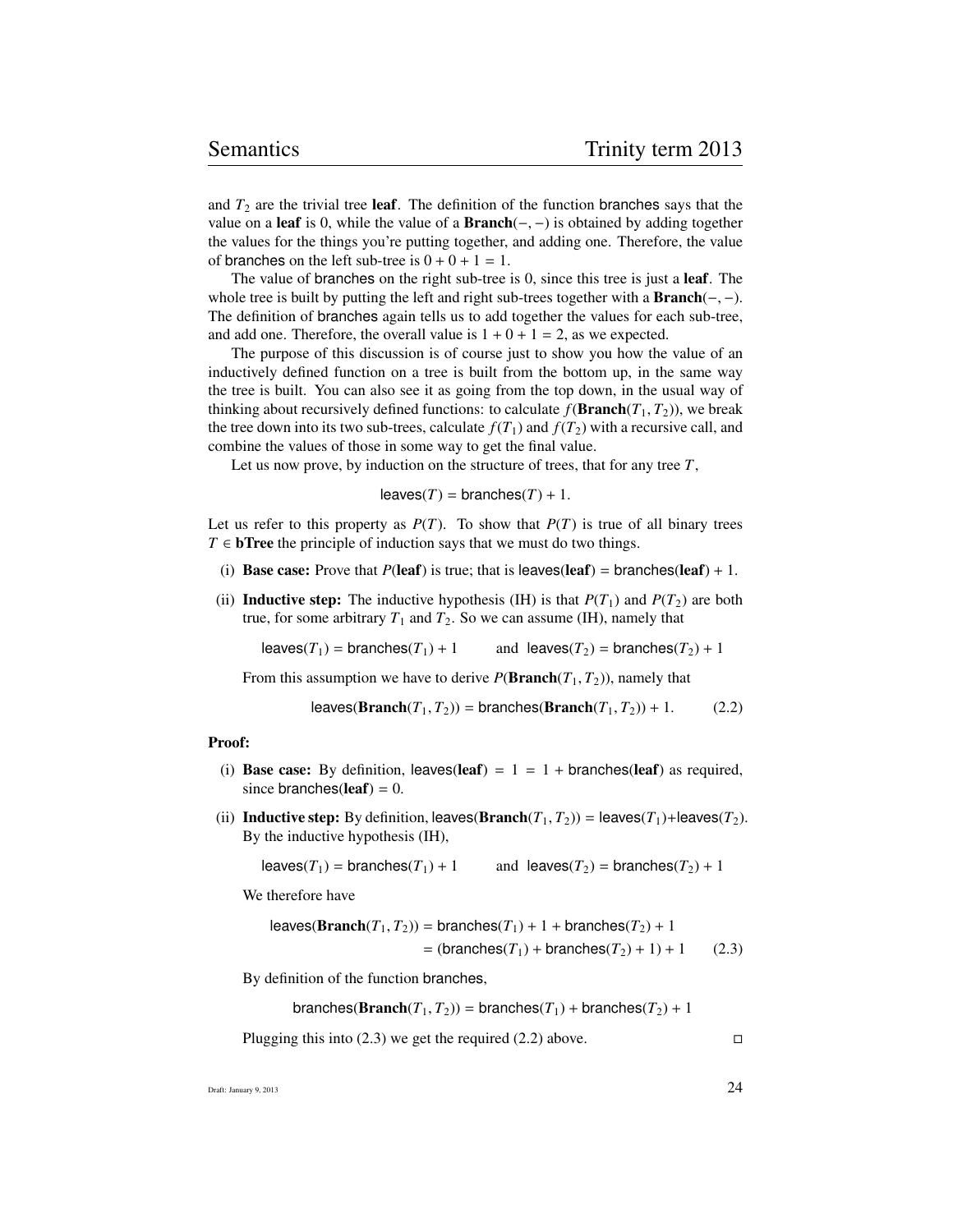#### 2.2.3 Structural Induction over the language of expressions

The syntax of our illustrative language Exp of expressions also gives a collection of structured, finite, but arbitrarily large objects over which induction may be used. Recall from Figure 1.1 in Chapter 1 that the syntax of Exp is given by:

 $E \in Exp ::= n \in \text{Nums} \mid E + E \mid E \times E.$ 

Here n ranges over the numerals 0, 1, 2 and so on. This means that in this language there are in fact an infinite number of seeds or starting points. Contrast this with the structured sets discussed in the two previous sections. For Nat in Chapter 2.2.1 there is a unique seed zero and for bTree in Chapter 2.2.2 we also have the unique seed leaf. But for Exp we have two generators,  $(- + -)$  and  $(- \times -)$ , both binary, while for Nat there is only one (unary) generator succ(−). bTree also has only one generator, but this is binary, **Branch** $(-, -)$ .

The principle of induction for expressions reflects these differences as follows. If *P* is a property of expressions, then to prove that *P*(*E*) holds for any *E*, it suffices to do the following:

- (i) **Base cases:** Prove that  $P(n)$  holds for every numeral n.
- (ii) **Inductive step:** Here the inductive hypothesis (IH) is that  $P(E_1)$  and  $P(E_2)$  hold for some arbitrary  $E_1$  and  $E_2$ . Assuming (IH) we must show that both  $P(E_1 + E_2)$ and  $P(E_1 \times E_2)$  follow.

The conclusion will then be that  $P(E)$  is true of *every* expression  $E \in Exp$ .

Again, this induction principle can be seen as a case-analysis: expressions come in two forms:

- numerals, which cannot be decomposed, so we have to prove  $P(n)$  directly for each of them; and
- composite expressions  $E_1 + E_2$  and  $E_1 \times E_2$ , which can be decomposed into subexpressions  $E_1$  and  $E_2$ . In this case, induction says that we may assume  $P(E_1)$ and  $P(E_2)$  when trying to prove  $P(E_1 + E_2)$  and  $P(E_1 \times E_2)$ .

Let us now see how this form of structural induction will enable us to prove interesting properties of the big- and small-step semantics for this language of expressions.

As our first example proof we show the big-step semantics always returns at least one answer for every expression.

**Proposition 2 (Normalisation)** *For every expression*  $E \in Exp$ *, there is some number m* such that  $\vdash_{\mathit{big}} E \Downarrow \mathfrak{m}$ .

**Proof:** By structural induction on *E*. The property  $P(E)$  of expressions we wish to prove is

*P*(*E*): there is some number *m* such that  $\nvdash_{\textit{bie}} E \Downarrow \textit{m}$ 

The principle of structural induction says that to prove *P*(*E*) holds for every expression *E* we are required to establish two facts: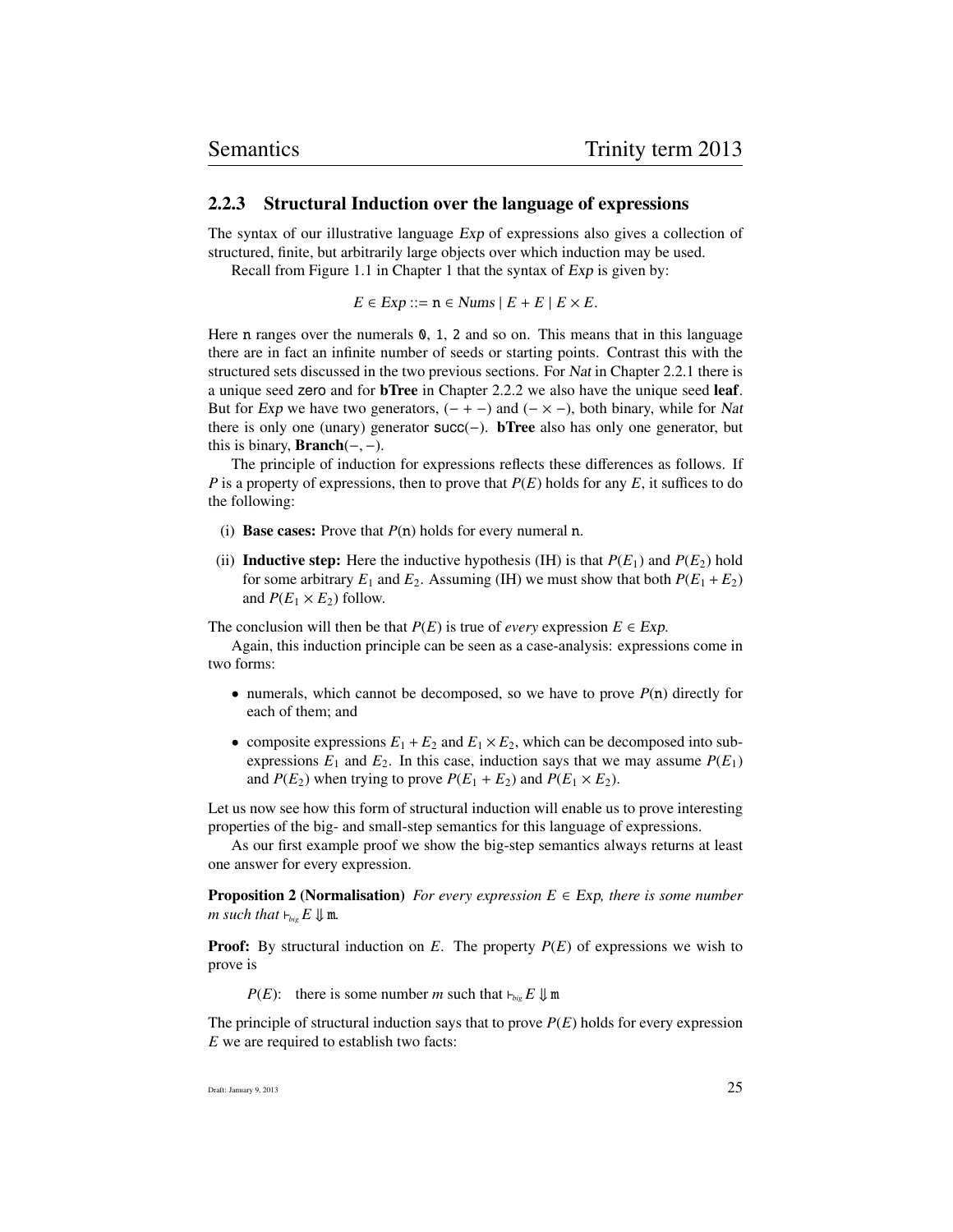(i) **Base cases:**  $P(n)$  holds for every numeral n.

For any numeral n, the axiom of the big-step semantics,  $(E-NUM)$ , gives a trivial derivation of  $n \downarrow n$ . So in this case the required number *m* is *n*.

(ii) **Inductive step:** The inductive hypothesis (IH) is that  $P(E_1)$  and  $P(E_2)$  hold for some arbitrary  $E_1$  and  $E_2$ . From IH we are required to prove both  $P(E_1 + E_2)$  and  $P(E_1 \times E_2)$  follow. We shall consider the case of  $E_1 + E_2$  in detail; the case of  $E_1 \times E_2$  is similar.

We must show  $P(E_1 + E_2)$ , namely that for some number *m* it is the case that  $\vdash_{\mathit{bie}} (E_1 + E_2) \Downarrow \mathfrak{m}.$ 

By the *inductive hypothesis* (IH), we may assume that there are numbers  $m_1$  and  $m_2$  for which the judgements  $E_1 \Downarrow m_1$  and  $E_2 \Downarrow m_2$  are derivable. We can combine these derivations, followed by an application of the rule (B-ADD),

$$
\frac{E_1 \Downarrow \mathfrak{m}_1 \quad E_2 \Downarrow \mathfrak{m}_2}{E_1 + E_2 \Downarrow \mathfrak{m}_3}
$$

where  $m_3 = \text{add}(m_1, m_2)$ . to obtain a derivation of  $E_1 + E_2 \Downarrow m_3$ . So  $m_3$  is the required witness number which makes  $P(E_1 + E_2)$  true.

Proving that the big-step semantics returns exactly one result is only slightly more complicated.

**Proposition 3 (Determinacy)** *For every expression*  $E \in Exp$ , if  $\downarrow_{\text{big}} E \Downarrow m_1$  and  $\downarrow_{\text{big}} E \Downarrow$  $m_2$  *then*  $m_1 = m_2$ *.* 

**Proof:** Again we use structural over *E*, this time with the property

*P*(*E*): whenever  $\vdash_{\text{big}} E \Downarrow m_1$  and  $\vdash_{\text{big}} E \Downarrow m_2$  it follows that  $m_1 = m_2$ .

From the principle of structural induction in order to establish *P*(*E*) we need to establish two facts:

(i) Base cases: *P*(n) holds for every numeral n.

So suppose  $n \Downarrow m_1$  and  $n \Downarrow m_2$  both have derivations. The only possible rule which can be used to derive these judgements is (B-NUM). From this observation it follows immediately that  $m_1$  and  $m_2$  must be the same number, namely  $n$ .

(ii) **Inductive step:** The induction hypothesis is that both  $P(E_1)$  and  $P(E_2)$  are true. We need to prove that the statements  $P(E_1 + E_2)$  and  $P(E_1 \times E_2)$  both follow. Here we consider the case  $(E_1 \times E_2)$  in detail; the other case is very similar. But we have to assume that the big-step semantics has some rule to handle multiplicative expressions. Let us assume the obvious one:

$$
\frac{E_1 \Downarrow n_1}{E_1 \vee E_2 \Downarrow n_3} \quad E_2 \Downarrow n_2
$$
\n
$$
n_3 = \text{mult}(n_1, n_2)
$$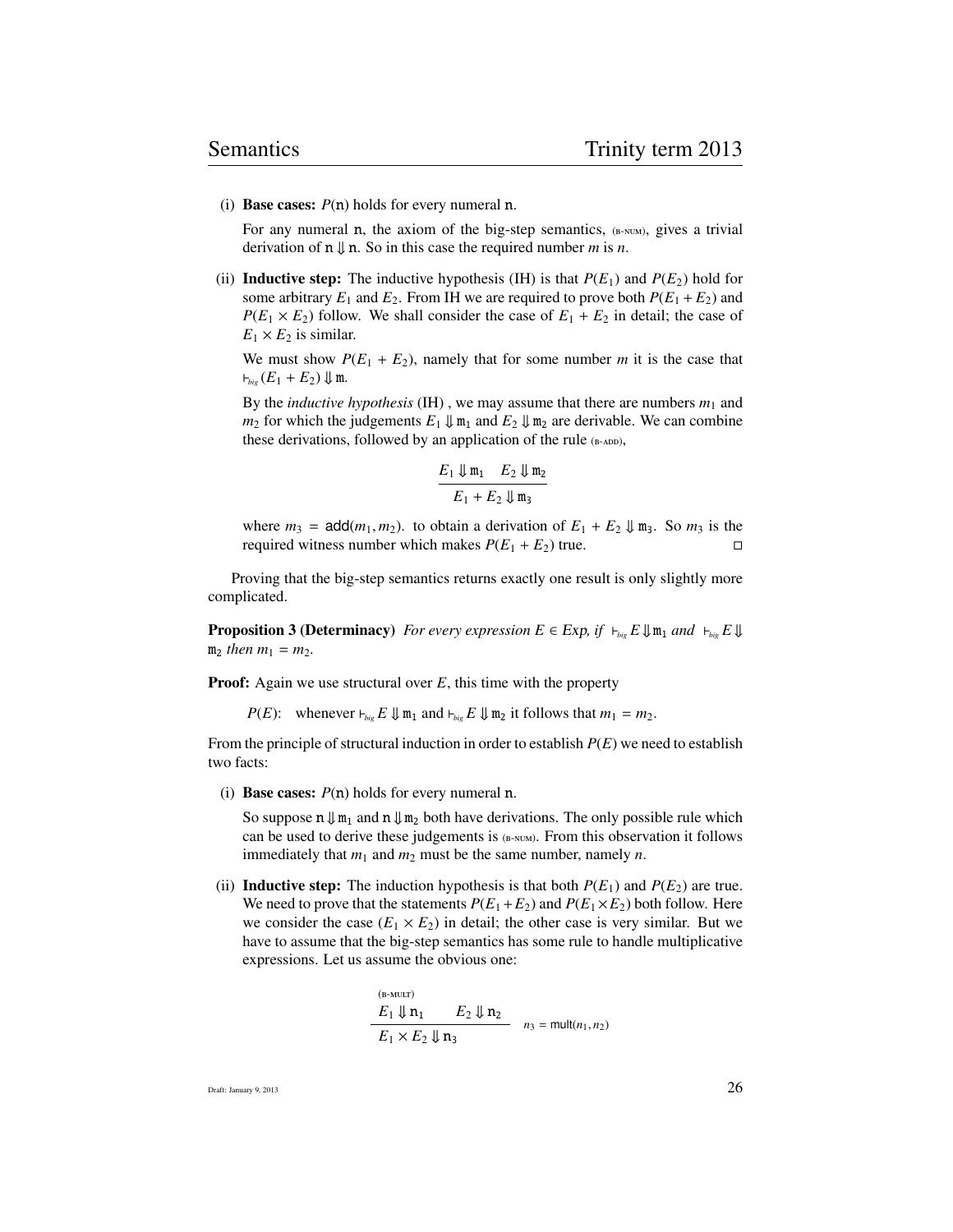where  $mult(-, -)$  is the binary mathematical operation which takes two numbers and returns the result of multiplying them together.

So suppose  $(E_1 \times E_2) \Downarrow m_1$  and  $(E_1 \times E_2) \Downarrow m_2$  are both derivable for some numbers  $m_1, m_2$ . We need to show that these two numbers coincide. Again we look at how these judgements can be derived; there are only three possible rules,  $(F_{\text{F-NUM}})$  and (B-ADD) and (B-MULT). So it should be apparent that the derivation of  $(E_1 \times E_2) \parallel m_1$  has to involve an application of the last rule. In fact we must have that  $m_1 = \text{mult}(k_1, k_2)$ where

- (a)  $E_1 \Downarrow k_1$
- (b)  $E_2 \Downarrow k_2$

But the same analysis can be applied to the derivation of  $(E_1 + E_2) \Downarrow m_2$ ; we must have  $m_2$  = mult( $n_1, n_2$ ) where

- (c)  $E_1 \Downarrow n_1$
- (d)  $E_2 \Downarrow n_2$

Now property  $P(E_1)$  applied to (a) and (c) ensures that  $k_1 = n_1$  while  $P(E_2)$ applied to (b) and (d) gives  $k_2 = n_2$ . Combining these we get the required  $m_1 = m_2$ follows.

Determinacy and Normalisation combined ensures that the big-step semantics is coherent; it associates precisely one result with every expression in Exp. We could address the same issues for the the small-step semantics but instead let us consider the relationship between the two forms of semantics.

**Proposition 4** *For every*  $E \in Exp$ ,  $\vdash_{\text{bie}} E \Downarrow$  m *implies*  $E \rightarrow^* m$ *.* 

**Proof:** Again we use structural induction on *E*. Recall that we are using  $E \rightarrow^* n$  as a shorthand for the statement *for some number k, E*  $\rightarrow$ <sup>k</sup> n. Consequently the property of *E* we have to prove is

*P*(*E*): if  $\vdash_{\text{big}} E \Downarrow$  m then there is some number *k* such that  $E \rightarrow^k m$ 

To prove this, structural induction requires us to establish the following:

- (i) **Base cases:**  $P(n)$  for every numeral n. This is straightforward. Suppose n  $\Downarrow$  m is derivable. This must mean that  $m = n$  as this judgement can only be derived using the rule (B-NUM). So the required number of steps *k* is 0 since  $n \rightarrow 0$  n.
- (ii) **Inductive step:** Here we assume the inductive hypothesis IH that both  $P(E_1)$  and  $P(E_2)$  are true. From this assumption we are required to prove that both  $P(E_1+E_2)$ follow. As usual we only consider one case, say  $P(E_1 + E_2)$ .

So suppose  $(E_1 + E_2)$   $\downarrow$  m is derivable; we have to find some number *k* such that  $(E_1 + E_2) \rightarrow^k \mathfrak{m}$ .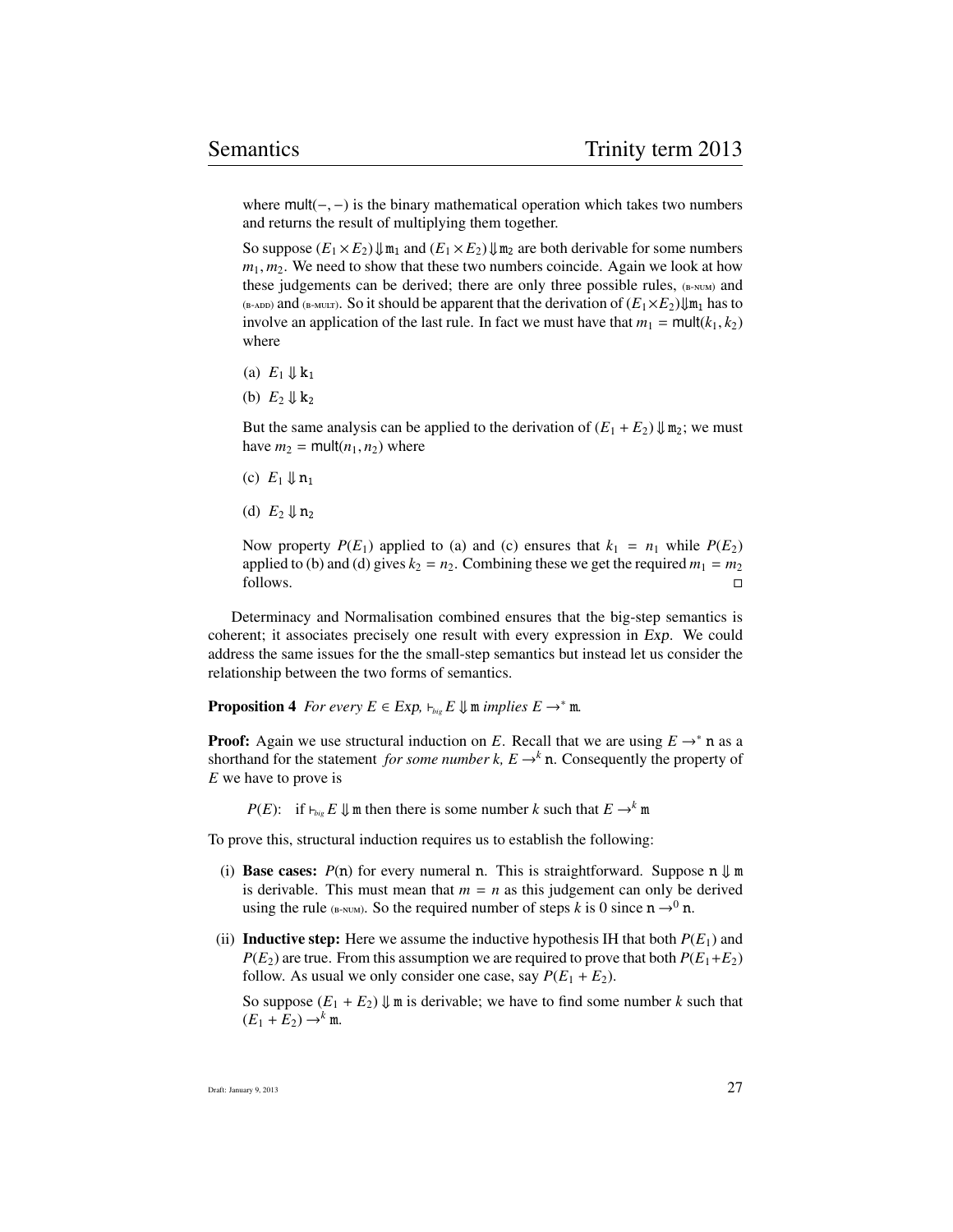There is a derivation of the judgement  $(E_1 + E_2) \Downarrow$  m using the rules (B-NUM), (B-ADD) and  $(B-MULT)$ . Whatever form this derivation takes it must end with an application of  $(B-ADD)$ , of the form

$$
\frac{E_1 \Downarrow \mathfrak{m}_1 \quad E_2 \Downarrow \mathfrak{m}_2}{(E_1 + E_2) \Downarrow \mathfrak{m}}
$$

where  $m = \text{add}(m_1, m_2)$ .

But *P*(*E*<sub>1</sub>) now tells us that there is some  $k_1$  such that  $E_1 \rightarrow k_1$  m<sub>1</sub>, and we have already seen in Lemma 1 that this in turn means that  $(E_1 + E_2) \rightarrow^{k_1} (m_1 + E_2)$  has a derivation.

Similarly from  $P(E_2)$  and  $E_2 \downarrow \text{Im}_2$  we know that there is some  $k_2$  such that  $E_2 \rightarrow k_2$  $m<sub>2</sub>$ . From this it is possible to show, using the same technique as that used in the proof of Lemma 1, that  $(m_1 + E_2) \rightarrow k_2 (m_1 + m_2)$ ; in fact this is posed as Exercise 8 at the end of this chapter.

Putting both of these executions together we get

$$
(E_1 + E_2) \to^{k_1} (\mathfrak{m}_1 + E_2) \to^{k_2} (\mathfrak{m}_1 + \mathfrak{m}_2) \to \mathfrak{m}
$$

with the final step being an application of the rule  $_{(B-ADD)}$ . In other words the required *k* is  $(k_1 + k_2 + 1)$ .

The converse of Proposition 4, namely  $E \to^* \mathfrak{m}$  implies  $\vdash_{\mathit{big}} E \Downarrow \mathfrak{m}$ , is not so easy to prove. Because of the asymmetry in the premise  $E \rightarrow^* m$  it is hard to come up with a suitable application of structural induction. The proof we propose it somewhat indirect, relying on the following result, which we prove for the *choice* variation of the small-step semantics from Chapter 1.4 which allows the arguments to an operator to be evaluated independently:

**Lemma 5** *Suppose*  $\vdash_{ch} E \rightarrow_{ch} F$ . Then  $\vdash_{bip} F \Downarrow$  m *implies*  $\vdash_{bip} E \Downarrow$  m.

**Proof:** Can you do this? Structural induction on *E* should be used. □

**Proposition 6** For every  $E \in Exp$ ,  $E \rightarrow_{ch}^{*}$  m *implies*  $\vdash_{big} E \Downarrow$  m.

**Proof:** Recall that  $E \rightarrow_{ch}^*$  m actually means that  $E \rightarrow_{ch}^k$  m for some number k. Formally we have not actually defined the relations  $E \rightarrow_{\text{ch}}^k F$ ; however they are defined in exactly the same manner as the relations  $E \rightarrow^k F$ , in Section 2.1.2. So we prove the following statement to be true using mathematical induction:

*P*(*k*) for any expression *E*,  $E \rightarrow_{\text{ch}}^k \mathfrak{m}$  implies  $\vdash_{\text{big}} E \Downarrow \mathfrak{m}$ 

from which the result follows.

The statement  $P(k)$  will be true for every number  $k$  if we can prove the following two facts:

(i) **Base case:**  $P(0)$ . This case is easy; if  $E \rightarrow {}_{ch}^{0}$  m then *E* must actually be the numeral m and one application of the rule (B-NUM) then gives the required derivation of  $E \downarrow m$ .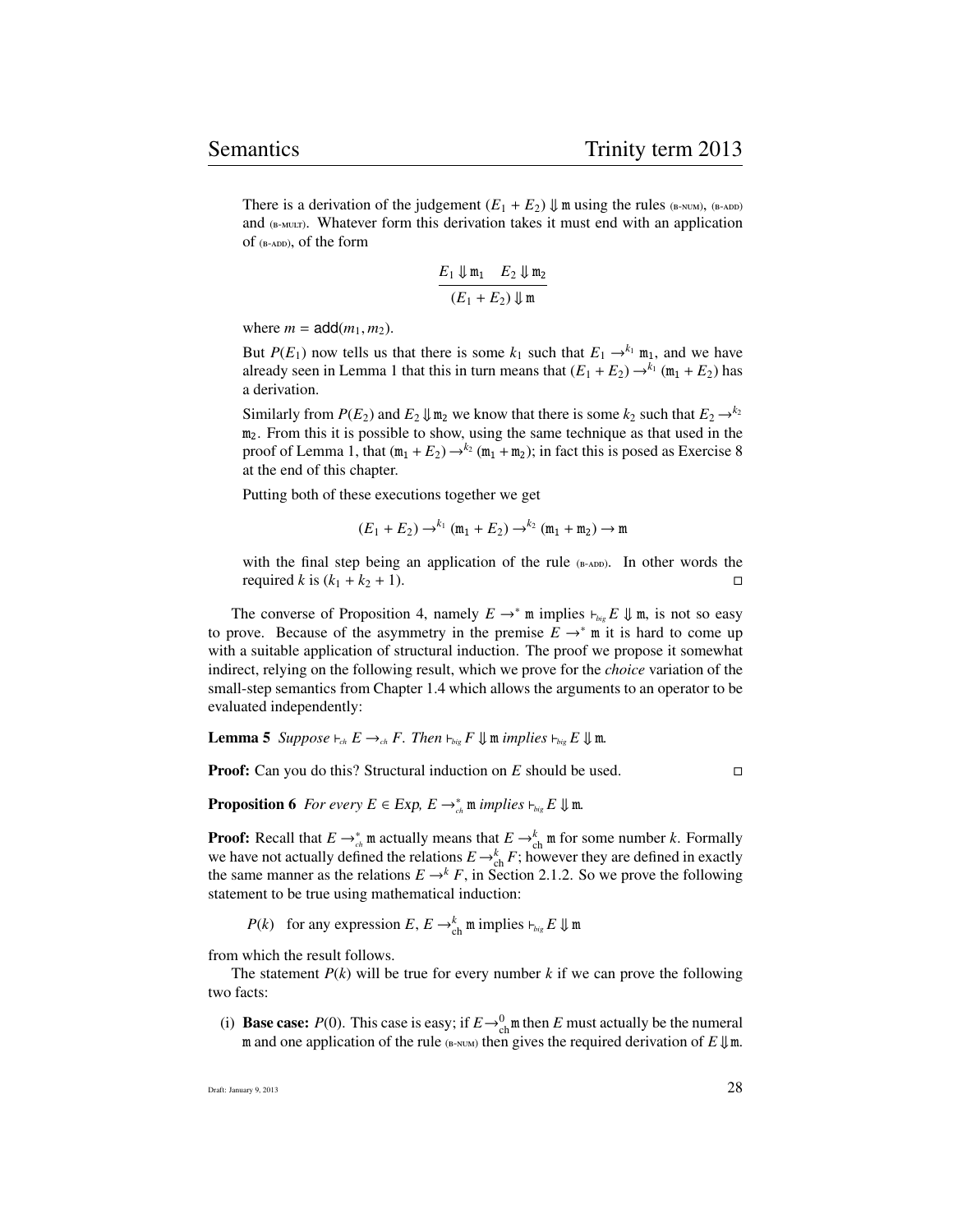(ii) **Inductive step:** Here we may assume the inductive hypothesis  $P(k)$  to be true. From this assumption we are required to show that  $P(k + 1)$  follows.

To this end suppose  $E \rightarrow_{\text{ch}}^{(k+1)} \mathfrak{m}$ ; from this we need to show how to derive derive *E*  $\downarrow$  m. By definition we know that  $\vdash_{sm} E \rightarrow_{ch} F$  for some expression *F* such that  $F \rightarrow_{\text{ch}}^k$  m. But we can apply the inductive hypothesis  $P(k)$  to  $F$  and we get that  $\vdash_{\mathit{big}} F \Downarrow \mathfrak{m}$ . The required conclusion  $E \Downarrow \mathfrak{m}$  now follows by the previous lemma,  $L$ emma 5.

To end this section let us briefly consider how our various formulations of the semantics of the language Exp can be used to associated a *meaning* to all expressions in the language.

Because of the results established in the previous section we now know that the various semantics we have proposed for the language Exp are consistent, and moreover they agree with each other; the following statements are equivalent:

- $(1)$   $\vdash_{big}$  *E*  $\Downarrow$  n
- (2)  $E \rightarrow^* n$
- (3)  $E \rightarrow_{ch}^* \mathbf{n}$

Proposition 4 ensures that (1) implies (2) while Proposition 6 means that (3) implies (1). The intermediate (2) implies (3) is obvious since the inductive rules which define the left-to-right small-step semantics are included in those which define  $\rightarrow$ <sub>ch</sub>.

Consequently it does not actually matter which we use when proposing the *definitive* reference semantics to the language Exp. Let the meaning function

 $[-]$  :  $Exp \rightarrow Nums$ 

be defined by letting  $[|E|] = n$ , where  $E \downarrow n$ . Proposition 2 (Normalisation) and Proposition 3 (Determinacy) ensure that this is indeed a well-defined function. Moreover we know that the meaning of expressions can be corrected calculated by interpreters which use a left-to-right strategy, and by interpreters which use alternative strategies for deciding the order in which the arguments to an operator should be evaluated.

## 2.3 Rule Induction

The language of expressions Exp is particularly straightforward, in the sense that the behaviour of *E* is completely determined by the behaviour of its components. For this reason structural induction is sufficiently powerful to establish the various properties of the different semantics we have given to  $Exp$ . This will rarely be the case for more complicated languages, particularly those with recursive or inductive control features. Here we give a brief glimpse of a much more powerful and widely applicable proof technique.

The essential idea is to ignore any structure that objects might have and instead concentrate on the size of the derivations of judgements. For example consider the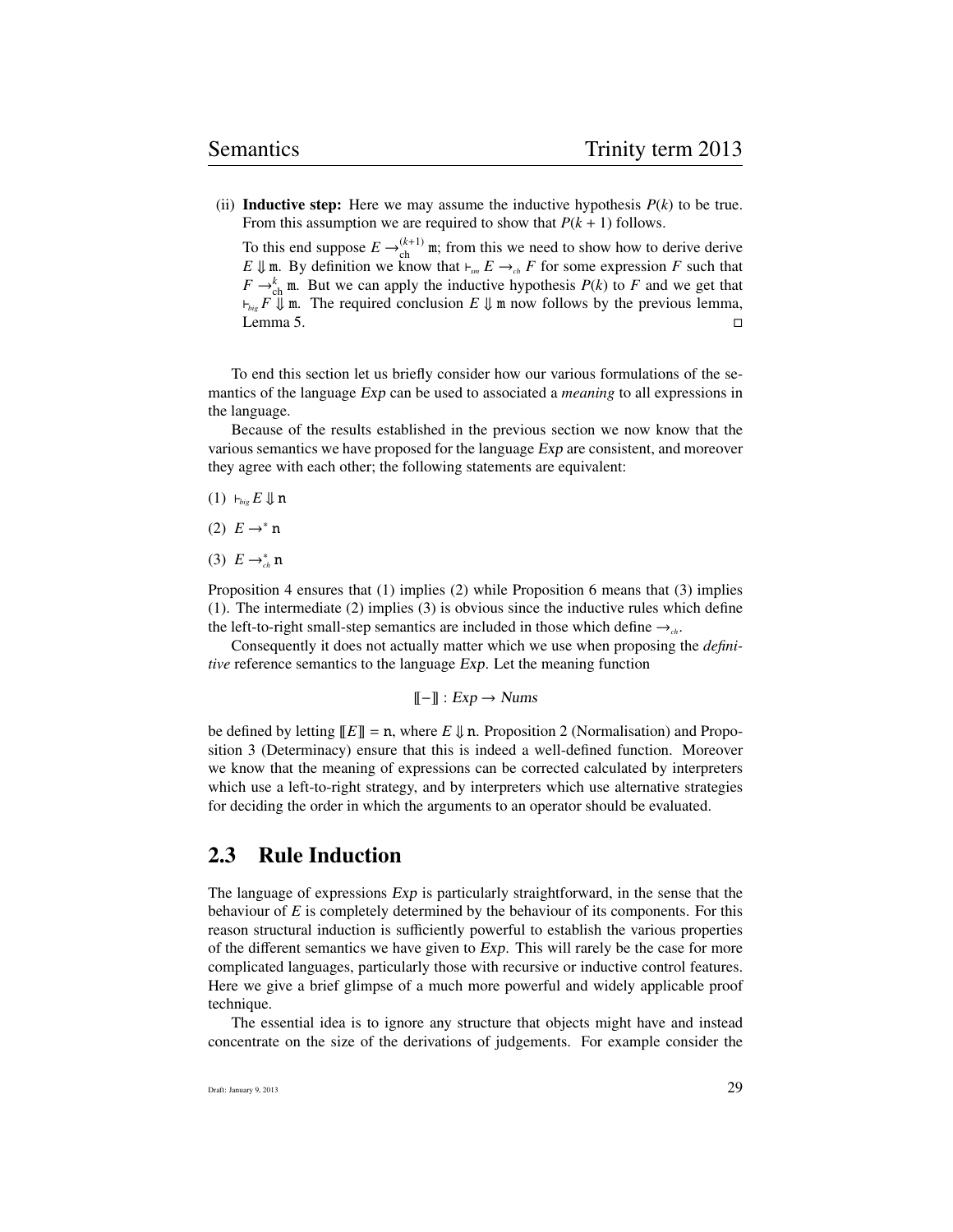following simple pair of rules, defining an infix binary relation D between numbers in N:

| (AX)                                                             | (PLUS)           |
|------------------------------------------------------------------|------------------|
|                                                                  | $n \mathsf{D}$ m |
| $n \in \mathbb{N}$<br>and the control of the control of<br>n D 0 | $n D(m+n)$       |

Here are two example derivations:

| $\overline{7\,\mathsf{D}\,0}$ <sup>(AX)</sup>  | (xA)                                            |
|------------------------------------------------|-------------------------------------------------|
| $\overline{7\,D\,7}$ <sup>(PLUS)</sup>         | $\overline{2\,\overline{\mathrm{D}\,0}}$        |
|                                                | $\overline{2\,\mathsf{D}\,2}$ <sup>(PLUS)</sup> |
| $\overline{7 \text{ D } 14}$ <sup>(PLUS)</sup> |                                                 |
|                                                | $\overline{2\,\mathsf{D}\,4}$ <sup>(PLUS)</sup> |
| $\overline{7 \text{ D } 21}$ <sup>(PLUS)</sup> |                                                 |
|                                                |                                                 |

From these derivations we know that both the judgements 7 D 21 and 2 D 4 are derivable from the rules. But we also know that the size of the derivation of the former is strictly less than that of the latter. So the idea of rule induction is to prove properties of judgements by mathematical induction on the size of their derivations. This makes sense because every derived judgement has some size associated with it; this could be taken to be the size of its smallest proof.

Consequently if we want to prove a statement of the form

$$
n \, \mathsf{D} \, m \text{ implies } P(n,m) \tag{2.4}
$$

or in other words the property  $P(n, m)$  is true whenever  $n \, D \, m$ , then we can use mathematical induction on the **size of the derivation** of  $n \text{ D } m$ . In fact it is more convenient to use strong mathematical induction, as explained in Section 2.1.3.

Let us consider an example. Suppose we want to show:

$$
n \, \text{D } m \text{ implies } m = n \times k \text{ for some natural number } k \tag{2.5}
$$

Incidently this just means that the two rules  $(xx)$  and  $(x)$  correctly capture the notion of *division*. Let  $P(n, m)$  denote the property  $m = n \times k$  for some natural number k. We prove that *n* D *m* implies  $P(n, m)$  by strong mathematical induction on the size of derivation of the judgement  $n \, D \, m$  from the rules (AX) and (PLUS).

So suppose we have a derivation of *n* D *m*. Using strong mathematical induction means that we have as an inductive hypothesis (IH) that

 $P(k_1, k_2)$  is true for any  $k_1, k_2$  for which there is a derivation of  $k_1 \, \mathsf{D} \, k_2$ whose size is less than the size of this derivation of *n* D *m*.

We have to show that  $P(n, m)$  is a logical consequence of (IH).

So we know that  $n \, \mathsf{D}$  *m* can be derived using the axioms  $(xx)$  and  $(p_{LUS})$ . What does this derivation look like? There are two possibilities:

(a) It is simply an application of the axiom  $(xx)$ . In other words it looks like

$$
\overline{n\mathrel{\mathsf{D}} m}^{\textup{(ax)}}
$$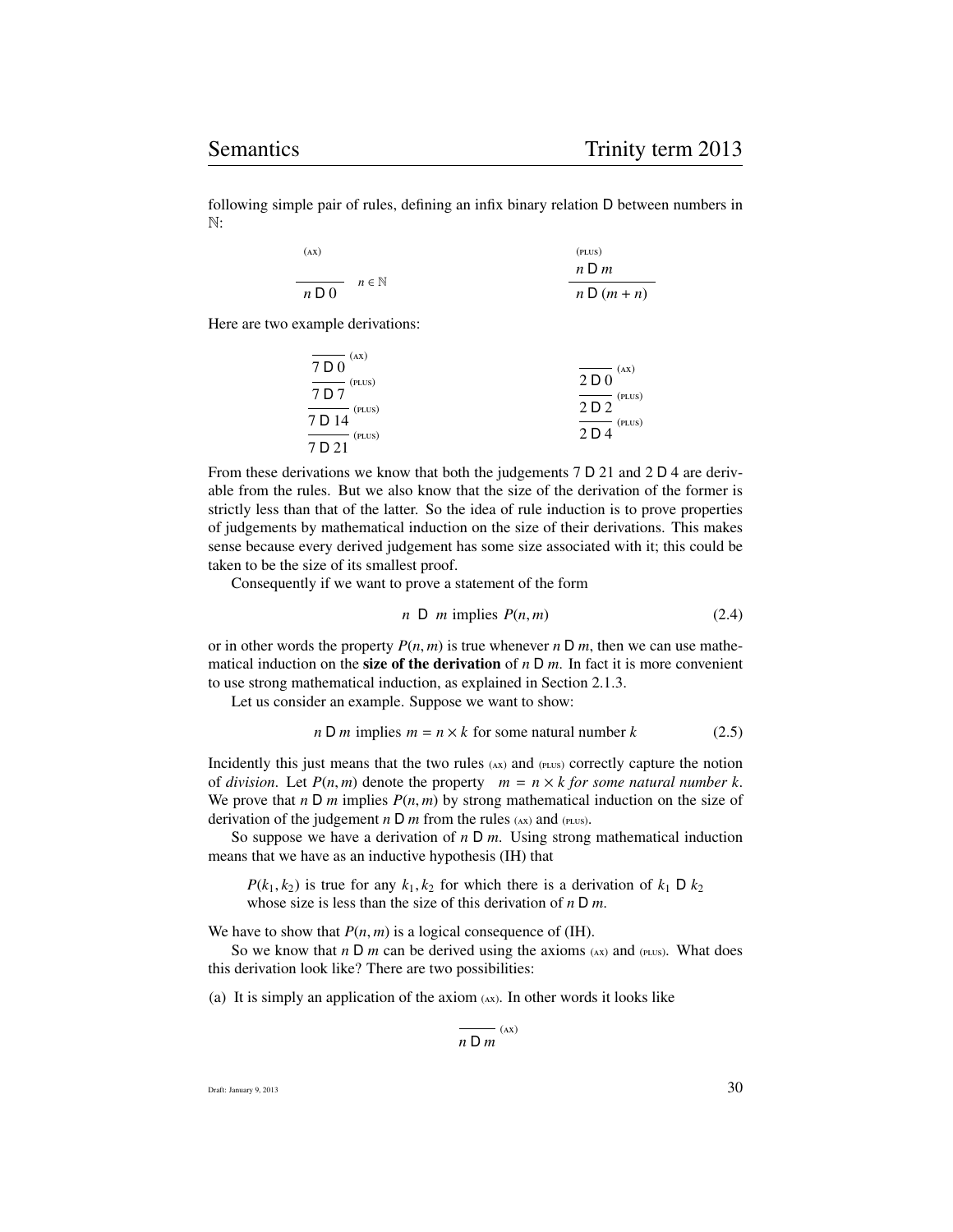But this can only be the case if  $m$  is actually 0, and  $P(n, 0)$  is trivially true, the required witness *k* in (2.5) above being 0.

(b) The only other possibility is that the derivation has the form

$$
\frac{n D m_1}{n D (m_1 + n)}
$$
 (plus)

where  $m = m_1 + n$ . But this means that the judgement *n* D  $m_1$  also has a derivation from the rules. And moreover the size of this derivation is strictly less than that of *n* D *m*. So (IH) applies and we know that there is some  $k_1$  such that  $m_1 = n \times k_1$ . Now  $P(n, m)$  is an immediate consequence as  $m = n \times (k_1 + 1)$ ; the required witness *k* in in (2.5) above is  $k_1 + 1$ .

We have explained rule induction by example, but the general principle should be apparent. We ignore the components of the judgements involved and instead carry out (strong) mathematical induction of the size of their derivations.

There is another, more abstract, view of rule induction. We can view  $(x)$  and  $(p_{LUS})$  as properties of binary relations over numbers, which are enjoyed by the relation we are trying to define  $(-D -)$ . Formally the rules are used to define the relation by saying:

 $k_1$  D  $k_2$  exactly when there is a derivation of the judgement  $k_1$  D  $k_2$  using the two rules  $(x)$  and  $(p_{LUS})$ 

An equivalent way to express this is to say that

D is the least relation which satisfies the rules  $(xx)$  and  $(pLUS)$ .

By this we mean

- (i) The relation D satisfies the rules; that is
	- (a) *n* D 0 for every number *n*
	- (b) if *n* D *m* for any numbers *n*, *m* then *n* D ( $m + n$ ) is also true
- (ii) if *X* is any other relation that satisfies the rules (a) and (b) then *D* is a subset of *X*; that is *n* D *m* implies *n X m*.

It is property (ii) which gives the principle of **rule induction**. For let  $P(n, m)$  be some arbitrary property of numbers; this can also be viewed as a binary relation over numbers. So in order to establish the general statement (2.4) above it is sufficient to show that  $P(n, m)$  satisfies the two properties ( $\alpha x$ ) ( $\beta L(x)$ ). This means we have to prove

- (a) *<sup>P</sup>*(*n*, 0) for every number *<sup>n</sup>*
- (b) If  $P(n, m)$  for any numbers *n*, *m* then  $P(n, m + n)$  is also true.

If we now re-examine the actual proof given of the specific instance (2.5) above, we see that it consists precisely in establishing these two properties; although it was expressed within a framework of strong mathematical induction.

So we have seen two slightly different formulations of **rule induction** for a set of inductive rules. To prove that a property *P* follows from the rules we can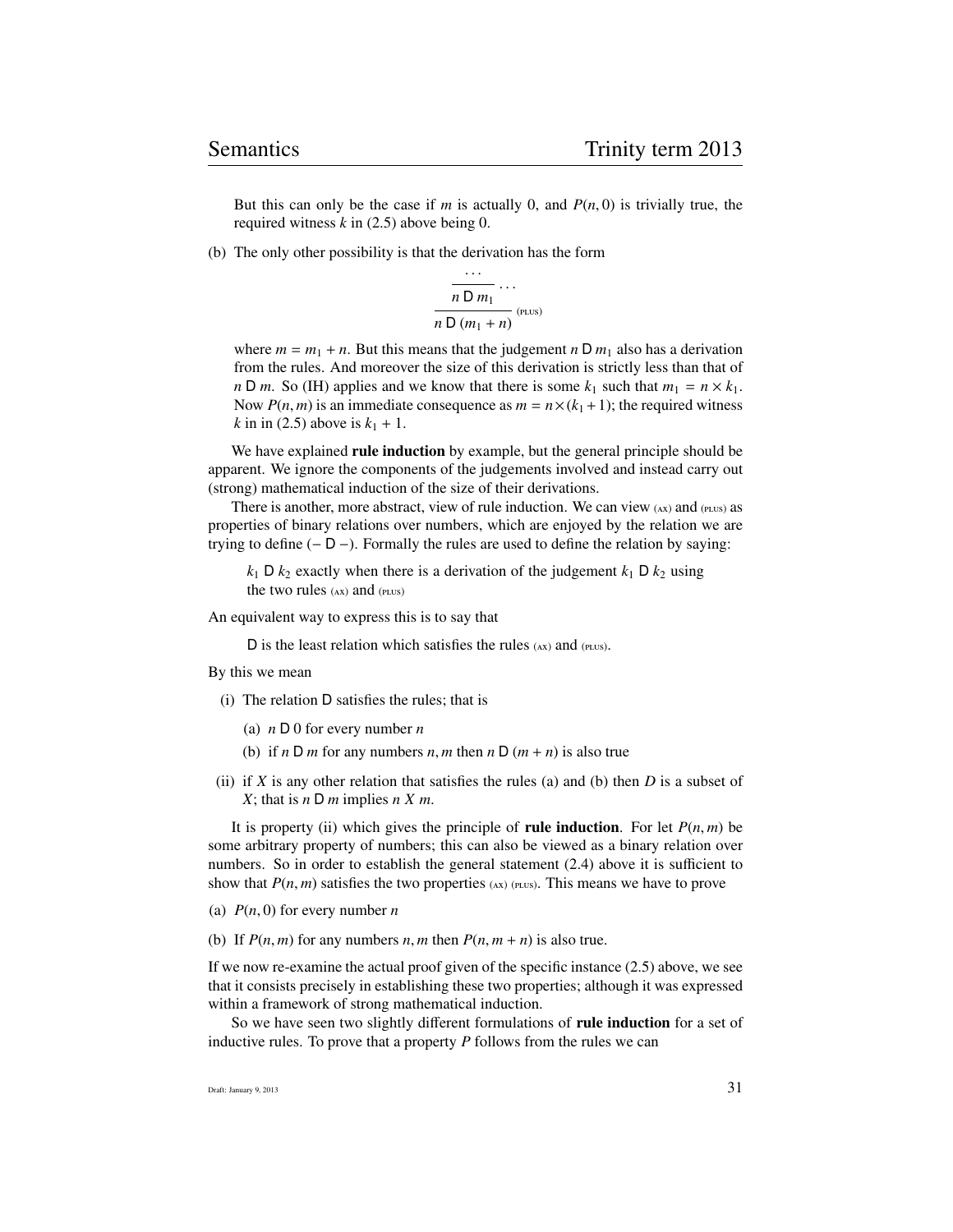(I) either use strong mathematical induction over the size of derivations

(II) or prove the property *P* satisfies the inductive rules.

Many people find the former easier to apply.

#### 2.3.1 What is going on?

Here we offer a slightly more detailed account of the formal basis for rule induction, *inductively defined sets*.

Let U be a *universe of discourse*. An *axiom* is of an element of U, while a *rule* takes the form

$$
\frac{h_1, h_2, \ldots h_n}{c}
$$

where  $n > 0$  and

- each *h<sup>i</sup>* an element of *T*, called *hypotheses*
- *c* an element of *T*, called the *conclusion*.

Then a deductive system  $D$  over the universe  $U$  consists of a set of axioms and rules.

Example Rule induction was explained in the previous section using the universe  $\mathcal{U}_d$  consisting of all judgements of the form *n* D *m*, where *n*,  $m \in \mathbb{N}$ . The associated deductive system D*<sup>d</sup>* consists of

- (i) **Axioms:** all judgements of the form  $n \text{ } D \text{ } 0$  where  $n \in \mathbb{N}$
- (ii) Rules: these are all statements of the form

$$
\frac{n \, \mathsf{D} \, m}{n \, \mathsf{D} \, (m+n)}
$$

where both  $n$ ,  $m$  are from  $\mathbb{N}$ .

On the other hand the small-step semantics for  $Exp$  has as a universe  $\mathcal{U}_s$  all judgements of the form  $E \to F$ , where  $E, F$  are expressions from Exp. The deductive system  $\mathcal{D}_s$  is given by

- (i) Axioms: all judgements of the form
	- $(n_1 + n_2) \to n_3$  where  $n_3 = \text{add}(n_1, n_1)$
	- or  $(n_1 \times n_2) \rightarrow n_3$  where  $n_3 = \text{mult}(n_1, n_1)$

(ii) Rules: these take one of the following forms:

 $E_1 \rightarrow E'_1$  $(E_1 + E_2) \rightarrow (E'_1 + E_2)$ for all expressions  $E_1, E_2, E'_1, E'_2$ 

Draft: January 9, 2013  $32$ 

•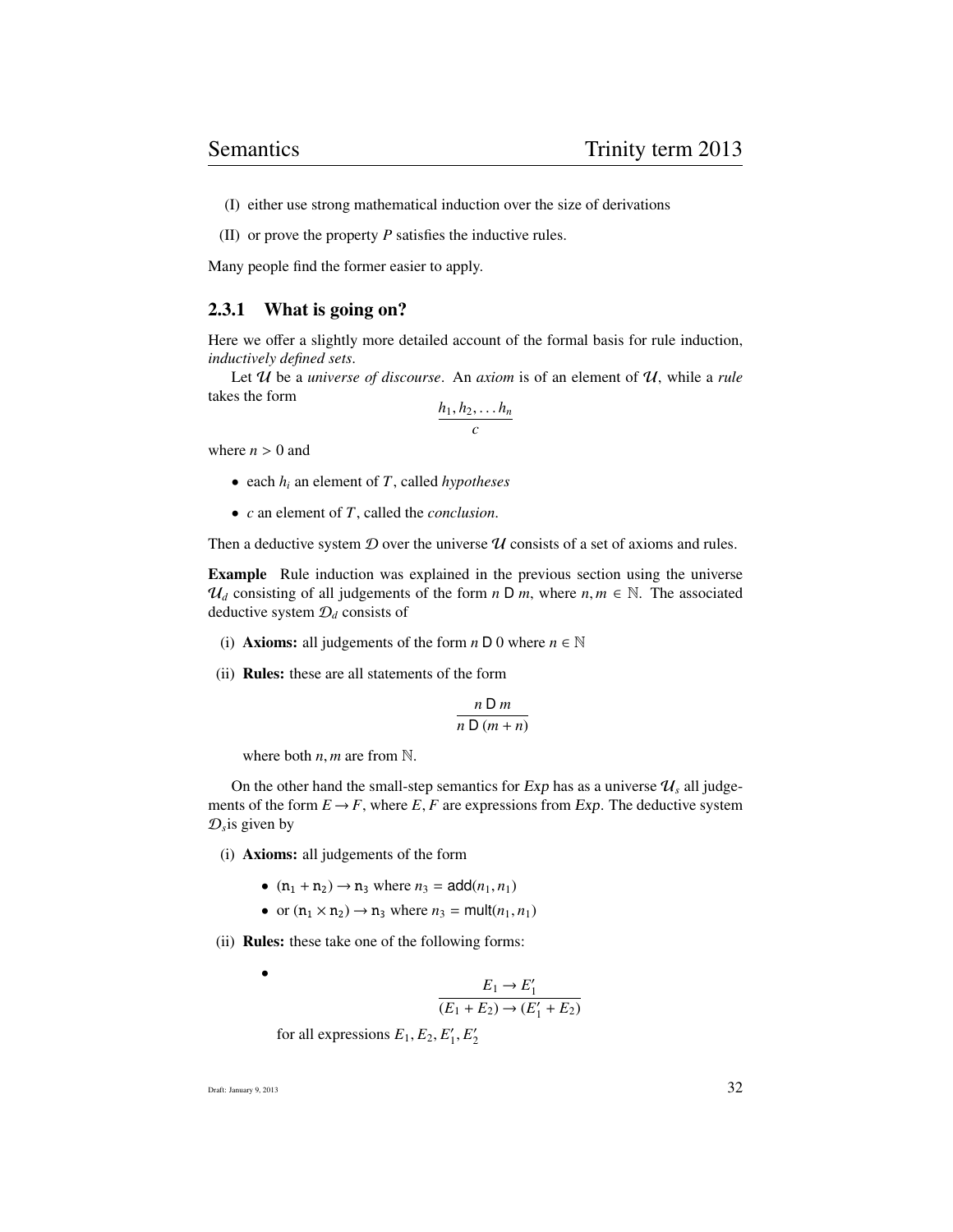• or

 $E \rightarrow E'$  $(n + E) \rightarrow (n + E')$ 

for all expressions  $E, E'$  and all numerals n

The purpose of a deductive system  $D$  is to determine a subset of the universe of discourse  $U$ , namely all those which can be derived from the axioms by applying the rules. Let us denote this set by  $\mathcal{D}(\mathcal{U})$ . So for example:

- The judgements 3 D 0, 4 D 12 and 7 D 42 are all in  $\mathcal{D}_d(\mathcal{U}_d)$ ; they can all be derived using the axioms and inference rule in D*d*.
- None of the judgements 0 D 6, 2 D 7, 3 D 13 are in  $\mathcal{D}_d(\mathcal{U}_d)$ , although they all are in the universe  $\mathcal{U}_d$ .
- The judgement  $(3 + 4) + (2 \times 8) \rightarrow 3 + (2 \times 8)$  is in in  $\mathcal{D}_s(\mathcal{U}_s)$ .
- The judgement  $(3 + 4) + (2 \times 8) \rightarrow (3 + 4) + 16$  is not in  $\mathcal{D}_s(\mathcal{U}_s)$ .

To explain the defining characteristics of the set  $\mathcal{D}(\mathcal{U})$  we need one more concept. Let *X* be a subset of the universe  $U$ . Then *X* is said to satisfy the deductive system  $D$ if

- (a) for every axiom  $a$  in  $D$ ,  $a \in X$
- (b) for every rule  $\frac{h_1, h_2, \dots, h_n}{c}$  in  $\mathcal{D}$ , if each hypothesis  $h_i$  is in *X* then so is the conclusion *c*.

#### Theorem 7 (Inductive sets)

- *(1) The set* D(U) *satisfies the deductive system* D*.*
- *(2) If X* is any set which satisfies the deductive system  $D$  *then*  $D(\mathcal{U}) \subseteq \mathcal{X}$ .

**Proof:** These are relatively straightforward; (1) follows immediately from the definition of  $\mathcal{D}(\mathcal{U})$ . To prove (2) suppose that  $u \in \mathcal{D}(\mathcal{U})$ ; a proof by strong mathematical induction on the length of the proof of *u* in the inductive system  $D$  will show that  $u \in X$ .  $\Box$ 

It is property (2) of inductive sets which provides the justification for rule induction.

## 2.4 The reflexive transitive closure of a relation

Up to now we have been using  $E \rightarrow^* F$  as a shorthand notation for  $E \rightarrow^k F$  for some *number k*  $\geq$  0, where the evaluation relations  $\rightarrow$ <sup>k</sup> have been defined by mathematical induction on  $k \in \mathbb{N}$  in Chapter 2.1.2. Here, as an exercise in the use of rule induction, we show how  $E \to^* F$ , the *reflexive transitive closure of*  $E \to F$ , can be given an independent definition, and how this informal shorthand notation can be justified.

Recall that a relation (binary) R with *domain D* and range *E* is simply a subset of pairs from  $D \times E$ ; if *D* is the same set as *E* we say that *R* is a (binary) relation over *D*. We use (at least) two different notations to describe elements from a relation: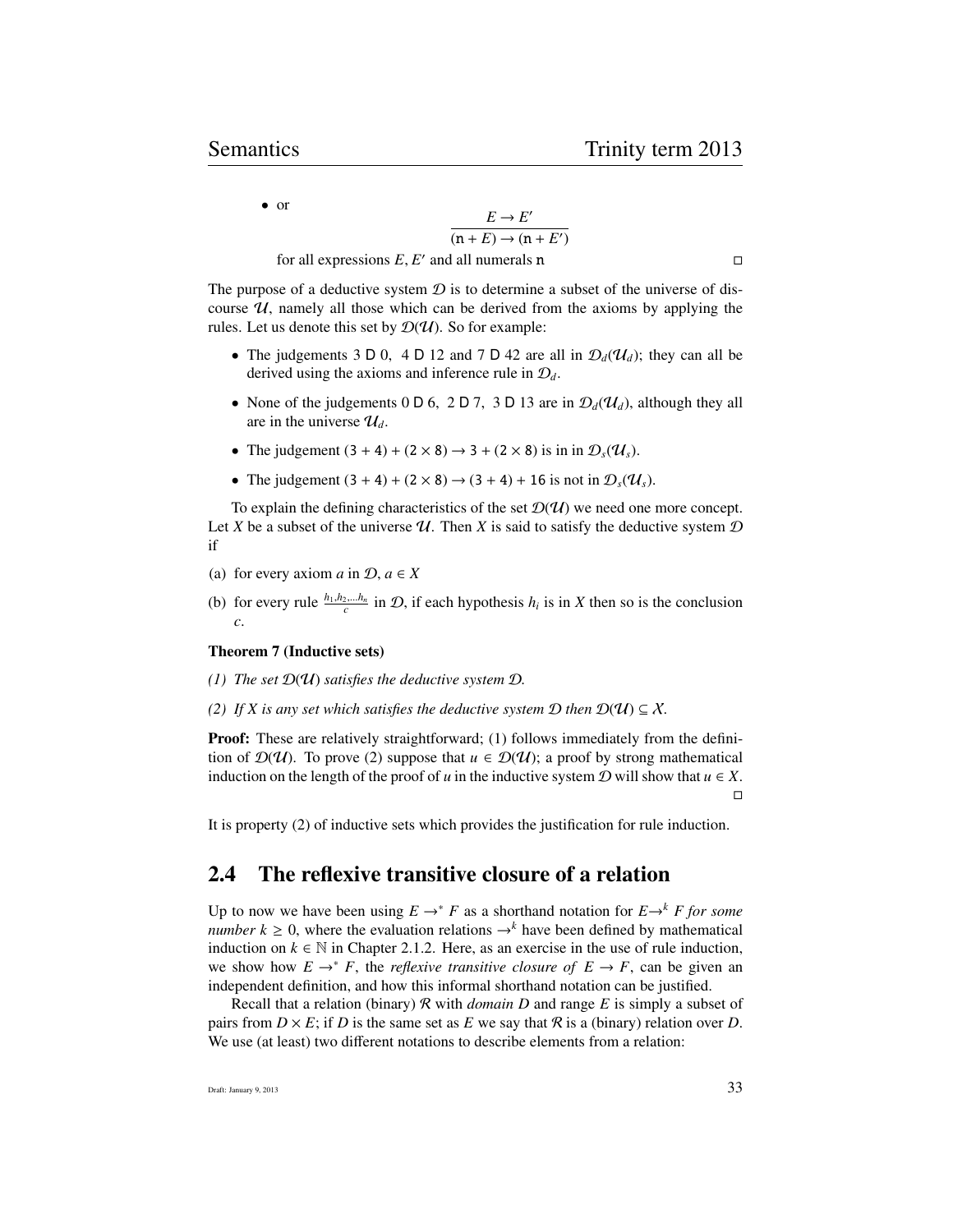

Representing a relation  $S \subseteq D \times D$  where

- *D* is the set  $\{a, b, c, d, f, n, p\}$
- and  $S$  consists of the pairs

$$
(a, b) \n(b, p) \n(c, p), (c, b), (c, n) \n(e, c), (e, f) \n(f, d), (f, f) \n(n, e)
$$

Figure 2.2: Representing a relation

- *x* R *y*
- $(x, y) \in \mathcal{R}$

Both say that  $R$  relates  $x$  to  $y$ . Sometimes relations can be described diagrammatically; an example is given in Figure 2.2. Thus we have *e* S *f* is true while *e* S *p* is false.

We now formalise the notion of the *reflexive transitive closure* of an arbitrary relation  $\mathcal{R} \subseteq D \times D$ . This will be denoted by  $\mathcal{R}^*$  and if the relation  $\mathcal{R}$  is represented diagrammatically as in Figure 2.2 then  $\mathcal{R}^*$  has an intuitive explanation:  $x \mathcal{R} y$  precisely when there is a path through the graph starting from *x* and ending with *y*. So, as we will see

- $\bullet$  *e*  $S^*$  *p n*  $S^*$  *d* e S<sup>\*</sup> b will all be true
- $\bullet$  *e*  $S^*$  *a f*  $S^*$  *n n* S<sup>\*</sup> *b* will all be false.

The formal definition of *reflexive transitive closure* is given in Figure 2.3. If R is a relation over the set *D* then its reflexive transitive closure  $\mathcal{R}^* \subseteq D \times D$  is the least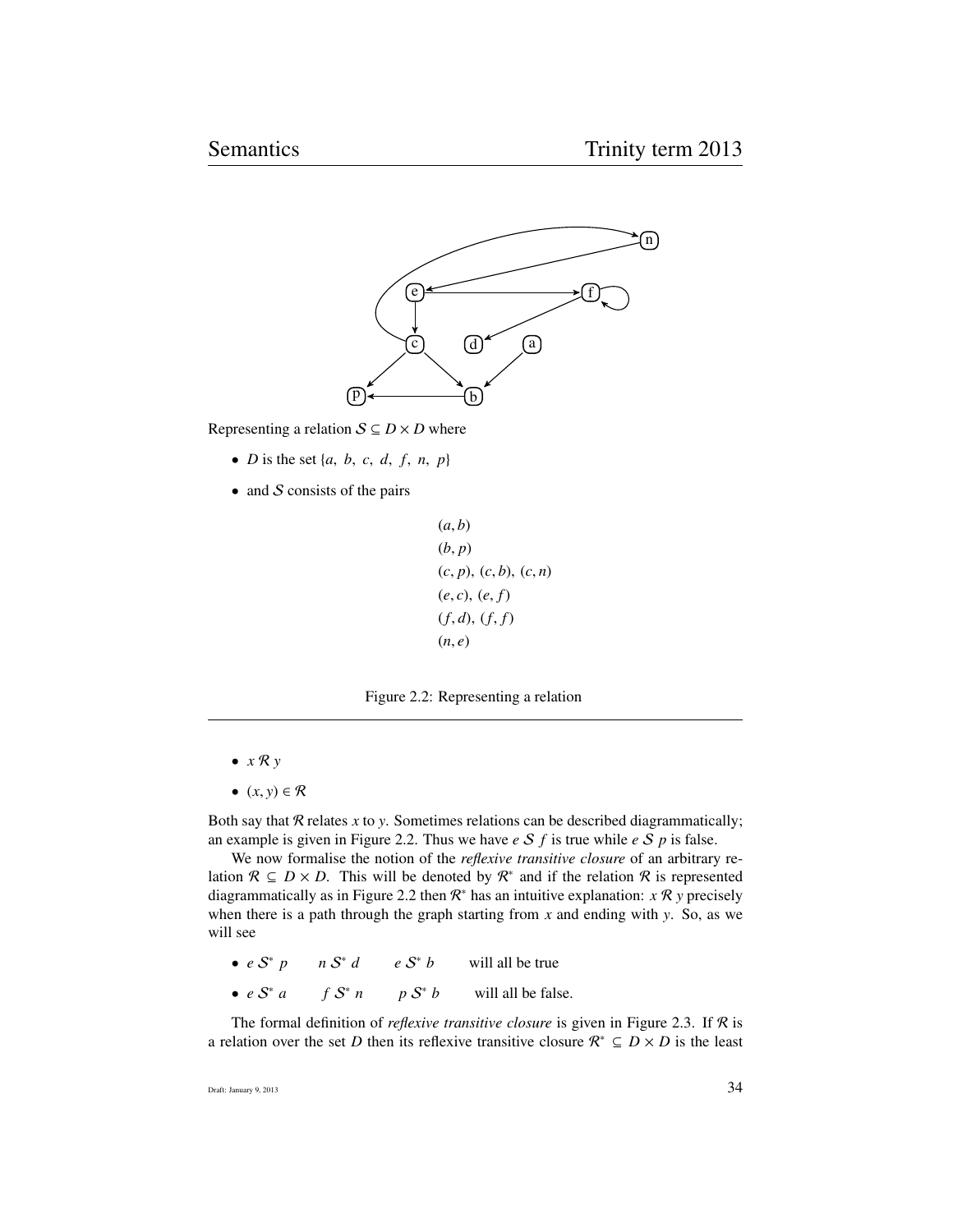| $(c-ID)$                                                              | $(C-Trans)$                                |  |
|-----------------------------------------------------------------------|--------------------------------------------|--|
|                                                                       | $x \mathcal{R} y \qquad y \mathcal{R}^* z$ |  |
| $x \in D$<br>the control of the control of the<br>$x \mathcal{R}^* x$ | $x \mathcal{R}^* z$                        |  |

Figure 2.3: Inductive definition of reflexive transitive closure of  $\mathcal{R} \subseteq D \times D$ 

relation which satisfies the two rules ( $c$ -ID) and ( $c$ -TRANS). In other words  $d_1 \mathcal{R}^* d_2$  if and only if we can find a derivation of  $d_1 \mathcal{R}^* d_2$  using these two rules. In Figure 4.3 we give a derivation of the judgement

$$
n\mathrel{\mathcal{S}}^*d
$$

where  $S$  is the relation defined in Figure 2.2. Similar judgements can also be given for *e*  $S^*$  *p*, *c*  $S^*$  *d* and *e*  $S^*$  *b*.

**Exercise 4** *Is it always true that*  $x \mathbb{R}^* y$  *whenever*  $x \mathbb{R} y$ ?

$$
\begin{array}{r}\n\frac{f S d}{d S^* d} \frac{d S^* d}{d S^* d} \cdot \frac{e S f}{d S^* d} \\
\frac{e S f}{d S^* d} \cdot \frac{e S^* d}{d (c-Trans)}\n\end{array}
$$

Figure 2.4: An example derivation: *n* S ∗ *d*

#### 2.4.1 Alternative formulation

For  $\mathcal{R} \subseteq D \times D$ , instead of defining the single relation  $\mathcal{R}^*$  we define a series of relations  $\mathbb{R}^n$ , one for every natural number *n* in N. The definition is by *mathematical induction*, of course, and is only a minor generalisation of the definition of the relations  $E \rightarrow^k F$ in Section 2.1.2. First the base case: we define the relation  $\mathcal{R}^0$ . Then the inductive step: under the hypothesis that we have already defined the relation  $\mathcal{R}^k$  we show how to define the relation  $\mathcal{R}^{(k+1)}$ . Mathematical induction ensures that we will have then defined the relation  $\mathcal{R}^n$  for every natural number *n* in N.

- (i) **Base case:**  $x \mathcal{R}^0$  y whenever  $x = y$  and  $x \in D$
- (ii) Inductive step: Assume we have already defined the relation  $\mathcal{R}^k$ . Then the relation  $\mathcal{R}^{(k+1)}$  by letting

 $x \mathcal{R}^{(k+1)}$  *z*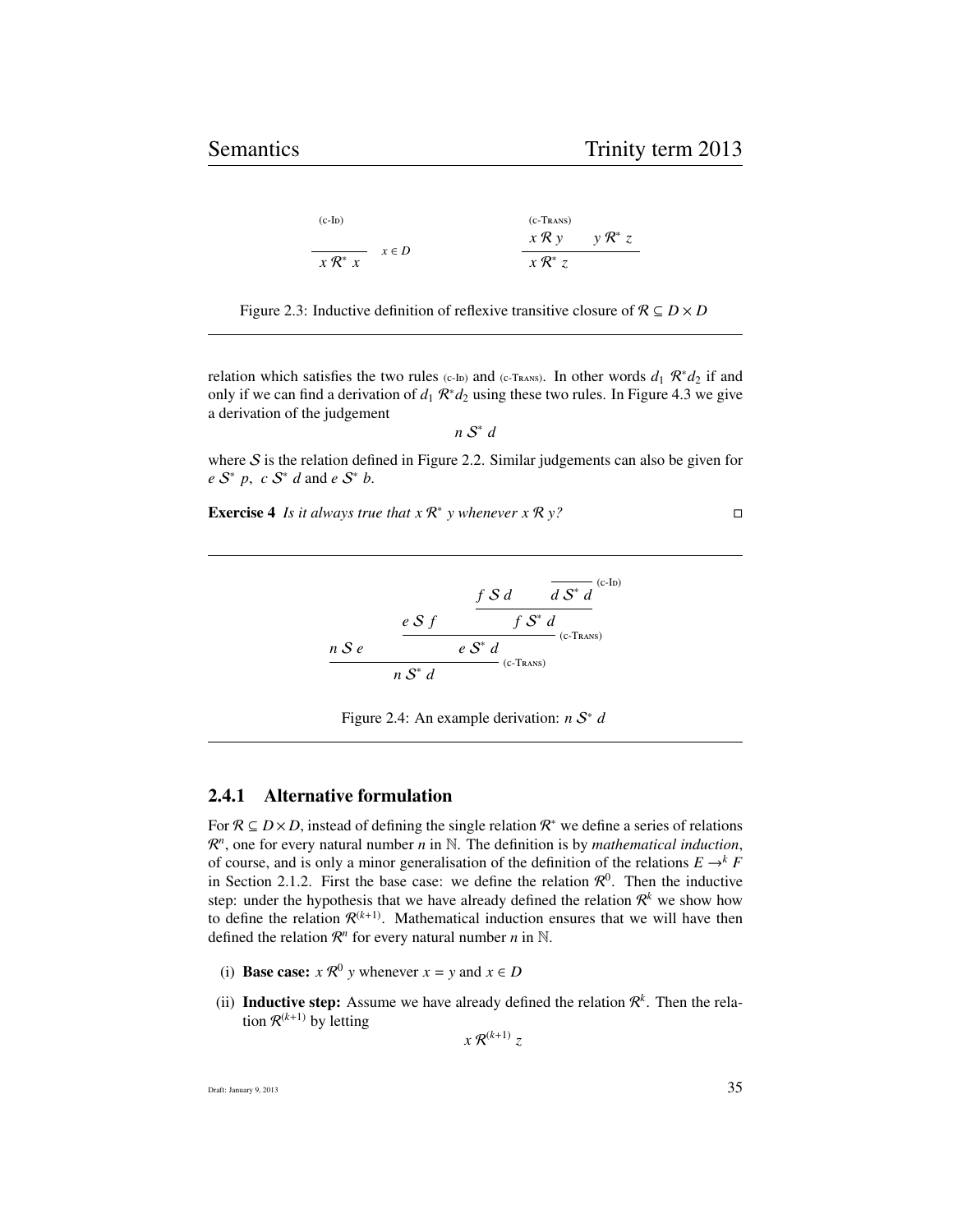whenever we can find some element  $y \in D$  such that

$$
x \mathcal{R} y \qquad \text{and } y \mathcal{R}^k z \tag{2.6}
$$

So for example, refering to Figure 2.2,

 $a S^2 p$  *e*  $S^3 p$  *c*  $S^7 d$  and *e*  $S^{10} d$ 

We now formally show that there is there is an intimate connection between the reflexive transitive closure of a relation,  $\mathcal{R}^*$ , and the family of relations  $\mathcal{R}^n$ , *n* in N.

**Proposition 8** For every *n* in  $\mathbb{N}$ , if  $x \mathbb{R}^n$  *z* then  $x \mathbb{R}^*$  *z*, for every  $x, z$  in the domain of R*.*

Proof: This has the form of a statement which is amenable to proof by mathematical induction. So let  $P(n)$  be the statement

if *x*  $\mathcal{R}^n$  *z* then *x*  $\mathcal{R}^*$  *z* for every *x*, *z* in the domain of  $\mathcal{R}$ .

To prove that  $P(n)$  is true for every  $n$  in  $N$  we have to establish two facts:

(i) **Base case:** We prove  $P(0)$  is true, namely  $x \mathcal{R}^0 z$  implies  $x \mathcal{R}^* z$ .

To this end suppose  $x \mathcal{R}^0$  z. By definition of  $\mathcal{R}^0$  this can only be true if  $x = z$ and x is in the domain of of  $\mathcal{R}$ , say the set D. Then applying the rule (c-I<sub>D</sub>) from Figure 2.3 we can conclude that  $x \mathcal{R}^* z$ . This is the end of the base case.

(ii) **Inductive step:** Here we have to prove for an arbitrary  $k$  in  $\mathbb N$  the hypothetical statement

 $P(k + 1)$  follows from the inductive hypothesis  $P(k)$ .

So we are assuming

for any *x*, *z* in the domain of  $\mathcal{R}$ , if  $x \mathcal{R}^k$  *z* then  $x \mathcal{R}^*$ *z* (IH)

Using this inductive hypothesis (IH) we have to show that  $P(k+1)$  follows, namely  $x \mathcal{R}^{(k+1)}$  *z* implies  $x \mathcal{R}^*$  *z*.

So suppose  $x \mathcal{R}^{(k+1)}$  *z* is true.

Exercise 5 *Finish this proof.*

The converse to this proposition is also true. The proof uses *Rule induction* on the inductive definition of  $\mathcal{R}^*$ ; let us use the form (II) of rule induction, as explained on page 31. This involves casting the converse in terms of a proposition *P* which satisfies the inductive rules which define  $\mathcal{R}^*$ .

**Proposition 9** If  $x \mathbb{R}^* z$ , then there is some number n in N such that  $x \mathbb{R}^n z$ .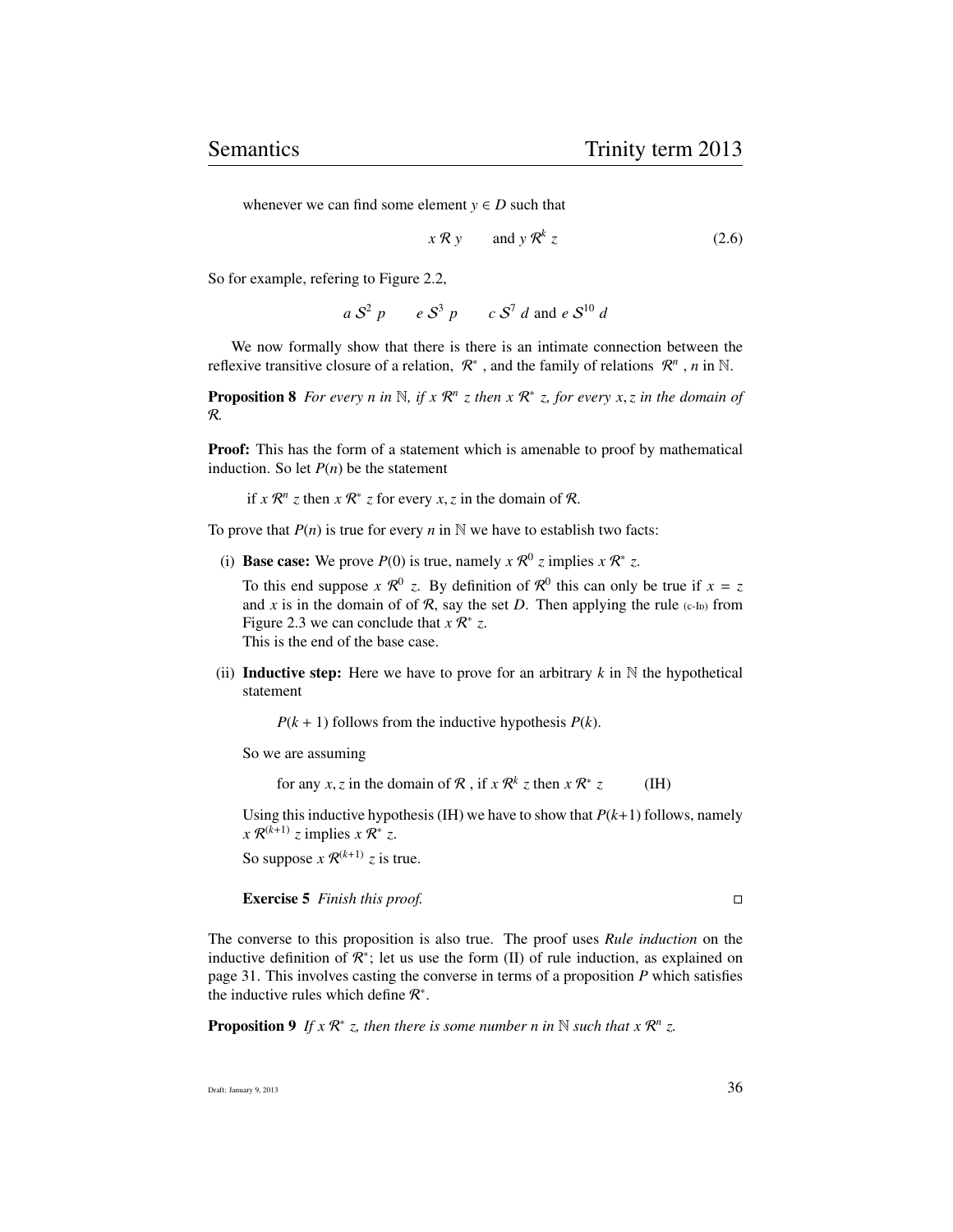**Proof:** By Rule induction on the judgement  $x \, \mathbb{R}^*$  z. Recall from Figure 2.3 that this relation is defined using two rules; therefore the associated rule induction will have two cases associated with it.

Let  $P(x, z)$  be the statement

there is some *n* in  $\mathbb N$  such that  $x \mathbb R^n$  *z*.

To prove  $x \mathcal{R}^* z$  implies  $P(x, z)$  we have to establish that the relation  $P$  satisfies the two rules from Figure 2.3 which define  $\mathcal{R}^*$ rules from Figure 2.3 which define  $\mathcal{R}^*$ .

(a) The rule (c-I<sub>D</sub>). Here we have to prove that  $P(x, x)$  for every *x* in the domain of  $\mathcal{R}$ .

This is straightforward since if *x* is in the domain of  $R$  then by the definition of  $R^0$ we know  $x \mathcal{R}^0$  x; so in this case the required *n* in N is 0.

(b) The rule  $(c$ -TRANS). Here we have to prove the hypothetical statement

 $x \mathcal{R} y$  and  $P(y, z)$  implies  $P(x, z)$ 

To this end suppose  $P(y, z)$  is true. So we are assuming that

there is some natural number *k* such that 
$$
y \mathcal{R}^k z
$$
 (IH)

Using this hypothesis, and the fact that  $x \mathcal{R} y$ , we have to show that  $P(x, z)$  follows; we have to show there is some *n* in  $\mathbb N$  such that  $x \mathbb R^n$  *z*.

The required *n* in N is easy to calculate. From (2.6) above in the definition of  $\mathbb{R}^n$ we can calculate that  $x \mathcal{R}^{(k+1)}$  *z*, because  $x \mathcal{R} y$  and according to (IH)  $y \mathcal{R}^{k} z$ ; so the required *n* is  $(k + 1)$ .

Exercise 6 *Give an alternative proof of Proposition 9 using the form (I) of rule induction.*

Exercise 7 *Show, using rule induction on the definition of* R*, that if x* R ∗ *y and y* R *z then x* R ∗ *z also holds.*

*Then use this property to show that*  $x \mathbb{R}^*$  *y and y*  $\mathbb{R}^*$  *z implies*  $x \mathbb{R}^*$ *z.*

**Exercise 8** *Use rule induction to prove*  $E \rightarrow^* F$  *implies*  $n + E \rightarrow^* n + F$ .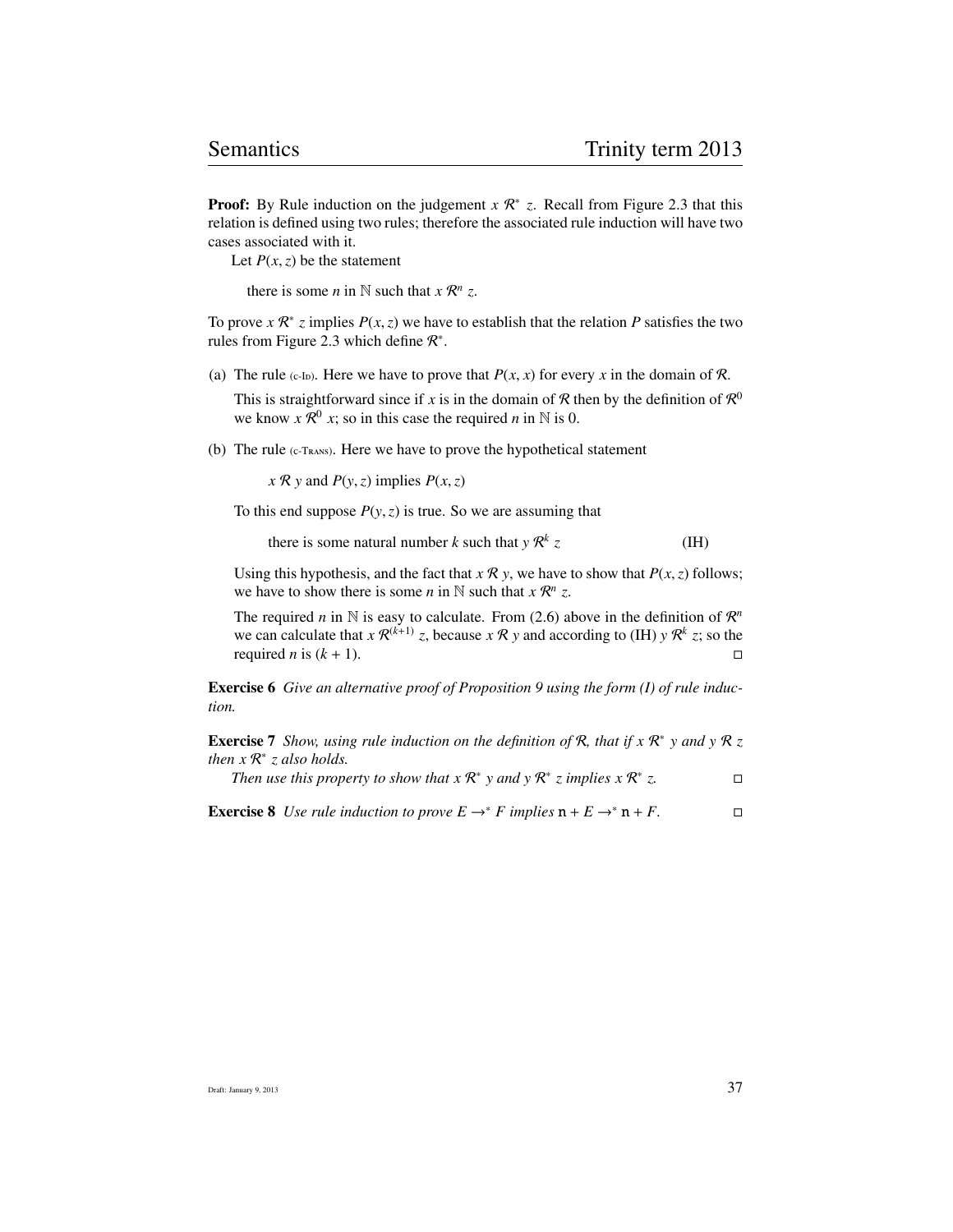# Chapter 3

# The While programming language

The abstract syntax of the imperative programming language While is given in Figure 3.1. The main syntactic category is Com, for *commands*, and anybody with even minimal exposure to programming should be familiar with the constructs. Here is a sample command, or program:

$$
L_2 := 1;\nL_3 := 0;\nwhile  $\neg$  (L<sub>1</sub> = L<sub>2</sub>) do  
\nL<sub>2</sub> := L<sub>2</sub> + 1;  
\nL<sub>3</sub> := L<sub>3</sub> + 1
$$

which subsequently we we refer to as  $C_1$ .

Exercise 9 *What do you think the command or program C*<sup>1</sup> *does?*

According to Figure 3.1 the language of commands contains five constructs, which we explain intuitively in turn.

• Assignments: These take the form  $L := E$  where  $E$  is an arithmetic expression and *L* is the name of some *location* or *variable* in memory. So the language assumes some given set of locations names Locs, and we use  $L, K, \ldots$  for typical elements. The syntax of commands also depends on a separate language for acceptable arithmetic expressions, *E*. An example abstract syntax for these is also given in Figure 3.1. This in turn uses n as a meta-variable to range over the set of numerals, Nums, used in Chapter 1. Apart from these, we are allowed to use one operator + to construct arithmetic expressions, although others can be easily added such as the multiplication operator  $\times$  used in Chapters 1.

Thus a typical example of an assignment command is

 $K := L + 2$ 

Intuitively this refers to the command: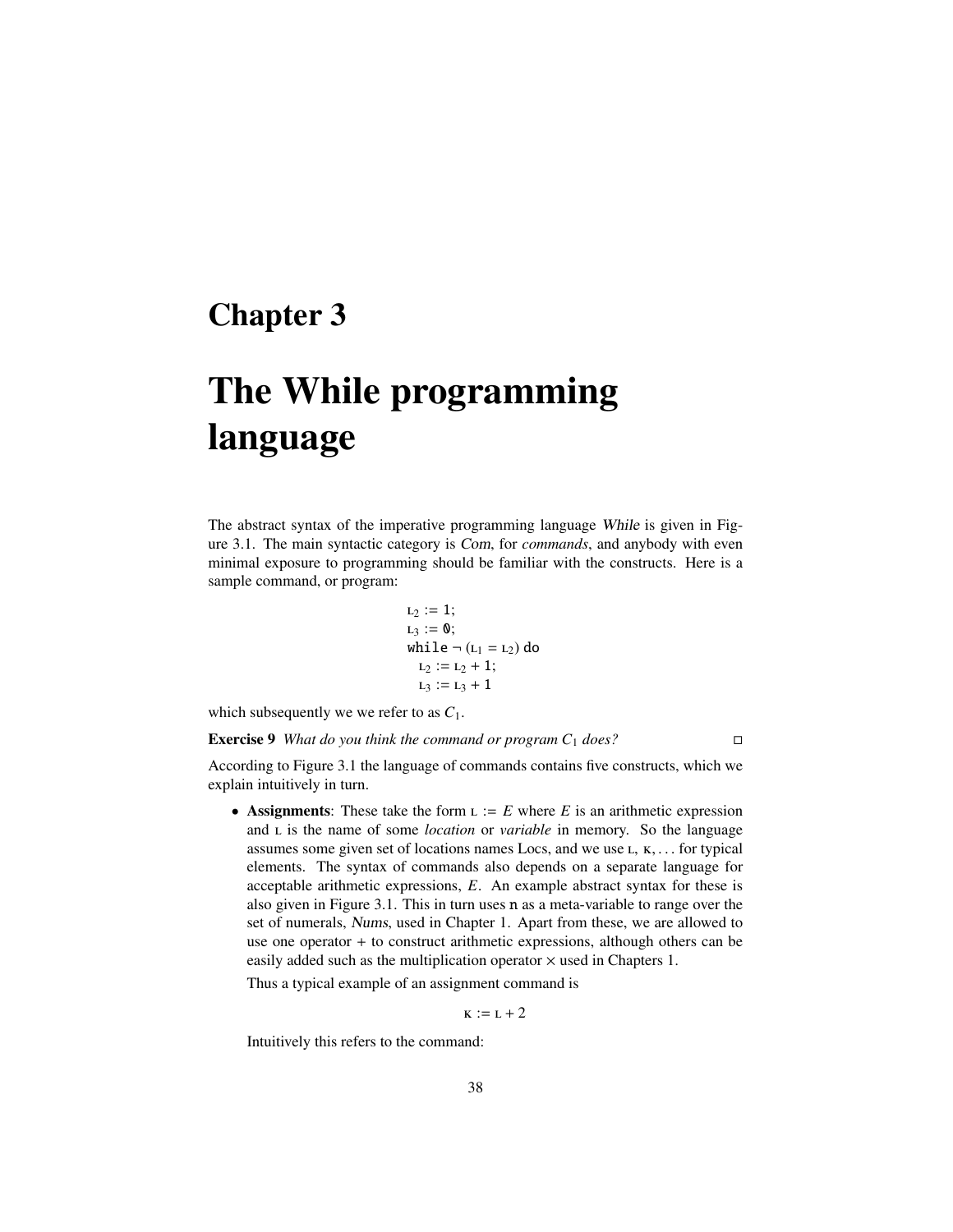```
C \in Com ::= L := E | if B then C else C| C ; C | while B do C | skip
B \in \text{Bool} ::= true | false | E = E | B \& B | \neg BE ∈ Arith ::=  ∈ Locs | n ∈ Nums | (E + E)
```
Figure 3.1: The language While

- look up the current value, a numeral, in the location
- $-$  replace the current value stored in location  $\kappa$  by 2 plus the value found in  $\kappa$
- Sequencing,  $C_1$ ;  $C_2$ . The intention here should be obvious. First execute the command  $C_1$ ; when this is finished execute the command  $C_2$ .
- Test, if *B* then  $C_1$  else  $C_2$ . Intuitively this evaluates the Boolean expression *B*; if the resulting value is true then the command  $C_1$  is executed, if it is false  $C_2$ is executed. Figure 3.1 contains a separate BNF for the collection of Boolean expressions. This contains the two constants true, false and two operators, negation represented by  $\neg$  *B* and binary conjunction *B&B*; obviously other Boolean operators can be defined in terms of these two. We also all  $E_1 = E_2$  as a Boolean expression, where  $E_1$  and  $E_2$  can be any arithmetic expressions.
- Repetition, while *B* do *C*. This is one of the many repetitive control commands found in common sequential programming languages. The intuition here is that the command *C* is to be repeatedly executed until the Boolean guard *B* can be evaluated to false. Note that this is a somewhat dangerous command; if *B* always evaluates to tt then this command will execute forever, repeating the command *C* indefinitely.
- Skip, skip. This construct, the final one, is a bit of a non-entity in that its execution has no effect. We could do without this construct in the language but it will prove to be very useful in Chapter 3.2.

We should point out that in Figure 3.1, as usual, we are describing abstract syntax rather than concrete syntax. If we want to describe a particular command in a linear manner we must ensure that its abstract structure is apparent, by using brackets or as in the example command on page 38 using indentation and white space. For more discussion on this point see page 4 of Chapter 1.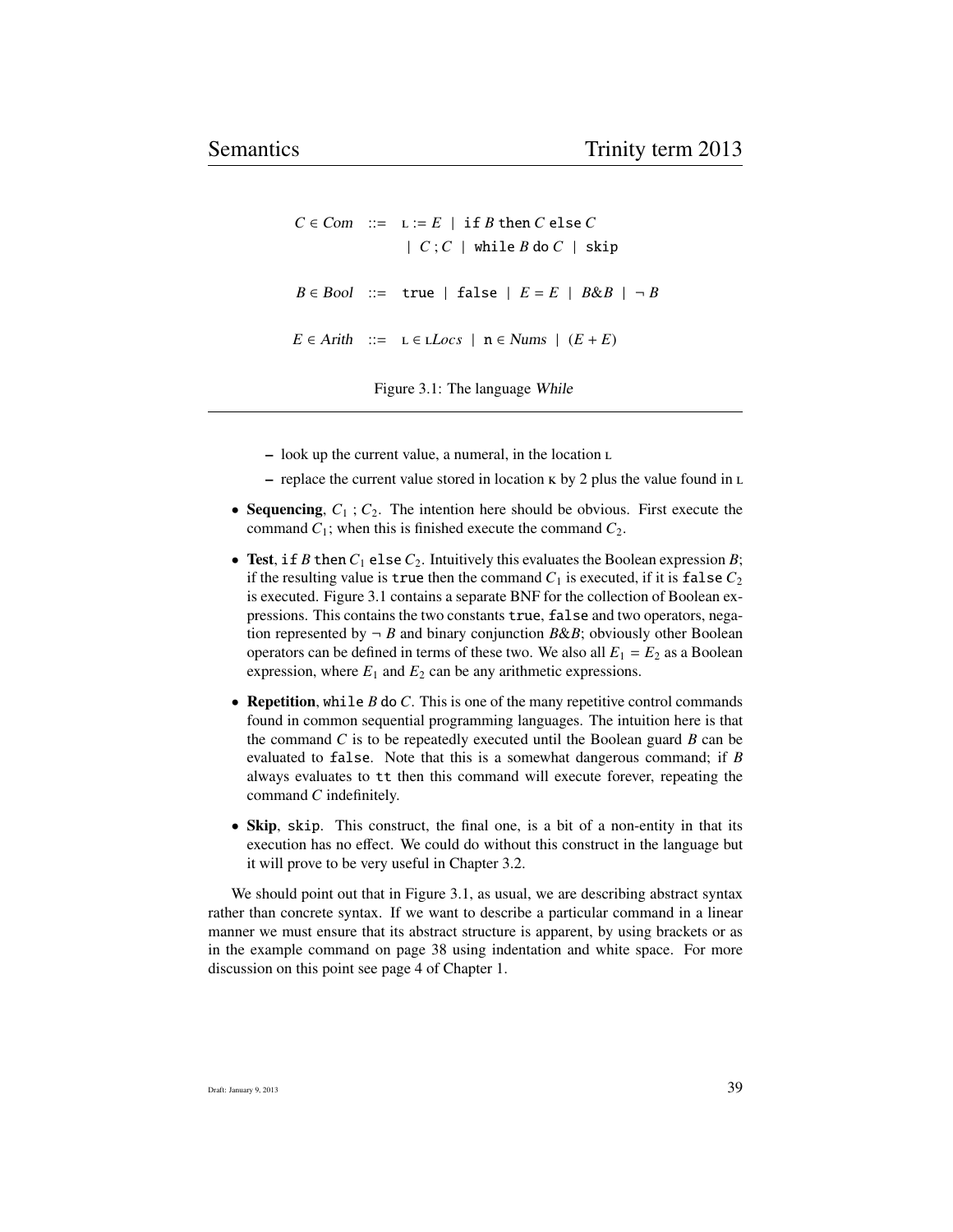### 3.1 Big-step semantics

In order to design a big-step semantics for the language While we need to have an intuition about what we expect commands to do. Following the informal descriptions of the individual constructs above, intuitively we expect a command to execute a sequence of assignments, with the precise sequence depending on the flow of control in the construct, dictated by the evaluation of Boolean expressions in the test and while components. An individual assignment is a transformation on the memory of a machine on which the command is expected to run. A command is expected to start executing relative to an initial memory state, effect a series of updates to the memory, and then halt. Therefore we can describe the overall effect of a command as a transformation from an initial memory state to the terminal memory state. Our big-step semantics will prescribe the allowed transformations, without prescribing in any great detail how the the transformations are to be performed.

Before proceeding further we need to introduce some notation for memory states. An individual memory location holds a value, which for While, is a numeral. Therefore a snapshot of the memory, which we refer to as a *state*, is captured completely by a function from locations to numerals:

 $s:$  Locs  $\rightarrow$  Nums

We use standard mathematical notation for states, with  $s(t)$  denoting the numeral currently held in location L; the collection of all possible states is denoted by States; that is States is a convenient notation for the function space Locs  $\rightarrow$  Nums. In addition we need one new piece of notation for modifying states. For any state *s*, the new state  $s[K \mapsto n]$  returns the same numeral as the old state *s* for every location L different from  $\kappa$ , and for  $\kappa$  it returns the numeral n. Formally  $s[\kappa \mapsto n]$  is defined by:

$$
s[\mathbf{k} \mapsto n](\mathbf{L}) = \begin{cases} \mathbf{n} & \text{if } \mathbf{k} = \mathbf{L} \\ s(\mathbf{L}) & \text{otherwise} \end{cases}
$$

The big-step semantics for While has as judgements

$$
\langle C, s_i \rangle \Downarrow s_t
$$

where *C* is a command from *Com* and  $s_i$ ,  $s_t$  are states. The intention is that this judge-<br>ment captures the following informal intuition: ment captures the following informal intuition:

when the command  $C$  is run to completion from the initial state  $s_i$  it eventually terminates in the state *s<sup>t</sup>* .

However the behaviour of commands depends on the behaviour of arithmetic and Boolean expressions, and therefore we can only formalise their behaviour if we already have a formal account of how expressions work. Consider, for example, the commands

- if  $L = K$  then  $L_1 := K + L_1$  else  $L_2 := L + (K + 2)$
- while  $\neg$  ( $L_1 = L_2$ ) do  $L_2 := L_2 + 1$ ;  $L_3 := L_3 + 1$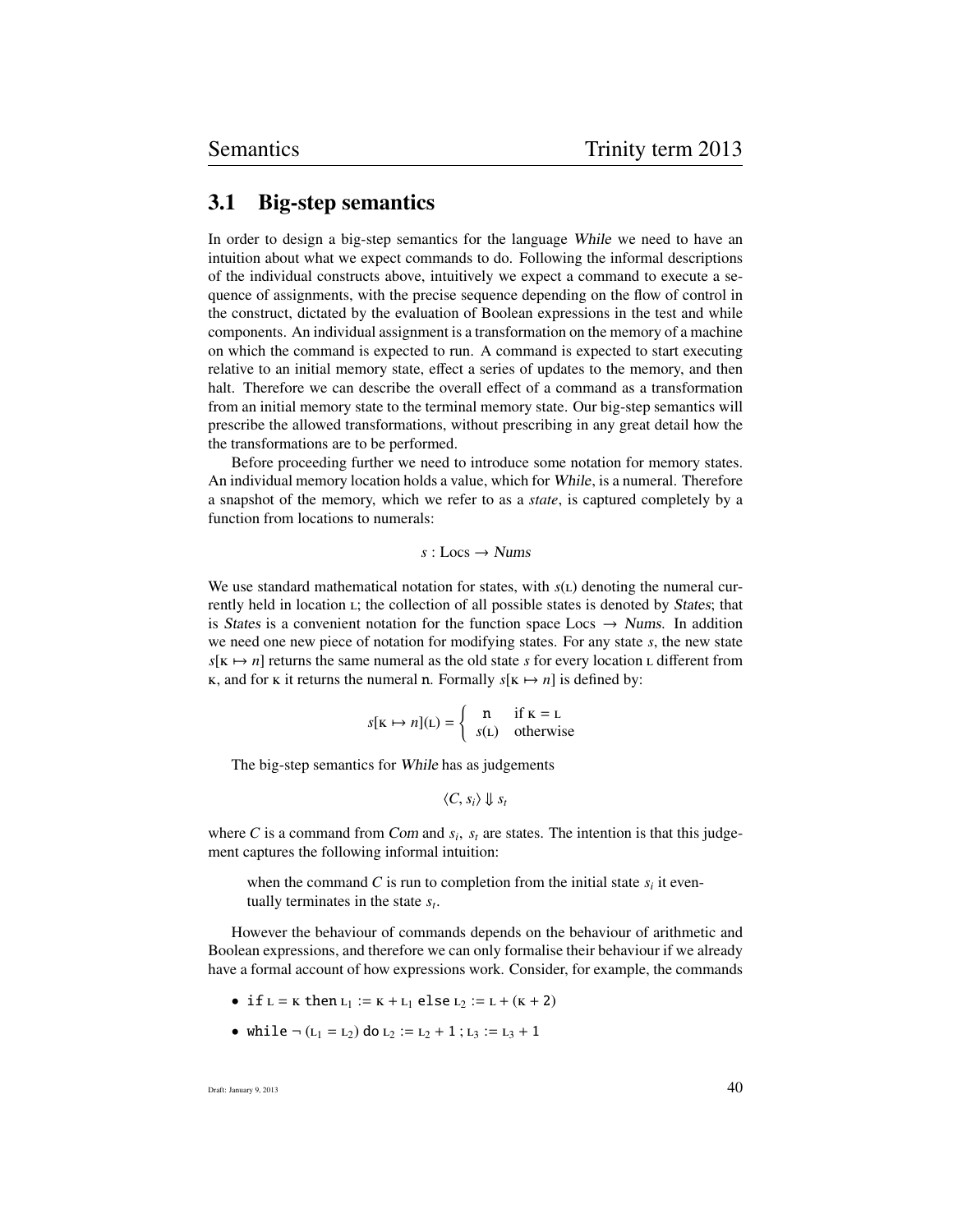|                                         |                                              | $\langle L, s \rangle \Downarrow s(L)$ |
|-----------------------------------------|----------------------------------------------|----------------------------------------|
|                                         |                                              |                                        |
| $\langle E_2, s \rangle \Downarrow n_2$ |                                              |                                        |
|                                         |                                              |                                        |
|                                         | $\langle E_1 + E_2, s \rangle \parallel n_3$ | $n_3 = \text{add}(n_1, n_2)$           |

Figure 3.2: Big-step semantics of arithmetic expressions

In order to explain these commands we need to know how to evaluate expressions such as  $L + (K + 2)$  and Boolean expressions  $\neg$  ( $L_1 = L_2$ ). Consequently before embarking on commands we have to first give a formal semantics to the auxiliary languages Arith and Bool, from Figure 3.1. We have already considered arithmetic expressions in detail in the Chapter 1. However here they are a little more complicated as their meaning in general depends on the current state of the command which uses them; we can not know the value of the expression  $L + (K + 2)$  without knowing what numerals are currently stored in the locations  $\iota$  and  $\kappa$ .

So we first give a big-step semantics for both arithmetic expressions and Booleans. The judgements here are or the form

$$
\langle E, s \rangle \Downarrow \mathbf{n} \qquad \qquad \langle B, s \rangle \Downarrow \mathbf{bv}
$$

meaning

the value of expression *E* relative to the state *s* is the numeral n

and

the (Boolean) value of the Boolean expression *B* relative to the state *s* is bv.

Note that the form of these judgements imply that we do not expect the evaluation of expressions to affect the state. We are also using bv as a meta-variable which ranges over the possible Boolean values; that is in these judgements bv stands for either the value true or the value false.

The rules for arithmetic expressions are given in Figure 3.2, and are a simple extension of the big-step semantics from Chapter 1; there is one new rule,  $_{(B-LOC)}$ , for looking up the current value in a location.

Exercise 10 *Design a big-step semantics for Boolean expressions. Intuitively every Boolean expression should evaluate to either* true *or* false*. So the rules should be such that for every Boolean expression B and every state s, we can derive either the judgement*  $\langle B, s \rangle \Downarrow$  true *or*  $\langle B, s \rangle \Downarrow$  false. However to express the evaluation rules it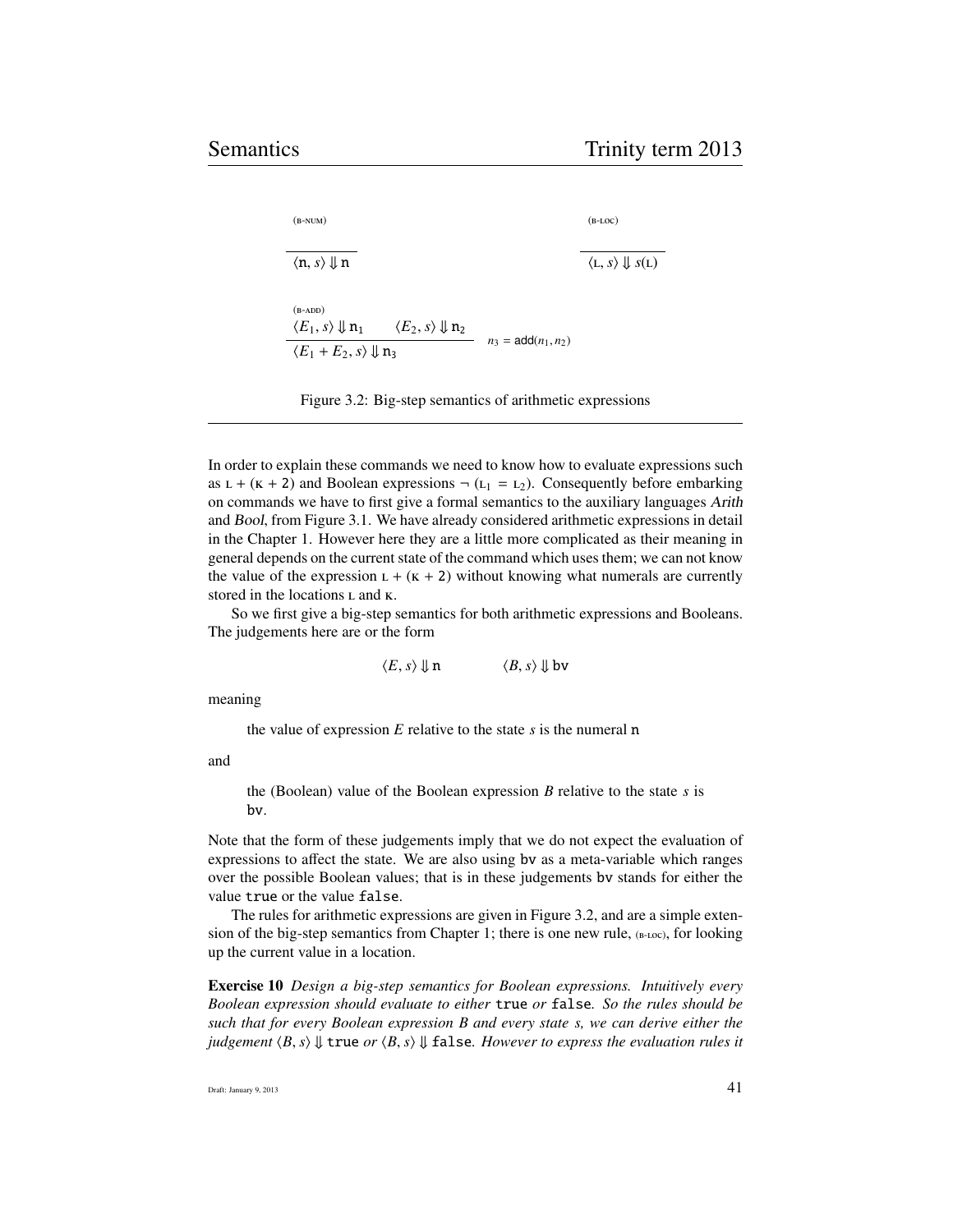| $(B-SKIP)$                                                                     | $(B-ASSIGN)$                                                                   |  |
|--------------------------------------------------------------------------------|--------------------------------------------------------------------------------|--|
|                                                                                | $\langle E, s \rangle \Downarrow n$                                            |  |
| $\langle$ skip, s $\rangle \downarrow$ s                                       | $\langle L := E, s \rangle \Downarrow s[L \mapsto n]$                          |  |
|                                                                                |                                                                                |  |
| $(B-SEQ)$                                                                      |                                                                                |  |
| $\langle C_1, s \rangle \Downarrow s_1$                                        |                                                                                |  |
| $\langle C_2, s_1 \rangle \Downarrow s'$                                       |                                                                                |  |
| $\langle C_1; C_2, s \rangle \Downarrow s'$                                    |                                                                                |  |
|                                                                                |                                                                                |  |
| $(B-IF.T)$                                                                     | $(B-IF.F)$                                                                     |  |
| $\langle B, s \rangle \Downarrow$ true                                         | $\langle B, s \rangle \Downarrow$ false                                        |  |
| $\langle C_1, s \rangle \Downarrow s'$                                         | $\langle C_2, s \rangle \parallel s'$                                          |  |
| $\langle$ if <i>B</i> then $C_1$ else $C_2$ , <i>s</i> $\rangle \Downarrow s'$ | $\langle$ if <i>B</i> then $C_1$ else $C_2$ , <i>s</i> $\rangle \Downarrow s'$ |  |
|                                                                                |                                                                                |  |
|                                                                                | $(B-WHILE.T)$                                                                  |  |
|                                                                                | $\langle B,s\rangle \Downarrow$ true                                           |  |
| $(B-WHILE.F)$                                                                  | $\langle C, s \rangle \parallel s_1$                                           |  |
| $\langle B,s\rangle \Downarrow$ false                                          | $\langle$ while <i>B</i> do <i>C</i> , $s_1$ $\rangle \Downarrow s'$           |  |
| $\langle$ while <i>B</i> do <i>C</i> , <i>s</i> $\rangle \Downarrow s$         | $\langle$ while <i>B</i> do <i>C</i> , <i>s</i> $\rangle \Downarrow s'$        |  |

Figure 3.3: Big-step semantics of While

*is best to introduce a meta-variable* bv *to represent either of these Boolean values, as suggested above. Recall that the rules in Figure 3.2 are facilitated by the use of* n *as a meta-variable for the numerals*  $\mathbf{0}, 1, \ldots$  ...

These auxiliary judgements are now used in Figure 3.3, containing the defining rules for commands. Basically for each syntactic construct in Com we have a particular rule, or pair of rules, which directly formalises the intuition given above, on pages 38 and 39. We look briefly at each of these in turn.

The command  $L := E$  is a single statement. Intuitively from start state *s* 

- we calculate the current value of the expression  $E$ ,  $\langle E, s \rangle \Downarrow$  n.
- The final state is then obtained by updating the value in location  $L$ ,  $s[L \rightarrow n]$

This is the import of the rule (B-ASSIGN).

To calculate the final state which results from executing  $C_1$ ;  $C_2$  in initial state *s* 

• we first execute  $C_1$  in initial state  $s$ , to obtain the intermediate state  $s_1$ .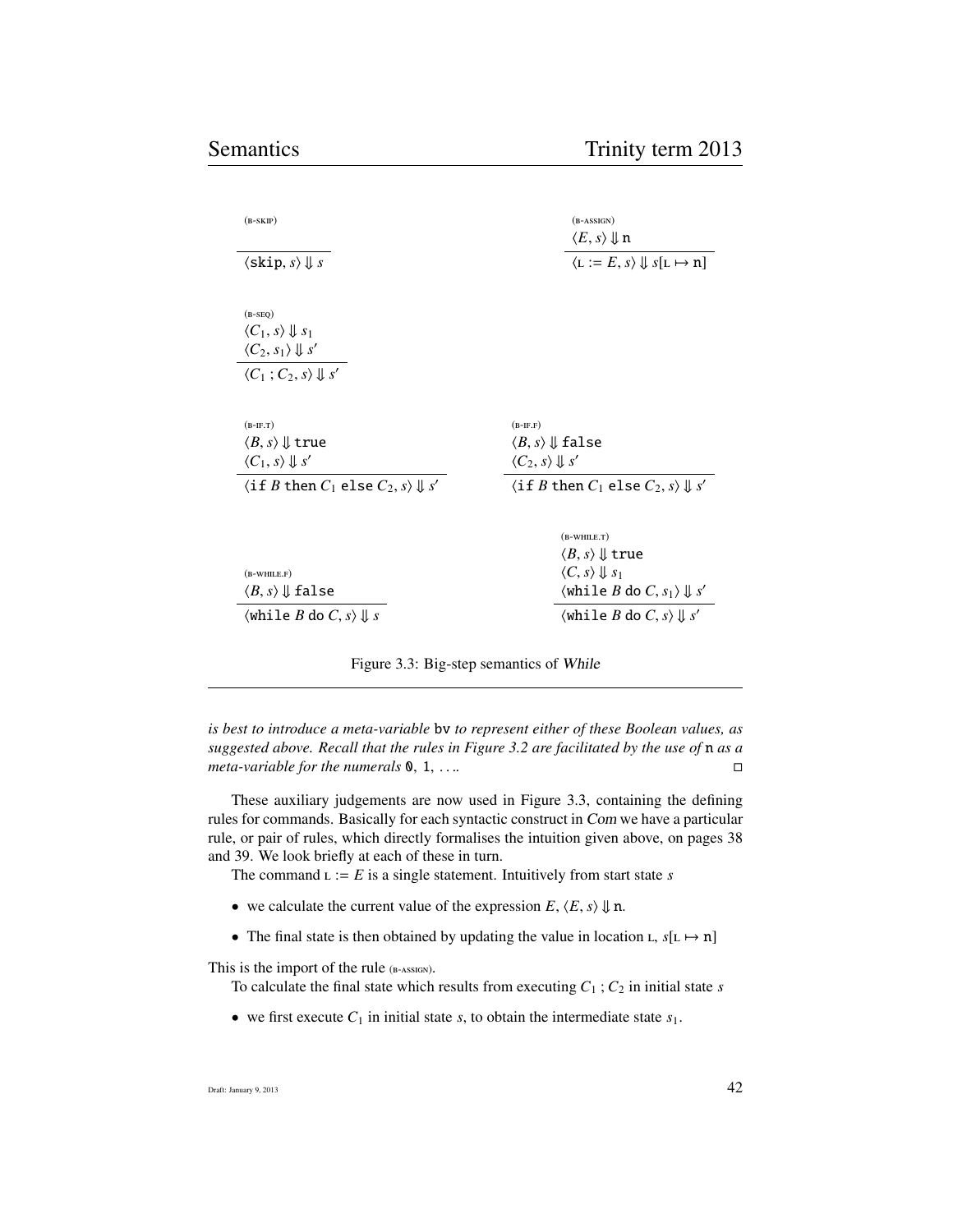• We then execute  $C_2$  from this intermediate state  $s_1$  to obtain the final state  $s'$ . This is then the final state after the successful execution of the composed command  $C_1$ ;  $C_2$  from the initial state *s*.

The rule  $(B-SEQ)$  is a direct formalisation of this informal description.

The effect of executing the test if *B* then  $C_1$  else  $C_2$  from the state *s* depends on the value of the Boolean expression *B* relative to *s*; so it is convenient to express the semantics using two sub-rules, one which can be applied when  $\langle B, s \rangle \downarrow$  true and the other when  $\langle B, s \rangle \Downarrow$  false. These, ( $_{\text{B-F,T}}$ ) and ( $_{\text{B-F,F}}$ ), formalise the obvious intuition that executing if *B* then  $C_1$  else  $C_2$  amount to the execution of  $C_1$  when *B* is true and  $C_2$ when it is false.

The only non-trivial command to consider is  $C =$  while *B* do *C*; the intuitive explanation given on page 39 is not very precise, refering as it does to the *repeated execution of C until ......* We can be a little more precise by considering two sub-cases:

- (i) If the Boolean guard *B* evaluates to false immediately in the initial state *s*, then the body *C* is never executed and the command immediately terminates with the same the final state,  $s$ . This is formalised in the rule  $_{(B-WHILE,F)}$ .
- (ii) If  $B$  evaluates to true we expect the body  $C$  to be executed at least once.

Firming up on exactly what should happen in case (ii) we expect *C* to successfully terminate in an intermediate state, say  $s_1$  and then for the execution of  $C$  to be repeated, but this time from the newly obtained state  $s_1$ . This is formalised in the rule ( $B$ -WHILE.T). Note that this inference rule is qualitatively different than all the other rules we have seen so far. Up to now, the behaviour of a compound command is determined entirely by the behaviour of its individual components. For example, according to the rule  $(E-SEO)$ , the behaviour of the compound  $C_1$ ;  $C_2$  is determined completely by that of individual components,  $C_1$  and  $C_2$ ; similarly if *B* then  $C_1$  else  $C_2$  is explained in the rules  $_{(B-F,T)}$  and  $_{(B-F,F)}$  purely in terms of the behaviour of the individual components *B*,  $C_1$  and  $C_2$ . However this is not the case with the rule ( $B$ -WHILE.T); to conclude the judgement  $\langle$ while *B* do *C*, *s* $\rangle \Downarrow$  *s'* we have a premise which still involves the command while *B* do *C* itself.

The final possible command is the ineffective skip; its execution has no effect on the state and therefore we have the axiom  $\langle$ skip, *s*)  $\Downarrow$  *s* in Rule (B-NOOP).

Let us now look at a sample derivation in the logical system determined by these rules. Consider the command  $C_1$  given on page 38. In order to set out the derivation we use the following abbreviations:

$$
C_{11} \qquad \text{for} \qquad L_2 := 1; L_3 := 0
$$
\n
$$
C_{12} \qquad \text{for} \qquad L_2 := L_2 + 1; L_3 := L_3 + 1
$$
\n
$$
B \qquad \text{for} \qquad \neg (L_1 = L_2)
$$
\n
$$
W \qquad \text{for} \qquad \text{while } \neg (L_1 = L_2) \text{ do } C_{12}
$$

So the command  $C_1$  can be alternatively described by  $C_{11}$ ; *W*. We also use the notation  $s_{mnk}$  to denote a state of the memory in which the location  $L_1$  contains the numeral m,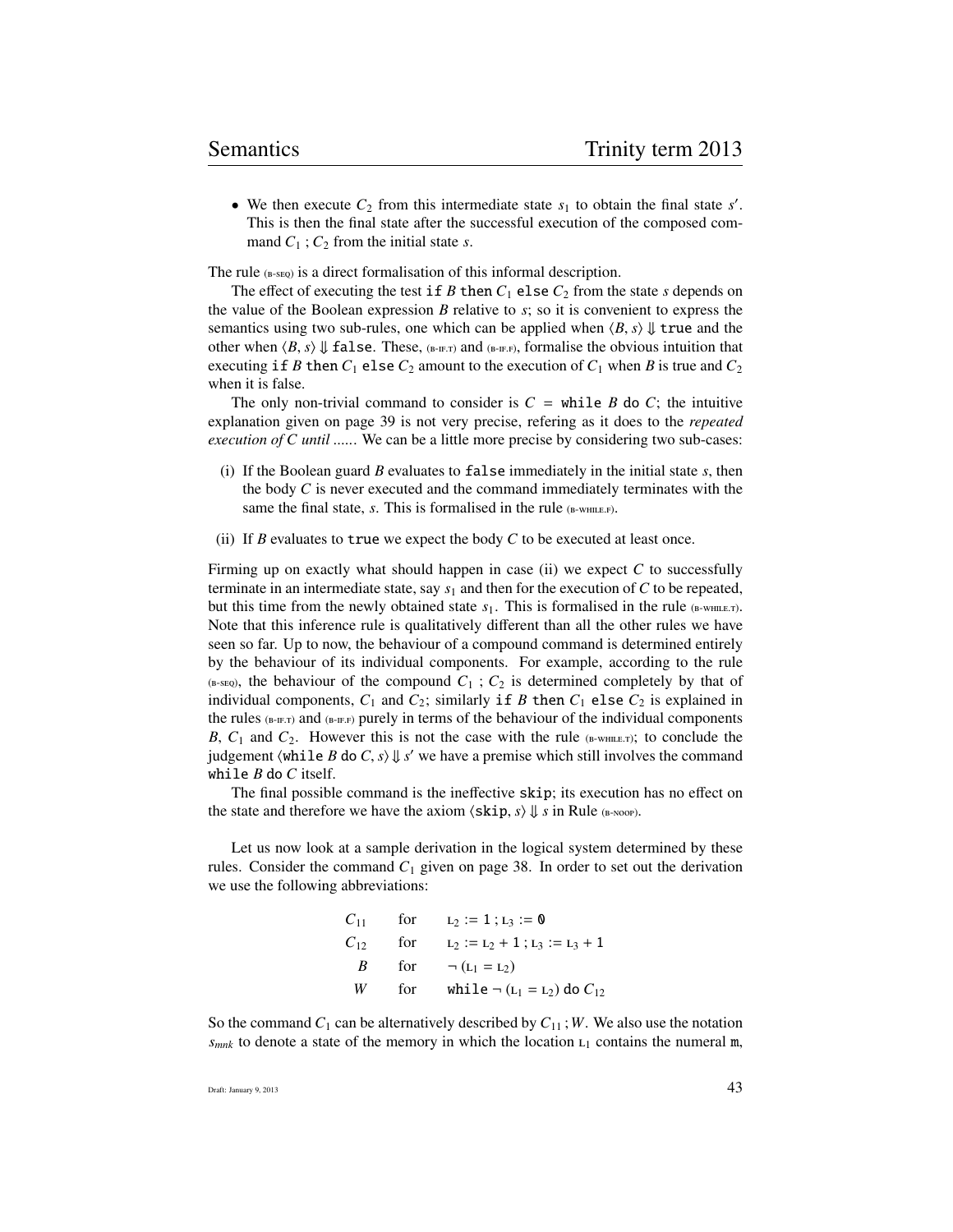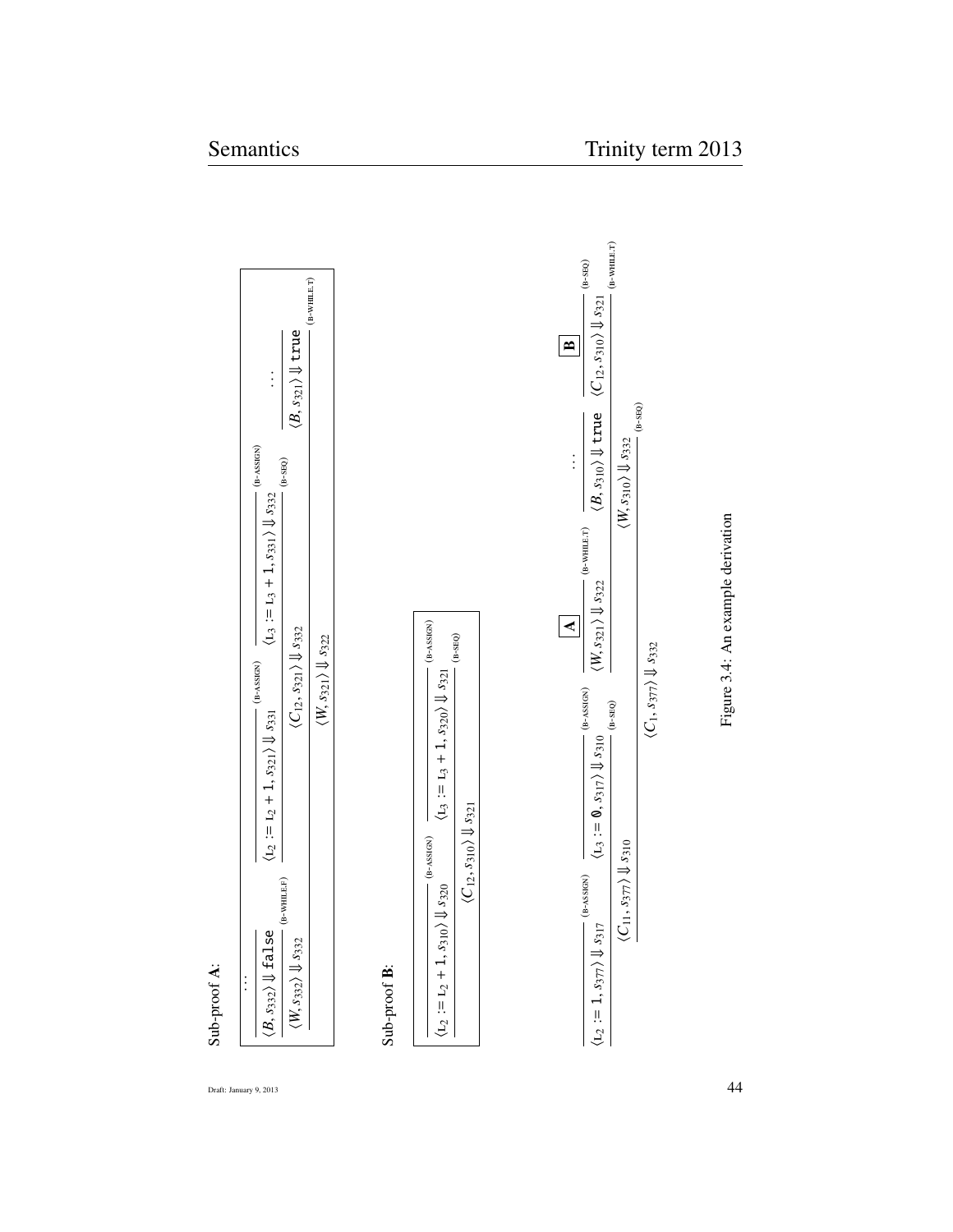$L_2$  contains n and  $L_3$  contains k; these are the only locations used by the command  $C_1$ . With these abbreviations a formal derivation of the judgement

 $\langle C_1, s_{377} \rangle \Downarrow s_{322}$ 

is given in Figure 3.4. So if a compiler is to agree with our formal semantics it must ensure that if  $C_1$  is executed from the initial state  $s_{377}$  it must eventually terminate with *s*<sup>322</sup> as the final state.

In the sequel, generalising the notation introduced in page 8 of Chapter 1.2, we write

$$
\vdash_{\mathit{big}} \langle C, s_i \rangle \Downarrow s_t
$$

to mean that we can derive the judgement  $\langle C, s_i \rangle \Downarrow s_t$  using the rules in Figure 3.3. Of course in such a derivation we would also expect to use the rules in Figure 3.2 to construct derivations for arithmetical expressions occurring in the command *C*; and we would also need rules for Boolean expressions.

Intuitively we expect there to be commands in the language While which loop, or continue executing indefinitely. Let us see how this is reflected in the big-step semantics. Consider the command

while 
$$
(\neg L = 0)
$$
 do  $L := L + 1$  (3.1)

which we denote by LP and let *s* be any state such that  $s(L) > 0$ . Our intuition says that executing LP from the initial state *s* would lead to non-termination. So it would be unfortunate if we could derive the judgement

$$
\vdash_{\text{big}} \langle LP, s \rangle \Downarrow s_t \tag{3.2}
$$

for some state *s<sup>t</sup>* ; this would contradict our intuition as this judgement is supposed to capture the idea that command LP, executed from the initial state *s* eventually terminates, with terminal state *s<sup>t</sup>* .

So how do we know that (3.2) is not true for any state  $s_t$  ? We can prove it by contradiction. Suppose a judgement  $\langle LP, s \rangle \downarrow s'$  could be derived for some state *s'* and some state *s* such that  $s(t) > 0$ . In fact there might be many such derivations. We zero some state *s* such that  $s(L) > 0$ . In fact there might be many such derivations. We zero in on one of these supposed derivations, one which is at least as short as any other such derivation. So suppose the one we choose is a derivation of the judgement  $\langle LP, s_1 \rangle \downarrow s_2$ for a some particular states  $s_1$ ,  $s_2$  such that  $s_1(L) > 0$ , and suppose its derivation uses *k* applications of the rules in Figure 3.3. What this means that if there is any derivation of any other judgement of the form  $\langle LP, s \rangle \downarrow s'$ , where  $s(L) > 0$  then that derivation must use at least *k* rules, and possibly more must use at least *k* rules, and possibly more.

So now let us examine the derivation of the  $\langle LP, s_1 \rangle \downarrow s_2$ , with the shortest derivation, using *k* rules. How can this judgement be derived? Because  $\langle \neg L = 0, s_1 \rangle \Downarrow$  true every derivation, including this shortest one, must involve an application of the rule  $_{(B-WHILE,T)}$ . Specifically the structure of the shortest derivation must take the form

$$
\frac{\langle \neg L = 0, s_1 \rangle \Downarrow \text{true}}{\langle L := L + 1, s_1 \rangle \Downarrow s_3} \qquad \frac{\langle LP, s_3 \rangle \Downarrow s_1}{\langle LP, s_2 \rangle \Downarrow s_1}
$$
\n(B-WHILE.T)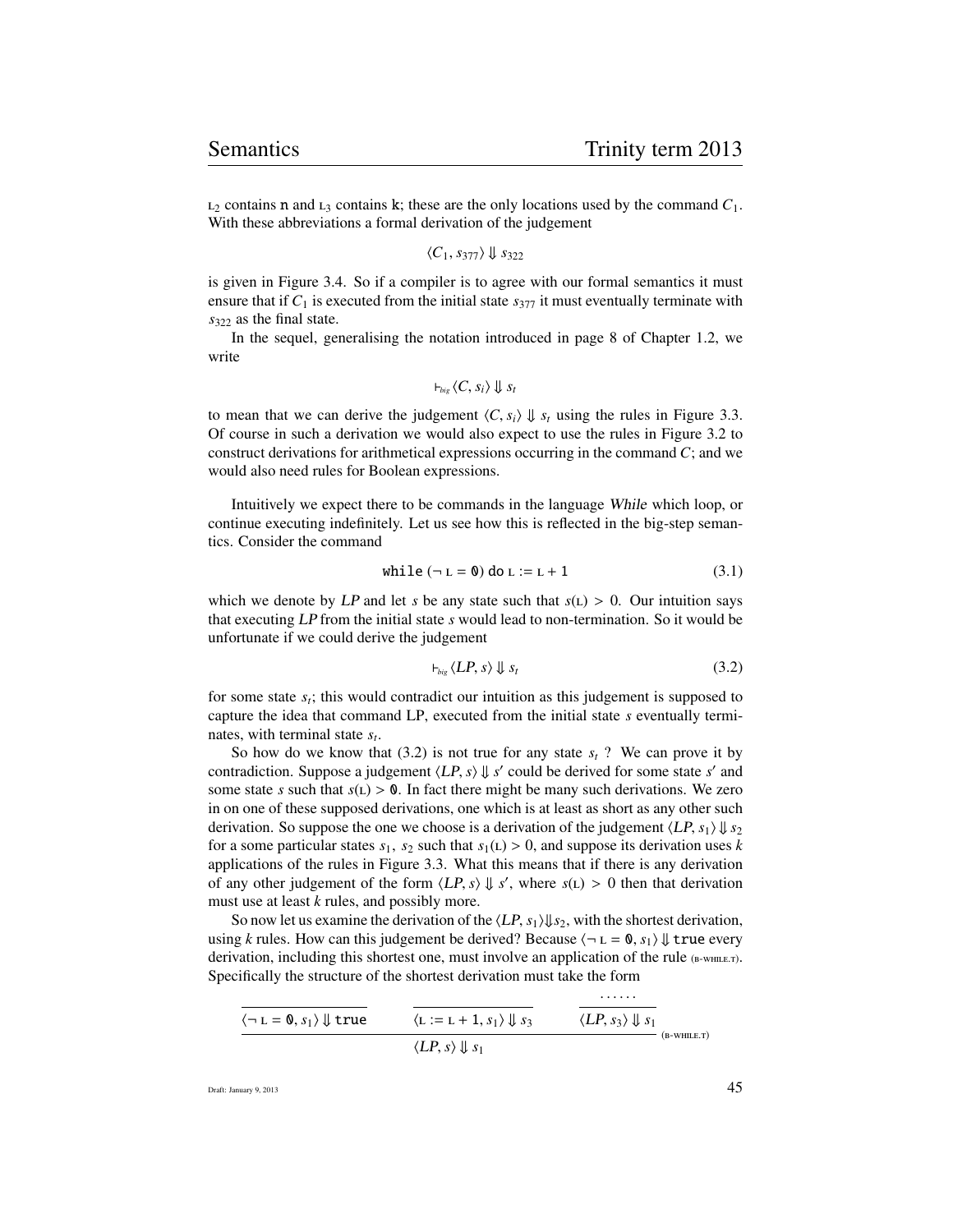Now because  $\vdash_{\text{big}}$  ( $\text{L} := \text{L} + 1$ ,  $s_1 \rangle \Downarrow s_3$  we know that  $s_3(\text{L}) > 0$ . And in the above derivation the ...... actually provides a derivation for the judgement  $\langle LP, s_3 \rangle \Downarrow s_1$ . Moreover the size of this derivation is actually smaller than that of  $\langle LP, s_1 \rangle \Downarrow s_2$ ; it uses strictly fewer than *k* rules. But this is a contradiction since we assumed that this derivation of  $\langle LP, s_1 \rangle \Downarrow s_2$  was shortest, with *k* rules.

Exercise 11 *Consider the alternative command* LP1 = while true do skip*. Prove that for any arbitrary state s we can not derive a judgement of the form*  $\langle LPI, s \rangle \Downarrow s_t$ <br>for any state s. *for any state s<sup>t</sup> .*

### 3.2 Small-step semantics

The big-step semantics of the previous section merely specifies what the final state should be when a command is executed from some initial state; it does not put constraints on how the execution from the initial state to the final state is to proceed. Intuitively executing a command involves performing some sequence of *basic operations*, determined by the control flow in the command; the basic operations consist of

- (a) updates to the memory, effected by assignment statements
- (b) evaluation of Boolean guards, in test or while statements; the results of these evaluations determine the flow of control.

In this section we give a more detailed semantics for While which describes, at least indirectly, this sequence of basic operations which should be performed in order to execute a given command.

The judgements in the small-step semantics for While take the form

$$
\langle C, s \rangle \to \langle C', s' \rangle
$$

meaning:

one step in the execution of the command *C* relative to the state *s* changes the state to  $s'$  and leaves the residual command  $C'$  to be executed.

Thus the transition from  $C$  to  $C'$  is achieved by performing the first basic operation, while the execution of the residual  $C'$  will determine the remaining basic operations necessary to execute *C* to completion.

This semantics also depends on how both arithmetic expressions and Booleans are evaluated. But since we are mainly interested in commands our inference rules, in Figure 3.5, are given relative to the big-step semantics of both arithmetics and Booleans. The degenerate command skip plays a fundamental role in these rules. Intuitively the execution of skip relative to any initial state *s* involves the execution of *no* basic operations, and thus we would expect that the judgement

 $\langle$ skip, *s* $\rangle \rightarrow \langle C, s' \rangle$ 

can not be derived for any  $\langle C, s' \rangle$ ; indeed the pair  $\langle$ skip, *s*) will indicate a terminal configuration which requires no further execution configuration, which requires no further execution.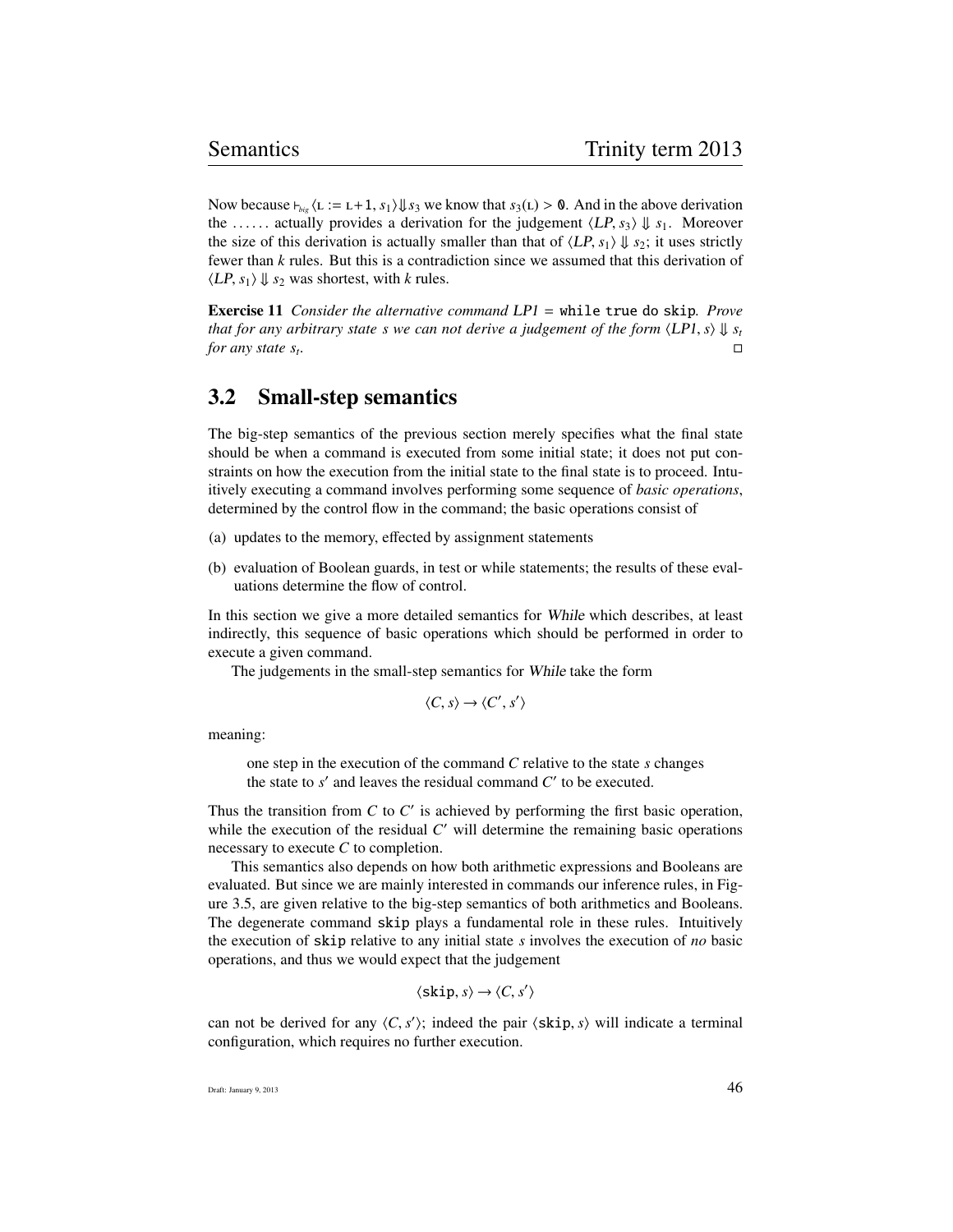| $(s-ASS)$                                                                                              |                                                                                                                                   |
|--------------------------------------------------------------------------------------------------------|-----------------------------------------------------------------------------------------------------------------------------------|
| $\langle E, s \rangle \Downarrow n$                                                                    |                                                                                                                                   |
| $\langle L := E, s \rangle \rightarrow \langle$ skip, $s[L \mapsto n] \rangle$                         |                                                                                                                                   |
|                                                                                                        |                                                                                                                                   |
| $(s$ -SEQ.LEFT)                                                                                        | $(s-sEQ.SKIP)$                                                                                                                    |
| $\langle C_1, s \rangle \rightarrow \langle C'_1, s' \rangle$                                          |                                                                                                                                   |
| $\langle C_1; C_2, s \rangle \rightarrow \langle C'_1; C_2, s' \rangle$                                | $\langle$ skip; $C_2, s \rangle \rightarrow \langle C_2, s \rangle$                                                               |
|                                                                                                        |                                                                                                                                   |
| $(s$ -COND.T)                                                                                          |                                                                                                                                   |
| $\langle B, s \rangle \Downarrow$ true                                                                 |                                                                                                                                   |
| $\langle$ if <i>B</i> then $C_1$ else $C_2$ , $s \rangle \rightarrow \langle C_1, s \rangle$           |                                                                                                                                   |
|                                                                                                        |                                                                                                                                   |
| $(s$ -COND.F)                                                                                          |                                                                                                                                   |
| $\langle B, s \rangle \Downarrow$ false                                                                |                                                                                                                                   |
| $\langle$ if <i>B</i> then $C_1$ else $C_2$ , $s \rangle \rightarrow \langle C_2, s \rangle$           |                                                                                                                                   |
|                                                                                                        |                                                                                                                                   |
| $(s$ -WHILE.F)                                                                                         | $(s$ -WHILE.T)                                                                                                                    |
| $\langle B, s \rangle \Downarrow$ false                                                                | $\langle B,s\rangle \Downarrow$ true                                                                                              |
| $\langle$ while <i>B</i> do <i>C</i> , <i>s</i> $\rangle \rightarrow \langle$ skip, <i>s</i> $\rangle$ | $\langle$ while <i>B</i> do <i>C</i> , <i>s</i> $\rangle \rightarrow \langle C ;$ while <i>B</i> do <i>C</i> , <i>s</i> $\rangle$ |
|                                                                                                        |                                                                                                                                   |

Figure 3.5: Small-step semantics of While

Let us now briefly look at the rules in Figure 3.5. Executing the command  $L := E$ involves performing one basic operation, namely updating the numeral stored in to be whatever the expression  $E$  evaluates to. Thus in  $(s\text{-}ass)$ 

- *E* is evaluated to the numeral **n**, that is  $\langle E, s \rangle \Downarrow$  **n**
- the state *s* changes to the modified store  $s[L \mapsto n]$
- the residual, what remains to be executed is skip; that is the command has now been completely executed.

The execution of a statement of the form  $C_1$ ;  $C_1$  is a little more complicated. There are two cases, depending on whether or not there are any basic operations left to be performed in  $C_1$ . If there is then there will be a judgement of the form  $\langle C_1, s \rangle \rightarrow \langle C'_1, s' \rangle$ , representing the execution of this basic operation. Then the execution of the first step representing the execution of this basic operation. Then the execution of the first step of the compound command  $C_1$ ;  $C_2$  is given by the judgement  $\langle C_1; C_2, s \rangle \rightarrow \langle C'_1; C_2, s' \rangle$ ;<br>this is the import of  $(c_1, c_2, s')$ this is the import of  $(s$ - $seq$ .LEFT $)$ .

However there may be nothing left to execute in  $C_1$ ; although it is not yet apparent, this will only be the case if  $C_1$  is precisely the degenerate command skip. This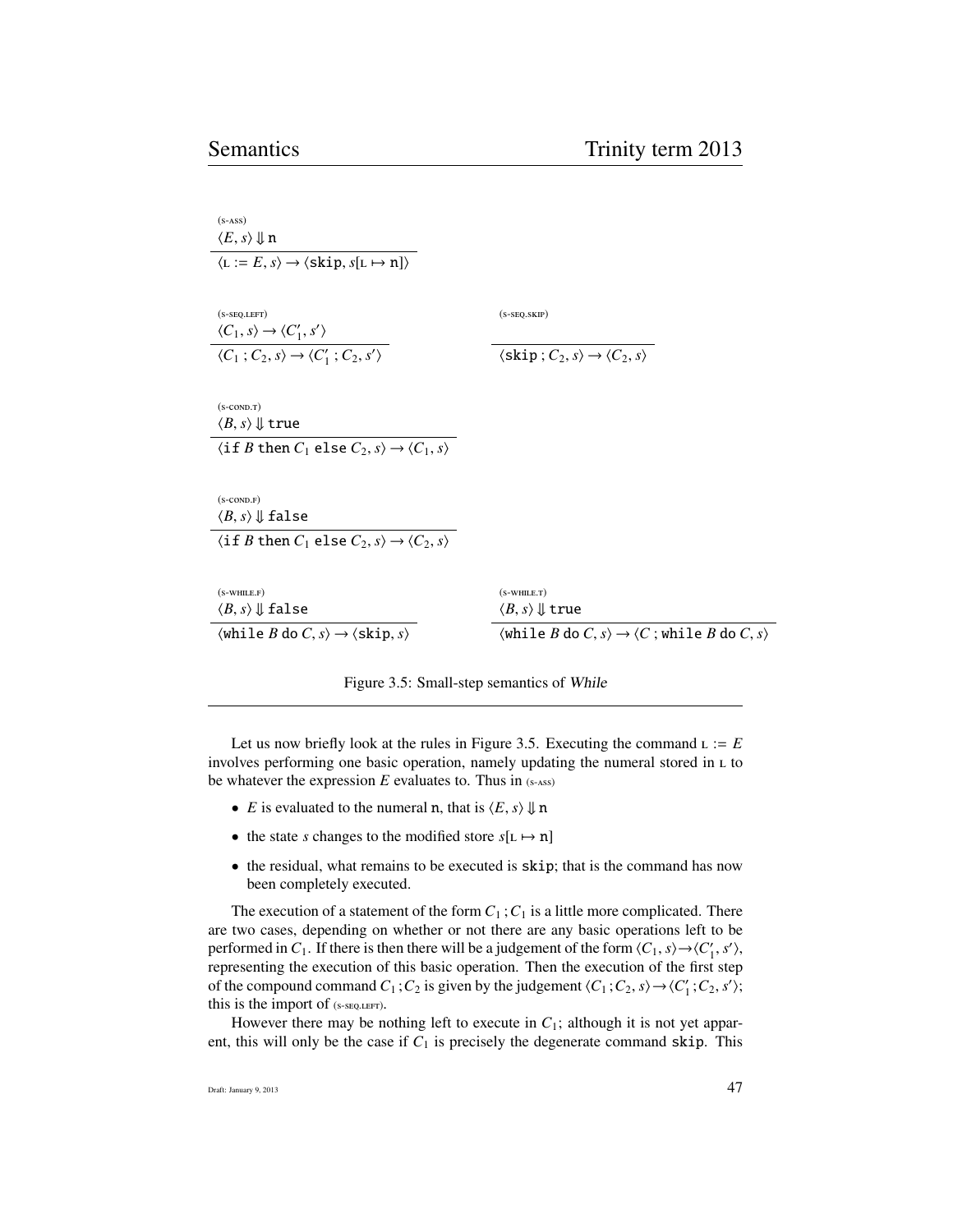accounts for the second rule ( $s$ -se<sub>Q-</sub>skIP), which formalises the idea that if  $C_1$  has terminated, the execution of  $C_2$  should be started. Note that this rule introduces steps into the small-step semantics which do not correspond directly to either (a) or (b) above; these may be considered to be *housekeeping steps*.

**Example** Consider the execution of the compound command  $L_2 := 1$ ;  $L_3 := 0$  from the initial state *s*377; here we are using the notation for states introduced in the previous section. Using the two rules we have discussed already, we have the following derivation:

$$
\frac{\overline{\langle L_2:=1,s_{377}\rangle\rightarrow\langle skip,s_{317}\rangle}^{(s\text{-ass})}}{\langle L_2:=1;L_3:=\text{\textbf{0}},s_{377}\rangle\rightarrow\langle skip\text{ ; }L_3:=\text{\textbf{0}},s_{317}\rangle}^{(s\text{-ass})}
$$

Therefore we can write  $\vdash_{\mathit{sm}}$   $\langle L_2 := 1 ; L_3 := \mathbf{0}, s_{377} \rangle \rightarrow \langle \mathit{skip} ; L_3 := \mathbf{0}, s_{317} \rangle$  which represents the first step in the execution of the compound command, from initial state *s*377, an update of the memory.

We also have  $\vdash_{sm}$   $\langle$ skip; $L_3 := 0$ ,  $s_{317} \rangle \rightarrow \langle L_3 := 0$ ,  $s_{317} \rangle$ , a housekeeping step, because of the derivation

$$
\overline{\langle \text{skip}; \text{L}_3 := \text{0}, s_{317} \rangle} \rightarrow \langle \text{L}_3 := \text{0}, s_{317} \rangle \xrightarrow{\text{(s-seq.sKP)}}
$$

We also have  $\vdash_{sm}$   $\langle$  L<sub>3</sub> := 0,  $s_{317}$   $\rangle \rightarrow \langle$ **skip**,  $s_{310}$  because of the derivation consisting of one application of the rule (s-SEQ.SKIP)

$$
\overline{\langle L_3 := \mathbf{0}, s_{317} \rangle} \rightarrow \langle \text{skip}, s_{310} \rangle \,^{(s\text{-}seq,\text{skr})}
$$

Again this step represents an update to the memory. Recall that we view configurations such as  $\langle$ skip,  $s_{310}$  $\rangle$  to be terminal, as nothing more needs to be executed. Thus we have executed the command  $L_2 := 1$ ;  $L_3 := 0$  to completion in three steps, from the start state *s*377. Borrowing the notation from Chapter 1 we have

$$
\langle L_2 := 1 ; L_3 := 0, s_{377} \rangle \rightarrow^3 \langle \text{skip}, s_{310} \rangle
$$

Returning to our discussion of the inference rules in Figure 3.5, the treatment of the test, if *B* then  $C_1$  else  $C_2$  is captured in the two rules (s-cond.) and (s-cond.). Depending on what Boolean value *B* evaluates to, we move on to execute either  $C_1$  or  $C_2$ . Note that with these rules, the evaluation of the Boolean together with the resulting decision is taken to be a single execution step.

Finally we come to the interesting construct while *B* do *C*. The behaviour depends naturally on the value of the guard *B* in the current state. Intuitively if this evaluates to false then the body  $C$  is not to be executed; in short the computation is over. This is formalised in (s-SMALL.F). On the other hand if it is true,  $\langle B, s \rangle \Downarrow$  true, then we expect the body to executed at least once, and the execution of the overall command to be repeated. This is conveniently expressed in  $(s\text{-}w_{\text{MLE},T})$  by the transition from while *B* do *C* to the command *C* ; while *B* do *C*.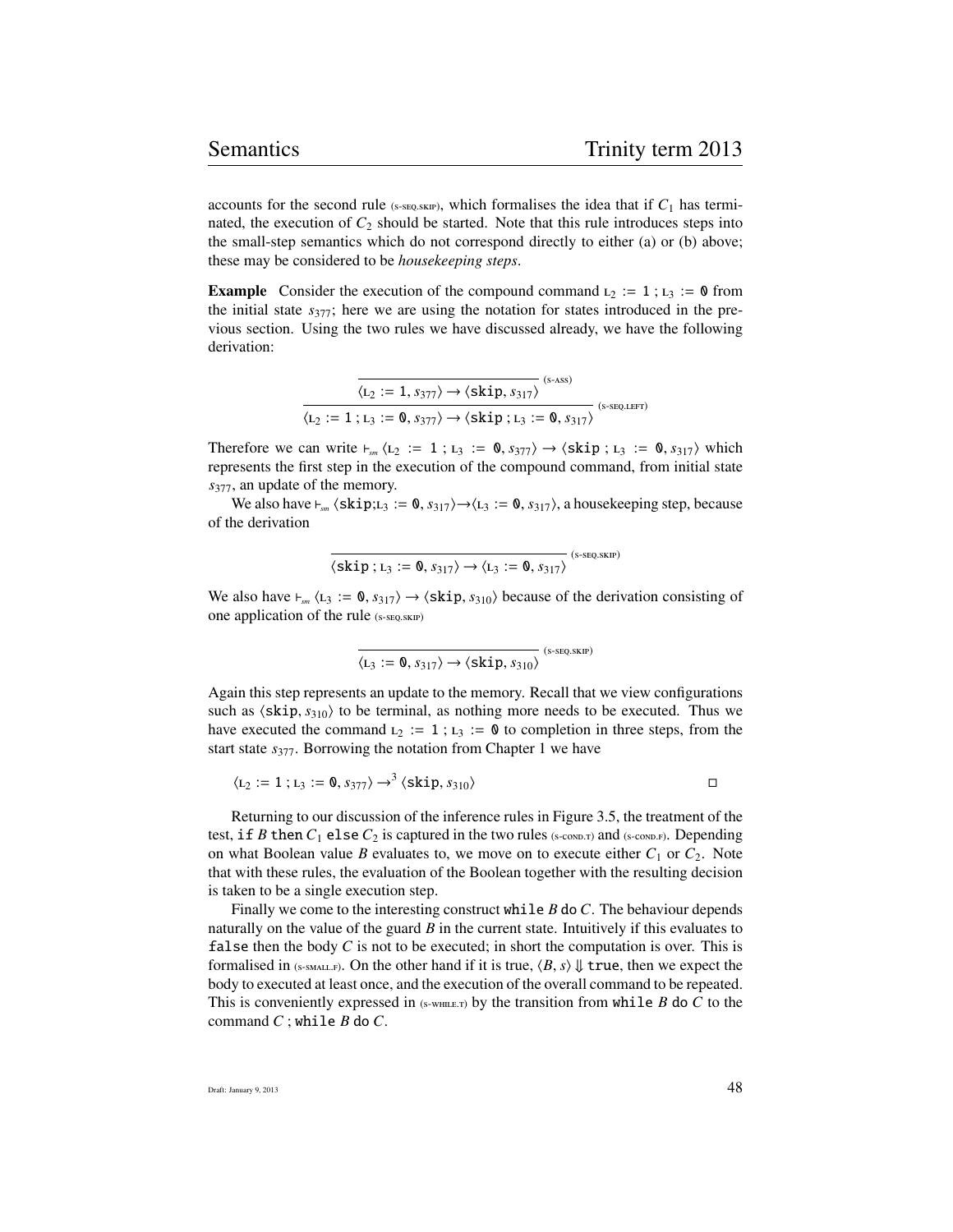Let us revisit the command  $C_1$  on page 38, which re-using the abbreviations on page 43 is equivalently expressed as  $C_{11}$ ; *W*. Let us use the small-step semantics to execute it from the initial state  $s_{377}$ .

Intuitively the first step in this computation is the update of the location  $L_2$  with the numeral 1, and this is borne out formally by the following derivation:

| $(s-ASS)$<br>$\langle L_2 := 1, s_{377} \rangle \rightarrow \langle \text{skip}, s_{317} \rangle$             |             |
|---------------------------------------------------------------------------------------------------------------|-------------|
| $\langle C_{11}, s_{377} \rangle \rightarrow \langle (\text{skip}; \text{L}_3 := 1), s_{317} \rangle$         | $(S-SEQ.L)$ |
| $\langle C_1, s_{377} \rangle \rightarrow \langle (\text{skip}; \text{L}_3 := \text{O}) ; W, s_{317} \rangle$ | $(S-SEQ.L)$ |

So we have the judgement  $\vdash_{sm} \langle C_1, s_{377} \rangle \rightarrow \langle (\text{skip } ; \text{L}_3 := \text{0}) ; W, s_{317} \rangle$ . The second step is the rather uninteresting housekeeping move

$$
\vdash_{\mathit{sm}} \langle (\texttt{skip}; \mathit{L}_3 := \mathbf{0}); W, s_{317} \rangle \rightarrow \langle \mathit{L}_3 := \mathbf{0}; W, s_{317} \rangle
$$

justified by the formal derivation

$$
\frac{\overline{\langle \text{skip};r_3:=\textbf{0},s_{377}\rangle\rightarrow \langle r_3:=1,s_{317}\rangle}}{\langle (\text{skip};r_3:=\textbf{0})\,;\,W,\,s_{317}\rangle\rightarrow \langle r_3:=\textbf{0}\,;\,W,\,s_{317}\rangle} \xrightarrow{\text{(s-seq.s)}} \\
$$

We leave the reader to check the derivation of the two subsequent moves

$$
\vdash_{\mathit{sm}} \langle L_3 := \mathbf{0} \, ; \, W, \, s_{317} \rangle \rightarrow \langle \, \mathsf{skip} \, ; \, W, \, s_{311} \rangle \qquad \qquad \vdash_{\mathit{sm}} \langle \, \mathsf{skip} \, ; \, W, \, s_{310} \rangle \rightarrow \langle W, \, s_{310} \rangle
$$

Thus in four steps we have reached the execution of the while command; using the notation of Chapter 1 this is expressed formally as:

$$
\langle C_1, s_{377} \rangle \rightarrow^4 \langle \text{while } \neg(L_1 = L_2) \text{ do } C_{12}, s_{310} \rangle \tag{3.3}
$$

We are not getting very far.

We have not seen the rules for evaluating Boolean expressions, but let us assume that that they are such that  $\langle \neg (L_1 = L_2), s_{310} \rangle \Downarrow$  true can be derived. Then the next step

$$
\vdash_{sm} \langle \text{while } \neg(L_1 = L_2) \text{ do } C_{12}, s_{310} \rangle \rightarrow \langle C_{12} ; W, s_{310} \rangle \tag{3.4}
$$

is justified by an application of the rule  $(s$ -while. $\tau$ ), in the nearly trivial derivation:

| $\langle \neg(L_1 = L_2), s_{310} \rangle \Downarrow$ true                                                                 |                |
|----------------------------------------------------------------------------------------------------------------------------|----------------|
| $\langle \text{while } \neg(L_1 = L_2) \text{ do } C_{12}, s_{310} \rangle \rightarrow \langle C_{12}; W, s_{310} \rangle$ | $(s$ -WHILE.T) |

The command  $C_{12}$  consisting of two assignments is now executed, taking four steps

$$
\vdash_{sm} \langle C_{12} ; W, s_{310} \rangle \to^4 \langle \text{while } \neg(L_1 = L_2) \text{ do } C_{12}, s_{321} \rangle \tag{3.5}
$$

and we are back to executing the while command once more; but note the state has changed.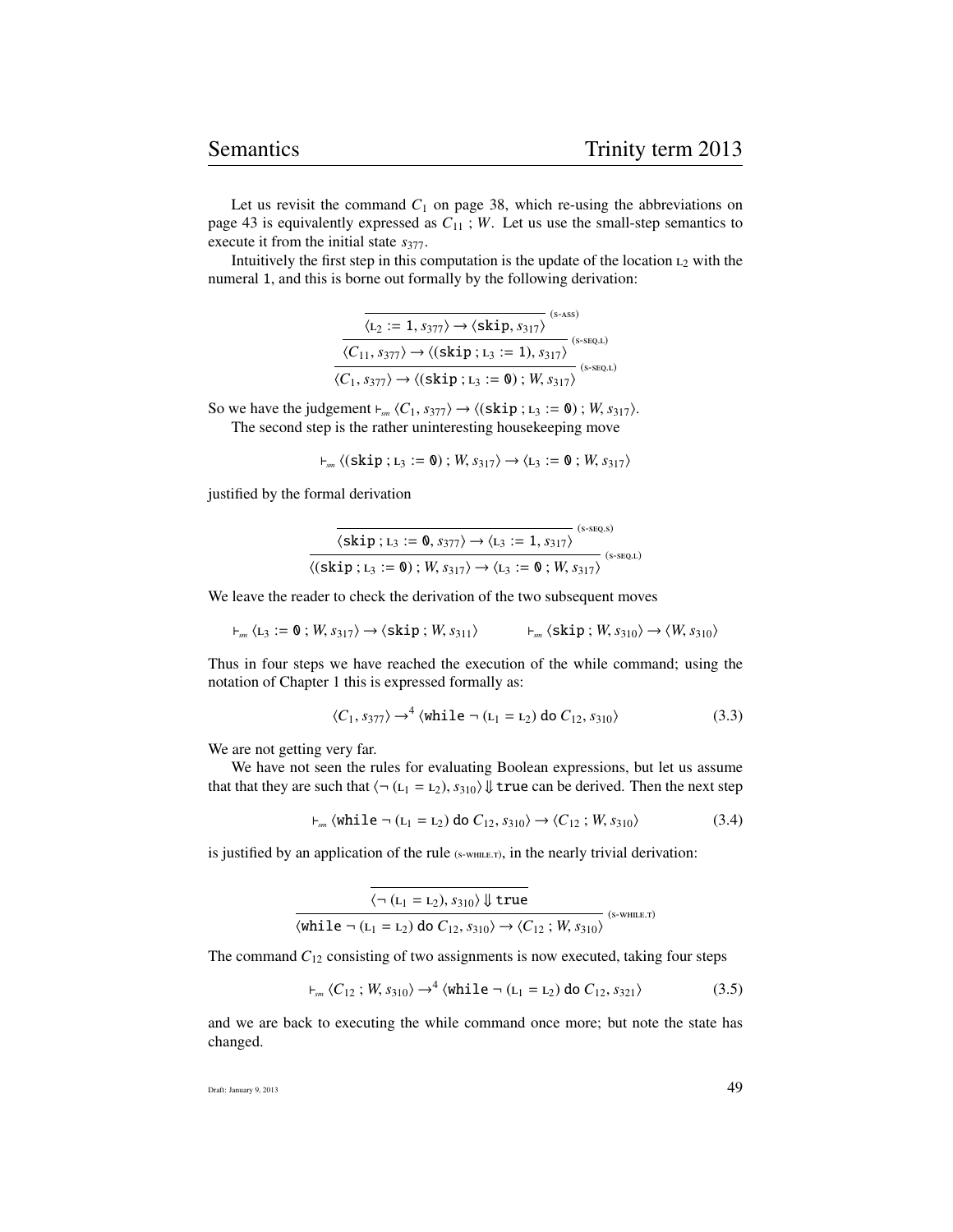Another round of five derivations gives

 $\langle \text{while } \neg(L_1 = L_2) \text{ do } C_{12}, s_{321} \rangle \rightarrow^5 \langle \text{while } \neg(L_1 = L_2) \text{ do } C_{12}, s_{332} \rangle$  (3.6)

Now, since presumably  $\langle \neg (L_1 = L_2), s_{332} \rangle \Downarrow$  false is also derivable, and therefore a near trivial derivation using the rule (S-WHILE.F) justifies the final step

$$
\vdash_{sm} \langle \text{while } \neg \left( L_1 = L_2 \right) \text{ do } C_{12}, s_{322} \rangle \rightarrow \langle \text{skip}, s_{332} \rangle \tag{3.7}
$$

Combining all the judgements  $(3.3)$ ,  $(3.4)$ ,  $(3.5)$ ,  $(3.6)$  and  $(3.7)$  we have the complete execution

$$
\langle C_1, s_{377} \rangle \rightarrow ^{15} \langle \text{skip}, s_{322} \rangle
$$

To end this section let us revisit the non-terminating command  $LP = \text{while } \neg L =$ 0 do := + 1 discussed on page 45 of Chapter 3.1. Again let *s* be any state satisfying  $s(L) > 0$ . Assuming  $\langle \neg L = 0, s \rangle \Downarrow$  true is derivable, an application of the rule (s-while.) will justify the judgement

$$
\vdash_{\mathit{sm}} \langle LP, s \rangle \rightarrow \langle (L := L + 1) ; LP, s \rangle
$$

We then have

$$
\vdash_{\mathit{sm}} \langle (L := L + 1) ; LP, s \rangle \rightarrow \langle (\text{skip}; LP, s_1 \rangle \quad \text{and} \quad \vdash_{\mathit{sm}} \langle \text{skip}; LP, s_1 \rangle \rightarrow \langle LP, s_1 \rangle
$$

where  $s_1$  is some state which also satisfies  $s_1(L) > 0$ . In other words,

$$
\langle LP, s \rangle \rightarrow^3 \langle LP, s_1 \rangle
$$

In three steps we are back where we started.

So in the small-step semantics non-termination is manifest by computation sequences which go on indefinitely. In our particular case:

$$
\langle LP, s \rangle \rightarrow^3 \langle LP, s_1 \rangle \rightarrow^3 \langle LP, s_2 \rangle \rightarrow^3 \ldots \rightarrow^3 \langle LP, s_k \rangle \rightarrow^3 \ldots
$$

where  $s(L) > 0$  and  $s_i(L) > 0$  for every *i*.

Exercise 12 *Give a small-step semantics to arithmetic and Boolean expressions.*

Exercise 13 *Use your small-step semantics of arithmetics and Boolean expressions to rewrite the semantics of commands in Figure 3.5, so that no big-step semantics is used.*  $\Box$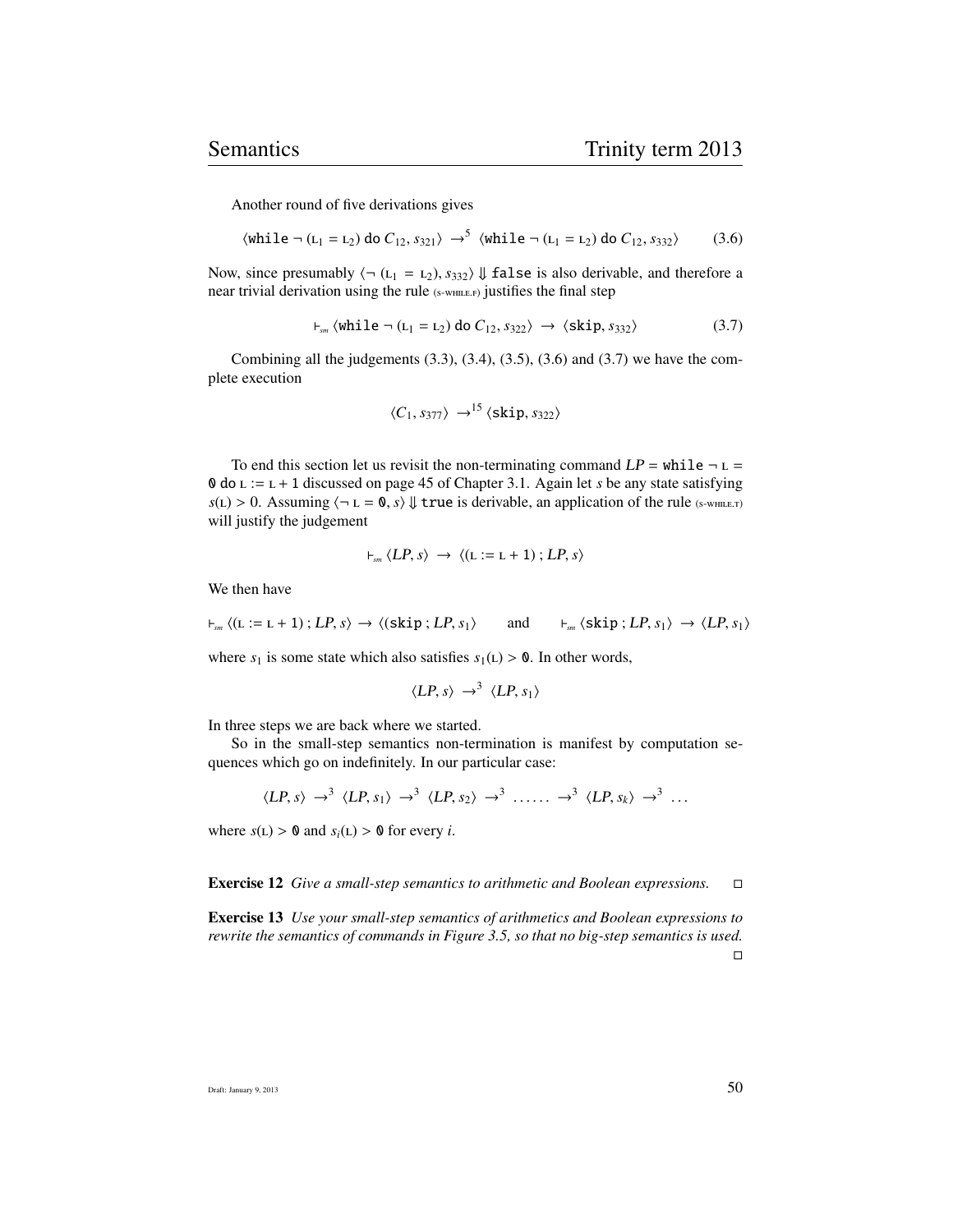# 3.3 Properties

In this section we review the two semantics we have given for the language While in the previous two sections, Chapter 3.1 and Chapter 3.2. In particular we are interested in the relationship between them, and ensuring that they are self-consistent. Section 2.2.3 serves as a model for the development, and most of the mathematical arguments we used already appear there. However in places we have to use a more complicated form of induction, rule induction, in place of structural induction. But for the moment let us describe structural induction as it applies to commands in While. From the BNF definition in Figure 3.1 we see that there are five methods for constructing commands from Com. There are two kinds of *seeds* or starting points, and three kinds of constructors:

- Base cases:
	- the constant skip is a command
	- For every location name  $\mathsf{L}$  and arithmetic expression  $E$ ,  $\mathsf{L} := E$  is a command.
- Inductive steps:
	- If  $C_1$  and  $C_2$  are commands, then so is  $C_1$ ;  $C_2$ .
	- If  $C_1$  and  $C_2$  are commands then if *B* then  $C_1$  else  $C_2$  is also a command, for every Boolean expression *B*.
	- If *C* is a command, then so is while *B* do *C*, again for every Boolean expression *B*.

So suppose we wish to prove that some property *P(C)* is true for every command  $C \in$ Com. Structural induction will ensure that this will be true provided we prove five separate properties:

- Base cases:
	- Prove, in some way or another, that *P*(skip) is true.
	- Prove that  $P(L := E)$  is true for every location name L and arithmetic expression *E*.

#### • Inductive steps:

- Under the assumption that both  $P(C_1)$  and  $P(C_2)$  are true, for some arbitrary pair of commands  $C_1$ ,  $C_2$  prove that  $P(C_1; C_2)$  follows.
- Similarly, under the same two assumptions  $P(C_1)$  and  $P(C_2)$  prove that *P*(if *B* then  $C_1$  else  $C_2$  is a consequence, for every Boolean expression *B*.
- Finally, assuming that *P*(*C*) is true for some arbitrary command *C*, prove that *P*(while *B* do *C*) follows as a logical consequence, again for every Boolean expression *B*.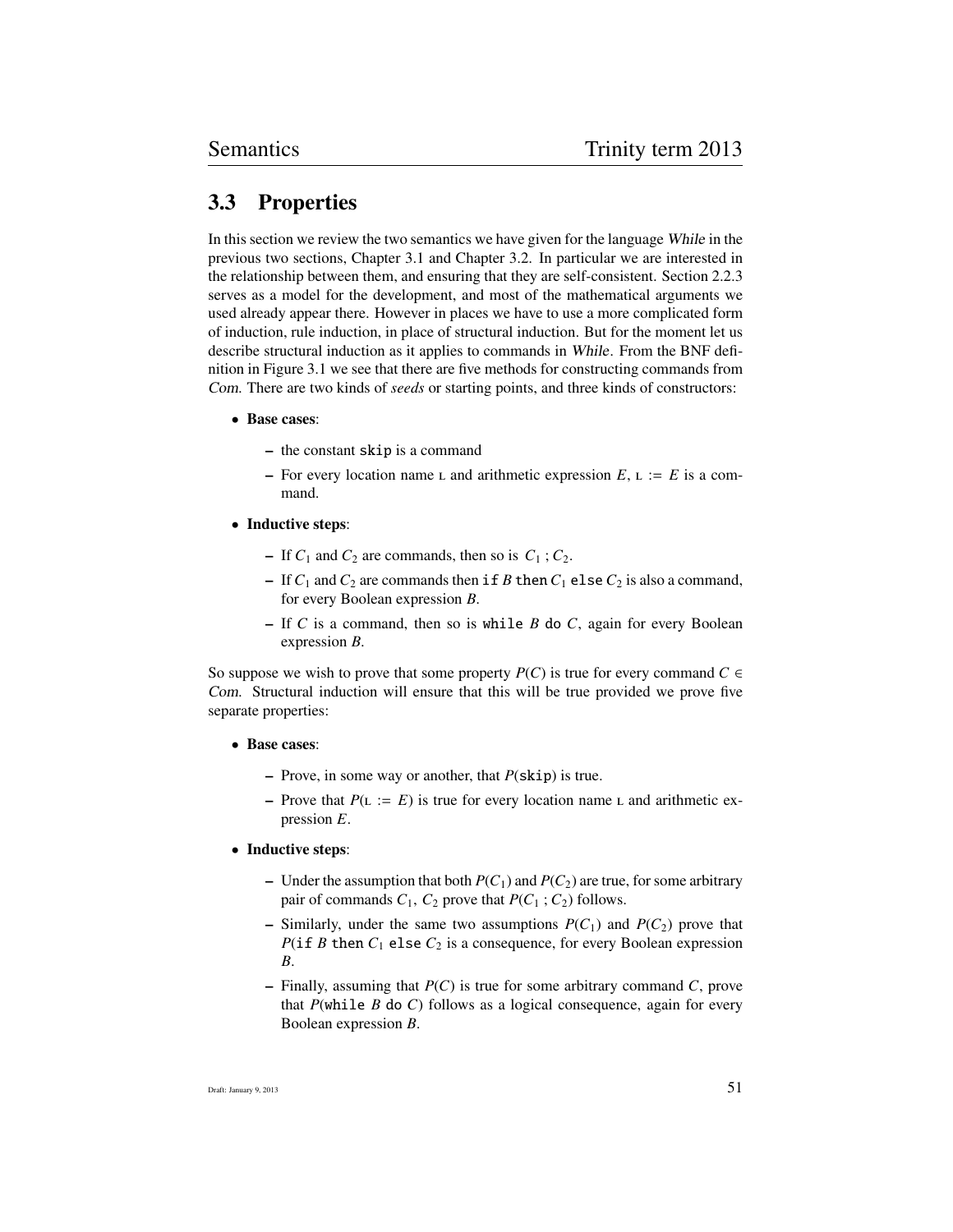So these kinds of proofs will be long, with much detail. But normally the details will be fairly mundane and the entire process is open to automatic or semi-automatic software assistance.

But note that in general properties of commands will depend on related properties of the auxiliary arithmetic and Boolean expressions; this is to be expected, as the semantic definitions for commands depend on an a priori semantics for arithmetic and Boolean expressions. In particular we have used a big-step semantics for these auxiliary languages. Here are two particularly useful properties of these semantic definitions.

**Proposition 10** *For every expression*  $E \in$  *Arith and every state s* 

- *(i) (Normalisation)* there exists some numeral **n** such that  $\nvdash_{\text{bie}} \langle E, s \rangle \Downarrow n$
- *(ii) (Determinacy) if*  $\vdash_{big} \langle E, s \rangle \Downarrow n_1$  *and*  $\vdash_{big} \langle E, s \rangle \Downarrow n_2$  *then*  $n_1 = n_2$ *.*

**Proof:** Both use structural induction on the language *Arith*; the arguments are virtually identical to those used in Chapter 2.2.3 for the slightly simpler language Exp.

We have not actually given a big-step semantics for Boolean expressions, but in the sequel we will assume that one has been given and that it also enjoys these properties.

First let us look at the small-step semantics.

Exercise 14 *Let C be any command di*ff*erent from* skip*. Use structural induction to prove that for every state s there is a derivation of the judgement*  $\langle C, s \rangle \rightarrow \langle C', s' \rangle$  *for some configuration*  $\langle C', s' \rangle$ some configuration  $\langle C', s' \rangle$ i*.*

**Proposition 11** *For every command C*  $\in$  *Com and every state s, if*  $\vdash_{sm}$   $\langle C, s \rangle \rightarrow \langle C_1, s_1 \rangle$ *and*  $\nvdash_{sm} \langle C, s \rangle \rightarrow \langle C_1, s_1 \rangle$  *then*  $C_1$  *is identical to*  $C_2$  *and*  $s_1$  *is identical to s*<sub>2</sub>*.* 

**Proof:** By structural induction on the command *C*. Here the property of commands we want to prove  $P(C)$  is:

for every state *s*, if  $\vdash_{sm} \langle C, s \rangle \rightarrow \langle C_1, s_1 \rangle$  and  $\vdash_{sm} \langle C, s \rangle \rightarrow \langle C_1, s_1 \rangle$  then  $C_1 =$  $C_2$  and  $s_1 = s_2$ .

As explained above, we now have five different statements about *P*(−) to prove:

- (i) A base case, when C is skip. Here  $P$ (skip) is vacuously true, as it is not possible to derive any judgement of the form  $\langle$ skip, *s* $\rangle \rightarrow \langle D, s' \rangle$ , for any pair  $\langle D, s' \rangle$ .
- (ii) Another base case, when *C* is  $L := E$ . From Proposition 10 we know that, for a given state *s*, there is exactly one number *n* such that  $\vdash_{big} \langle E, s \rangle \Downarrow$  n. Looking at the collection of rules in Figure 3.5, there is only one possible rule to apply to the pair  $\langle L := E, s \rangle$ , namely (s-ass). Consequently, if  $\vdash_{sm} \langle L := E, s \rangle \rightarrow \langle C_1, s_1 \rangle$  and  $\nvdash_{sm}$   $\langle L := E, s \rangle \rightarrow \langle C_1, s_1 \rangle$  then both  $C_1$  and  $C_2$  must be skip, and both  $s_1$  and  $s_2$ must be the same state,  $s[L \mapsto n]$ .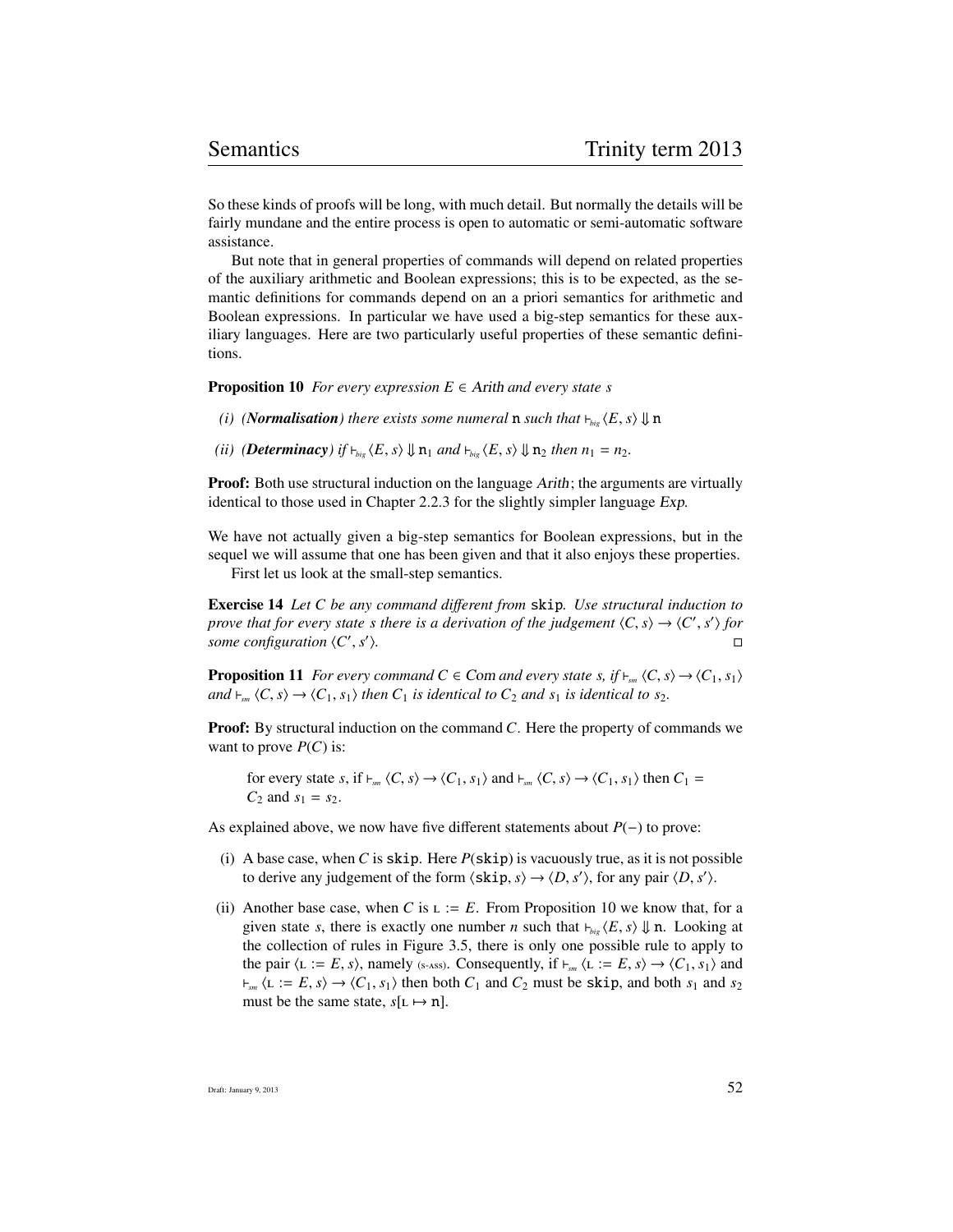(iii) An inductive case, when *C* is  $D_1$ ;  $D_2$ . Here we are allowed to assume that  $P(D_1)$ and  $P(D_2)$  are true, and from these we must show that  $P(D_1 ; D_2)$  follows. So suppose we have a derivation of both judgements

$$
\langle D_1; D_2, s \rangle \to \langle C_1, s_1 \rangle \quad \text{and} \quad \langle D_1; D_2, s \rangle \to \langle C_2, s_2 \rangle \tag{3.8}
$$

Lets do a case analysis on the structure of  $D_1$ . First suppose it is the trivial command skip. Then, looking at the inference rules in Figure 3.5 we see that the only possible rule which can be used to infer these judgements is  $(s\text{-}seq\text{-}s\text{-}k\text{-}p)$ ; note in particular that ( $s$ - $seQ,LEFT$ ) can not be used, as an appropriate premise,  $\langle$ **skip**,  $s\rangle \rightarrow$  $\langle C', s' \rangle$  can not be found. So both of the above derivations must have exactly the same the form namely: same the form, namely:

$$
\overline{\langle \text{skip };D_2,s\rangle \rightarrow \langle D_2,s_1\rangle} \quad \text{(s-seq.sKP)}
$$

In other words both  $C_1$  and  $C_2$  are the same command  $D_2$ , and  $s_1$  and  $s_2$  are the same state, *s*.

On the other hand if  $D_1$  is different than skip, a perusal of Figure 3.5 will see that the only possible rule which can be used is  $(s$ -seq.LEFT). So the pair of derivations must be of the form

$$
\frac{\overbrace{\langle D_1, s \rangle \to \langle D'_1, s' \rangle}^2}{\langle D_1, D_2, s \rangle \to \langle D'_1, D_2, s' \rangle}^2
$$
 and 
$$
\frac{\overbrace{\langle D_1, s \rangle \to \langle D''_1, s'' \rangle}^2}{\langle D_1, D_2, s \rangle \to \langle D''_1, D_2, s'' \rangle}^2
$$
 (s-seçsske)

So that in (3.8) above,  $\langle C_1, s_1 \rangle$  has the form  $\langle D'_1; D_2, s' \rangle$  and  $\langle C_2, s_2 \rangle$  the form  $\langle D'' \rangle$ ;  $D_2, s'' \rangle$  $\langle D_1''; D_2, s'' \rangle.$ 

But to construct these derivations we must already have derivations of both the judgements  $\langle D_1, s \rangle \rightarrow \langle D'_1, s' \rangle$  and  $\langle D_1, s \rangle \rightarrow \langle D''_1, s'' \rangle$ . Here we can now apply the first inductive hypothesis  $P(D_1)$  to obtain  $D'$  is the same as  $D''$  and  $s' =$ the first inductive hypothesis,  $P(D_1)$ , to obtain  $D'_1$  is the same as  $D''_1$  and  $s' =$  $s''$ . From this we immediately have our requirement, that  $\langle C_1, s_1 \rangle$  coincides with  $\langle C_2, s_2 \rangle$ .

Note that in this case we have only used one of the inductive hypotheses,  $P(D_1)$ .

(iv) Another inductive case, when *C* is while *B* do *D*, for some Boolean expression *B* and command *D*. Here we are allowed to assume that *P*(*D*) is true, and from this hypothesis to demonstrate that  $P(C)$  follows. To this end suppose we have derivations of two judgements of the form

$$
\langle \text{while } B \text{ do } D, s \rangle \to \langle C_1, s_1 \rangle \text{ and } \langle \text{while } B \text{ do } D, s \rangle \to \langle C_2, s_2 \rangle \tag{3.9}
$$

using the rules from Figure 3.5. These derivations have to use the rules  $(s$ -while. $F$ ) and  $(s\text{-wHILE}, r)$ , which depend on the semantics of the Boolean expression *B*. So to start with let us look at its evaluation. By Proposition 10, or more correctly the version of this proposition for Boolean expressions, there is exactly one Boolean value bv such that the judgement  $\langle B, s \rangle \Downarrow$  bv can be derived. There are only two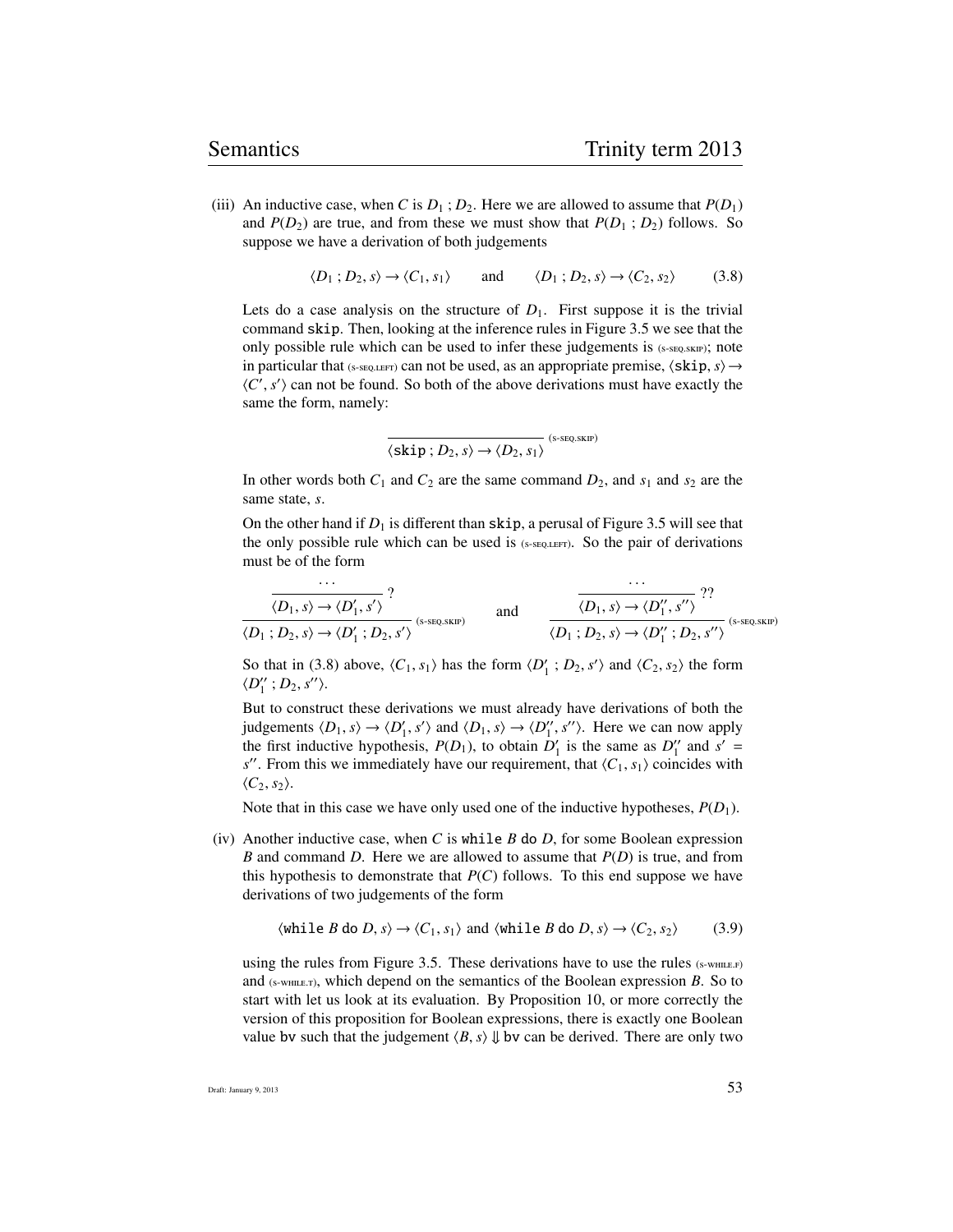possibilities for bv, namely true and false respectively. Let us look at these two possibilities in turn.

First suppose that  $\langle B, s \rangle \Downarrow$  false. In this case the rule (s-while, r) can not be used in the derivation of either of the derivations of the judgements in (3.9) above. In fact both can only use (s-WHILE.F) and therefore both have exactly the same derivation, namely:

 $\langle B, s \rangle \Downarrow \texttt{false}$ <br>  $\langle \texttt{while } B \texttt{ do } D, s \rangle \rightarrow \langle \texttt{skip}, s \rangle$  (s-while.f)

So in this case obviously  $C_1$  and  $C_2$  are the same command, skip, and  $s_1$  and  $s_2$ are the same state, namely *s*.

Now we consider the case when  $\langle B, s \rangle \parallel$  true. In this case both the derivations have to use the rule (s-WHILE.T). But again the derivations have to have exactly the same form, namely:

$$
\langle B, s \rangle \Downarrow \text{true}
$$
  

$$
\langle \text{while } B \text{ do } D, s \rangle \rightarrow \langle D; \text{while } B \text{ do } D, s \rangle
$$
  

$$
\langle s\text{-whilb } B \text{ do } D, s \rangle \rightarrow \langle D; \text{while } B \text{ do } D, s \rangle
$$

So here again we have shown that  $C_1$  and  $C_2$  in (3.9) above coincide, as they both must be the command *D*; while *B* do *D*; also  $s_1$  and  $s_2$  are the same state *s*.

Note that in this case we did not actually need to ever use the inductive hypothesis *P*(*D*).

There is one more possibility for *C*, that it is of the form if *B* then  $C_1$  else  $C_2$ ; this we leave to the reader to verify.

**Corollary 12** *For every command*  $C \in \text{Com, every state s and every natural number k,$ *if*  $\langle C, s \rangle \rightarrow^{k} \langle C_1, s_1 \rangle$  *and*  $\langle C, s \rangle \rightarrow^{k} \langle C_1, s_2 \rangle$  *then*  $C_1$  *is identical to*  $C_2$  *and*  $s_1$  *is identical to s*2*.*

Proof: This time we use mathematical induction on the number of steps *k*. The base case, when  $k = 0$  is trivial, while the inductive case uses the previous proposition.  $\square$ 

Exercise 15 *Write out the proof of Corollary 12 in detail.*

**Theorem 13 (Determinacy)** *For every command C*  $\in$  *Com, every state s, if*  $\langle C, s \rangle \rightarrow^*$  $\langle$ skip, *s*<sub>1</sub> $\rangle$  *and*  $\langle C, s \rangle \rightarrow^* \langle$ skip, *s*<sub>2</sub> $\rangle$  *then s*<sub>1</sub> = *s*<sub>2</sub>*.* 

Proof: This is a rather simple consequence of the previous result. We know by definition that

$$
\langle C, s \rangle \rightarrow^{k_1} \langle \text{skip}, s_1 \rangle
$$
  

$$
\langle C, s \rangle \rightarrow^{k_2} \langle \text{skip}, s_2 \rangle
$$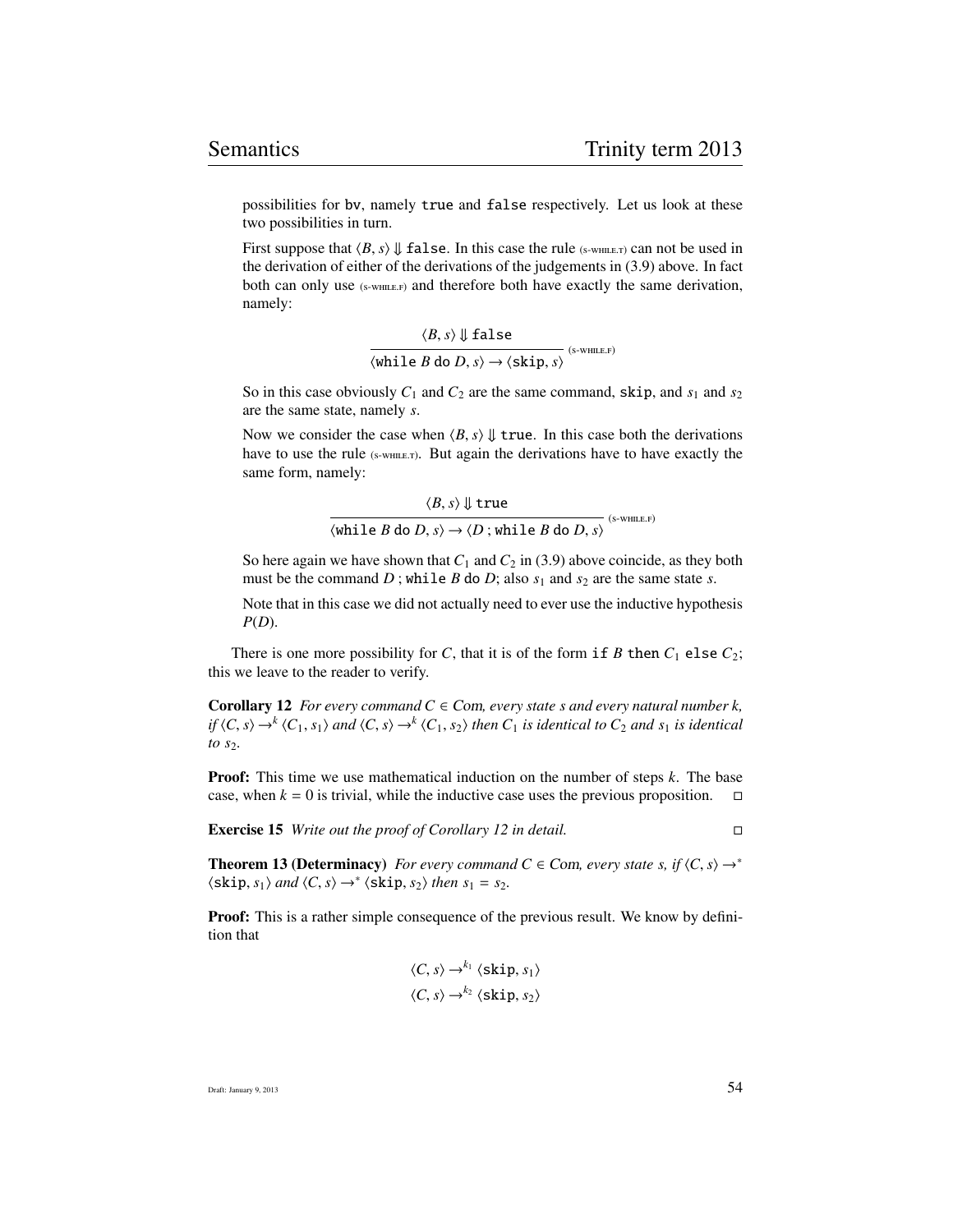for some pair of natural numbers  $k_1$ ,  $k_2$ . Without loss of generality let us suppose that  $k_1 \leq k_2$ . Then we actual have

$$
\langle C, s \rangle \rightarrow^{k_1} \langle \text{skip}, s_1 \rangle
$$
  

$$
\langle C, s \rangle \rightarrow^{k_1} \langle C', s'_2 \rangle \rightarrow^{k_3} \langle \text{skip}, s_2 \rangle
$$

for some  $\langle C', s'_2 \rangle$ , where  $k_3$  is the difference between  $k_1$  and  $k_2$ . But by Corollary 12<br>this must mean that the intermediate command  $C'$  must actually be skin and the state this must mean that the intermediate command  $C'$  must actually be skip and the state  $s'_2$  must coincide with  $s_1$ . But we have already remarked that no small-steps can be taken by the terminal command  $\sin$ . This means that  $k_3$  must be 0, and therefore that  $s_2$  must be the same as  $s_2'$ , that is  $s_1$ .

We now consider the relationship between the two forms of semantics.

**Theorem 14**  $\downarrow$   $\downarrow$ <sub>*big</sub>*  $\langle C, s \rangle \downarrow s'$  *implies*  $\langle C, s \rangle \rightarrow^* \langle \text{skip}, s' \rangle$ </sub>

**Proof:** Similar in style to that of Proposition 4 of Chapter 2.2.3. But because of the complicated inference rule  $_{(B-WHILE,T)}$  we can not use structural induction over the command *C*. Instead we use rule induction, as explained in Section 2.3. Specifically, as explained there, we use strong mathematical induction on the *size* of the shortest derivation of the judgement  $\langle C, s \rangle \Downarrow s'$ .<br>
Recall that  $\langle C, s \rangle \rightarrow^* \langle \textbf{skip } s' \rangle$  is

Recall that  $\langle C, s \rangle \rightarrow^* \langle \text{skip}, s' \rangle$  is a shorthand notation for *there is some natural*<br>there is such that  $\langle C, s \rangle \rightarrow^k \langle \text{skip}, s' \rangle$ . So to proceed with the proof let us take this to *number k such that*  $\langle C, s \rangle \rightarrow^{k} \langle \textbf{skip}, s' \rangle$ . So to proceed with the proof let us take this to be the property in which we are interested. Let  $P(C, s, s')$  denote the property: be the property in which we are interested. Let  $P(C, s, s')$  denote the property:

*there is some natural number k such that*  $\langle C, s \rangle \rightarrow^{k} \langle \text{skip}, s' \rangle$ .

We have to show  $\epsilon_{big} \langle C, s \rangle \downarrow s'$  implies  $P(C, s, s')$ , which we do by rule induction. So let the inductive hypothesis (IH) be: let the inductive hypothesis (IH) be:

 $b_{\text{big}}$   $\langle D, s_D \rangle \downarrow s_D'$  implies  $P(D, s_D, s_D')$  whenever the judgement  $\langle D, s_D \rangle \downarrow s_D'$ <br>has a derivation whose size is strictly smaller than the shortest derivation has a derivation whose size is strictly smaller than the shortest derivation of the judgement  $\langle C, s \rangle \Downarrow s'.$ 

We have to show that from the hypothesis (IH) we can derive  $\vdash_{\text{big}} \langle C, s \rangle \Downarrow s'$  implies  $P(C, s, s')$  $P(C, s, s')$ .<br>So sup

So suppose  $\vdash_{big} \langle C, s \rangle \downarrow s'$ , and let us look at the shortest derivation of the judgement  $\vdash$  $\langle C, s \rangle \Downarrow s'$ . There are lots of possibilities for the form of this derivation. To consider them all let us do a case analysis on the structure of  $C$ . As we know there are five them all let us do a case analysis on the structure of *C*. As we know there are five possibilities; we examine a few.

Suppose *C* is skip. Then *P*(*C*, *s*, *s'*) is trivially true, since  $\langle$ skip, *s* $\rangle \rightarrow$ <sup>0</sup> $\langle$ skip, *s* $\rangle$ .

Suppose *C* is the assignment command  $\boxed{L := E}$ . Since  $\vdash_{big} \langle C, s \rangle \Downarrow s'$  we know that state  $s'$  must be  $s[t] \mapsto n!$  where *n* is the unique number such that  $\langle E, s \rangle \parallel n$ ; we the state *s'* must be  $s[L \rightarrow n]$ , where *n* is the unique number such that  $\langle E, s \rangle \Downarrow n$ ; we know this is unique from Proposition 10. Then it is easy to use the rule  $(s, \infty)$  from know this is unique from Proposition 10. Then it is easy to use the rule  $(s<sub>-ASS</sub>)$  from Figure 3.5 to show that  $\langle C, s \rangle \rightarrow^1 \langle \text{skip}, s' \rangle$ .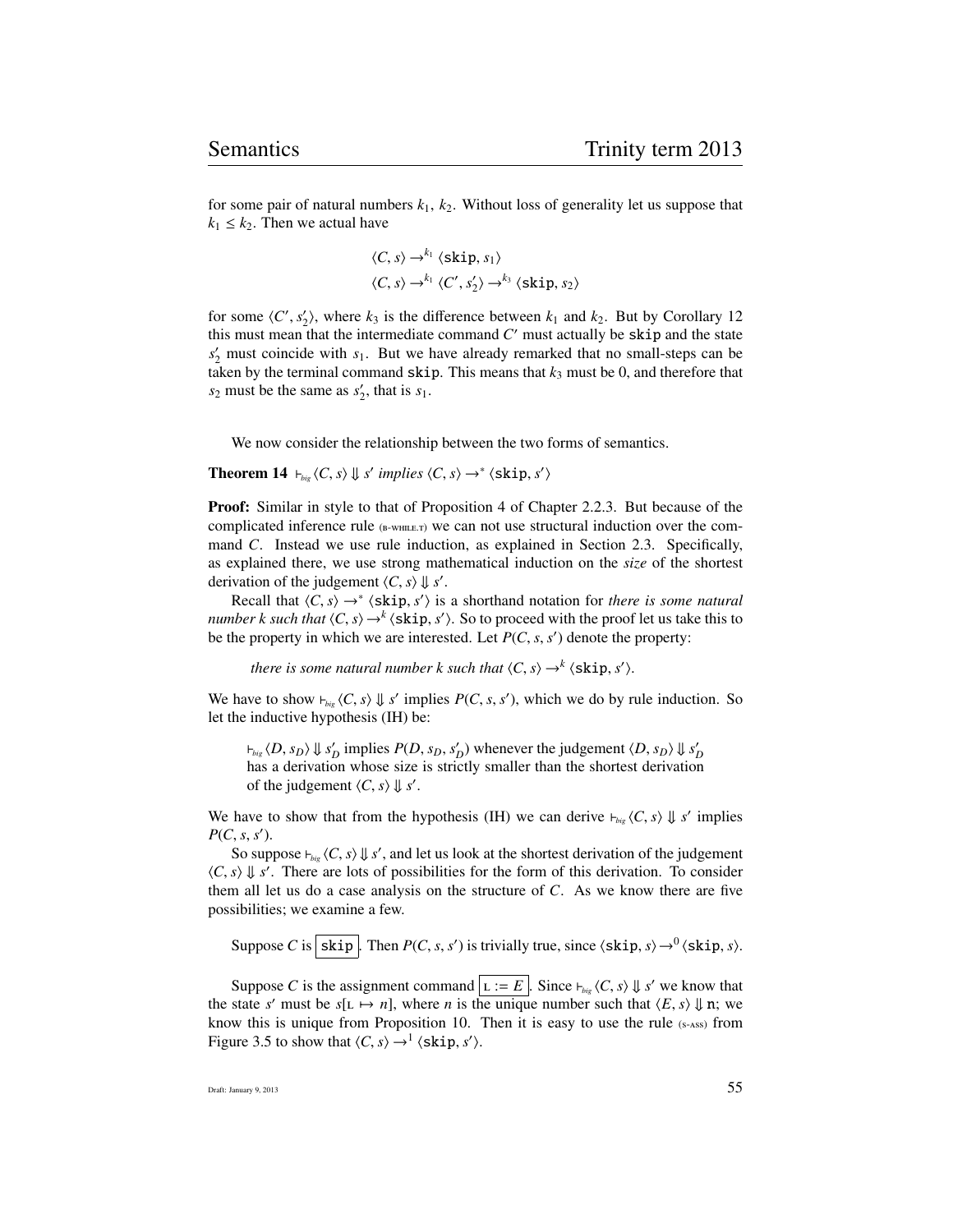Next suppose that *C* has the structure  $|C_1; C_2|$ . Then the structure of the derivation of the judgement  $\langle C, s \rangle \Downarrow s'$  must be of the form

$$
\frac{\overbrace{\langle C_1, s \rangle \Downarrow s_1}^{(\text{B-2})} \quad \overbrace{\langle C_2, s_1 \rangle \Downarrow s'}^{(\text{B-2})}^{(\text{B-2})}}{\langle C_1; C_2, s \rangle \Downarrow s'}^{\text{(B-SEQ)}} \tag{3.10}
$$

for some state *s'*. From this we know that the judgement  $\langle C_1, s \rangle \downarrow s_1$  has a derivation;<br>more importantly the size of this derivation is strictly smaller than the derivation of more importantly the size of this derivation is strictly smaller than the derivation of  $\langle C, s \rangle$  we are considering. So the inductive hypothesis kicks in, and we can assume *P*(*C*<sub>1</sub>, *s*, *s*<sub>1</sub>) is true; in other words there is some  $k_1$  such that  $\langle C_1, s \rangle \rightarrow^{k_1} \langle \text{skip}, s_1 \rangle$ .

What can we do with this? Well it turns out that this implies  $\langle C_1; C_2, s \rangle \rightarrow k \langle \text{skip } ;$ <br>s. *S*: this is posed as Exercise 16 below. So tagging on one application of the rule  $C_2$ ,  $s_1$ ; this is posed as Exercise 16 below. So tagging on one application of the rule  $(s\text{-}seQ,\text{-}swW)$  we have  $\langle C_1 ; C_2, s \rangle \rightarrow (k_1+1) \langle C_2, s_1 \rangle$ .

We have not quite evaluated  $\langle C_1; C_2, s \rangle$  to completion using the small step semantics but we are getting there; we can now concentrate on running  $\langle C_2, s_1 \rangle$ . Re-examining the proof tree (3.10) above we see that the judgement  $\langle C_2, s_1 \rangle \downarrow s'$  also has a derivation,<br>and because of its size (JH) can again be applied, to obtain  $P(C_2, s_1, s')$ . So we know and because of its size (IH) can again be applied, to obtain  $P(C_2, s_1, s')$ . So we know there is some  $k_2$  such that  $\langle C_1, s_1 \rangle \rightarrow k_2 \langle \text{skip}, s' \rangle$ .<br>We can now put these two sequences of steps

We can now put these two sequences of steps together to obtain the required  $\langle C_1$ ;  $C_2$ , *s* $\rangle \rightarrow^{k_1+k_2+1} \langle$ **skip**, *s'* $\rangle$ .

An even more complicated possibility is that *C* has the form while *B* do *D* for some Boolean expression *B* and command *D*. Here we first concentrate on *B*. Proposition 10, formulated for Booleans means that there is exactly one Boolean value bv such that  $\langle B, s \rangle \downarrow$  by can be derived. Suppose this is the value false. Then the required  $\langle C, s \rangle \rightarrow^{1}$   $\langle$  skip, *s*) is readily shown, using an application of (s-while.). The interesting case is when this is the value true case is when this is the value true.

In this case the structure of the derivation of the judgement  $\langle C, s \rangle$  must take the form

$$
\frac{\langle B, s \rangle \Downarrow \text{true}}{\langle B, s \rangle \Downarrow \text{true}} \xrightarrow{\text{(B-2)}} \frac{\langle D, s \rangle \Downarrow s_1}{\langle D, s \rangle \Downarrow s_1} \xrightarrow{\text{(B-2)}} \frac{\langle \text{while } B \text{ do } D, s_1 \rangle \Downarrow s'}{\langle \text{while } B \text{ do } D, s \rangle \Downarrow s'}
$$
\n
$$
\xrightarrow{\text{(B-WHILE, T)}} \text{(B-WHILE, T)}} \tag{3.11}
$$

for some state *s*1. This contains a lot of information. Specifically we know:

- (a) The judgement  $\langle D, s \rangle \Downarrow s_1$  has a derivation. Moreover its size is strictly less than that of the derivation of  $\langle C, s \rangle \downarrow s'$ , and therefore we can apply (IH) above to obtain  $P(D, s, s_1)$ . That is  $\langle D, s \rangle \rightarrow^{k_1} \langle \text{skin } s_1 \rangle$  for some  $k_1$ . *P*(*D*, *s*, *s*<sub>1</sub>). That is  $\langle D, s \rangle \rightarrow^{k_1} \langle \textbf{skip}, s_1 \rangle$  for some  $k_1$ .
- (b) The judgement  $\{\text{while } B \text{ do } D, s_1\} \Downarrow s'$  also has a judgement, to which (IH) also applies So we know  $\{\text{while } B \text{ do } D, s_1\} \Downarrow s'$  (skin, s) for some  $k_2^{-1}$ applies. So we know  $\langle \text{while } B \text{ do } D, s_1 \rangle \rightarrow k_2 \langle \text{skip}, s \rangle \text{ for some } k_2.$ <sup>1</sup>

 $1$ This is where rule induction is essential. With structural induction we would not be able to make this step in the proof.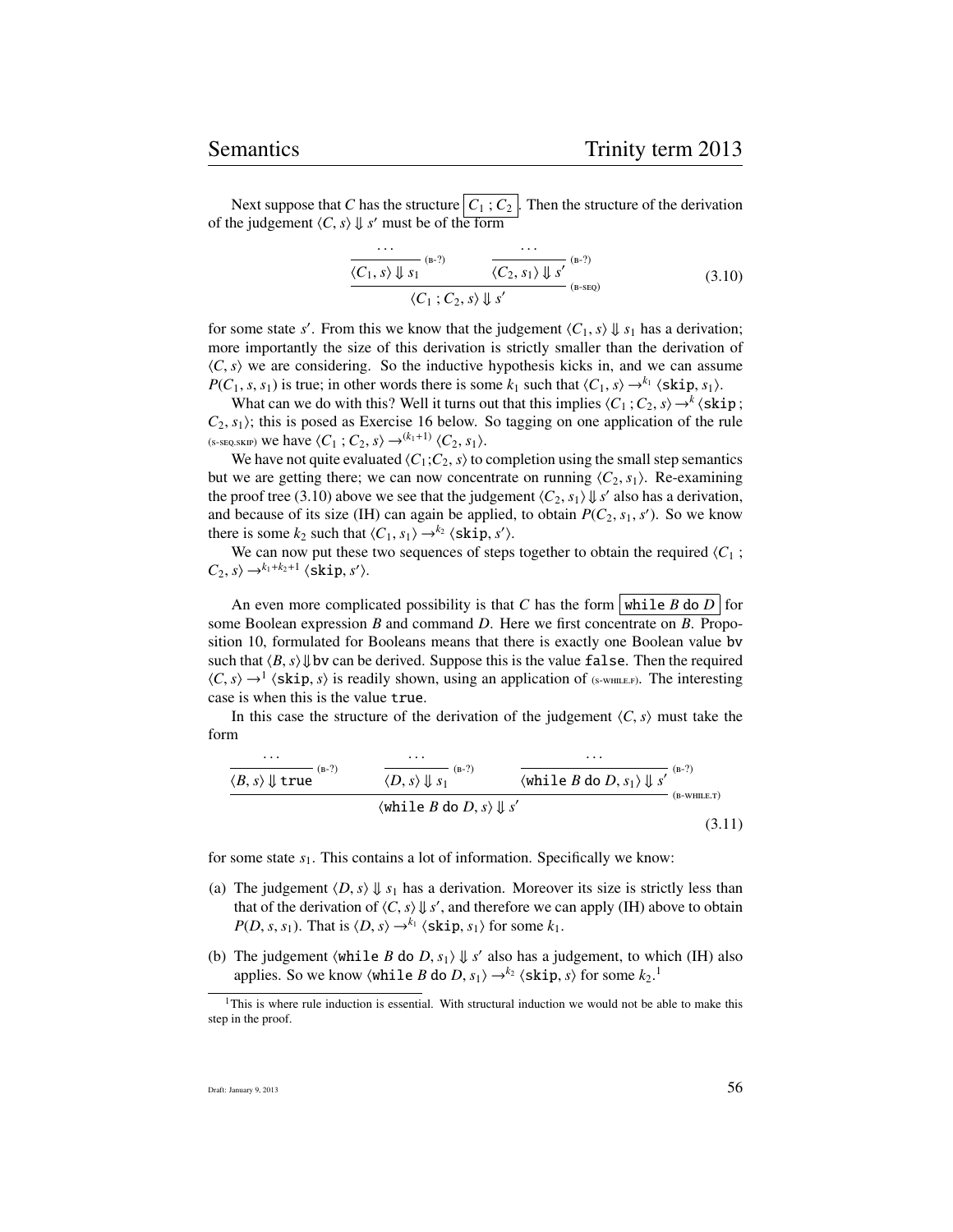We can now combine these two sequences, again using Exercise 16 below, to obtain the required  $\langle \text{while } B \text{ do } D, s \rangle \rightarrow^k \langle \text{skip}, s' \rangle \text{ for } k = k_1 + k_2 + 2$ :

$$
\langle \text{while } B \text{ do } D, s \rangle \rightarrow \langle D; \text{while } B \text{ do } D, s \rangle
$$

$$
\rightarrow^{k_1} \langle \text{skip}; \text{while } B \text{ do } D, s_1 \rangle
$$

$$
\rightarrow \langle \text{while } B \text{ do } D, s_1 \rangle
$$

$$
\rightarrow^{k_2} \langle \text{skip}, s_1 \rangle
$$

There is one more possibility for the structure of *C*, namely if *B* then  $C_1$  else  $C_2$ . We leave this to the reader.

**Exercise 16** *Use mathematical induction to show that*  $\langle C_1, s \rangle \rightarrow^{k} \langle C'_1, s' \rangle$  *implies*  $\langle C_1, C_2, s' \rangle \rightarrow^{k} \langle C'_1, C'_2, s' \rangle$  $C_2$ , *s*)  $\rightarrow$ <sup>*k*</sup>  $\langle C'_1; C_2, s' \rangle$ i*.*

This theorem shows that the result of running a command using the big-step semantics can also be obtained using the small-step semantics. We now show that the converse is also true. But the proof is more indirect, via an auxiliary result.

# **Proposition 15** Suppose  $\vdash_{sm} \langle C, s \rangle \rightarrow \langle C', s' \rangle$ . Then  $\vdash_{big} \langle C', s' \rangle \Downarrow s_t$  implies  $\vdash_{big} \langle C, s \rangle \Downarrow s_t$ .

**Proof:** Similar in style to that of Lemma 5 of Chapter 2.2.1; the proof is by structural induction on  $C$ . Let  $P(C)$  denote the property:

If  $\vdash_{sm} \langle C, s \rangle \rightarrow \langle C', s' \rangle$ , then  $\vdash_{bsg} \langle C', s' \rangle \Downarrow s_t$  implies  $\vdash_{bsg} \langle C, s \rangle \Downarrow s_t$ .

We are going to prove *P*(*C*) for every command *C*. So suppose  $\vdash_{sm}$   $\langle C, s \rangle \rightarrow \langle C', s' \rangle$  and  $\vdash_{\neg}$  *s*<sup>1</sup>. From the definition of the language, in Figure 3.1, we know that there  $\mu_{big}$   $\langle C', s' \rangle \Downarrow s_t$ . From the definition of the language, in Figure 3.1, we know that there are five possibilities for C. But here we look at only one case, the most interesting one are five possibilities for *C*. But here we look at only one case, the most interesting one, when *C* has the form while *B* do *D*.

In this case the argument depends on the unique Boolean value by such that  $\mathbf{r}_{\text{bie}} B \mathbf{\downarrow}$ bv. The easy case is when this is false. Here the small-step derivation can only use the rule ( $s$ -wHILE,T), and therefore takes the form  $\langle C, s \rangle \rightarrow \langle \text{skip}, s \rangle$ . In other words  $\langle C', s' \rangle$ <br>must be  $\langle \text{skip}, s \rangle$ . So the hig-step judgement  $\langle \text{skip}, s \rangle$ . If  $s$ , can only be infered using must be  $\langle$ skip, *s* $\rangle$ . So the big-step judgement  $\langle$ skip, *s* $\rangle$   $\downarrow$  *s<sub>t</sub>* can only be infered using the rule (B-SKIP) from Figure 3.3, and so the state  $s_t$  must be *s*. But the required  $\langle C, s \rangle \downarrow s_t$ now follows by an application of  $(B-WHILE.F)$ .

Now suppose  $\vdash_{big} \langle B, s \rangle \Downarrow$  true. Then the judgement  $\langle C, s \rangle \rightarrow \langle C', s' \rangle$  must look like  $\langle$ while *B* do *D*, *s*)  $\rightarrow$   $\langle$ *D*;while *B* do *D*, *s*), that is  $\langle C', s' \rangle$  must be  $\langle D;$ while *B* do *D*, *s*).

Let us know look at the derivation of the big-step judgement  $\langle D; \text{while } B \text{ do } D, s \rangle \downarrow$  $s_t$ . This must be constructed using an application of the rule ( $s$ -seo), and so we must have a derivation of

(a)  $\langle D, s \rangle \Downarrow s_1$ 

(b) and  $\langle$ while *B* do *D*,  $s_1$ )  $\Downarrow$   $s_t$ 

for some intermediate state  $s_1$ . But now, because we are assuming  $\vdash_{\text{bie}} \langle B, s \rangle \Downarrow$  true, an application of the big-step rule  $_{(B-WHILE, T)}$  appended to the derivations of (a) and (b), will give the required derivation of the judgement  $\langle \text{while } B \text{ do } D, s \rangle \downarrow s_t$ .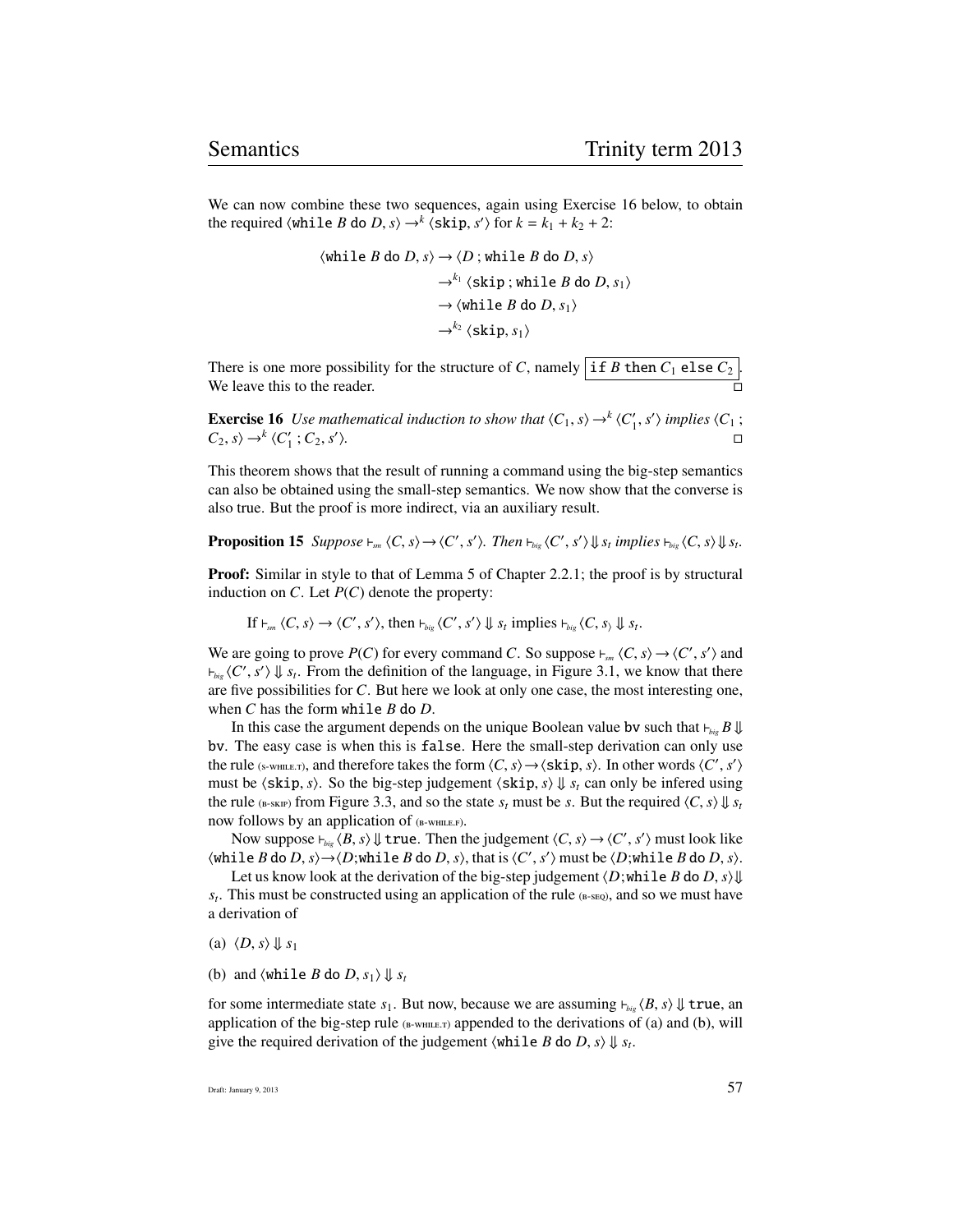Exercise 17 *Fill in the remaining four cases in the proof of the previous proposition.*  $\Box$ 

**Theorem 16**  $\vdash_{sm} \langle C, s \rangle \rightarrow^* \langle \text{skip}, s_t \rangle$  *implies*  $\vdash_{big} \langle C, s \rangle \Downarrow s_t$ *.*

**Proof:** The previous proposition can be generalised to:

For any natural number  $k \ge 0$ ,  $\langle C, s \rangle \rightarrow^{k} \langle C', s' \rangle$  and  $\vdash_{\text{big}} \langle C', s' \rangle \Downarrow s_t$  implies  $\nvdash_{big} \langle C, s \rangle \Downarrow s_t.$ 

The proof is a straightforward argument by mathematical induction on *k*.

Now suppose  $\langle C, s \rangle \rightarrow^* \langle \text{skip}, s' \rangle$ . Recall that this means there is some natural that  $\langle C, s \rangle \rightarrow^k \langle \text{skip}, s \rangle$ . But we also have a trivial derivation to show number *k* such that  $\langle C, s \rangle \rightarrow k \langle \text{skip}, s_t \rangle$ . But we also have a trivial derivation to show  $\mu_{\text{big}}$  (skip,  $s_t$ )  $\Downarrow$   $s_t$ . The required result,  $\mu_{\text{big}}$   $\langle C, s \rangle$   $\Downarrow$  *s'*, now follows trivially from the above generalisation.

Summing up: What have we achieved? First we have given two different semantics to a simple language Com of imperative commands, a big-step one and a small-step one. Moreover we have shown, in Theorem 14 and Theorem 16, that they coincide on the behaviour they prescribe for commands. Specifically the following statements are equivalent:

- $\vdash_{big} \langle C, s \rangle \Downarrow s_t$
- $\langle C, s \rangle \rightarrow^* \langle \text{skip}, s_t \rangle.$

Moreover we have shown that the small-step semantics is *consistent* in the sense of Determinacy, Theorem 13: for every configuration  $\langle C, s \rangle$  there is at most one terminal state  $s_t$  such that  $\langle C, s \rangle \rightarrow^* \langle \textbf{skip}, s_t \rangle$ . Incidently the equivalence above also ensures that the big-step semantics is also consistent in this sense. that the big-step semantics is also consistent in this sense.

On page 40 we explained our intuitive understanding of commands, as transformations over states of a computer memory. A command starts from an initial state, makes a sequence of updates to the memory, and ending up eventually with the memory in a terminal state, hopefully. We can now formally describe this transformation, using either of the semantic frameworks.

We use (States  $\rightarrow$  States) to denote the set of *partial* functions from States to States; we need to consider partial functions rather than total functions because as we have seen commands do not necessarily terminate. Then for every command *C* in the language While, we define the partial function [[*C*]] over states as follows:

$$
\llbracket C \rrbracket(s) = \begin{cases} s_t, & \text{if } \vdash_{\textit{big}} \langle C, s \rangle \Downarrow s_t \\ \text{undefined}, & \text{otherwise} \end{cases}
$$

Note that this is well-defined; as we have seen for every initial state *s* there is at most one terminal state  $s_t$  such that  $\langle C, s \rangle \downarrow s_t$ . Thus this meaning function has the following type: type:

$$
[\![ - ]\!] : Com \to (States \to States)
$$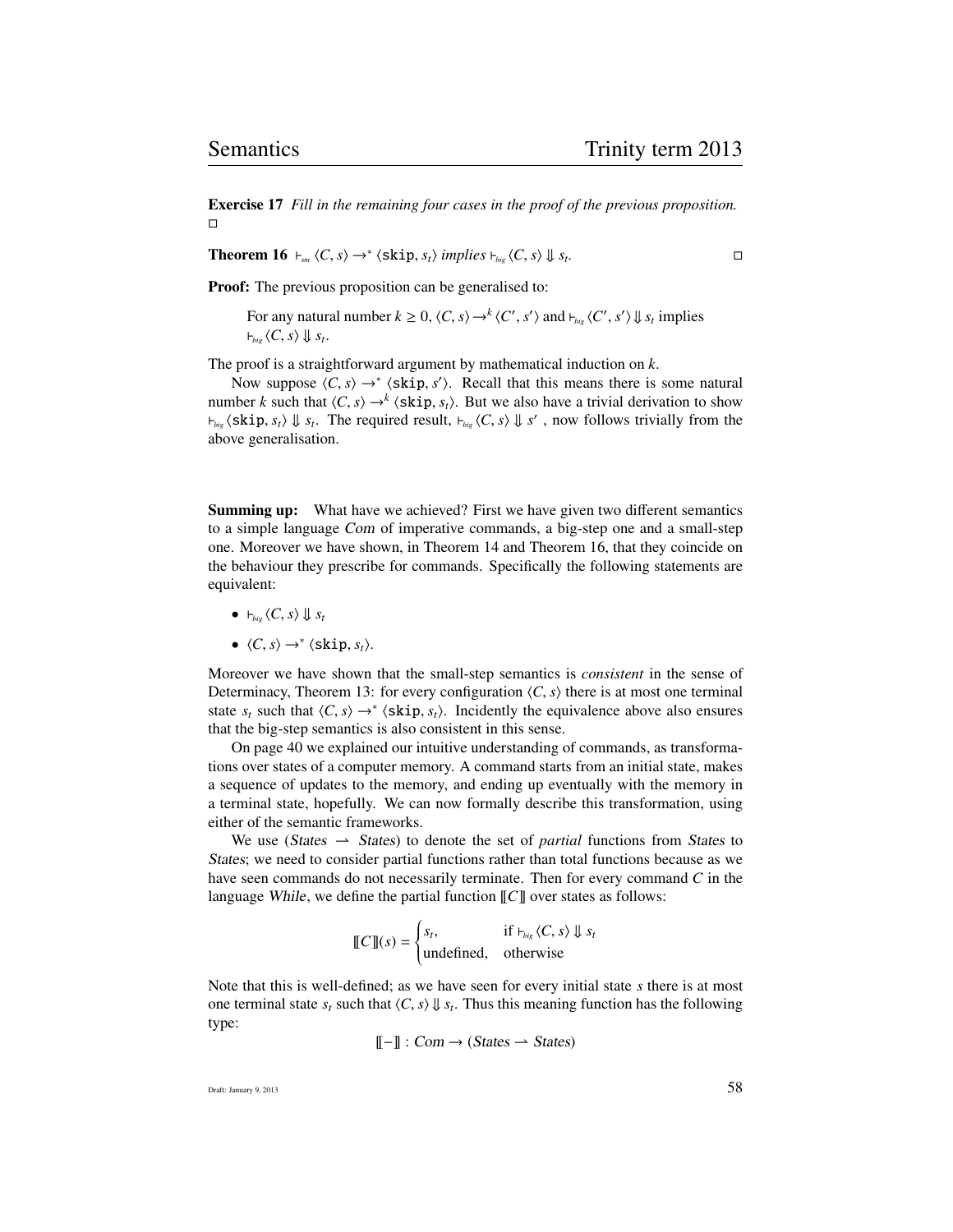```
B \in Bool ::= ...
E \in Arith ::= ...
C \in Com ::= L := E | \text{if } B \text{ then } C \text{ else } C| C; C | skip | while B do C
             | begin [D] C end
 D \in Dec ::= loc L := E
```
Figure 3.6: The language While<sup>block</sup>, an extension to While

For example  $\llbracket LPI \rrbracket$ , given in (3.1) above, is the partial function which is only defined for states *s* satisfying  $s(L) = 0$ . If *s* is such a state then  $[LP][(s) = s$ . In other words  $[LP]]$ is a partial identity function, whose domain is the set of states *s* such that  $s(L) = 0$ . On the other hand  $[[LP1]]$ , where  $LP1$  is the command defined on page 46, is the totally undefined function; it has the empty domain.

**Exercise 18** *Describe, using standard mathematical notation, the partial function*  $\llbracket C_1 \rrbracket$ *, where*  $C_1$  *is the command given on page 38.* 

## 3.4 Extensions to the language While

In this section we examine various extensions to the basic imperative language While, exploring how both big-step and small-step semantic rules can be used to capture the intended behaviour of the added constructs.

#### 3.4.1 Local declarations

Many languages allow you to collect code into separate *blocks*, which may contain internal declarations, or local parameters; for example think of methods in Java. Here we examine a simple instance of this general programming construct.

The intuitive idea behind the command

begin [loc 
$$
L := E
$$
] C end

is that

- the location **L** is *local* to the execution of the command *C*
- $\bullet$  the initial value of  $\epsilon$  for this local execution is obtained from the value of the expression *E*.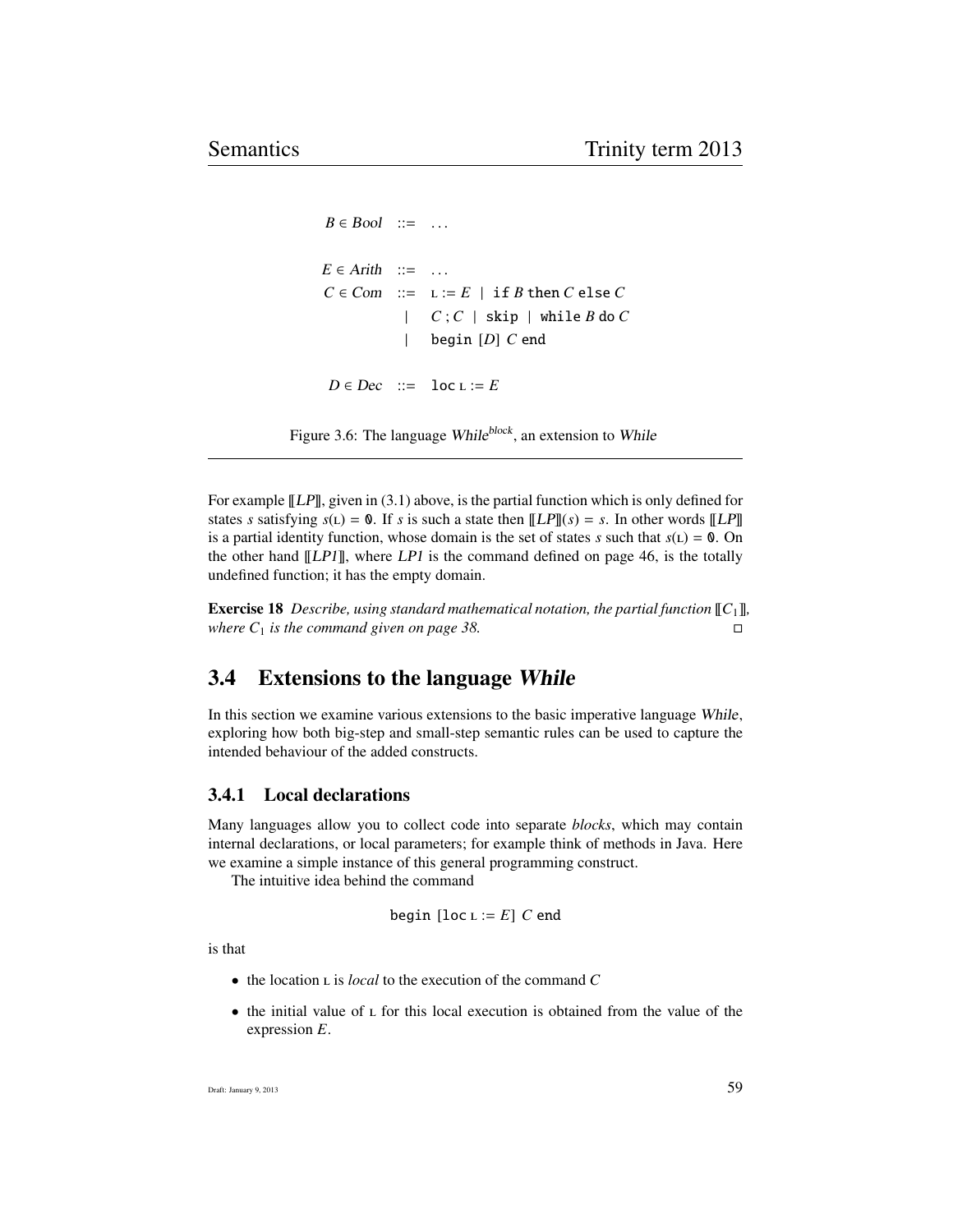```
(B-BLOCK)\langle E, s \rangle \Downarrow v\langle C, s[1 \mapsto v] \rangle \Downarrow s'\langle \text{begin } [loc \ L := E] \ C \text{ end}, s \rangle \Downarrow s'[L \mapsto s(L)]
```
Figure 3.7: Big-step rule for blocks

Let  $C_1$  be the command

 $L := 1$ ; begin [loc  $L := 2$ ]  $K := L$  end

Then in a big-step semantics we would expect, for every state *s*,

 $\langle C_1, s \rangle \parallel s_t$ 

for some  $s_t$ . In fact because of the particular command  $C_1$  the final values stored in  $s_t$ (**L**),  $s_t$ (**K**) do not actually depend on the initial state *s*. But we would expect

- (i)  $s_t(\mathbf{k}) = 2$
- $(ii) s<sub>t</sub>(L) = 1$

The first expectation, (i), is because the local execution of the command  $\kappa := L$  is relative to the local declaration  $loc \t i = 2$ . The second (ii) is because we expect the original value of  $\iota$  to be restated when the local execution is finished. This is important for executing commands such as  $C_2$ :

 $L_1 := 1$ ;  $L_2 := 2$ ; begin [loc  $L_1 := 7$ ]  $L_2 := L_1$  end;  $K := (L_1 + L_2)$ 

Here we would expect the judgement

 $\langle C_2, s \rangle \Downarrow s'_t$ 

where  $s'_t(\mathbf{k})$  is 8 rather than 14. This is because, intuitively when the block terminates we expect the value stored in the location  $L_2$  to be restored to that which it contained prior to the block executing.

A big-step semantic rule for blocks,  $_{(B-BLOCK)}$ , is given in Figure 3.7. It says that the only judgements to be made for block commands take the form

$$
\langle \text{begin } [loc \ L := E] C \text{ end}, s \rangle \Downarrow s_t
$$

where the terminal state  $s_t$  has the form  $s'[L \mapsto s(L)]$ ; in other words the value associated with  $L$  in the terminal state  $s_t$  is exactly the same as in the initial state  $s$ . Moreover to calculate the terminal state  $s_t$  itself we must:

(i) First evaluate the expression *E* in the initial state,  $\langle E, s \rangle \Downarrow v$ .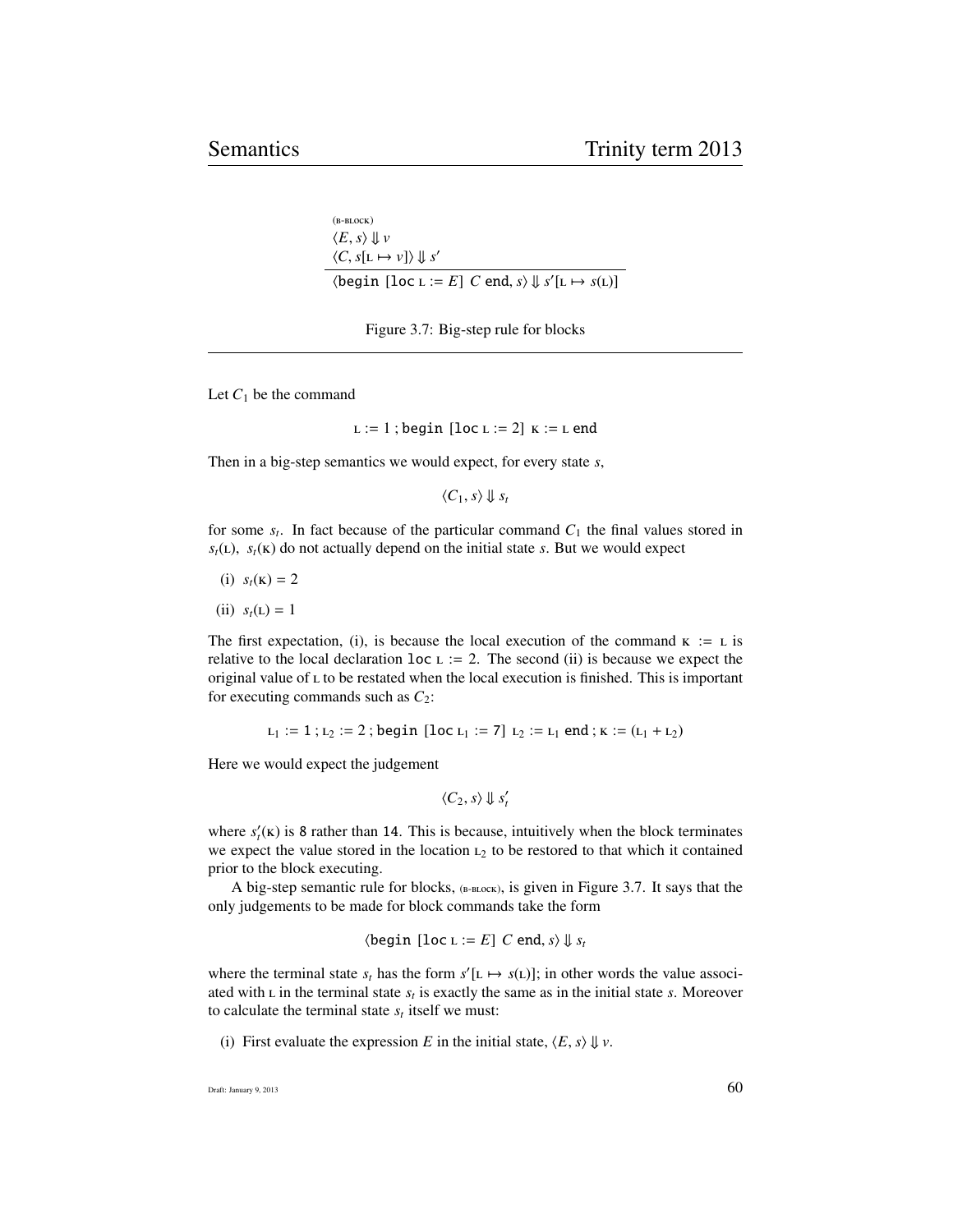- (ii) Then execute the local body  $C$  in the initial state  $s$  modified so that the value  $v$  is associated with the identifier  $L$ ,  $\langle C, s[L \mapsto v] \rangle \downarrow s'.$
- (iii) The starting value associated with  $L$ , namely  $s(L)$ , is reinstated in the final state,  $s_t = s'[L \mapsto s(L)].$

#### Exercise 19

- *(1) Use this new rule, together with the existing ones for* While*, to find a state s<sup>t</sup> such that*  $\langle C_1, s \rangle \Downarrow s_t$  *where the command*  $C_1$  *is given above. Justify your answer by giving a formal derivation using the inference rules.*
- *(2) Do the same for the command*  $C_2$  *also given above.*
- *(3) Consider the following command C*3*:*

$$
K := 3; L := 2; begin loc K := 1; \\
L := K; \\
begin{aligned}\nL := K; \\
\text{begin } [loc L := 2] & K := L + K \text{ end} \\
L := K + L; M := L + 1\n\end{aligned}
$$

end

*What are the final values of the identifiers*  $L$  *and*  $K$  *after*  $C_3$  *has been executed? In other words if*

 $\langle C, s \rangle \Downarrow s_t$ 

*what are the numerals*  $s_t(L)$ *,*  $s_t(K)$  *and*  $s_t(M)$  ?

#### Answer:

 $s_t(\mathbf{k}) = 3$ ,  $s_t(\mathbf{k}) = 1$  and  $s_t(\mathbf{m}) = 6$ 

(4) Design a small-step semantics for this extension to While<sup>block</sup>. *Note: This is not easy as it requires inventing new notation for changing and reinstating states.*

#### 3.4.2 Aborting computations

Another extension to While is given in Figure 3.8. There are two additions. To Booleans we have added the extra construct  $(E_1 - E_2)$ . The idea here is that this can lead to problems if the value of  $E_2$  is greater than that of  $E_1$ , since the only arithmetic values in the language are the non-negative numerals. In this case the execution in which this evaluation is being carried out should be *aborted*. In order to emphasise this idea of *aborting* an execution we have also added an extra command abort to the language. An attempt to execute this command will also lead to an immediate abortion of the execution.

This extended language contains all of the constructs of the original language While and we would not expect our extended rules to change in any way the semantics of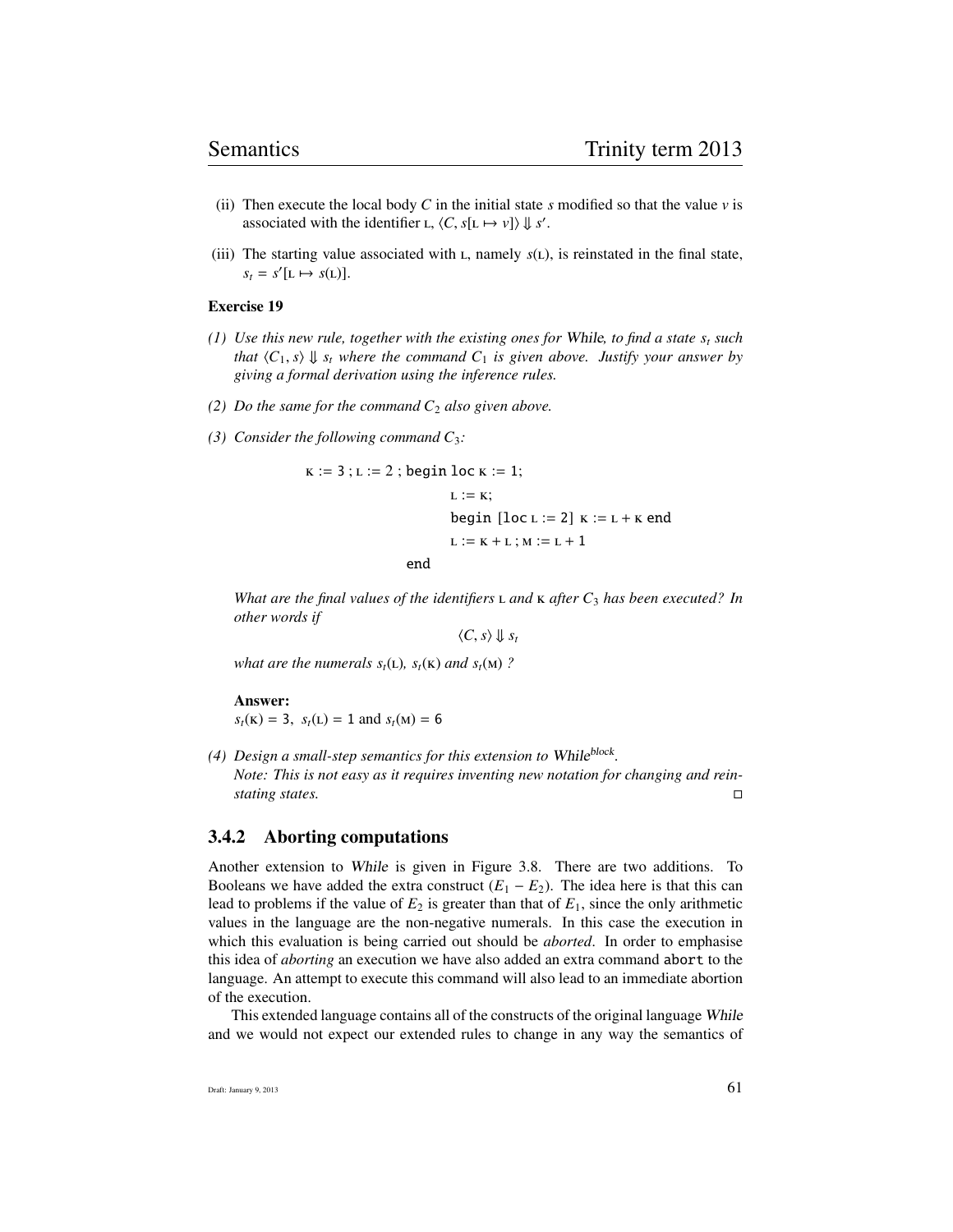```
B \in Bool ::= ...
E ∈ Arith ::= (E - E) | ...
C \in Com ::= L := E | \text{if } B \text{ then } C \text{ else } C| C : C | skip | while B do C
                  | abort
```
Figure 3.8: Another extension to While, called While<sup>abort</sup>

these commands, that is any commands which do not use abort or the troublesome subtraction operator  $(E_1 - E_2)$ . But in order to see intuitively what problems can arise consider the following commands:

```
C_1 : L := 1; abort; L := 2C_2: L := 1; if (L - 7) \le 4 then L := 4 else L := 3C_3: L := 3; while L > 0 do
                      (L := (L - 1);abort;
                      L := (L - 1)C_4: L := 3; while L > 0 do
                      if (L - 2) > 1 then L := 0 else L := (L - 1)
```
No matter what initial state *s* we use we would expect the execution of all of these programs to be aborted. Of course in each case some sub-commands will have been executed and so the state *s* may have been changed. For example running  $C_1$  will result in an aborted computation in which the resulting state  $s_t$  satisfies  $s_t(L) = 1$ .

To differentiate between successful computations and unsuccessful ones we design two judgements

```
\langle C, s \rangle \Downarrow \langleskip, s'
                                        \langle C, s \rangle \Downarrow \langle \text{abort}, s' \rangle
```
The first says that running *C* with initial state *s* leads to a successful (terminating) computation with final state  $s'$ . For commands  $C$  from the base language While these judgements should be the same as  $\langle C, s \rangle \downarrow s'$ , whose inference inference rules are given<br>in Figure 3.3. This use of skip to indicate successful termination is similar to how it in Figure 3.3. This use of skip to indicate successful termination is similar to how it is used in the small-step semantics from Figure 3.5 . The second form above says says that running *C* with state *s* leads to an unsuccessful or aborted computation, in which the state has changed from  $s$  to  $s'$ .

Of course evaluating arithmetic or Boolean expressions can also be unsuccessful and so we have to amend their big-step semantics as well. Judgements for these will now take the form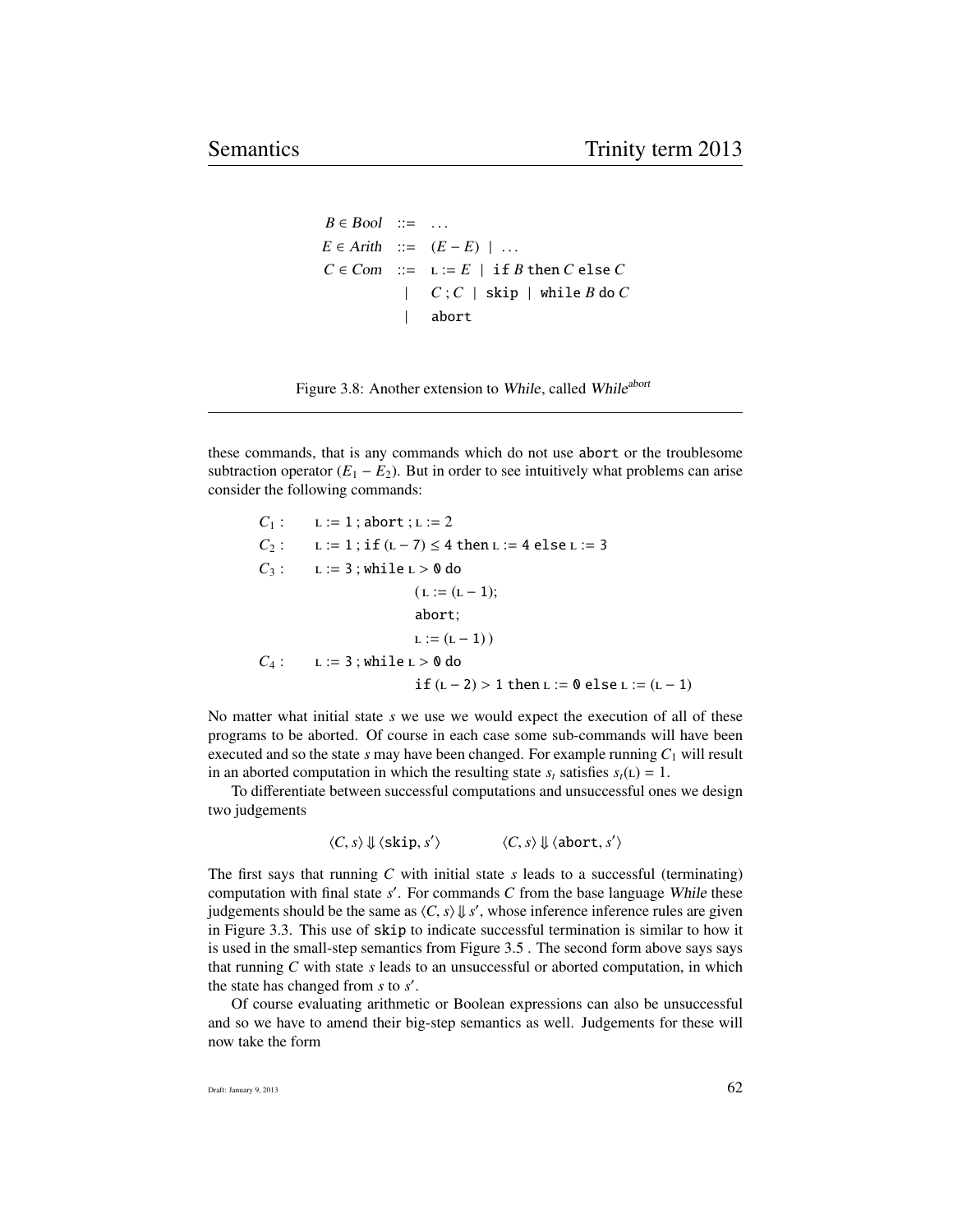$$
\frac{\langle E_1, s \rangle \downarrow n_1 \quad \langle E_2, s \rangle \downarrow n_2}{\langle E_1 - E_2, s \rangle \downarrow n_3} \quad n_3 = \min \{n_1, n_2\},
$$
\n
$$
\frac{\langle E_1 - E_2, s \rangle \downarrow n_3}{\langle E_1, s \rangle \downarrow n_1 \quad \langle E_2, s \rangle \downarrow n_2} \quad n_1 \ge n_3
$$
\n
$$
\frac{\langle E_1, s \rangle \downarrow n_1 \quad \langle E_2, s \rangle \downarrow n_2}{\langle E_1 - E_2, s \rangle \downarrow \text{ abort}} \quad n_1 < n_2
$$
\n
$$
\frac{\langle E_1, s \rangle \downarrow \text{abort}}{\langle E_1, s \rangle \downarrow \text{abort}} \quad \frac{\langle E_2, s \rangle \downarrow \text{abort}}{\langle E_2, s \rangle \downarrow \text{abort}} \quad \frac{\langle E_2, s \rangle \downarrow \text{abort}}{\langle E_1 \text{OP } E_2, s \rangle \downarrow \text{abort}}
$$

Figure 3.9: Extra rules for arithmetic expressions in While<sup>abort</sup>

- (i)  $\langle E, s \rangle \downarrow$  n successful evaluation of *E* to value n
- (ii)  $\langle E, s \rangle \downarrow$  abort unsuccessful attempt at evaluating *E*
- (iii)  $\langle B, s \rangle \downarrow$  bv successful evaluation of *B* to the Boolean value bv
- (iv)  $\langle B, s \rangle$   $\downarrow$  **abort unsuccessful attempt at evaluating** *B*

The inference rules for arithmetic expressions are given in Figure 3.9, although we have omitted the repetition of the rules  $_{(B-NUM)}$ ,  $_{(B-LOC)}$  and  $_{(B-ADD)}$  from Figure 3.2. The first two rules (B-MINUS) and (B-MINUS.ABORT) are straightforward; they implement our intuition of what should happen when a minus operation is performed. But the propagation rules  $_{(B-PROP.L)}$  and  $_{(B-PROP.R)}$  are also important as they allow us to infer judgements such as

 $(3-7) + (4+1) \Downarrow$  abort and  $(2+3) - (2-6) \Downarrow$  abort

The rules use the meta-variable op to stand for either of the operators + or −.

Exercise 20 *Give the inference rules for the judgements for Boolean expressions of* While<sup>abort</sup> in (iii) and (iv) above.

The rules for commands are given in Figure 3.10. The execution of the oneinstruction command  $(L := E)$ , in the rules (B-ASSIGN.S) and (B-ASSIGN.F), depends on whether the evaluation of  $E$  is successful; note that in the latter case the state remains unchanged. To execute  $C_1$ ;  $C_2$  we first evaluate  $C_1$ . If this is successful, with terminal state  $s_1$ , we continue with the execution of  $C_2$  with  $s_1$  as an initial state; this may or may not abort, and to cover both possibilities in rule  $_{(B-SEQ,R)}$  we use the meta-variable r to range over both skip and abort. If on the other hand the attempted execution of *C*<sup>1</sup> is unsuccessful then the rule ( $_{\text{B-SEQ.F}}$ ) allows us to conclude that the execution of ( $C_1$ ;  $C_2$ ) is also unsuccessful. The rules for executing (if *B* then  $C_1$  else  $C_2$  are adapted in a similar manner from those in Figure 3.3, with a new rule for when the evaluation of the Boolean *B* is unsuccessful.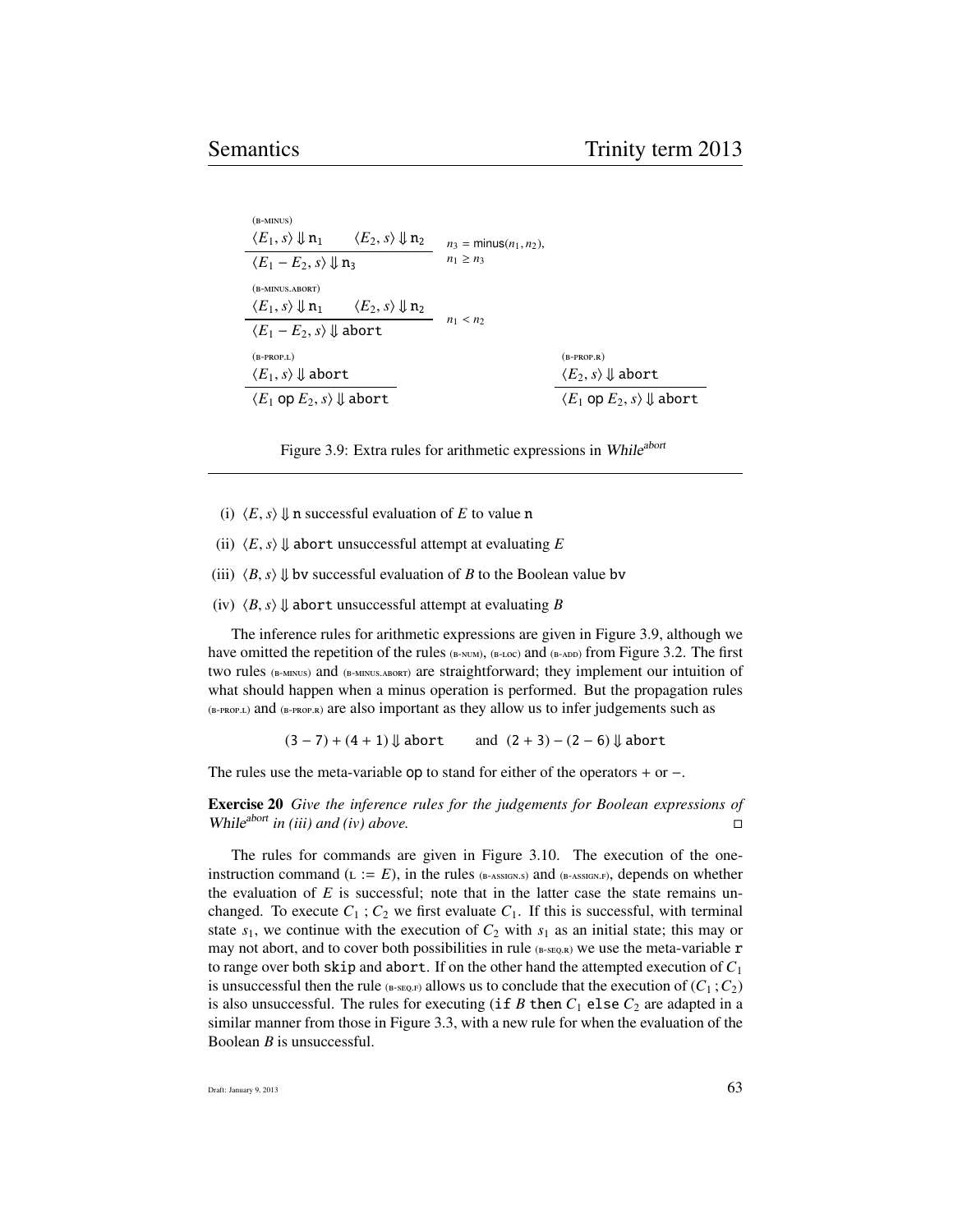$(B-SKIP)$ 

 $\langle$ skip, *s* $\rangle$   $\downarrow$   $\langle$ skip, *s* $\rangle$ 

 $(B-ASSIGN.S)$  $\langle E, s \rangle \Downarrow$  n  $\langle L := E, s \rangle \Downarrow \langle \text{skip}, s[L \mapsto n] \rangle$ 

 $(B-SEQ.S)$  $\langle C_1, s \rangle \Downarrow \langle$ skip,  $s_1 \rangle$  $\langle C_2, s_1 \rangle \Downarrow \langle \mathbf{r}, s' \rangle$  $\langle C_1 ; C_2, s \rangle \Downarrow \langle \mathbf{r}, s' \rangle$ 

 $(B-IF.T)$  $\langle B, s \rangle \Downarrow$  true  $\langle C_1, s \rangle \Downarrow \langle \mathbf{r}, s' \rangle$  $\langle$  if *B* then *C*<sub>1</sub> else *C*<sub>2</sub>, *s* $\rangle \Downarrow \langle \mathbf{r}, s' \rangle$ 

 $(B-IF.F)$  $\langle B, s \rangle \Downarrow$  false  $\langle C_2, s \rangle \Downarrow \langle \mathbf{r}, s' \rangle$  $\langle$  if *B* then *C*<sub>1</sub> else *C*<sub>2</sub>, *s* $\rangle \Downarrow \langle \mathbf{r}, s' \rangle$ 

 $(B-WHILE, UN)$  $\langle$ if *B* then  $(C$ ; while *B* do *C*) else skip,  $s$ </sub>  $\Downarrow$   $\langle$ r,  $s'$   $\rangle$  $\langle \text{while } B \text{ do } C, s \rangle \Downarrow \langle \textbf{r}, s' \rangle$ 

Figure 3.10: Big-step inference rules for commands in While<sup>abort</sup>

Finally, for the command (while *B* do *C*) we could also have adapted the rules  $_{(B-WHILE,T)}$  and  $_{(B-WHILE,F)}$  from Figure 3.3. Instead, for the sake of variety we use the rule  $(n-$ VHILE.UN), an *unwinding rule*. It says that the result of executing (while *B* do *C*) is exactly the same as the execution of the command if  $B$  then (while  $B$  do  $C$ ) else skip.

Exercise 21 *Use the inference in Figure 3.3 to execute the four commands C<sup>i</sup> given on page 62 relative to an arbitrary initial state s; the behaviour should not actually depend on the values stored in s.*

 $(B-ABORT)$ 

 $\langle$ abort, *s* $\rangle$   $\parallel$   $\langle$ abort, *s* $\rangle$ 

 $(B-ASSIGN.A)$  $\langle E, s \rangle \Downarrow$  abort  $\langle L := E, s \rangle \Downarrow \langle \text{abort}, s \rangle$ 

 $(B-SEQ.A)$  $\langle C_1, s \rangle \Downarrow \langle \text{abort}, s' \rangle$  $\langle C_1 ; C_2, s \rangle \Downarrow \langle \text{abort}, s' \rangle$ 

 $(B-IF.A)$  $\langle B, s \rangle \Downarrow$  abort

 $\langle$  if *B* then *C*<sub>1</sub> else *C*<sub>2</sub>, *s* $\rangle$   $\Downarrow$   $\langle$  abort, *s* $\rangle$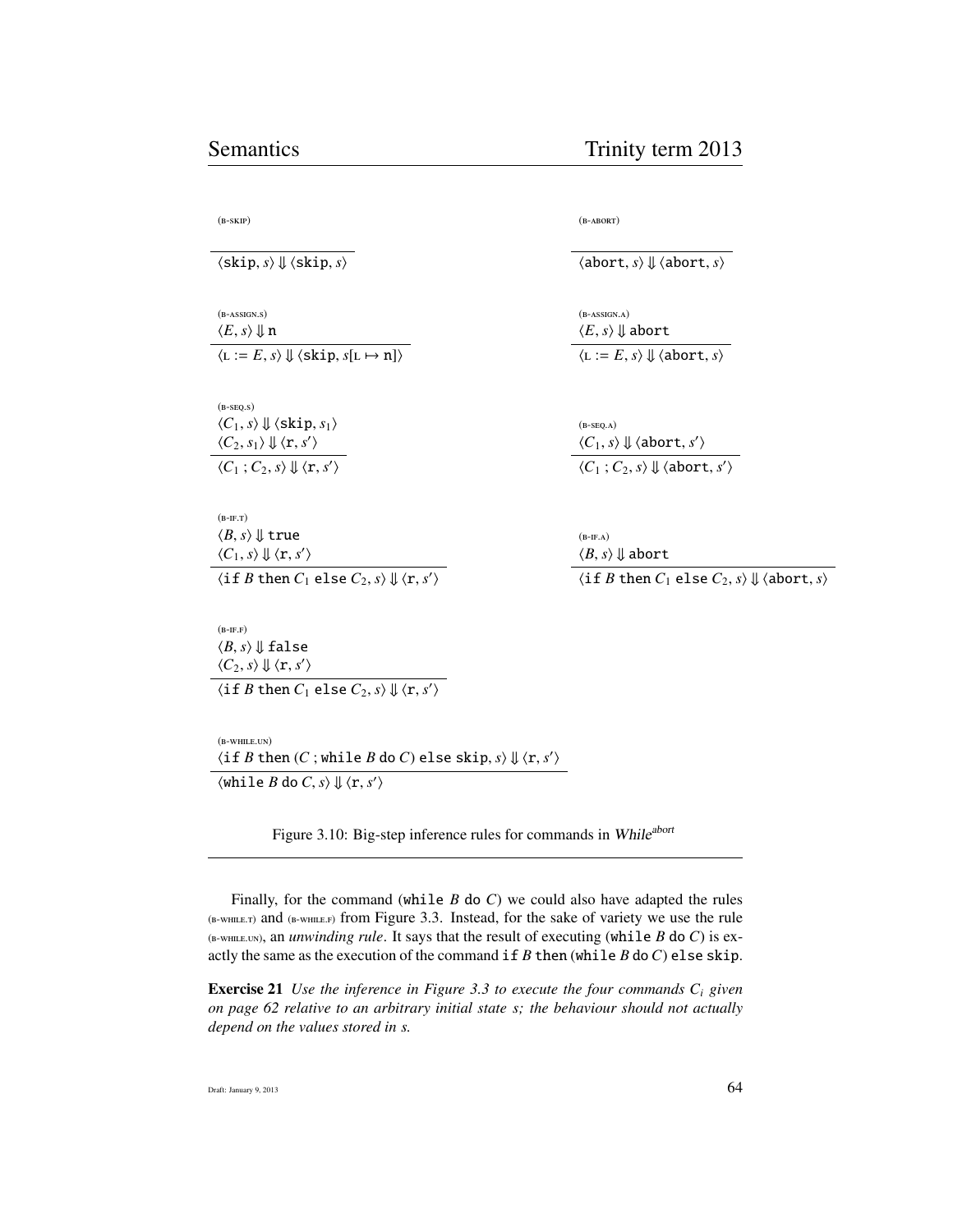```
B \in Bool ::= ...
E \in \text{Arith} ::= ...
C \in Com ::= L := E | \text{if } B \text{ then } C \text{ else } C| C; C | skip | while B do C
              | C par C
```
Figure 3.11: While $P<sup>par</sup>$ : adding parallelism to While

#### Answer:

- $\langle C_1, s \rangle \Downarrow s_1$
- $\langle C_2, s \rangle \Downarrow s_1$
- $\langle C_3, s \rangle \Downarrow s_2$
- $\langle C_4, s \rangle \Downarrow s_1$

where  $s_k$  denotes  $s[L \mapsto k]$ .

### 3.4.3 Adding parallelism

In the new language While<sup>par</sup> the idea of the new construct  $(C_1$  par  $C_2$ ) is that, intuitively, the individual commands  $C_1$  and  $C_2$  be executed in parallel, with no particular preference being given to one or the other; this means that their executions are to be interleaved, which will lead to non-deterministic behaviour. For example consider the command *C*:

$$
L := 0 \text{ par } (L := 1; L := L + 1)
$$
 (3.12)

Then the single assignment  $L := 0$  can be executed

- before the compound command  $L := 1$ ;  $L := L + 1$  is executed
- after it has been executed
- or in between the execution of the sub-commands  $L := 1$  and  $L := L + 1$ .

So when the command (3.12) has terminated the final value associated with the location  $L$  can either be 2, 0 or 1.

Because of this interleaving of operations it would be very difficult to give a bigstep semantics for the language While $P<sup>ar</sup>$ . The problem is exemplified by the same command (3.12). Using the existing big-step semantics for While we know

$$
\langle L := 0, s \rangle \Downarrow s[L \mapsto 0] \qquad \qquad \langle L := 1; L := L + 1, s \rangle \Downarrow s[L \mapsto 2]
$$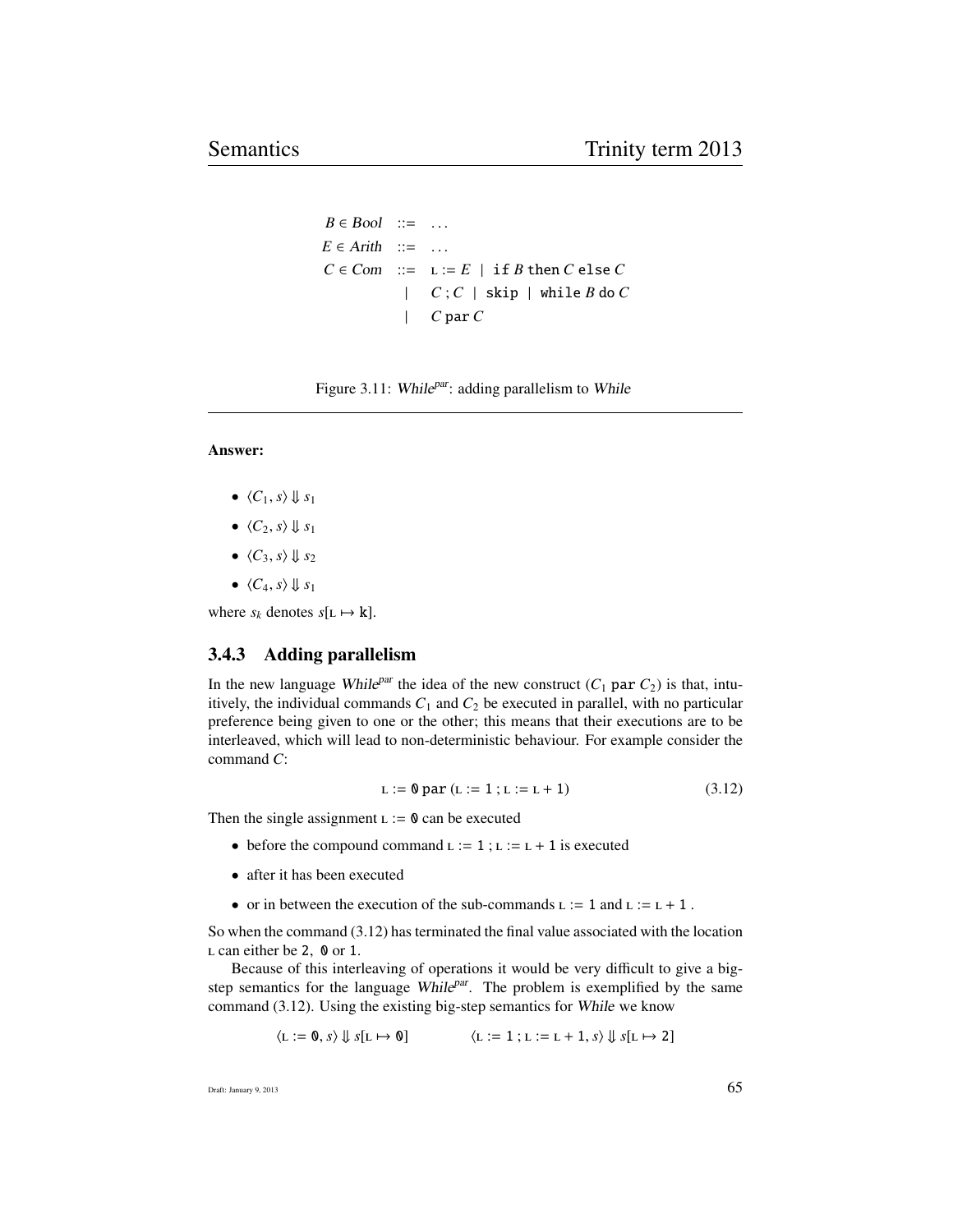| $(S-LPAR)$<br>$\langle C_1, s \rangle \rightarrow \langle C'_1, s' \rangle$       | $(S-RPAR)$<br>$\langle C_2, s \rangle \rightarrow \langle C'_2, s' \rangle$             |
|-----------------------------------------------------------------------------------|-----------------------------------------------------------------------------------------|
| $\langle C_1$ par $C_2, s \rangle \rightarrow \langle C_1'$ par $C_2, s' \rangle$ | $\langle C_1$ par $C_2$ , $s \rangle \rightarrow \langle C_1$ par $C'_2$ , $s' \rangle$ |
| $(S-LPARS)$                                                                       | $(s$ -RPARS)                                                                            |
| $\langle$ skip par $C, s \rangle \rightarrow \langle C, s \rangle$                | $\langle C$ par skip, $s \rangle \rightarrow \langle C, s \rangle$                      |



But how can we use these two judgements to deduce that when *C* is executed that the identifier L might have the value 1 associated with it?

Instead we show how the small-step semantics of While can be adapted for While<sup>par</sup>. Rules for the new construct are given in Figure 3.12. The first two, (S-LPAR), (S-RPAR), Say that the next step in the execution of  $C_1$  par  $C_2$  can be either a step from  $C_1$  or a step from  $C_2$ , while the second pair of rules handle the termination of either sub-command; recall we use the configuration  $\langle$ skip,  $s$  $\rangle$  to indicate an execution which has terminated.

Exercise 22 *Use the rules in Figure 3.12, together with those in Figure 3.5 to find all states s'* such that  $\langle C, s \rangle \rightarrow^* \langle \text{skip}, s' \rangle$ , where C is given in (3.12) above. This should not denend on the initial state s *not depend on the initial state s.*

**Exercise 23** *Do the same for the command*  $C_2$ *:* 

 $(L := K + 1)$  par  $(K := L + 1; K := K + L)$ 

*relative to an initial state s satisfying*  $s(L) = s(K) = 0$ .

#### Answer:

The possible final states are  $s_{13}$ ,  $s_{32}$  or  $s_{23}$ .

In While<sup>par</sup> communication between parallel commands is via the state; information passes between concurrent commands by allowing them to share variables or identifiers. Within such a framework it is very difficult to limit interference between commands and many real programming languages have constructs for alleviating this problem; constructs such as *semaphores*, *locks*, *critical regions*, etc.. Here we briefly examine one such construct, Conditional critical regions.

We add to While<sup>par</sup> the construct

await *B* protect *C* end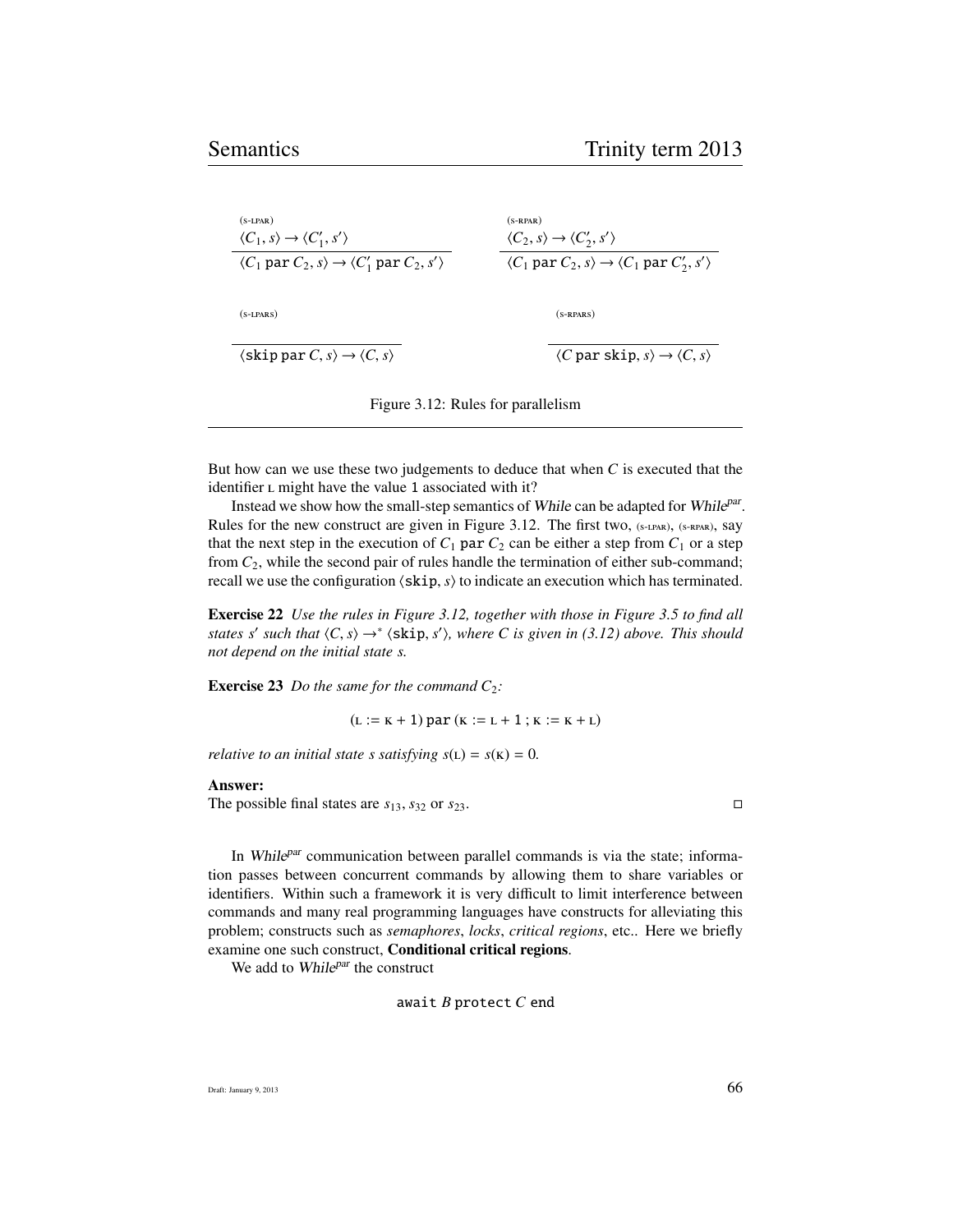The intuition is that this command can only be executed when the Boolean *B* is true, and then the entire command *C* is to be executed to completion without interruption or interference. For example consider the command  $D_1$ :

$$
x := 0
$$
 par await  $x = 0$  protect  $x := 1$ ;  $x := x + 1$  end (3.13)

This should be a deterministic program; if it is executed relative to a state *s* then it will terminate and the only possible terminal state is  $s[x \mapsto 2]$ .

As another example consider  $D_2$  defined by

$$
(await true protect L := 1; L := K + 1 end)
$$
  
par  

$$
(await true protect K := 2; K := L + 1 end)
$$
  
(3.14)

Here the two Boolean guards, true, are vacuous, so which protected command is executed first is chosen non-deterministically. But they are executed in isolation, without interference from each other. For example if executed with an initial state *s* satisfying  $s(L) = s(K) = 0$  then there are only two possible terminal states; the first has L, K containing <sup>1</sup>, <sup>3</sup> respectively, while the second has <sup>2</sup>, <sup>1</sup>.

There is a bit of a trick in the required rule for this new command, as it uses the reflexive transitive closure of the small-step relation  $\rightarrow$  in the hypothesis:

$$
\xrightarrow{\text{(B-AWAIT)}} \frac{\langle B, s \rangle \Downarrow \langle \text{tt}, s_1 \rangle \qquad \langle C, s_1 \rangle \rightarrow^* \langle \text{skip}, s' \rangle}{\langle \text{await } B \text{ protect } C \text{ end}, s \rangle \rightarrow \langle \text{skip}, s' \rangle}
$$

Exercise 24 *Use this rule, together with those from Figure 3.5, to give formal derivations confirming the expected behaviour of the two commands D*<sup>1</sup>, *<sup>D</sup>*<sup>2</sup> *in (3.13) and (3.14) above.*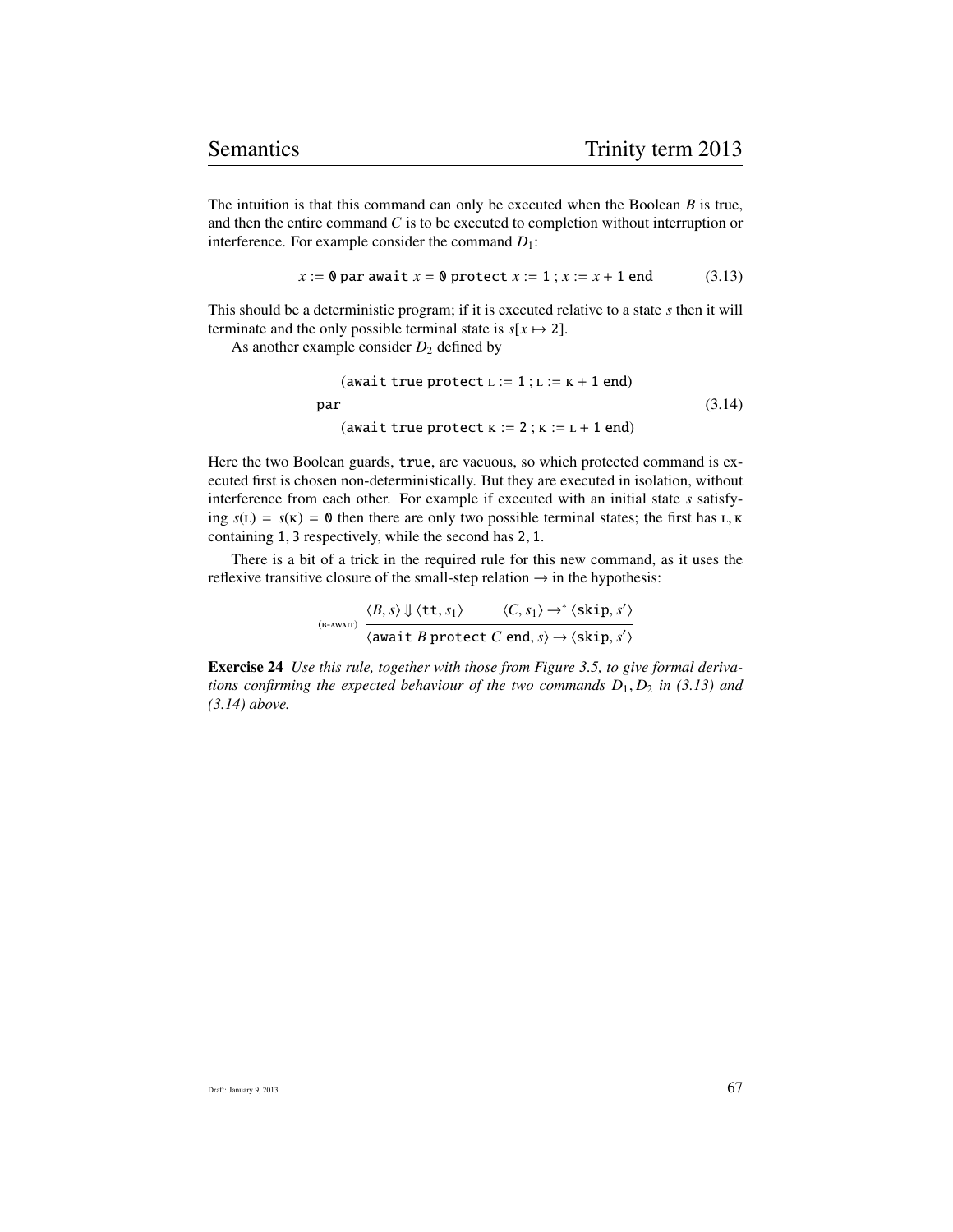# Chapter 4

# A simple functional language

In this chapter we develop a very simple language based on function definitions, which may be considered as the beginnings of the core of a functional programming language such as ML or Haskell. The starting point is the language of arithmetic expressions Exp from Chapter 1, where we developed a big-step and a small-step semantics for it. Moreover Chapter 2.2.3 was devoted to proving properties of these semantic definitions. Here we gradually extend the language, in three distinct steps, until the core functional language is reached. For each intermediate language we give a big-step and a small-step semantics, and extend the proofs in Chapter 2.2.3 to establishing their properties.

In the first section we extend Exp with a construct for *local declarations*, a feature common to most programming languages. Proving properties of their big-step and small-step semantics provides us with some opportunities to use rule induction from Chapter 2.3; however we will also see that alternative forms of induction can also be used for this language.

We then add Boolean expressions to the language, Chapter 4.2, to obtain  $Exp_B$ . But unlike in the language While from Chapter 3, we do not have separate syntactic categories for arithmetics and Booleans. Instead arithmetic operators and Boolean operators may be arbitrarily applied to arguments. In the resulting language *run-time* errors may occur, in the sense that unlike Exp there are expressions whose evaluations get stuck. This is another common phenomenon in programming languages, and provides us with the opportunity to introduce another topic of interest, namely *typing*. In Chapter 4.3 we discuss this concepts in detail, explaining topics such as *typechecking*, progress and *preservation*, via the rather simple language  $Exp_B$ .

In the final section 4.4 we add user-defined functions, to obtain the core functional language which we call Fpl.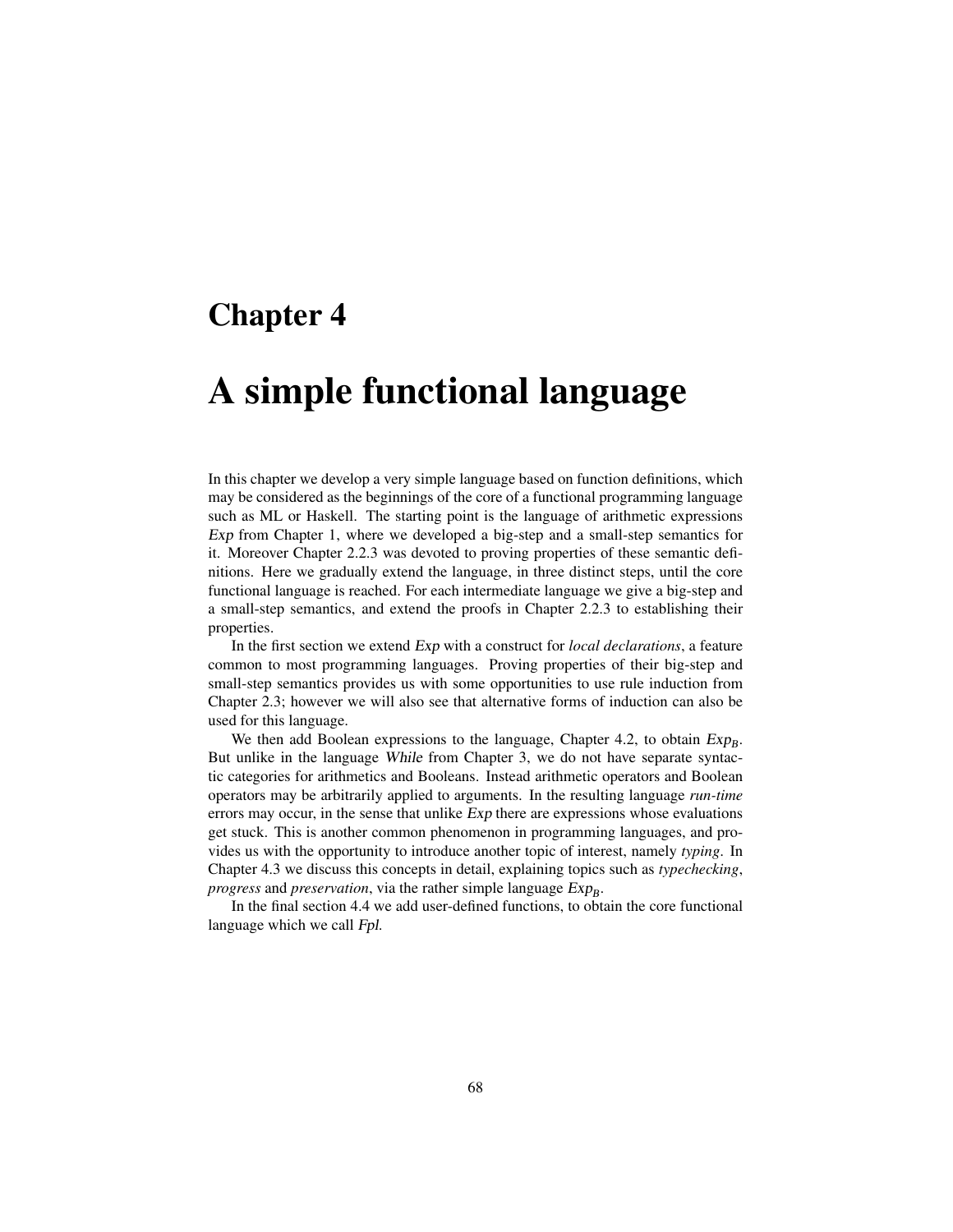$E \in Exp_{loc}$  ::=  $x \in Vars \mid n \in Nums \mid (E + E) \mid (E \times E)$ | let  $x = E$  in  $E$ 

Figure 4.1: Syntax of *let expressions*

## 4.1 Local declarations

Let us start by reconsidering the language of arithmetic expressions Exp from Chapter 1. Consider the evaluation of the expression

$$
(1+2) \times ((1+2) + 4) \tag{4.1}
$$

By following the big-step or small-step semantics there is considerable danger that the sub-expression  $(1 + 2)$  is actually evaluated twice. In order to avoid this possibility let us extend the language by a new construct which allows the sharing of sub-expressions. The idea is to replace the expression (4.1) with

$$
E_0: \text{let } x = (1+2) \text{ in } x \times (x+4) \tag{4.2}
$$

More generally we introduce into the language the new form of expression

$$
let x = E_1 in E_2
$$

called a *local declaration*. Here  $E_2$  is referred to as the *body* of the expression while  $x = E_1$  is called the *declaration*; the variable *x* is declared (locally) to be the expression  $E_1$ . So in (4.2) above  $x = (1 + 2)$  is the *declaration* which is *local* to the *body*, which in this case is the expression expression  $x \times (x + 4)$ . So when evaluating this body the variable *x* stands for it's *declared* value, that is the value of  $(1 + 2)$ . In other words to evaluate the expression (4.2):

(1) first evaluate the expression  $(1 + 2)$  in order to get the declared value of *x* 

(2) then evaluate the body of the expression, with *x* standing for its declared value.

The abstract syntax for the extended language  $Exp_{loc}$  is given in Figure 4.1 and uses a set Vars of variables. The extra syntax appears to be quite simple, but in fact the introduction of variables into the language makes the situation unexpectedly complex.

The first problem is that many expressions do not now naturally evaluate to any value. Consider

$$
E_1: \text{let } y = (2+3) \text{ in } (y \times y + z \times z) \tag{4.3}
$$

Here *y* is *declared* to be standing for the value of the expression  $(2+3)$ , and the body of  $E_1$ , namely ( $y \times y + z \times z$ ), is meant to be evaluated relative to this declaration. However the variable *z* also occurring in the body has no corresponding declaration; so  $E_1$  can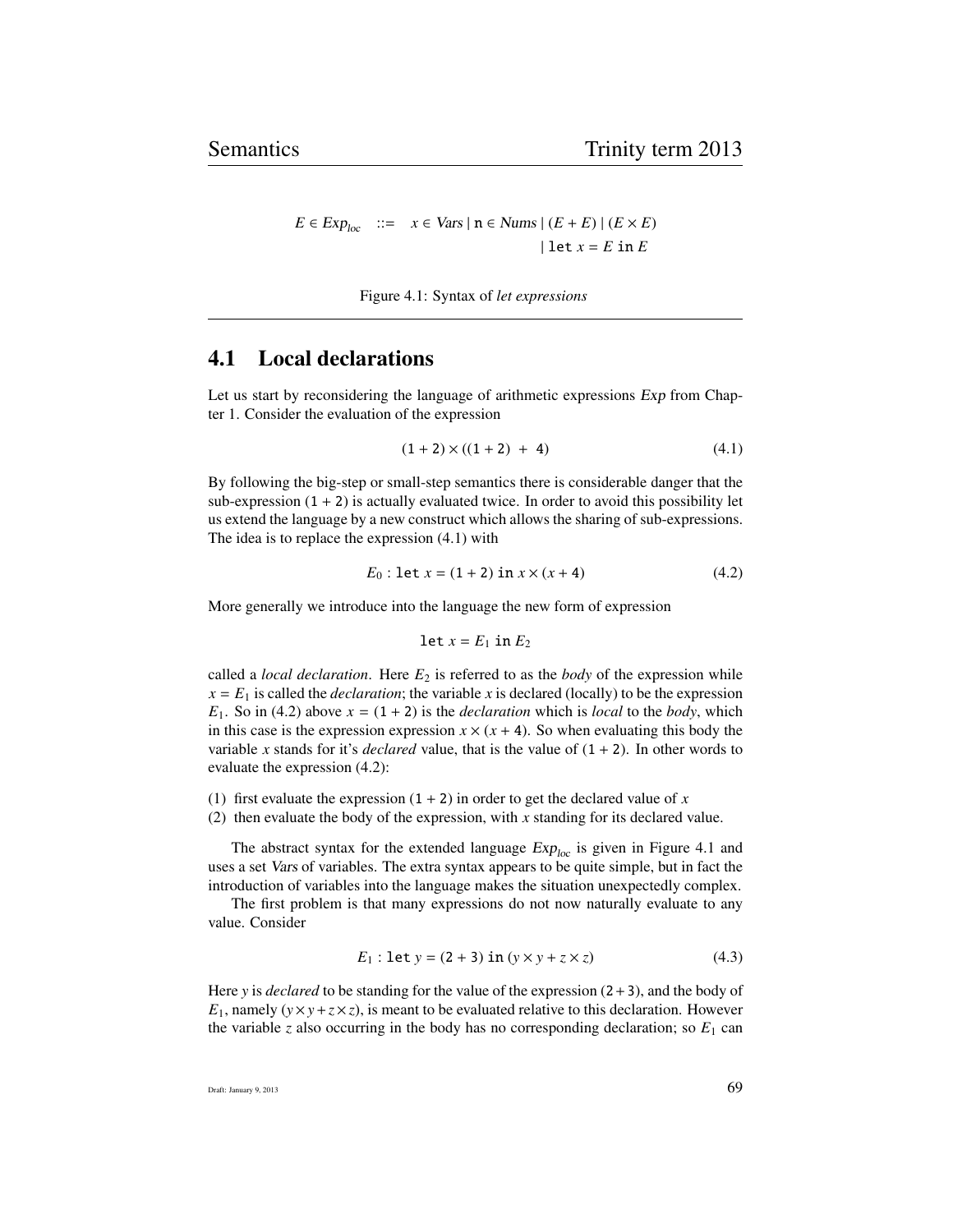not actually be evaluated. Nevertheless expressions such as  $E_1$  are useful as they can be used in the construction of more expressions such as

$$
E_2
$$
: let  $z = (1 + 2)$  in  $E_1$ 

Intuitively  $E_2$  can be evaluated, to the value 34, as we end up evaluating the expression  $y \times y + z \times z$  relative to the declaration that *z* stands for the value of  $(1 + 2)$  and *y* for that of  $(2 + 3)$ , both of which can in turn be evaluated. However

$$
E_3
$$
: let  $z = (w + 3)$  in  $E_1$ 

can not be evaluated; to evaluate  $(y \times y + z \times z)$  relative to the declaration that *y* stands for the value of  $(2 + 3)$  and *z* for that of  $(w + 3)$  we need to know what the variable *w* stands for.

The second problem is that in nested declarations variables may be used in multiple roles. To discuss this let us introduce some informal notation. In the expression  $E_1$ , or rather in the body of  $E_1$  in (4.3) above, we say that the variable *y* has a *bound* occurrence, as in the declaration it is bound to the expression  $(2+3)$ ; on the other hand *z* occurs *free* as, intuitively, it is not governed by any declaration. Consider for example

$$
E_4: \text{let } z = 2 + z \text{ in } (z \times z \times y)
$$

Here *y* has a free occurrence and *z* has two free occurrences in the body of the declaration; but also it has a free occurrence in the declared value  $(2 + z)$ . To evaluate  $E_4$  we have to evaluate the body ( $z \times z \times y$ ), relative to some declaration of *y*, and the declaration that *z* stands for the expression  $(2 + z)$ ; but here in turn, in this expression we need to know what this occurrence of *z* stands for.

A related problem is multiple declarations for the same variable.

$$
E_5: \text{let } x = 1 \text{ in } \text{let } x = (1+2) \text{ in } (x \times (x+4))
$$
 (4.4)

Should this evaluate to 5 or 21?

The crucial concept, which we need to define formally, is the set of variables which occur free in an expression, that is which have an occurrence which is not governed by a declaration.

**Definition** [Free variables] The set of free variables in an expression  $E$ , written  $fv(E)$ , is defined by structural induction on *E*, as follows:

(i)  $f v(x) = \{x\}$   $f v(n) = \{\}$ (ii)  $f_v(\text{let } y = E_1 \text{ in } E_2) = f_v(E_1) \cup (f_v(E_2) - \{y\})$ (iii)  $f_v(E_1 \text{ op } E_2) = f_v(E_1) \cup f_v(E_2)$ 

where op is either of the arithmetic operators,  $+, \times$ .

So for example  $fv(E_1) = \{z\}$ ,  $fv(E_3) = \{w\}$ ,  $fv(E_4) = \{y, z\}$ , while  $fv(E_2) = \emptyset$ . Intuitively if  $x \in f$  (*E*) then in order to evaluate *E* we need, at least, to declare some value to associate to *x*. Consequently we can only evaluate expressions which have no free variables.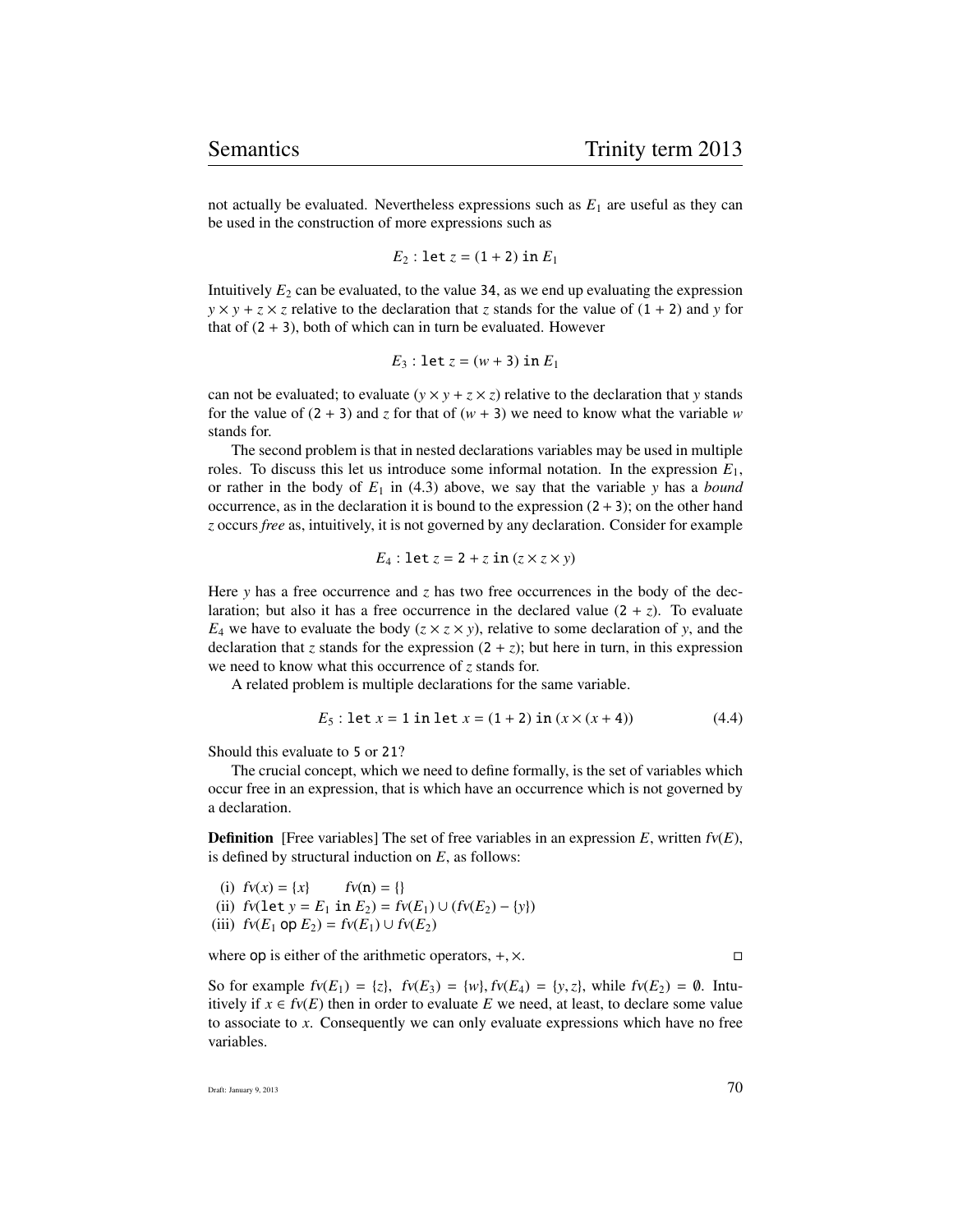**Definition** [Programs] We define a *program* to be any term  $E$  in the language  $Exp_{loc}$ such that  $fv(E) = \emptyset$ .

To emphasise the difference between programs and expressions, we use  $P, Q, \ldots$  to resent arbitrary programs. represent arbitrary programs.

Note that for an expression *E* of the form  $\text{let } x = E_1$  in  $E_2$  to be a program the subexpression  $E_1$  must be a program, since by definition  $f v(E_1) \subseteq f v(E)$ . But  $E_2$  need not be a program; it is allowed to have *x* as a free variable.

#### 4.1.1 Big-step semantics

The big-step semantics of  $Exp<sub>loc</sub>$  take the form of judgements

*P* ⇓ n

where *P* is a program in  $Exp_{loc}$  and **n** is a numeral; as with the previous arithmetic expressions in Chapter 1 this is supposed to mean:

the evaluation of the program *P* results in the value n.

The inference rules for the judgements are in Figure 4.2, with the rules  $_{(B-NUM)}$ ,  $_{(B-ADD)}$ , and the missing rule for multiplication, taken from the big-step semantics for Exp. The new rule for *let*-expressions (B-LET) states that in order to evaluate the program  $\text{let } x = P \text{ in } E$ we must

- (1) first evaluate the program *P* to a value say m
- (2) then evaluate the body *E*, with *x* declared to be m.

In fact rather than worrying about what it means to evaluate an expression relative to a declaration (2) is replaced by

(2) then evaluate the program which results from replacing the variable *x* in the body *E* by the value m, that is evaluate the program  $E[\mathbb{m}/x]$ .

So for example (let  $x = (1 + 2)$  in  $(x \times (x + 4))$ )  $\downarrow$  21 because  $(1 + 2)$   $\downarrow$  3 and  $(3 \times (3 + 4)) \Downarrow 21$ , that is  $(x \times (x + 4))$ <sup>3</sup>/*x*}  $\Downarrow$  21.

Unfortunately what it actually means to substitute a value m for a variable in an expression *E* is not very straightforward. For example, refering to (4.2) above,  $E_0$ {<sup>1</sup>/*x*} should not result in  $\text{let } 1 = (1+2)$  in  $(1 \times (1+4))$  for the simple reason that this is not a valid expression in the language. Nor should it result in  $\text{let } x = (1+2) \text{ in } (1 \times (1+4)).$ Intuitively the occurrence of *x* in the body of  $E_0$ ,  $(x \times (x + 4)$ . refers to the value of the declared expression  $(1 + 2)$  in the declaration *E*, and so the substitution  $\frac{1}{x}$  should have no effect on the body of *E*0. Incidentally one consequence of this decision is that the evaluation of  $E_5$  in (4.4) above will result in the value 21; inner declarations will have precedence over outer ones.

It turns out that when we perform a substitution for a variable we should only physically substitute its free occurrences. The formal definition is as follows, where we allow substitution by arbitrary programs: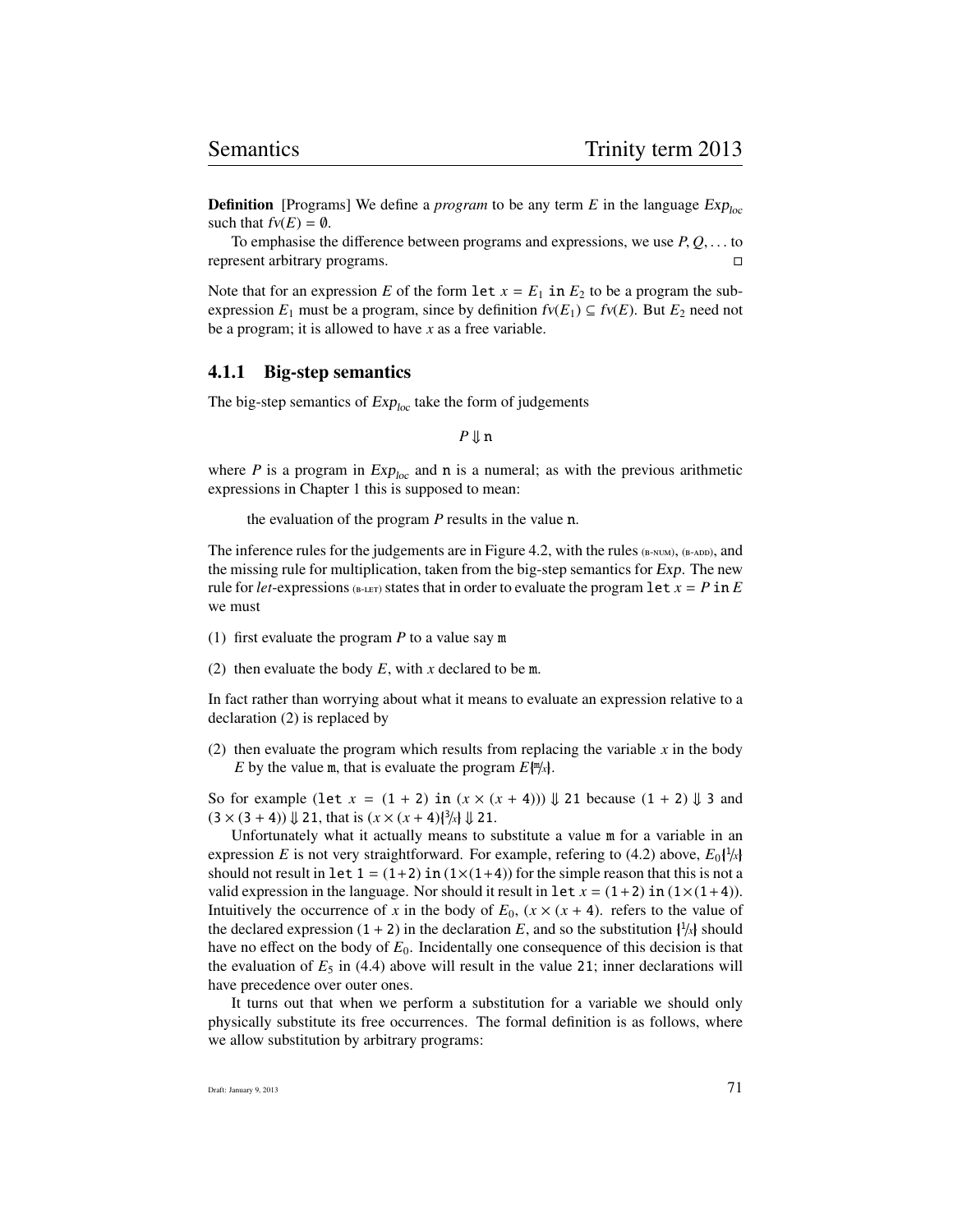| $(B-NUM)$                                                                 | $(B-ADD)$<br>$P_1 \Downarrow n_1$<br>$P_2 \Downarrow n_2$     |
|---------------------------------------------------------------------------|---------------------------------------------------------------|
| $n \Downarrow n$                                                          | $n_3 = \text{add}(n_1, n_2)$<br>$(P_1 + P_2) \Downarrow n_3$  |
| $(B-LET)$<br>$P \Downarrow m$<br>$E\left[\frac{m}{x}\right] \downarrow n$ | $(B-MULT)$<br>$P_1 \Downarrow n_1$<br>$P_2 \Downarrow n_2$    |
| $\text{let } x = P \text{ in } E \parallel n$                             | $n_3$ = mult $(n_1, n_2)$<br>$(P_1 \times P_2) \parallel n_3$ |

| Figure 4.2: Big-step semantics of let expressions |  |  |  |  |
|---------------------------------------------------|--|--|--|--|
|---------------------------------------------------|--|--|--|--|

|                               | $(B-NUM)$<br>$2 \downarrow 2$                         | $\equiv$ (B-NUM)<br>$1 \parallel 1$                                                    | $(B-NUM)$<br>$3 \downarrow 3$ | $(B-NUM)$<br>$4 \parallel 4$ |
|-------------------------------|-------------------------------------------------------|----------------------------------------------------------------------------------------|-------------------------------|------------------------------|
|                               | $(2 + z)$ $\frac{1}{z}$ $\frac{1}{z}$ $\frac{1}{z}$ 3 | $(B-ADD)$                                                                              | $(z + 4)$ $\{3/2\}$ U 7       | $(B-ADD)$                    |
| $(B-NUM)$<br>$1 \Downarrow 1$ |                                                       | $(\text{let } z = (2 + z) \text{ in } z + 4)$ $\frac{1}{z}$ $\frac{1}{x} \downarrow 7$ |                               | $(B-LET)$                    |
|                               |                                                       | $\det z = 1$ in (let $z = (2 + z)$ in $z + 4$ ) $\downarrow$ 7                         | $(B-LET)$                     |                              |

**Definition** [Substitution] Let *E* be an arbitrary expression in  $Exp_{loc}$  and *P* a program. Then  $E\{P/x\}$ , the result of substituting the program *P* for all free occurrences of the variable  $x$  in the expression  $E$  is defined by structural induction on  $E$  as follows:

- (i)  $x\{P/x\} = P$
- (ii)  $y\{P/x\} = y$ , if *y* is a variable different from *x*
- (iii)  $(E_1 \text{ op } E_2){P\choose k} = (E_1{P\choose k}) \text{ op } (E_2{P\choose k})$
- (iv) (let  $x = E_1$  in  $E_2$ ) $\{P/x\} =$  let  $x = (E_1\{P/x\})$  in  $E_2$
- (v) (let  $y = E_1$  in  $E_2$ ){ $P/x$ } = let  $y = (E_1\{P/x\})$  in  $(E_2\{P/x\})$ , if *y* is a variable different from *x* different from *x*

The crucial clause is (iv). For example substituting  $(1 + 2)$  for *x* in the expression let  $x = (x + 3)$  in  $(x \times x)$  results in the expression let  $x = ((1 + 2) + 3)$  in  $(x \times x)$ ; the occurrences of *x* in the body,  $(x \times x)$ , are already bound in the declaration let  $x =$  $(x + 3)$  in ... and are therefore left untouched.

An example derivation is given in Figure 4.3, where this subtlety plays a role, in the evaluation of repeated declarations of the same variable *z* in let  $z = \ldots$  in (let  $z =$ ... in ...). The tricky point in the derivation is the observation that (let  $z = (2 +$ *z*) in  $z + 4$ / $\frac{1}{z}$  turns out to be (let  $z = (2 + z)\frac{1}{z}$  in  $z + 4$ . Therefore the derivation of (let  $z = (2 + z)$  in  $z + 4$ ) $\frac{1}{z}$   $\downarrow$  7 using an application of the rule (B-LET) requires the hypotheses  $(2 + z){\frac{1}{z}} \Downarrow 3$  and  $(z + 4){\frac{3}{z}} \Downarrow 7$ .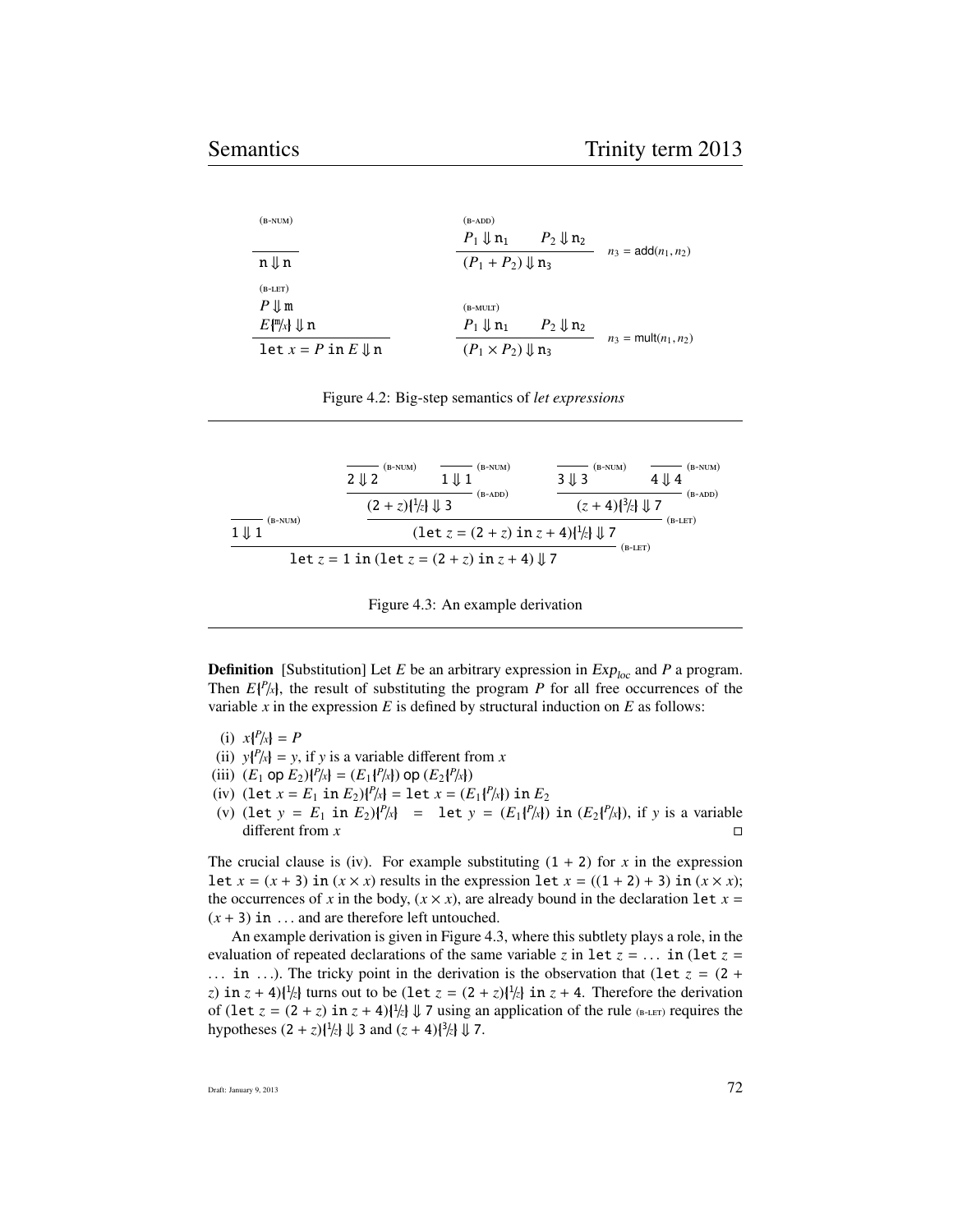In Chapter 2.2.3 we proved various interesting properties of the big-step semantics of expressions from the language Exp using structural induction. Here we show how these can be extended to  $Exp<sub>loc</sub>$ .

**Proposition 17 (Determinacy)** For every program P, if  $\vdash_{\text{his}} P \Downarrow$  m and  $\vdash_{\text{his}} P \Downarrow$  n then m = n*.*

**Proof:** The proof of the corresponding result for Exp was by structural induction on expressions. But here structural induction can not be used. For if *P* is the let expression Let  $x = Q$  in *E* then with structural induction we will be able to assume the required property of *Q*, that is  $Q \Downarrow k_1$  and  $Q \Downarrow k_2$  implies  $k_1 = k_2$ . But we have no assumption about *E* because in general *E* will not be a program; normally it will have free occurrences of *x*.

We prove the result by Rule induction. For every program *Q* and numeral k let  $P(Q, k)$  be the property:

for every number *m*, if  $Q \parallel m$  then  $m = k$ .

We use Rule induction to prove that  $P \Downarrow n$  implies  $P(P, n)$ .

To do so we assume the inductive hypothesis (IH):

 $P(Q, k)$  is true for every pair  $(Q, k)$  which has a proof of  $Q \downarrow k$  smaller than a proof of  $P \Downarrow n$ .

From this assumption we need to prove that  $P \Downarrow n$  implies  $P(P, n)$ .

So suppose  $P \Downarrow n$ . To show that  $P(P, n)$  let us further assume that  $P \Downarrow m$ ; from these two assumptions we need to show that  $m = n$ . To so so let us look a the proof of  $P \Downarrow n$ , and in particular the last rule used. According to Figure 4.2 there are four possibilities. Let us look at the most interesting,  $(e^{i \text{tr}})$ : *P* has the form let  $x = P_1$  in *E* and the last rule used is  $\frac{P_1 \Downarrow n_1}{P_1 \Downarrow n_1} E_{\{n_1/x\}} \Downarrow n_1$ for some number  $n_1$ . But the proof of the judgement

*P* ⇓ n *P*  $\downarrow$  m must also use (B-LET), and therefore we must have  $P_1 \downarrow \downarrow m_1$  *E*{<sup>m<sub>1</sub>/*x*}  $\downarrow \downarrow m$ </sup> *P* ⇓ m for some

number  $m_1$ .

Now the inductive hypothesis (IH) applies to the pair  $(P_1, n_1)$ ; so  $n_1$  and  $m_1$  must be the same number. This is turn means that  $E\{\ln l_x\}$  and  $E\{\ln l_x\}$  must be the same program. Moreover (IH) applies to the pair  $(E[\text{m1/}x], n)$ , which means that *m* must be equal to *n*.

There are three other possibilities for the last rule used in the derivation of the judgement  $P \Downarrow n$ , namely (B-NUM), (B-ADD), and (B-MULT); each are handled in exactly the same way as the case we have just seen.

**Proposition 18 (Normalisation)** *For every program P in* Exp<sub>loc</sub> *there is a value* **n** *such that*  $\vdash_{bi} P \Downarrow n$ *.* 

Proof:[Outline] Once more we can not use structural induction here because the subcomponents of the program let  $x = Q$  in  $E$  are not necessarily programs. Luckily there is an easy alternative. Let  $|P|$  be the number of symbols occurring in the program *P*. Then there is an easy proof using mathematical induction on |*P*| that there is always some **n** such that  $P \Downarrow n$ . The proof proceeds by examining the possible forms that *P* can take, and uses the fact that  $|E| = |E\{k|x|\}.$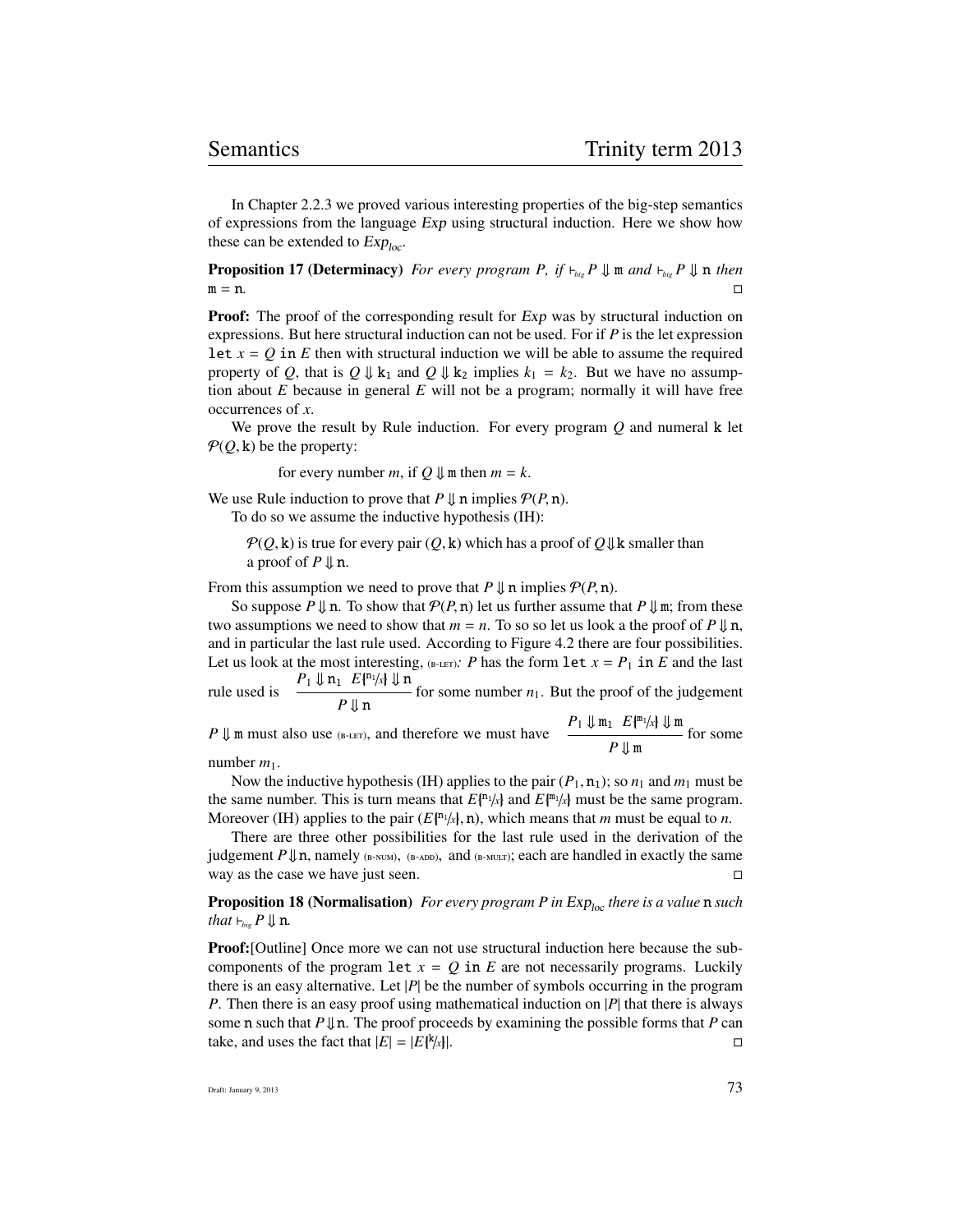Exercise 25 *Fill in the details of the proof of Proposition 18.*

Let us now revisit the discussion at the beginning of this section. Local declarations were introduced in order to avoid the repeated evaluation of a sub-expression with multiple occurrences, such as  $(1 + 2)$  in  $(4.1)$  above. We now prove that this is indeed the case. First a lemma.

**Lemma 19** *Suppose*  $\vdash_{\mathit{bis}} P \Downarrow \mathbf{n}_p$ *. Then for any expression containing at most one free variable x,*  $\vdash_{\text{bie}} E\{^p/x\} \Downarrow n$  *if and only if*  $\vdash_{\text{bie}} E\{^n p/x\} \Downarrow n$ .

**Proof:** For what is by the now the standard reason this also can not be proved by structural induction on *E*. So how can this be proved?

Now suppose *E* is an expression as in the statement of the lemma, with at most one free variable *x*. This variable may have multiple occurrences and so the program *P* may also have multiple occurrences in the expression  $E\{P_{\lambda}\}\)$ , which means that when evaluating  $E\{P/x\}$  the program *P* may be evaluated multiple times. However in (let  $x = P$  in *E*) it is evaluated exactly once; moreover the evaluation of this latter expression gives the correct result:

Proposition 20 *Suppose E is an expression which contains at most one free variable x. Then*  $\vdash_{\mathit{bis}} E\{P/x\} \Downarrow n$  *if and only if*  $\vdash_{\mathit{bis}} (\text{let } x = P \text{ in } E) \Downarrow n$ *.* 

Proof: Follows immediately from Lemma 19. Normalisation tells us that there exists some numeral  $n_p$  such that  $\nvdash_{\text{bie}} P \Downarrow n_p$ ; moreover Determinacy means that it is unique.

Now suppose  $\vdash_{\mathit{bie}} E\{P/x\} \Downarrow n$ . Then by the lemma there is a derivation of  $E\{n_p/x\} \Downarrow n$ . The rule ( $_{\text{B-LET}}$ ) from Figure 4.2 now allows us to construct a derivation of that (let  $x =$ *P* in *E*) ⇓ n.

Conversely suppose  $\nvdash_{\text{big}}(\text{let } x = P \text{ in } E) \Downarrow \text{n}$ . This can only be inferred by an application of this rule ( $_{6-LET}$ ) and so we must be also able to derive  $E\{f^{n_p}/x\} \downarrow n$ . Once more the lemma now allows us to conclude that  $\vdash_{n_p} E\{f^{p}/x\} \downarrow n$ . more the lemma now allows us to conclude that  $\nvdash_{\text{big}} E\{P/x\} \Downarrow \mathbf{n}$ .

#### 4.1.2 Small-step semantics

The judgements for the small-step semantics of  $Exp<sub>loc</sub>$  take the form

 $P \rightarrow P'$ 

and the inference rules, given in Figure 4.4, are mostly inherited from those for Exp. The new rules, (s-LET) and (s-LET.SUB), say that in order to evaluate the expression let  $x =$ *P* in *E*

- first evaluate *P* to some value n
- $\bullet$  then start evaluating  $E$ , in which the free variable  $x$  has been replaced by the value n.

Exercise 26 *Supply the rules missing from Figure 4.4 for the programs of the form*  $(P_1 \times P_2)$ .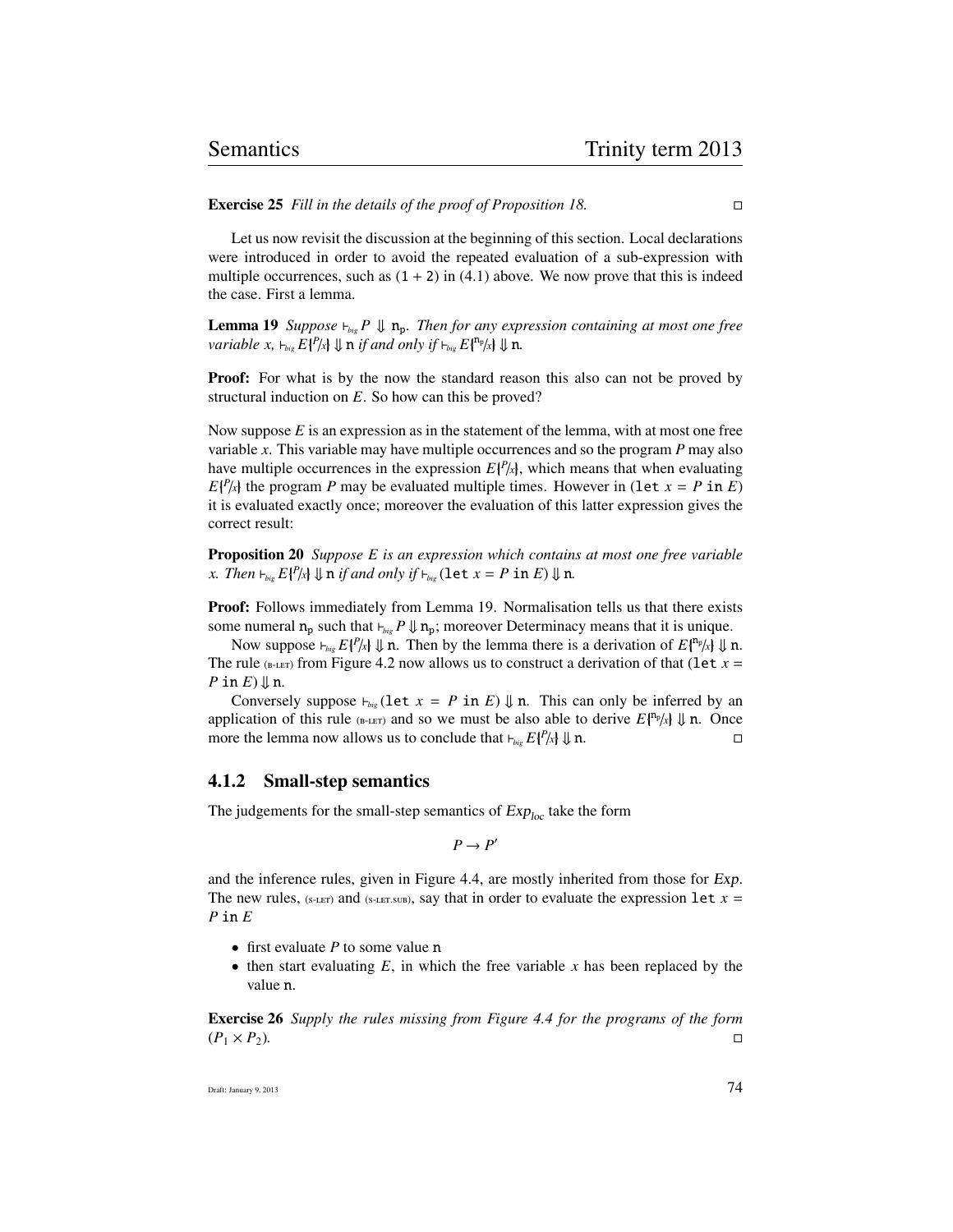| $(S-LEFT)$                                       | $(s-ADD)$                                                             |                              |
|--------------------------------------------------|-----------------------------------------------------------------------|------------------------------|
| $P_1 \rightarrow P'_1$                           |                                                                       | $n_3 = \text{add}(n_1, n_2)$ |
| $(P_1 + P_2) \rightarrow (P'_1 + P_2)$           | $(n_1 + n_2) \rightarrow n_3$                                         |                              |
| $(s-N.RIGHT)$                                    |                                                                       |                              |
| $P_2 \rightarrow P'_2$                           |                                                                       |                              |
| $(n+P_2) \rightarrow (n+P'_2)$                   |                                                                       |                              |
| $(S-LET)$                                        |                                                                       |                              |
| $P \rightarrow P'$                               | $(s$ -LET.SUBS)                                                       |                              |
| $\det x = P$ in $E \rightarrow \det x = P'$ in E | $\text{let } x = \text{n} \text{ in } E \rightarrow E \{ \gamma_x \}$ |                              |
|                                                  |                                                                       |                              |

Figure 4.4: Small-step semantics of *let expressions*

**Proposition 21 (Progress)** *For every program P in Exp<sub>loc</sub>, either P is a value or there is some program*  $P'$  *such that*  $\vdash_{\mathit{sm}} P \rightarrow P'$ *.* 

Proof: Here we can use structural induction on *P*.

Corollary 22 *For every program P in Exp<sub>loc</sub>, there exists some numeral* n *such that*  $P \rightarrow^* n$ .

**Proof:** This is a simple consequence of the previous proposition. First a proof by structural induction on  $P_1$  will show that if  $P_1 \rightarrow P_2$  then  $|P_2|$  <  $|P_1|$ ; here we are using  $|P|$  to mean the number of symbols used in  $P$ . This means that as the small-step semantics is repeatedly applied the size of the program decreases with each step. This can not go on forever.

So let *k* be such that  $P \rightarrow^k P_1$  for some  $P_1$  but  $P \rightarrow^{(k+1)} P_2$  for no  $P_2$ . Progress, Proposition 21, means that  $P_1$  must be a value, that is some numeral n.

**Theorem 23** *For every program P in*  $Exp_{loc}$ ,  $\vdash_{bis} P \Downarrow$  n *implies*  $P \rightarrow^* n$ *.* 

Proof: See the corresponding proof for arithmetic expressions, Proposition 4 in Chap- $\Box$  ter 2.2.3

**Theorem 24** *For every program P in*  $Exp_{loc}$ *, P*  $\rightarrow$ <sup>\*</sup> **n** *implies*  $\vdash_{big}$ *P*  $\Downarrow$  **n**.

Proof: Again a minor extension of the corresponding proof for arithmetic expressions, Proposition 6 in Chapter 2.2.3, although that result is for the *choice* variation of the small-step semantics.

## 4.2 Adding Boolean expressions

Draft: January 9, 2013  $75$ 

.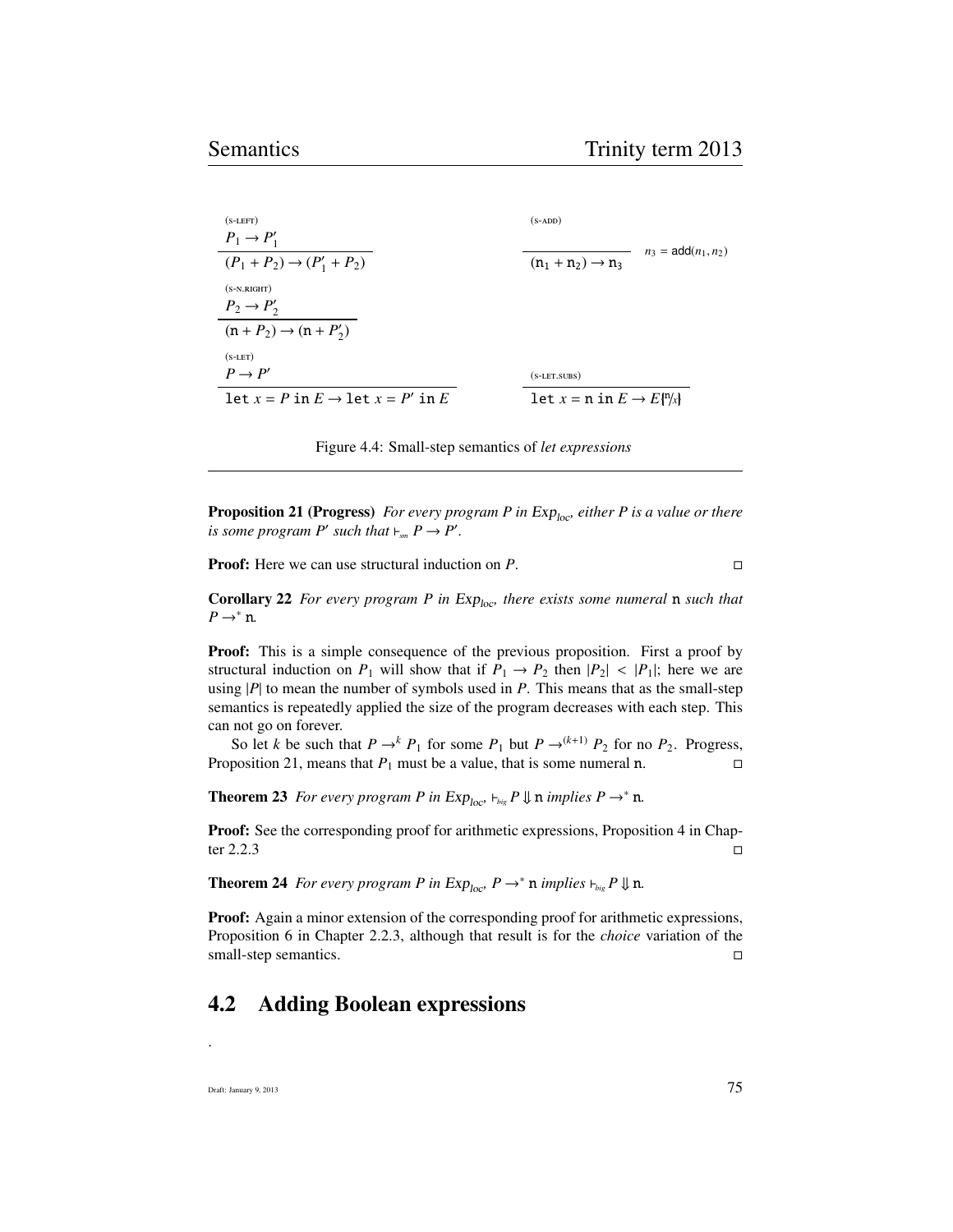$E \in Exp_B$  ::= *v*  $|(E + E) | (E \times E) |$ let  $x = E$  in  $E$  $|E \text{ and } E| - E |E = E | \text{if } E \text{ then } E \text{ else } E$  $v \in Val$  ::=  $x \in Vars \mid n \in Nums \mid tt \mid ff$ 

| Figure 4.5: Adding Booleans; the language $Exp_B$ |  |  |  |  |
|---------------------------------------------------|--|--|--|--|
|---------------------------------------------------|--|--|--|--|

| $(S-IF)$                                                              |                                             |                            |
|-----------------------------------------------------------------------|---------------------------------------------|----------------------------|
| $P \rightarrow P'$                                                    |                                             |                            |
| if P then $P_1$ else $P_2 \rightarrow$ if P' then $P_1$ else $P_2$    |                                             |                            |
| $(S-IF.T)$                                                            | $(S-IF.F)$                                  |                            |
| if tt then $P_1$ else $P_2 \rightarrow P_1$                           | if ff then $P_1$ else $P_2 \rightarrow P_2$ |                            |
| $(S-AND.LEFT)$                                                        | $(s-AND.RIGHT)$                             |                            |
| $P_1 \rightarrow P'_1$                                                | $P_2 \rightarrow P'_2$                      |                            |
| $(P_1 \text{ and } P_2) \rightarrow (P'_1 \text{ and } P_2)$          | $(v + P_2) \rightarrow (v + P'_2)$          |                            |
| $(s$ -CONJ $)$                                                        |                                             |                            |
| $bv = \text{conj}(bv_1, bv_2)$<br>$(bv_1$ and $bv_2$ $\rightarrow$ bv |                                             |                            |
| $(s-NOT)$                                                             | $(s-NOT.T)$                                 | $(S-NOT.F)$                |
| $P \rightarrow P'$                                                    |                                             |                            |
| $\neg P_1 \rightarrow \neg P'$                                        | $\neg$ tt $\rightarrow$ ff                  | $\neg$ ff $\rightarrow$ tt |
|                                                                       |                                             |                            |

Figure 4.6: Extra small-step inference rules for  $Exp_B$ 

In Figure 4.5 we give the syntax for an extension of the language  $Exp_{loc}$  with Boolean operators and values. For convenience there is now a separate syntactic class of values. Recall that in Exp the numerals n are syntactic representations for the natural numbers *n*. In the same way we have two syntactic representations  $tt$ ,  $ff$  for the two Boolean values *true* and *false*. Then the syntactic class of expressions is extended with two new operators, Boolean conjunction and negation  $E$  and  $F$ ,  $\neg E$ , an equality operator,  $E_1 = E_2$ , for any two arithmetic expressions, and a branching construct, if  $E$  then  $\ldots$  else  $\ldots$  Note that unlike the language of commands While, whose BNF is given in Figure 3.1 of Chapter 3, we do not have separate syntactic classes for Booleans and arithmetics; this will make life a little more interesting.

The small-step semantics for the extended language is by now straightforward; the extra rules for the new constructs are given in Figure 4.4. The rules for the if then else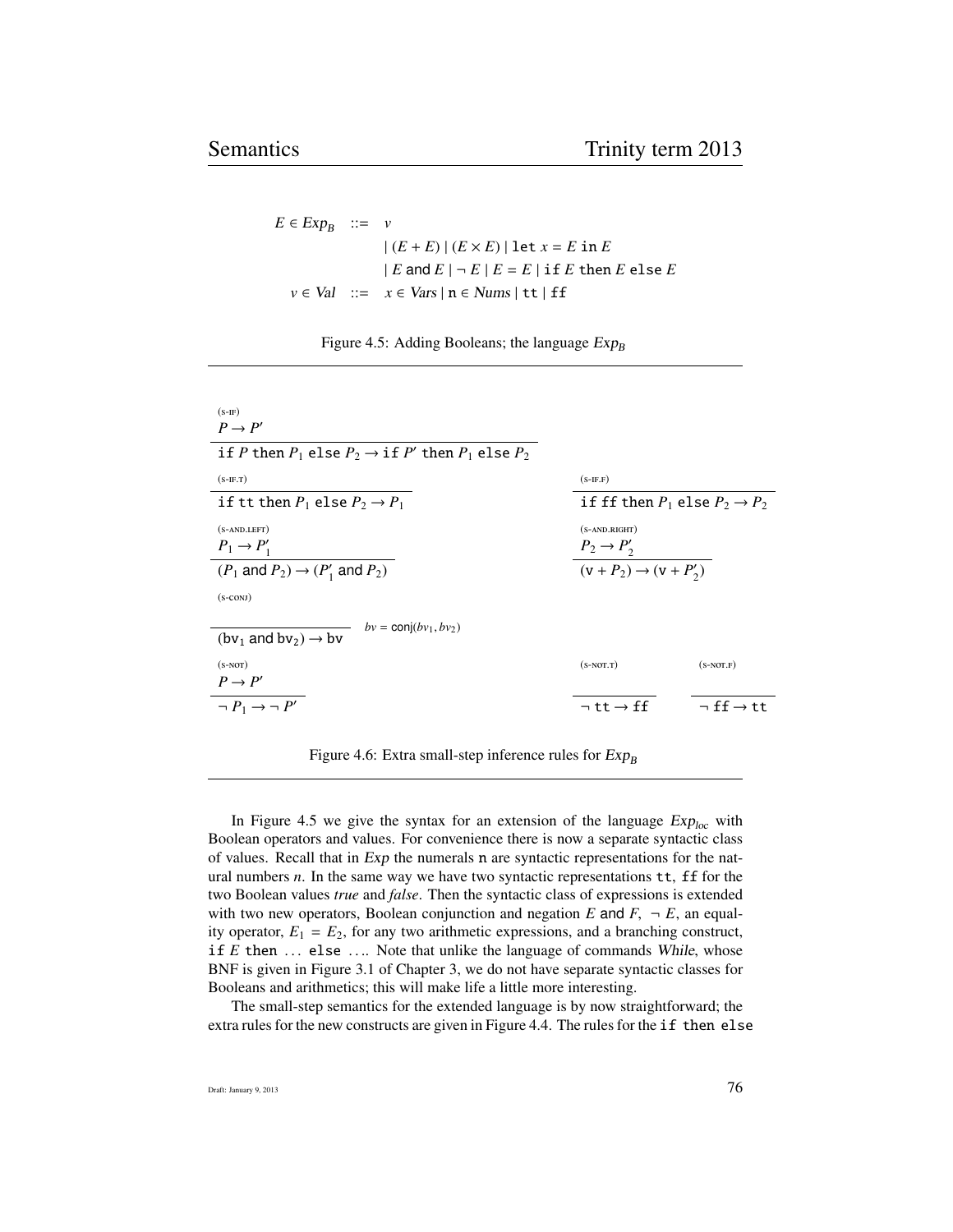construct formalises the following informal idea:

- To start executing the program if  $P$  then  $P_1$  else  $P_2$ , execute one step of the program  $P$ , rule  $(s-r)$ .
- On the other hand, if *P* is already evaluated to a value
	- $-$  if this value is tt then start evaluating  $P_1$ , rule (s-IF.T)
	- $-$  if it is ff then start evaluating  $P_2$ , rule (s-IF.F).

The evaluation of the program  $P_1$  and  $P_2$  proceeds in a left-to-right fashion, in a manner similar to the evaluation of  $P_1 + P_2$ . The third rule, (s-con), uses the function conj( $b\nu_1$ ,  $b\nu_2$ ) which operates on Boolean values; if both  $b\nu_1$  and  $b\nu_2$  are *true* then this returns *true*, otherwise it returns *false*. Note that for these rules we are using *bv* as a meta-variable over Boolean values, and bv to range over their corresponding syntactic representations  $tt$  and  $ff$ . The evaluation of  $\neg P$  proceeds using the same strategy.

**Exercise 27** *Design a big-step semantics for the language* Exp<sub>B</sub>. *.*

Exercise 28 *Prove that your big-step semantics agrees with the small-step semantics given in Figure 4.6. That is prove*

(*i*) 
$$
P \Downarrow \mathbf{v}
$$
 implies  $P \rightarrow^* \mathbf{v}$   
(*ii*)  $P \rightarrow^* \mathbf{v}$  implies  $P \Downarrow \mathbf{v}$ . □

In extending the language  $Exp_{loc}$  to the language  $Exp_B$  one significant property is lost; it is no longer the case that for every program *P* there exists some value v such that *P*  $\rightarrow$  \* v. For example take *P* to be if (3 + 4) then 6 else 1. Using the rule (s-IF) this can be reduced to the program if 7 then 6 else 1 but now neither of the rules  $(s-F)$  or  $(s-F)$  can be applied and therefore the computation is stuck. The rules assume that in programs of the form if  $P_1$  then  $P_2$  else  $P_3$  the sub-program  $P_1$  will always reduce to a Boolean value, but this is not necessarily the case.

This situation arises quite frequently in programming languages; programs can be syntactically correct with respect to the BNF of the language but their execution leads to run-time errors. But many of these run-time errors can be eliminated by a syntactic analysis of the program prior to execution. This is the topic of the next section.

## 4.3 Typing

In the language  $Exp_B$  we expect the program  $(P_1 + P_2)$  to return a numeral, since + is a symbol representing addition. Similarly we expect  $(Q_1 \text{ and } Q_2)$  to return a Boolean value, either tt or ff. But equally well, in the former we expect both  $P_1$  and  $P_2$  to evaluate to numerals while in the latter we expect  $Q_1$  and  $Q_2$  to evaluate to Booleans; otherwise the corresponding operations, arithmetic addition and Boolean conjunction respectively, can not be performed.

These remarks form the basis of a method for syntactically analysing programs to ensure that when they are executed run-time errors do not occur. The kind of errors which can be captured include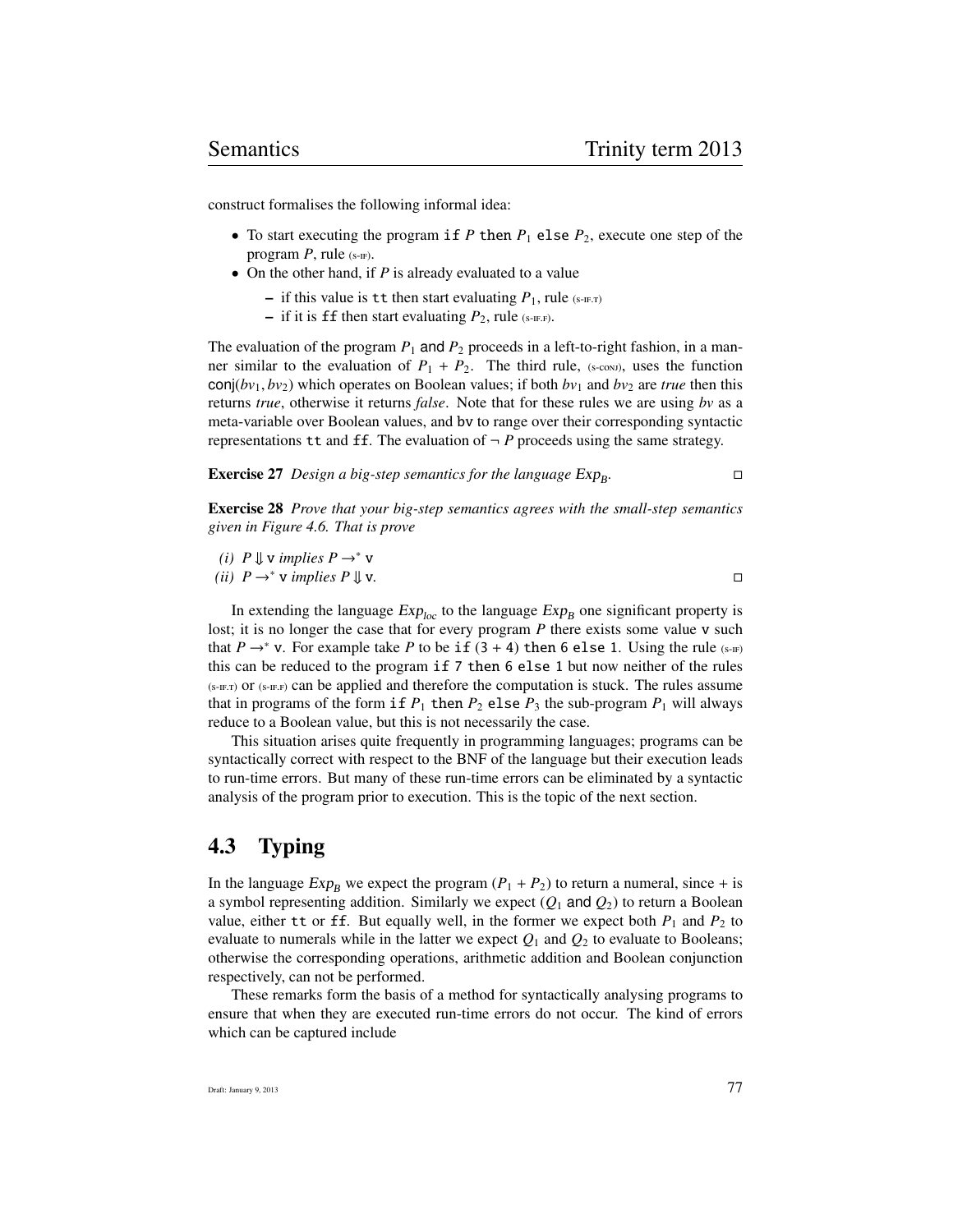- attempting to apply an arithmetic operation to a Boolean value
- attempting to apply a Boolean operation to a numeral
- having to execute a program of the form  $if n then P_2$  else  $P_3$ ; that is finding an arithmetic value in a place where a Boolean value is expected.

The basic idea of the syntactic analysis is straightforward. We classify programs into three kinds:

- (1) those which should return an arithmetic value
- (2) those which should return a Boolean value
- (3) those which are can not be evaluated

We say the first are programs *with the type* int while those in (2) the type bool.

The analysis would then involve trying to decide the type of a given program. More concretely it would take the form of a *type inference algorithm* which would input an arbitrary program in  $Exp_B$  and return one of three possible values, the type int, the type bool, or the token wrong. We would expect such algorithms to be correct, in the sense that:

(a) if int is returned for program *P*, then *P* is guaranteed to evaluate to a numeral

(b) if bool is returned, it is guaranteed to evaluate to a Boolean.

This correctness criterion is not very onerous. Here is a very simple algorithm (*A*) which satisfies it:

- (1) Input a program *P*.
- (2) If *P* is a numeral return the answer int.
- (3) If *P* is one of the Boolean values tt or ff return the answer bool.
- (4) Otherwise return the token wrong.

This algorithm is obviously correct; every program to which it assigns a type evaluates to a value of that type. But it assigns types to very few programs and so is not very useful.

One can imagine more useful algorithms, which manage to assign types to more programs by analysing their structure but remain correct. We will not pursue directly the development of such algorithms; instead we look at the question of how comprehensive we could expect them to be. For what class of programs should they be able to assign types?

#### 4.3.1 Typechecking

This refers to the problem of deciding exactly what types *should* be assigned to what programs. In other words typechecking can be used to evaluate the usefulness of type inference algorithms.

Typechecking can be carried out structurally; the program  $(P_1 \times P_2)$  should have the type int, provided both  $P_1$  and  $P_2$  can also have the type int. But the structural analysis of programs of the form  $\text{let } x = P_1 \text{ in } E$  leads to complications. The type, if any, which should be assigned to this program depends on that assigned to the sub-program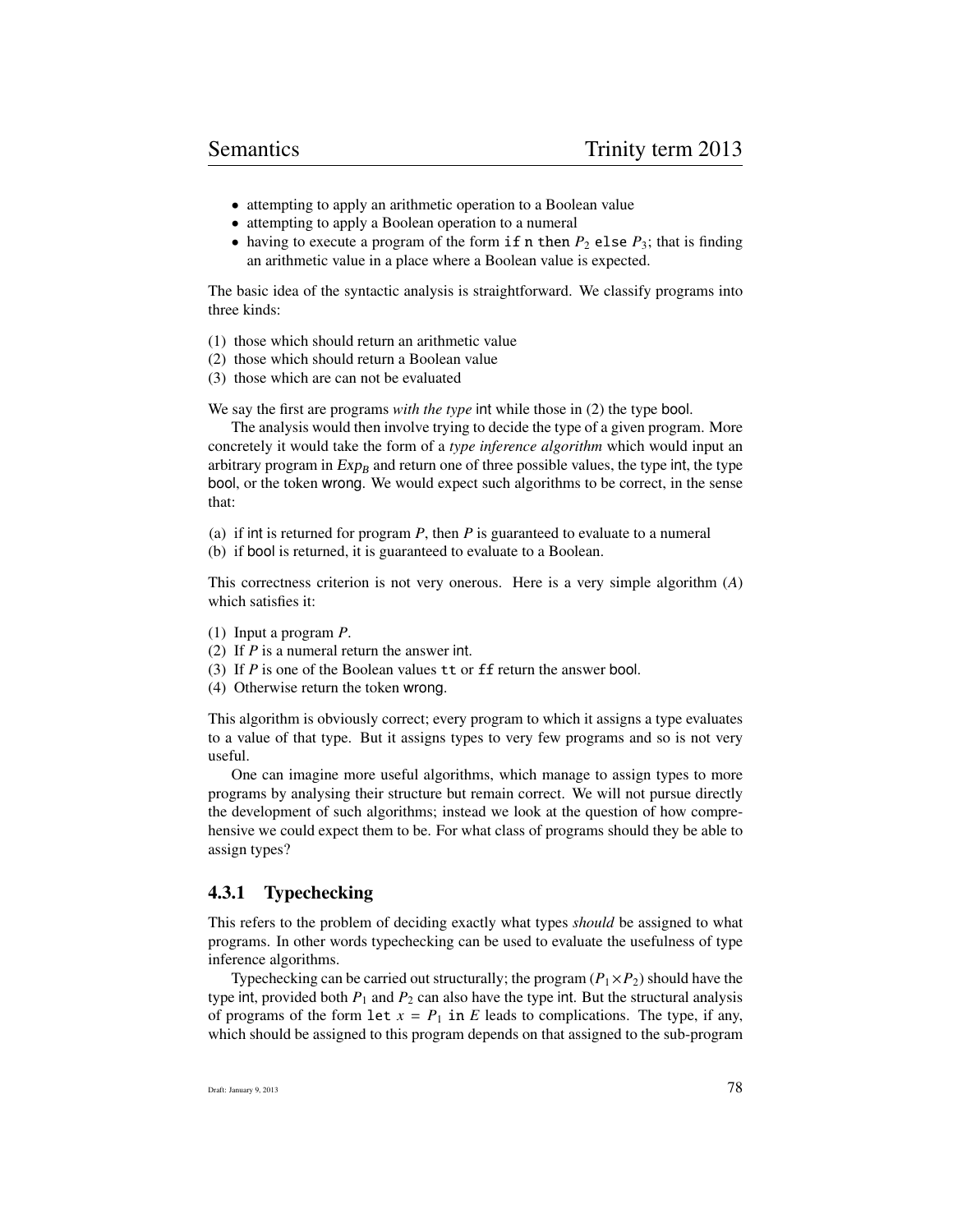**Types :**  $\tau ::= \text{int} | \text{bool}$  **Type environments:**  $\epsilon | \Gamma, x : \tau$ 

Environment look-up:

 $(TY-1.00K1)$ <sup>Γ</sup>, *<sup>x</sup>* :τ ` *<sup>x</sup>* :τ  $(TY-I.00K<sup>2</sup>)$  $\frac{\Gamma \vdash x_2 : \tau_1}{\Gamma}$  $\frac{x_1 + x_2 + x_1}{\Gamma, x_1 : \tau_1 + x_2 : \tau_2}$   $x_1 \neq x_2$ 

Figure 4.7: Types and environments

*P*1; but it also depends on the structure of *E* which in general is not a program. For example if *E* is the expression  $(2 + x)$  then whether or not it should be assigned a type depends on what type can be assigned to  $P_1$ ; if  $P_1$  can be assigned the type int then  $E$ also should also be assigned int whereas if  $P_1$  is assigned bool then  $E$  should not be assigned any type.

This dependence of the type of  $E$  on that of  $P_1$  can be conveniently expressed in terms of assumptions about the free variable *x* occurring in *E*. For example the previous discussion can be rephrased as saying

- assuming *x* stands for an arithmetic value, *E* should be assigned the type int
- assuming *x* stands for a Boolean value, *E* should not be assigned any type.

As the structural analysis of an expression proceeds these assumptions about free variables build up. For example to decide what type should be assigned to

$$
let x = P in let y = E_1 in E_2
$$

we need to analyse the structure of  $E_2$ , and this analysis will depend on assumptions about the variables *x* and *y*. Consequently our inference rules for typechecking expressions in  $Exp_B$  will take the form

$$
\Gamma \vdash E : \tau \tag{4.5}
$$

where  $\Gamma$  is a *type environment*, and  $\tau$  is an allowed type. For the simple language  $Exp_B$  the only possible types are int, for arithmetics, and bool for Booleans, while  $\Gamma$  is essentially a list of type associations between variables and types,  $x:\tau$ .

These are defined formally in Figure 4.7; there  $\epsilon$  represents the empty list. A method is also given for checking which type, if any, is currently associated with a variable in Γ, written  $\Gamma \vdash x : \tau$ ; essentially the rules scan Γ from right to left looking for an occurrence of *x*.

The inference rules for typechecking expressions, with judgements of the form (4.5) above, are given in Figure 4.8. Intuitively  $\Gamma \vdash E : \tau$  means that if all the free variables occurring in *E* are replaced with values of the type dictated by the environment Γ then the resulting program should execute completely to a value. Moreover if  $τ$  is int then the result will be a numeral, whereas if it is bool then it will be a Boolean value.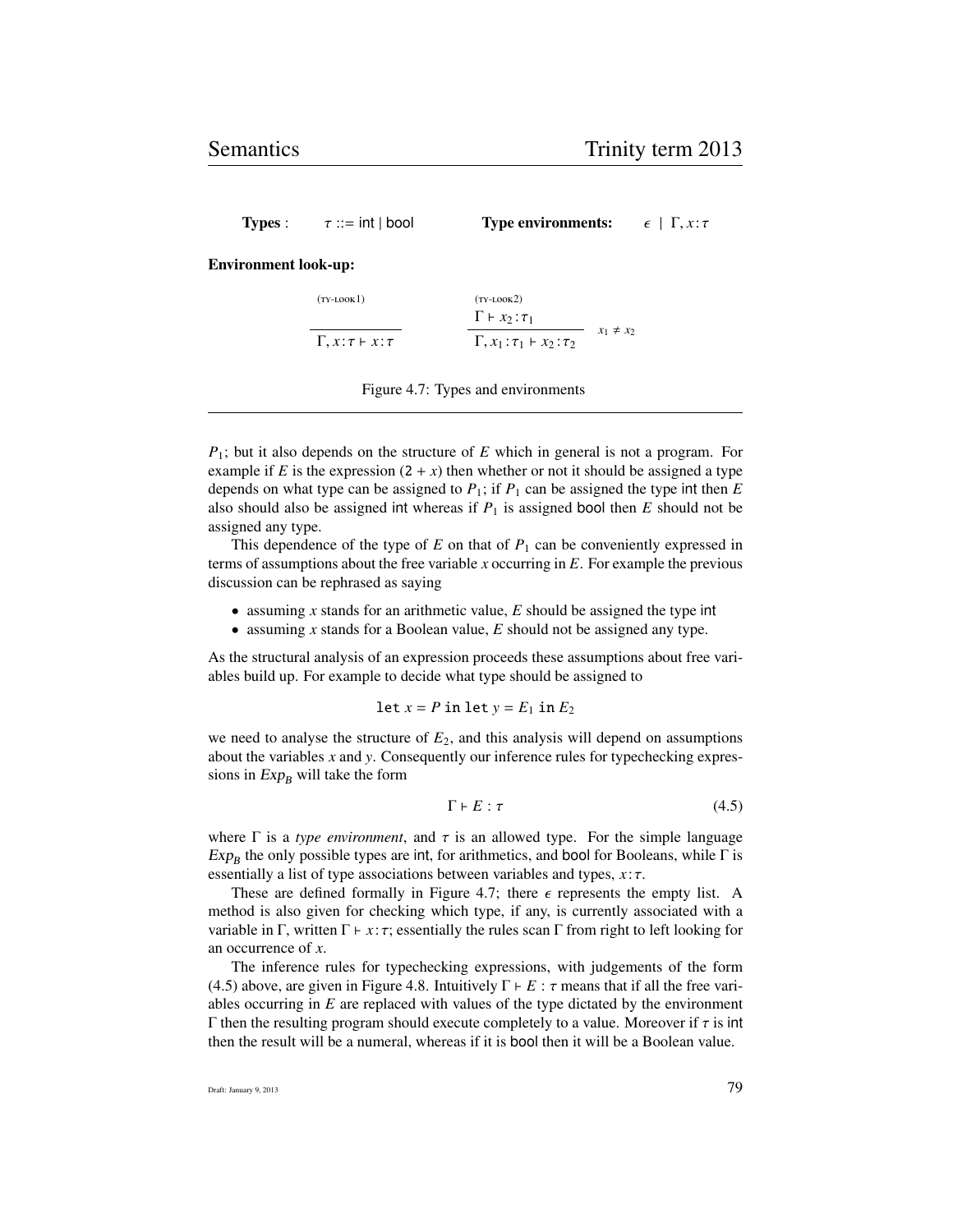| $(TY-BOOL)$                                         | $(TY-BOOL)$                                                               |
|-----------------------------------------------------|---------------------------------------------------------------------------|
|                                                     |                                                                           |
| $\Gamma \vdash \texttt{tt} : \texttt{bool}$         | $\Gamma \vdash ff : \text{bool}$                                          |
| $(TY-INT)$                                          | $(TY-EQ)$                                                                 |
|                                                     | $\Gamma \vdash E_1 : \tau \Gamma \vdash E_2 : \tau$                       |
| $\Gamma \vdash n : \mathsf{int}$                    | $\Gamma \vdash E_1 = E_2$ : bool                                          |
|                                                     |                                                                           |
| $(TY-A.OP)$                                         | $(TY-B.OP)$                                                               |
| $\Gamma \vdash E_1$ : int $\Gamma \vdash E_2$ : int | $\Gamma \vdash E_1$ : bool $\Gamma \vdash E_1$ : bool                     |
| $\Gamma \vdash E_1$ <i>iop</i> $E_2$ : int          | $\Gamma \vdash E_1 \; loop \; E_2$ : bool                                 |
| $(TY-F)$                                            |                                                                           |
| $\Gamma \vdash E : \text{bool}$                     | $(TY-LET)$                                                                |
|                                                     |                                                                           |
| $\Gamma \vdash E_1 : \tau \Gamma \vdash E_2 : \tau$ | $\Gamma \vdash E_1 : \tau_1 \qquad \Gamma, x : \tau_1 \vdash: E_2 : \tau$ |
| $\Gamma$ + if E then $E_1$ else $E_2$ : $\tau$      | $\Gamma \vdash$ let $x = E_1$ in $E_2 : \tau$                             |

Figure 4.8: Typing inference rules for  $Exp_B$ 

Most of the rules are straightforward. The rules (TY-BOOL) and (TY-INT) assign the appropriate types to values, while  $(TY - A \circ P)$  assigns int to an expression of the form  $E_1 + E_2$  or  $E_1 \times E_2$ , provided the same type can be applied to  $E_1$  and  $E_2$ ; in the rule *iop* is a metavariable for an arithmetic operator. The rule  $(r_{Y-B.0P})$  for Boolean operators is similar; the rule of expressions of the form  $\neg E$  is omitted but is a unary version of  $(TY-B.P)$ . The rule ( $\text{rv-EO}$ ) requires both  $E_1$  and  $E_2$  to have the same type in the expression ( $E_1 = E_2$ ). Similarly to assign a type to if *E* then  $E_1$  else  $E_2$ , according to  $(TY \cdot F)$  both of  $E_1$  and  $E_2$  must have the same type, and of course we must be able to assign to  $E$  the type bool. The only non-trivial rule is for let-expressions  $\text{let } x = E_1$  in  $E_2$ ; according to (TY-LET) this can be assigned the type  $\tau$  provided  $E_2$  can be assigned that type under an augmented list of assumptions.  $\Gamma$  is increased by the assumption  $x : \tau_1$ , where  $\tau_1$  is any type which can be inferred for *E*1.

For example consider the expression

$$
let x = 1 + z in (if x = 0 then z else x + 1)
$$
 (4.6)

This has one free variable, *z*, and therefore it can only be typechecked relative to an environment which has some type association with *z*. Let  $\Gamma$ <sub>z</sub> be a type environment such that the judgement

$$
\Gamma_z \vdash z : \mathsf{int}
$$

can be inferred using the two rules  $(r_{Y\text{-}look1})$  and  $(r_{Y\text{-}look2})$  from Figure 4.7; we will usually use  $(TY-LP)$  to refer to this procedure, of scanning an environment right to left for an entry.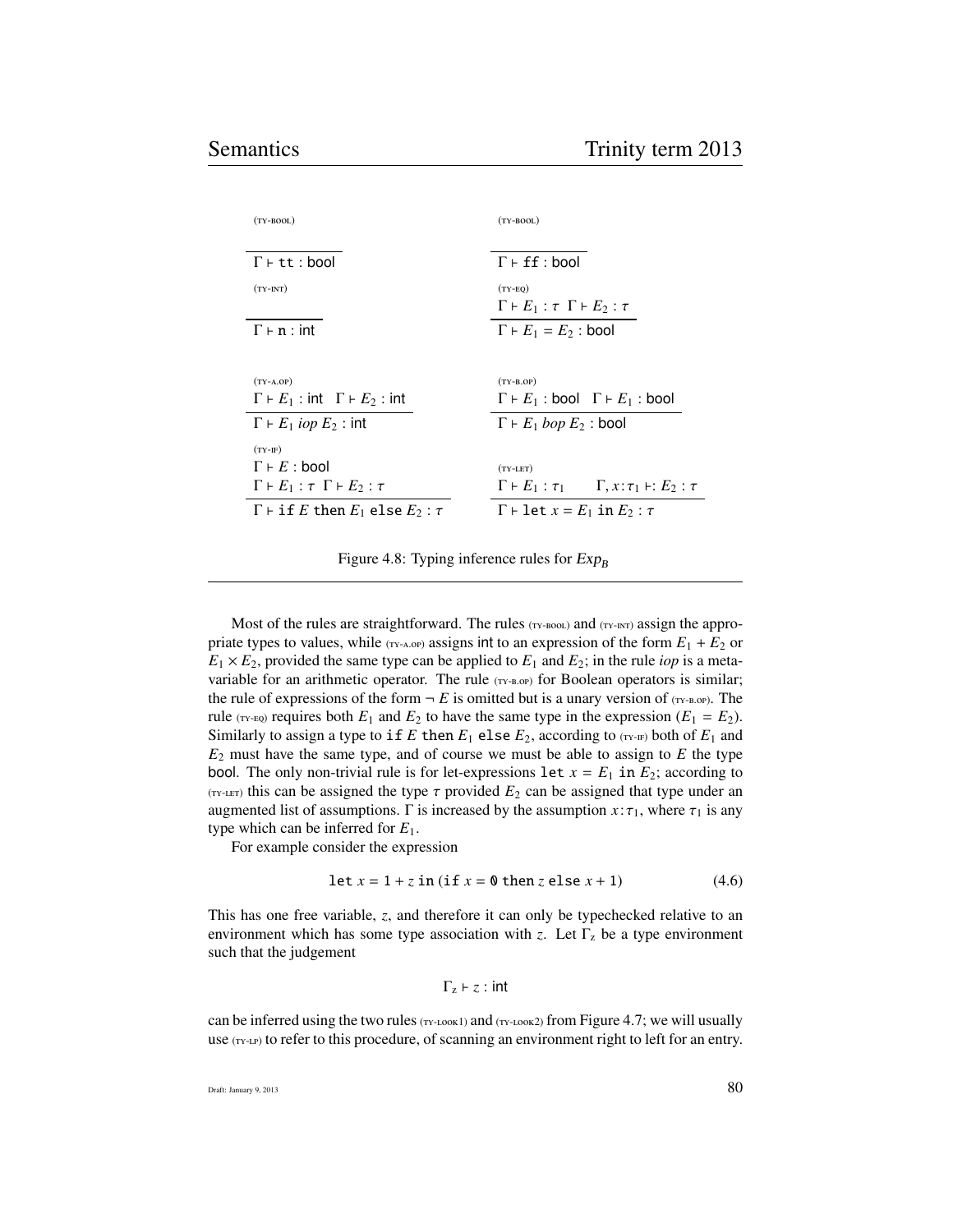|                                                   | $\Gamma_{\rm zx}$ + x : int                                             |                                                          | $\Gamma_{\rm zx}$ + x : int                     |
|---------------------------------------------------|-------------------------------------------------------------------------|----------------------------------------------------------|-------------------------------------------------|
| $\Gamma$ <sub>z</sub> + 1 : int                   | $\Gamma_{zx}$ $\vdash$ 0 : int<br>$(TY-EQ)$                             | $(TY-LP)$                                                | $\Gamma_{zx}$ + 1 : int<br>$(TY-ADD)$           |
| $\Gamma_z \vdash z : \mathsf{int}$<br>$(TY-A.OP)$ | $\Gamma_{\rm zx}$ $\vdash x = \mathbf{0}$ : bool                        | $\Gamma_{zx}$ + z : int                                  | $\Gamma_{\text{zx}}$ + x + 1 : int<br>$(TY-IF)$ |
| $\Gamma_z \vdash 1 + z$ : int                     |                                                                         | $\Gamma_{\tau x}$ + if $x = 0$ then z else $x + 1$ : int |                                                 |
|                                                   | $\Gamma_z$ + let $x = 1 + z$ in (if $x = 0$ then z else $x + 1$ ) : int |                                                          | (TY-LET)                                        |

| Figure 4.9: Inferring a typing judgement |  |  |
|------------------------------------------|--|--|
|                                          |  |  |
|                                          |  |  |

In Figure 4.9 we show that the expression in (4.6) can be assigned the type int relative to such an  $\Gamma_z$ . In the derivation we have used  $\Gamma_{zx}$  as a shorthand for the augmented environment  $\Gamma_z$ , *x* : int, and have omitted some instances of the use of the rule (TY-LP).

The fact that type environments are lists, scanned from right-to-left, is of significance for the typing of *let* expressions, as the following example shows.

**Example** Consider the program let  $x =$  tt in (let  $x = 2$  in  $x + x$ ). This can be assigned the type int, because of the derivation:

|                            |                                                       | x:bool, $x$ : int $\vdash x$ : int           | (TY-LOOK1)  |
|----------------------------|-------------------------------------------------------|----------------------------------------------|-------------|
|                            | (TY-INT)<br>$x:$ bool $\vdash$ 2 : int                | x: bool, $x$ : int $\vdash x + x$ : int      | $(TY-A.OP)$ |
| (TY-BOOL)<br>$F$ tt : bool |                                                       | x:bool $\vdash$ let $x = 2$ in $x + x$ : int | (TY-LET)    |
|                            | $\epsilon$ + let x = tt in (let x = 2 in x + x) : int | $(TY-LET)$                                   |             |

This accords with our decision that inner declarations have precedence over outer ones; the inner declaration  $x = 2$  is the one which is ultimately used when the body,  $(x + x)$ is evaluated. And note that in the type inference above the application of the look-up rule  $(TY-LOOK1)$  returns the correct type association for *x*.

The reader should check that the program  $\text{let } x = \text{tt in } (\text{let } x = 2 \text{ in } (x \text{ and } x))$ can not be assigned a type using the inference rules, which again accords with our intuition.

Despite the subtlety of this example, in general typing derivations are independent of many minor variations in the environments used. The more interesting ones are collected in the following proposition.

#### Proposition 25 (Sanity)

- *(1) (Strengthening) If x is not in fv(E) then*  $\Gamma_1, x : \tau_x, \Gamma_2 \vdash E : \tau$  *implies*  $\Gamma_1, \Gamma_2 \vdash E : \tau$ .
- *(2) (Weakening)*  $\Gamma \vdash E : \tau$  *implies*  $x : \tau_x, \Gamma \vdash E : \tau$ .
- *(3) (Fresh weakening)*  $\Gamma \vdash E : \tau$  *implies*  $\Gamma, x : \tau_x \vdash E : \tau$ *, provided x does not occur in E.*
- *(4) (Permutation)* Γ<sub>1</sub>, *x* :  $τ_x$ , *y* :  $τ_y$ , Γ<sub>2</sub>  $⊢$  *E* :  $τ$  *implies* Γ<sub>1</sub>, *y* :  $τ_y$ , *x* :  $τ_x$ , Γ<sub>2</sub>  $⊢$  *E* :  $τ$ *, provided x is di*ff*erent than y.*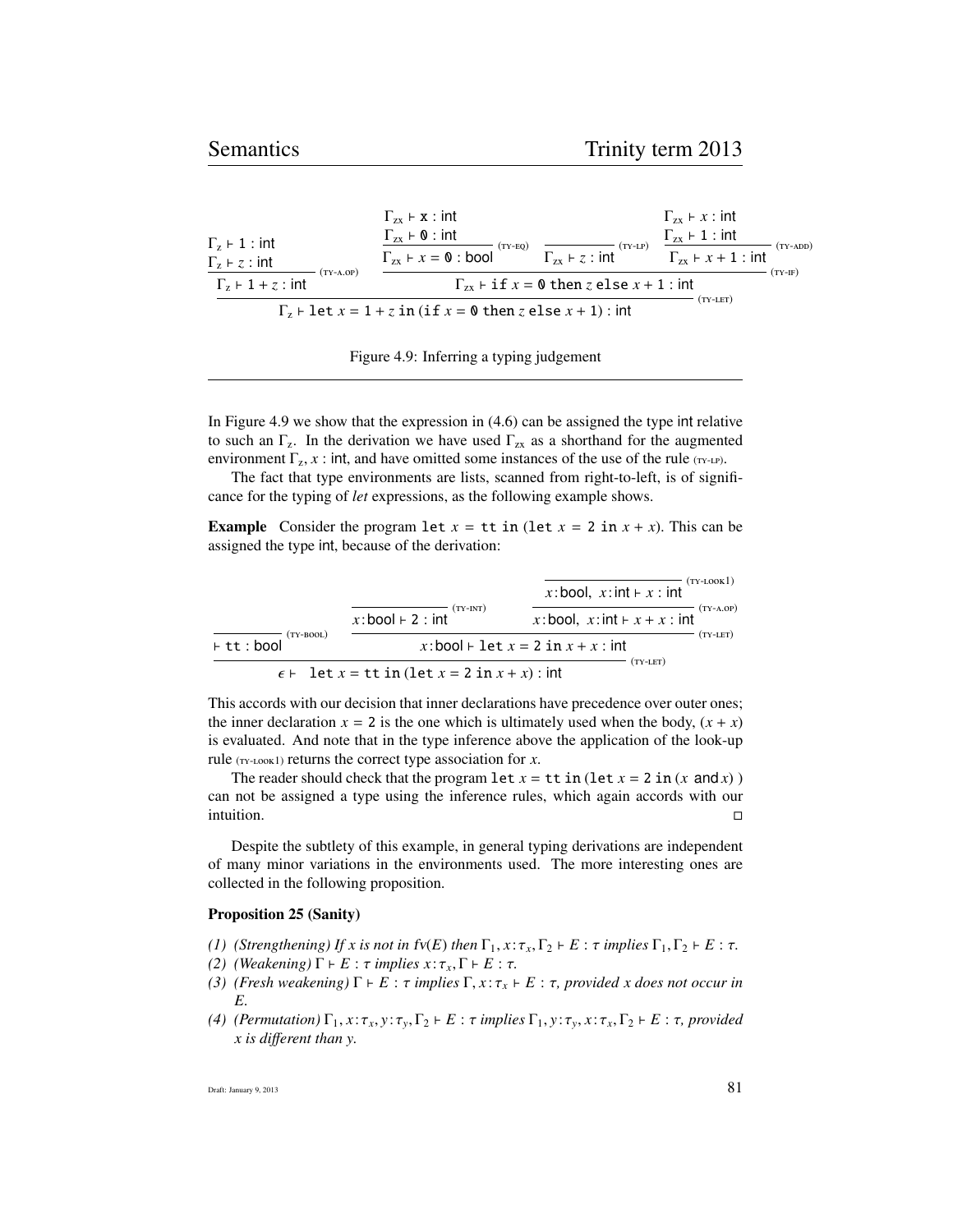*(5) (Repetition)*  $\Gamma_1, x : \tau_1, \Gamma_2, x : \tau_2, \Gamma_3 \vdash E : \tau$  *implies*  $\Gamma_1, \Gamma_2, x : \tau_2, \Gamma_3 \vdash E : \tau$ 

**Proof:** Each result is proved by structural induction on *E*. Since there are eleven different possibilities for the structure of *E* these proofs are rather long. But the only case which does not follow trivially is when  $E$  is a variable.

One interesting consequence of (Strengthening) and (Weakening) pertains to the typing of programs, which have no free variables; their typing is independent of the environment used:

For every program *P*,  $\epsilon$  *- P* if and if if there is some environment  $\Gamma$  such that  $\Gamma \vdash P$ .

Exercise 29 *Prove this property for all programs P.*

Exercise 30 *Prove, using counter-examples, that in each of (1), (3) and (4) of Proposition 25 the side-condition is necessary.*

The ability to assign a type to an expression, means that we expect the expression, when transformed into a program by replacing its free variables with values, to evaluate fully to a value of that type. Since informally we expect this value to be unique, one would also expect the type which can be assigned to the expression to be unique.

**Proposition 26 (Type uniqueness)** *If*  $\Gamma \vdash E : \tau_1$  *and*  $\Gamma \vdash E : \tau_2$  *then*  $\tau_1 = \tau_2$ *.* 

**Proof:** A straightforward argument by structural induction on E; essentially there is only one possible inference rule from Figure 4.8 which can be applied to any given expression *E*.

But the most important property of the type inference rules is that, in some sense, typing is preserved by substitution:

**Theorem 27 (Substitution lemma)** *Suppose*  $\Gamma$ ,  $x : \tau_x \vdash E : \tau$ , where E is any term in  $the$  *language*  $Exp_B$ *. Then*  $\epsilon \vdash P : \tau_x$  *implies*  $\Gamma \vdash E\{^P/\mathbf{x}\} : \tau_x$ 

**Proof:** By structural induction on *E*, which means that there are eleven cases to consider in all.

Let us first look at the most difficult case; suppose *E* has the form  $\text{let } y = E_1$  in  $E_2$ . Since Γ,  $x:τ_x \vdash E : τ$  we know

(i)  $\Gamma$ ,  $x: \tau_x \vdash E_1 : \tau_1$  for some type  $\tau_1$ (ii)  $\Gamma$ ,  $x: \tau_x, y: \tau_1 \vdash E_2 : \tau$ 

Structural induction applied to (i) gives

(i')  $\Gamma$   $\vdash$   $E_1$ { $P/x$ } :  $\tau_1$ 

We now do a case analysis. First suppose that *x* and *y* are different variables. So here  $E\{P/x\}$  is actually let  $y = (E_1\{P/x\})$  in  $(E_2\{P/x\})$ . Moreover (Permutation), from Proposition 25, applied to (ii) gives  $\Gamma$ ,  $y : \tau_1 x : \tau_x$ ,  $\vdash E_2 : \tau$ , to which structural induction can be applied to obtain

Draft: January 9, 2013  $82$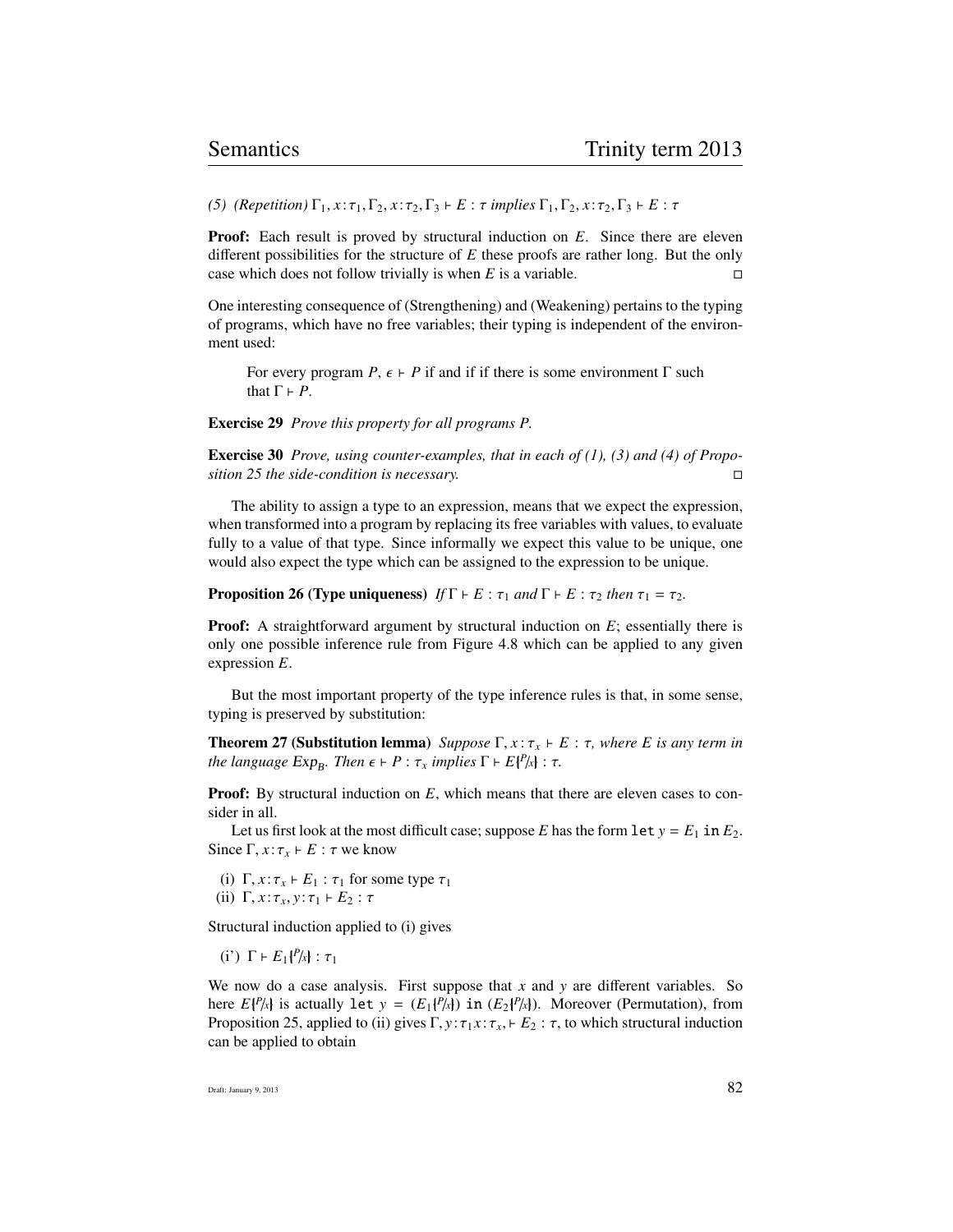(ii')  $\Gamma$ ,  $y: \tau_1 \vdash E_2{P/x}$  : τ

An application of (TY-LET) to (i') and (ii') now gives the required  $\Gamma \vdash E\{P/x\} : \tau$ .

Now suppose that *x* and *y* are the same; here  $E\{P/x\}$  works out to be let *y* =  $(E_1{P\lambda})$  in  $E_2$ . In this case (Repetition) can be applied to (ii) to obtain

(ii')  $\Gamma$ ,  $x: \tau_1 \vdash E_2 : \tau$ 

and once more the rule ( $\tau$ <sup>r</sup>-LET</sup>) applied to (i') and (ii') gives  $\Gamma \vdash E\{P/x\} : \tau$ .

We have now finished one of eleven cases of the possible structure of *E*. Luckily all others are straightforward; we look briefly at two.

Suppose *E* is a variable. If this variable is *x* then  $\tau$  must coincide with  $\tau_x$  the required result,  $\Gamma \vdash P : \tau$ , follows by (Weakening) from  $\epsilon \vdash P : \tau_x$ . If it is different, say *y*, then the argument is equally trivial since  $E\{P/x\}$  is *y* and  $\Gamma \vdash y : \tau$  follows from (Strengthening).

As an example of an inductive case suppose  $E$  is  $E_1 + E_2$ , in which case we know that  $\tau$  must be the type int. Then by the hypothesis we have

(i)  $\Gamma$ ,  $x: \tau_x \vdash E_1$  : int (ii)  $\Gamma$ ,  $x: \tau_x \vdash E_1$  : int

since the judgement  $\Gamma$ ,  $x : \tau_x \vdash E$  : int can only be established using the rule (TY-ADD). We can apply induction to both of these to obtain

(i')  $\Gamma \vdash E_1\{P/x\}$  : int (ii')  $\Gamma$  *F*  $E_1\{P/x\}$  : int

Now an application of ( $_{\text{TY-ADD}}$ ) gives the required  $\Gamma \vdash E\{P/x\}$ : int.

All remaining inductive cases are equally mechanical.

Exercise 31 *Design a type inference algorithm, which inputs an arbitrary program from Exp<sub>B</sub> and returns* 

- *the type* int *if*  $\epsilon \vdash P$  : int *can be inferred from the type inference rules*
- *the type* bool *if*  $\epsilon \vdash P$  : bool *can be inferred from the type inference rules*
- *the token* wrong *otherwise.*

In the remainder of this chapter we abbrviate the judgement  $\epsilon \vdash P : \tau$  to simply  $$ 

### 4.3.2 Typed programs don't go wrong

The purpose of assigning types to programs is to ensure that run-time errors will never occur; well-typed programs can be safely executed. For the language  $Exp_B$  a run-time error occurs when the evaluation of a program to a value becomes stuck; we have seen the example  $P = \text{if } (3 + 4)$  then 6 else 1 on page 77; after one computation step the evaluation of *P* can not continue. In this section we explain why the type inference system from Figure 4.8 ensures that all programs in  $Exp_B$  which are assigned a type by the type inference system can be safety executed to completion, to obtain a value.

This idea of safety is usually encapsulated in the slogan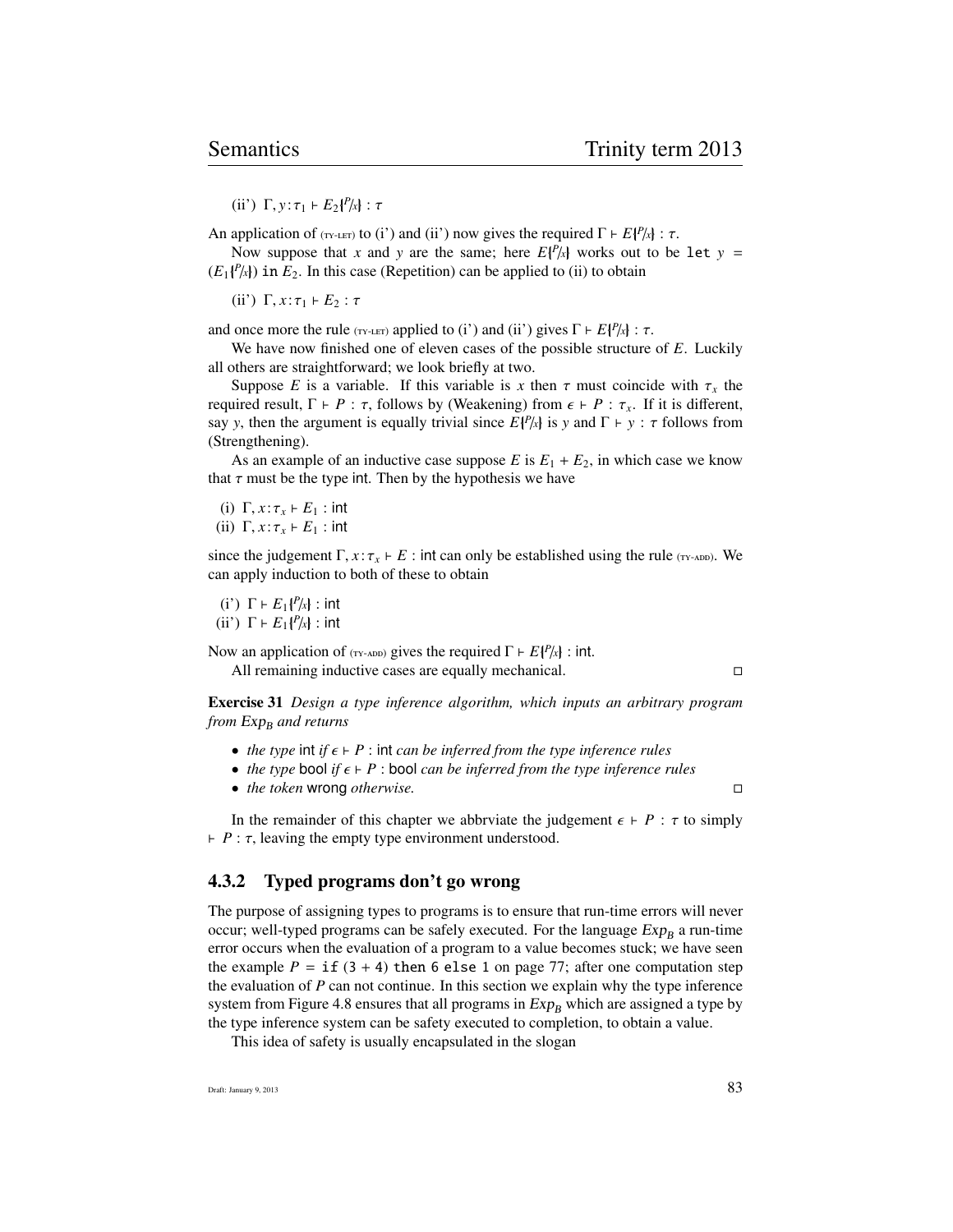#### $Safety = Progress + Preservation$

We have already come across the idea of *Progress*, stated in Proposition 21 for the language  $Exp<sub>loc</sub>$ . Intuitively it means that if a program has not terminated then it can continue evaluating.

**Theorem 28 (Progress)** Let P be a program in Exp<sub>B</sub> such that  $\vdash P : \tau$ . Then either P is a value or there is some program O such that  $P \rightarrow Q$ *is a value or there is some program Q such that*  $P \rightarrow Q$ .

Proof: Straightforward structural induction on *P*.

The second property, *Preservation*, means that whenever a program can be assigned a type, if it takes a computation step then the residual program can also be assigned the same type.

**Theorem 29 (Preservation)** *Let P be a program in*  $Exp_B$  *such that*  $\vdash P : \tau$ *. Then*  $P \rightarrow O$  *innlies*  $\vdash Q : \tau$  $P \rightarrow Q$  *implies*  $\vdash Q : \tau$ .

**Proof:** Here again the proof is by structural induction, this time on *P*. Let us start with the difficult case, when *P* has the form let  $x = P_1$  in *E*. Since *P* has type  $\tau$  we know

(i)  $\vdash P_1 : \tau_x$  for some type  $\tau_x$ , such that (ii)  $x: \tau_x \vdash E$ 

According to the small-step semantics for  $Exp_B$  in Figure 4.6 there are two possibilities for *Q*:

- (a) *Q* is let  $x = P'_1$  in *E*, where  $P_1 \rightarrow P'_1$ . Here the inductive hypothesis applied to (i) ensures that  $\vdash P'_1$ :  $\tau_x$  and an application of the typing rule ( $\tau_y$ -LET) to this and (ii) gives the required  $\vdash Q$ :  $\tau$ gives the required  $\vdash Q : \tau$ .
- (b)  $P_1$  is a value, v and Q is  $E[\%]$ . Here the result  $\vdash Q : \tau$  follows from (i) and (ii) by the Substitution lemma, Theorem 27.

There are many other possibilities for the structure of *P*. The base cases, when *P* is a value, are all trivial since values can not make an evaluation step. Moreover all of the inductive cases are purely mechanical. Suppose for example that *P* has the structure if *P* then  $P_1$  else  $P_2$ . Here we know

 $(i)$  *+ P* : bool  $(ii) \vDash P_1 : \tau$ (iii)  $\vdash P_2 : \tau$ 

Moreover examining the small-step semantics in Figure 4.6 we know that there are three possibilities for *Q*:

- (a) *Q* is if *P*<sup> $\prime$ </sup> then *P*<sub>2</sub> else *P*<sub>2</sub>, where *P*  $\rightarrow$  *P*<sup> $\prime$ </sup>. Applying Structural induction to (i) we obtain  $\vdash$  *P*': bool, and this together with (ii) and (iii) can be used with an application of the typing rule ( $_{\text{TV-F}}$ ) to give the required  $\vdash Q : \tau$ .
- (b) *P* is the value tt and *Q* is  $P_1$ . The required result is given in (ii).
- (c) Finally, Q can be  $P_2$ , if P is the ff, where the result is given in (iii).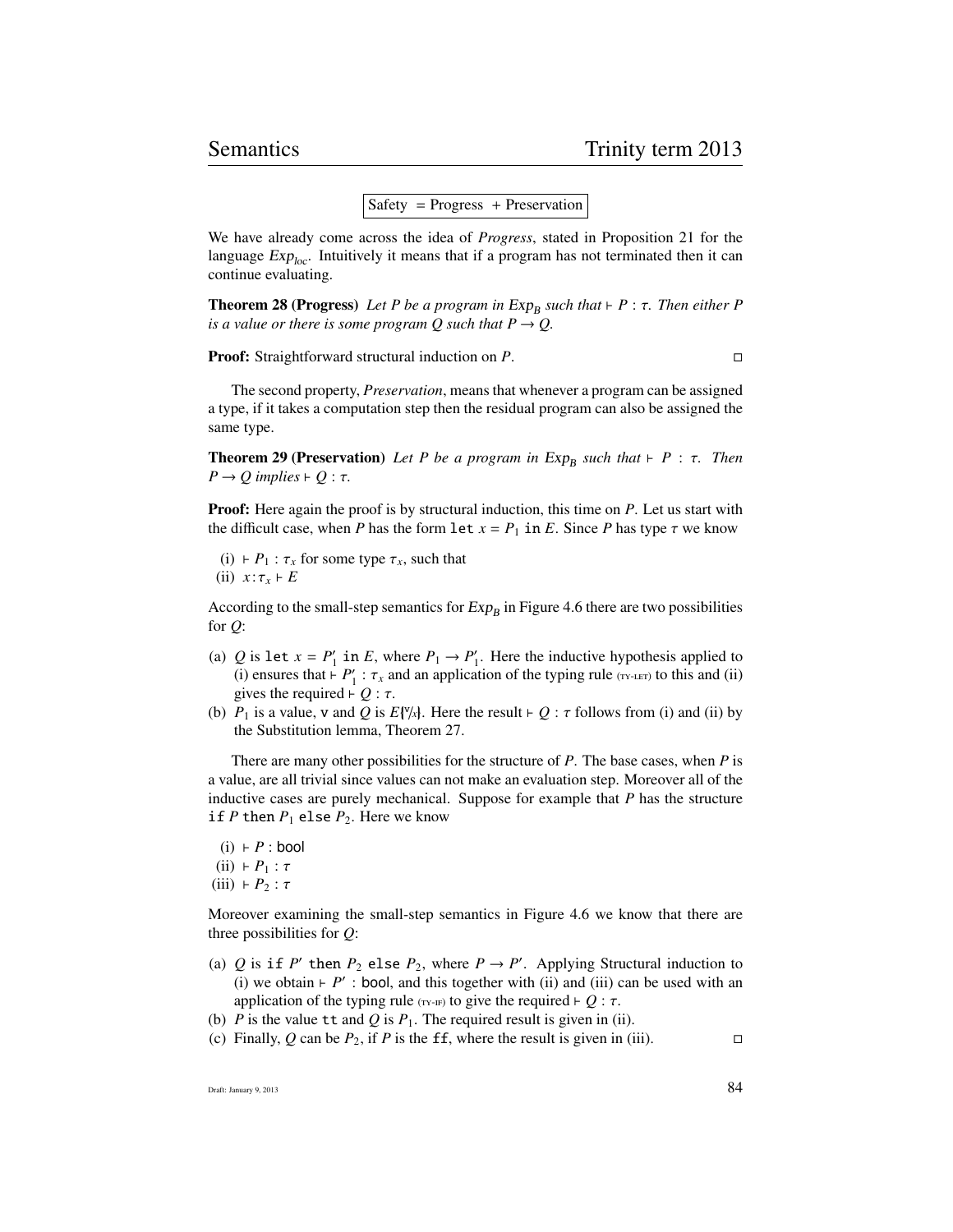These two generic results, Progress and Preservation, when applied to the language  $Exp_B$  ensure that every well typed program evaluates completely to value:

**Corollary 30** Let P be a well-typed program in  $Exp_B$ , that is  $\vdash P : \tau$  for some type  $\tau$ .<br>Then there exists some value y such that  $P \rightarrow^* y$ . Moreover if  $\tau$  is the type int then y is *Then there exists some value* **v** *such that*  $P \rightarrow^* \mathbf{v}$ *. Moreover if*  $\tau$  *is the type* int *then* **v** *is a numeral, whereas if it is* bool *it is a Boolean.*

Proof: We use the same strategy as in Corollary 22 in Section 4.1. We know that if  $P \rightarrow P'$  then  $|P'| < |P|$ , where  $|P|$  counts the number of symbols in *P*. Thus there must<br>be some *k* such that  $P \rightarrow^k P$ , but  $P \rightarrow^{(k+1)} Q$  for no *Q*. Preservation, annied repeated be some *k* such that  $P \rightarrow^k P_k$  but  $P \rightarrow^{(k+1)} Q$  for no  $Q$ . Preservation, applied repeated means that  $\vdash P^k : \tau$ . Since  $P_k \nrightarrow$ , Progress gives that  $P_k$  is a value; moreover we know this value if of the same type as *P*.

**Exercise 32** *Give an example of a program P such that P*  $\rightarrow^*$  *v for some value v, but which can not be typed, that is*  $\vdash P : \tau$  *for no type*  $\tau$ *.* 

# 4.4 User-defined functions

The language defined so far,  $Exp_B$  is of very limited use. There are only two operations on integers allowed, and two on Booleans. Here we extend the language so that the user can define their own functions. We thus allow expressions of the form

if 
$$
max(3, 4)
$$
 then  $fac(6)$  else  $rem(10, 3)$  (4.7)

where max, fac, rem are user-declared function names. Of course when we come to evaluate such expressions we will have to know how to handle calls to these functions. So with every function name we will assume a *declaration* such as

$$
\max(x, y) \Leftarrow \text{if } \text{less}(x, y) \text{ then } y \text{ else } x
$$

Then when evaluating the Boolean condition in (4.7) we end up evaluating the *body* in the declaration of max, with the formal parameters, *x* and *y* instantiated by the actual parameters 3 and 4. That is we end up evaluating the expression  $\mathbf{if}$  less(3, 4) then 4 else 3. This in turn will require the evaluation of the expression  $\text{less}(3, 4)$ , which in turn will depend on some declaration of the function less.

The extended syntax is given in Figure 4.10. The language Fpl is obtained from  $Exp_B$  by adding one extra clause to the BNF definition. We now allow expressions of the form  $f(E_1, \ldots, E_k)$  where f comes from some predefined set of function names Fnames. In addition we assume some collection of function definitions, one for each function name used; we call such a collection a *declaration set*. A typical declaration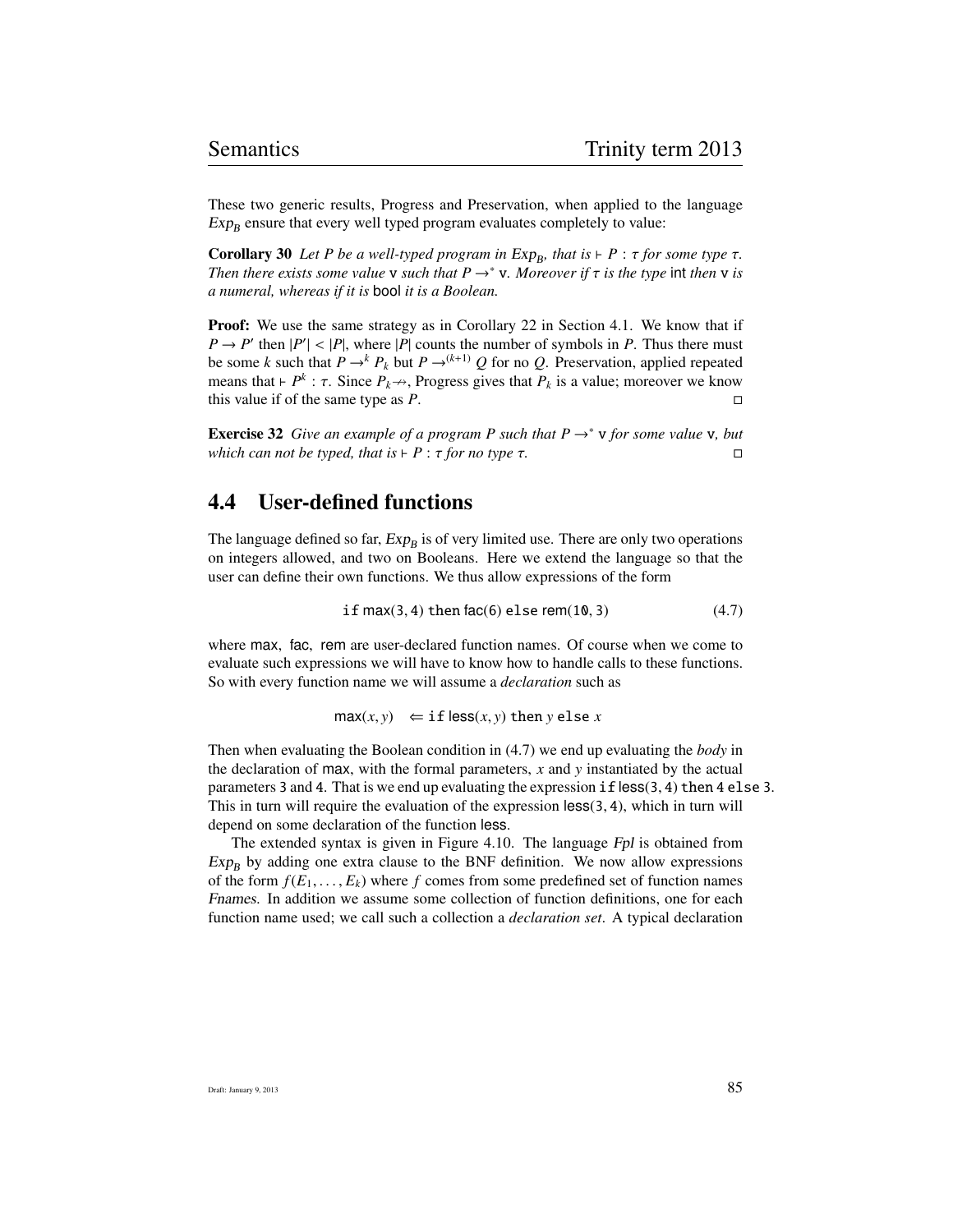$E \in Fpl$  ::= *v*  $|(E + E) | (E \times E) |$  let  $x = E$  in  $E$  $|E \text{ and } E| - E |E = E$  if *E* then *E* else *E f*( $F_1$ , . . . ,  $F_k$ ),  $k > 0$ , *f* ∈ *Fnames*  $v \in Val$  ::=  $x \in Vars \mid n \in Nums \mid tt \mid ff$ 

Figure 4.10: The language Fpl

```
f_1(x_1, ..., x_{k_1}) \Leftarrow E_1\ldots \Leftarrow \ldotsf_i(x_1, \ldots, x_{k_i}) \Leftarrow E_i\ldots \Leftarrow \ldotsf_n(x_1,\ldots,x_{k_n}) \Leftarrow E_n
```
Sanity conditions:

- (1)  $E_i$  can only use fellow function names  $f_1, \ldots, f_n$
- (2)  $E_i$  can only use variables  $x_1, \ldots, x_{i_k}$ , all of which are distinct (3) number of arguments in  $f(x_1, \ldots, x_k)$  determined by name f
- (3) number of arguments in  $f(x_1, \ldots, x_k)$  determined by name  $f$

Figure 4.11: Declaration set *D*

set would look like:

 $even(x) \leftarrow if x = 0 then 0 else minus(odd(minus(x, 1)), 1)$  $\text{odd}(x) \Leftarrow \text{if } x = 0 \text{ then } 1 \text{ else even}(\text{minus}(x, 1)) + 1$  $minus(x, y) \Leftarrow$  if  $x = y$  then 0 else  $let z = minus(x, y + 1) in (1 + z)$  $\text{less}(x, y) \leftarrow \text{if } x = 0 \text{ then } \text{tt else if } y = 0 \text{ then } \text{ff else}$  (4.8)  $less(minus(x, 1), minus(y, 1))$ rem(*x*, *y*)  $\Leftarrow$  if (less(*x*, *y*) and  $\neg$  *x* = *y*) then *x* else rem(minus( $x$ ,  $y$ ),  $y$ )

Notice that mutual dependencies are allowed. For example less uses a call to the function minus in its body, even calls odd, which in turn uses a call to even. In the sequel we use  $D_{\text{ex}}$  to refer to this specific set of declarations.

The format for declaration sets is given in Figure 4.11. The first sanity condition (1) says that the declaration set must be self-contained; any function named used must have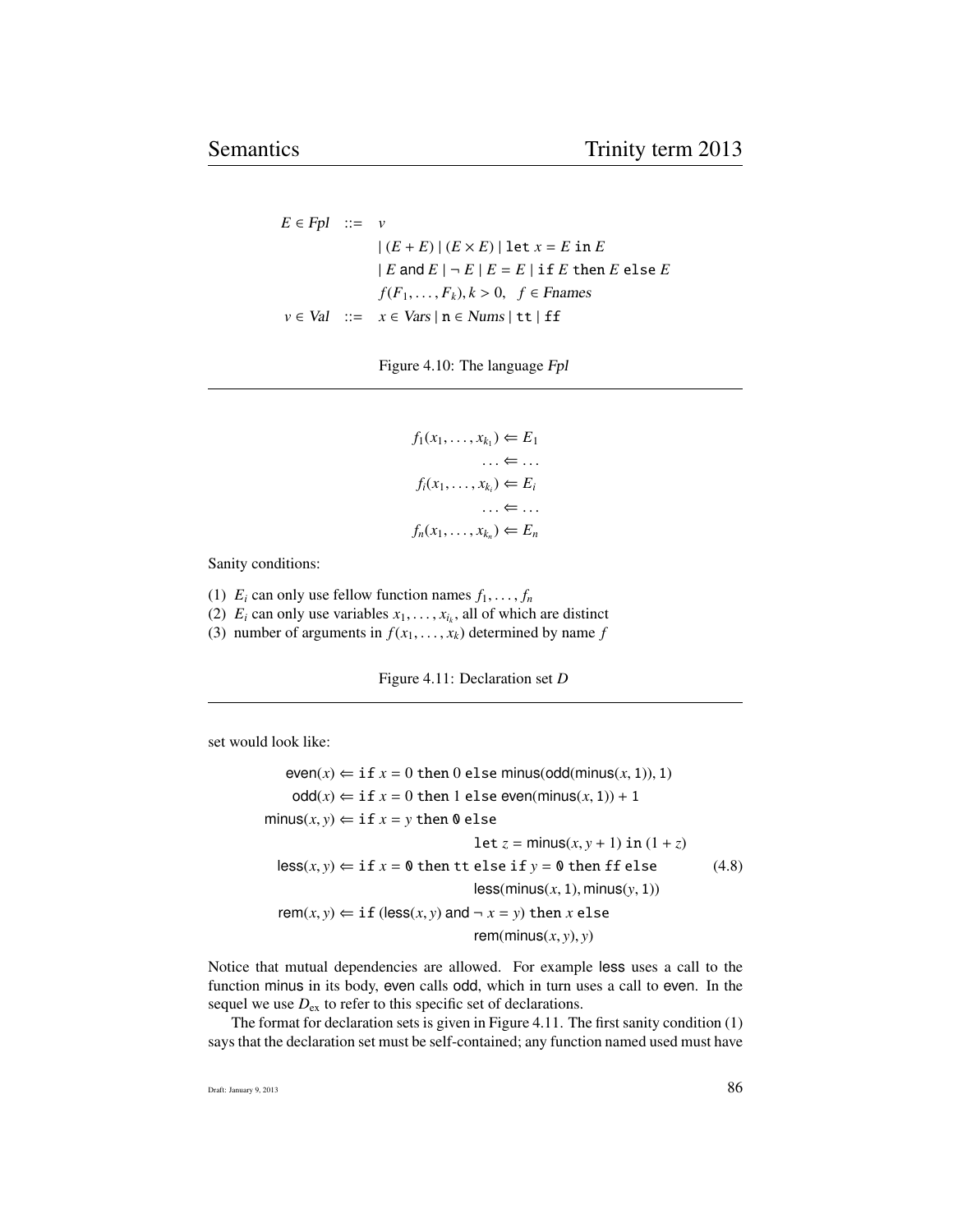| $(B-VAL)$                                                                              |
|----------------------------------------------------------------------------------------|
|                                                                                        |
| $\mathbf{v} \Downarrow_D^{\alpha} \mathbf{v}$                                          |
| $(B-LET)$                                                                              |
| $P \Downarrow_D^{\alpha} \mathfrak{m}$                                                 |
| $E\{\mathbb{T}/x\} \Downarrow_D^{\alpha} n$                                            |
| let $x = P$ in $E \Downarrow_D^{\alpha} n$                                             |
| $(B-AND)$                                                                              |
| $P_1 \Downarrow_D^{\alpha} bv_1$ , $P_2 \Downarrow_D^{\alpha} bv_2$                    |
| $bv = conj(bv1, bv2)$<br>$P_1$ and $P_2 \Downarrow_D^{\alpha}$ by                      |
| $(B-EQ.T)$                                                                             |
| $P_1 \Downarrow_D^{\alpha}$ $v_1$ , $P_2 \Downarrow_D^{\alpha} v_2$                    |
| $- v_1 = v_2$<br>$P_1 = P_2 \Downarrow^{\alpha}_{D}$ tt                                |
| $(B-IF.T)$                                                                             |
| $P \Downarrow_D^{\alpha}$ tt, $P_2 \Downarrow_D^{\alpha}$ v                            |
| if P then $P_1$ else $P_2 \Downarrow_D^{\alpha}$ v                                     |
|                                                                                        |
| $(B-EGER)$                                                                             |
| $P_1 \Downarrow_D^e$ $v_1, \ldots, P_k \Downarrow_D^e v_k$                             |
| $F[{^{v_1}}/_{x_1}] \ldots [{^{v_k}}/_{x_k}] \Downarrow_D^e v$<br>$D(f(x_1,,x_k)) = F$ |
| $f(P_1,\ldots,P_k) \Downarrow_D^e$ v                                                   |
|                                                                                        |

 $(B-ADD)$  $P_1 \Downarrow_D^{\alpha} \mathfrak{n}_1$   $P_2 \Downarrow^{\alpha} \mathfrak{n}_2$  $(n_1 + P_2) \Downarrow_D^{\alpha} n_3$  = add $(n_1, n_2)$  $(B-MULT)$  $P_1 \Downarrow^{\alpha}$   $n_1$  *P<sub>2</sub>*  $\Downarrow^{\alpha}$   $n_2$  $(n_1 \times P_2) \Downarrow_D^{\alpha} n_3$  = mult $(n_1, n_2)$  $(B-NOT)$  $P \Downarrow^{\alpha}$  bv  $\frac{\partial}{\partial P} \frac{\partial}{\partial P}$ **bv**<sup> $\prime$ </sup> = neg *bv*  $(B-EQ.T)$  $P_1 \Downarrow_D^{\alpha} v_1$ ,  $P_2 \Downarrow_D^{\alpha} v_2$  $P_1 = P_2 \bigcup_{D}^{\alpha} f f$   $v_1 \neq v_2$  $(B-IF.F)$  $P \Downarrow_D^{\alpha}$  **ff**,  $P_2 \Downarrow_D^{\alpha}$  **v** 

if  $P$  then  $P_1$  else  $P_2 \Downarrow_D^{\alpha}$  v

 $(B-LAZY)$  $F\{^{\mathbf{P}_1/x_1}\}\ldots\{^{\mathbf{P}_k/x_k}\}\Downarrow_{D}^{l}$  v *f*( $P_1, ..., P_k$ )  $\bigcup_{D}^{I}$  **v**  $D(f(x_1, ..., x_k)) = F$ 

Figure 4.12: Big-step semantics of Fpl

an associated declaration. The second (2) merely says that whenever formal parameters are replaced in the body of any declaration, the resulting expression is closed, that is contains no free variables. The third says that each function symbol *f* has an explicit number associated with it, telling how many arguments it expects. This is often refered to as the *arity* of *f* .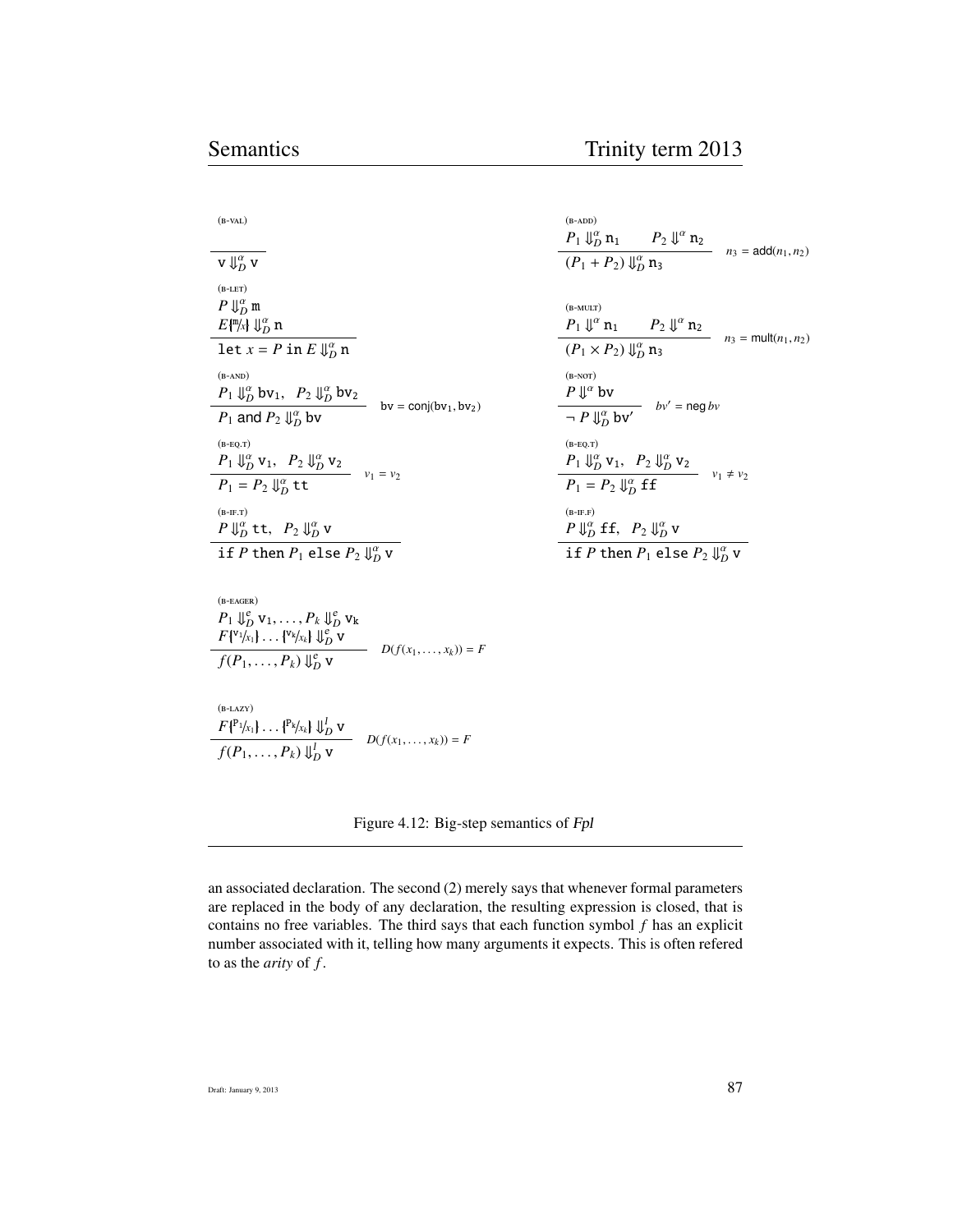#### 4.4.1 Big-step semantics

Fpl is an extension of the language  $Exp_B$ , and thus we have the same problems with the management of free and bound variables as before. But the techniques developed in Section 4.1 are easily extended to the larger language. For example to calculate the set of free-variables of an expression *E* from Fpl we just add to the clauses in the definition of fv(*E*) given in Section 4.1 the extra clause

 $f(v)$   $f(v(f(E_1, ..., ..., E_n)) = f(v(E_1) \cup ... \cup f(v(E_n))$ 

while for substitution we add

(vi) 
$$
f(E_1,..., E_n)
$$
 ${f^p/x} = f(E_1{^p/x},..., E_n{^p/x})$ 

As this suggests we will continue to use *P* to denote an arbitrary program from Fpl, that is an expression with no free variables.

The result of evaluating a program *P* in Fpl depends on the declaration set associated with the function names. For if this contains the declaration

arb $(x, y) \Leftrightarrow \text{if } x = y \text{ then } \text{tte } \text{else } x$ 

then the result of evaluating the expression  $arb(\text{tt},\text{ff})$  should be  $\text{tt}$ , while if it contains the declaration

$$
\mathsf{arb}(x, y) \ \Leftarrow \text{if } x = y \text{ then } \mathsf{ff} \text{ else } y
$$

then the result should be ff.

Consequently the judgements for the big-step semantics for Fpl take the form

*P* ⇓*<sup>D</sup>* v

where *P* is a program, *D* is a declaration set and v is a value. The inference rules for all of the program constructs except function calls are inherited from  $Exp_B$ ; indeed the only interest is in how to evaluate calls to user-declared functions.

Consider for example the evaluation of the expression minus $(5, 4)$  relative to the declaration set *Dex* given above. The obvious evaluation rule should dictate:

- (1) Look up the declaration of the function minus.
- (2) Substitute the actual parameters 5 and 4, in for the formal parameters  $x$  and  $y$ , respectively, in the body of the definition to obtain a program.
- (3) evaluate this resulting program.

So we end up evaluating the program

if  $5 \leq 4$  then 0 else less(minus(5, 1), minus(4, 1))

However suppose we have to evaluate the more complicated expression minus(rem(24, 7), even(8)). Here the arguments to the funcrion minus( $-$ ,  $-$ ) are not values but other programs, rem(24, <sup>7</sup>) and even(8) respectively. There are (at least) two reasonable strategies to follow: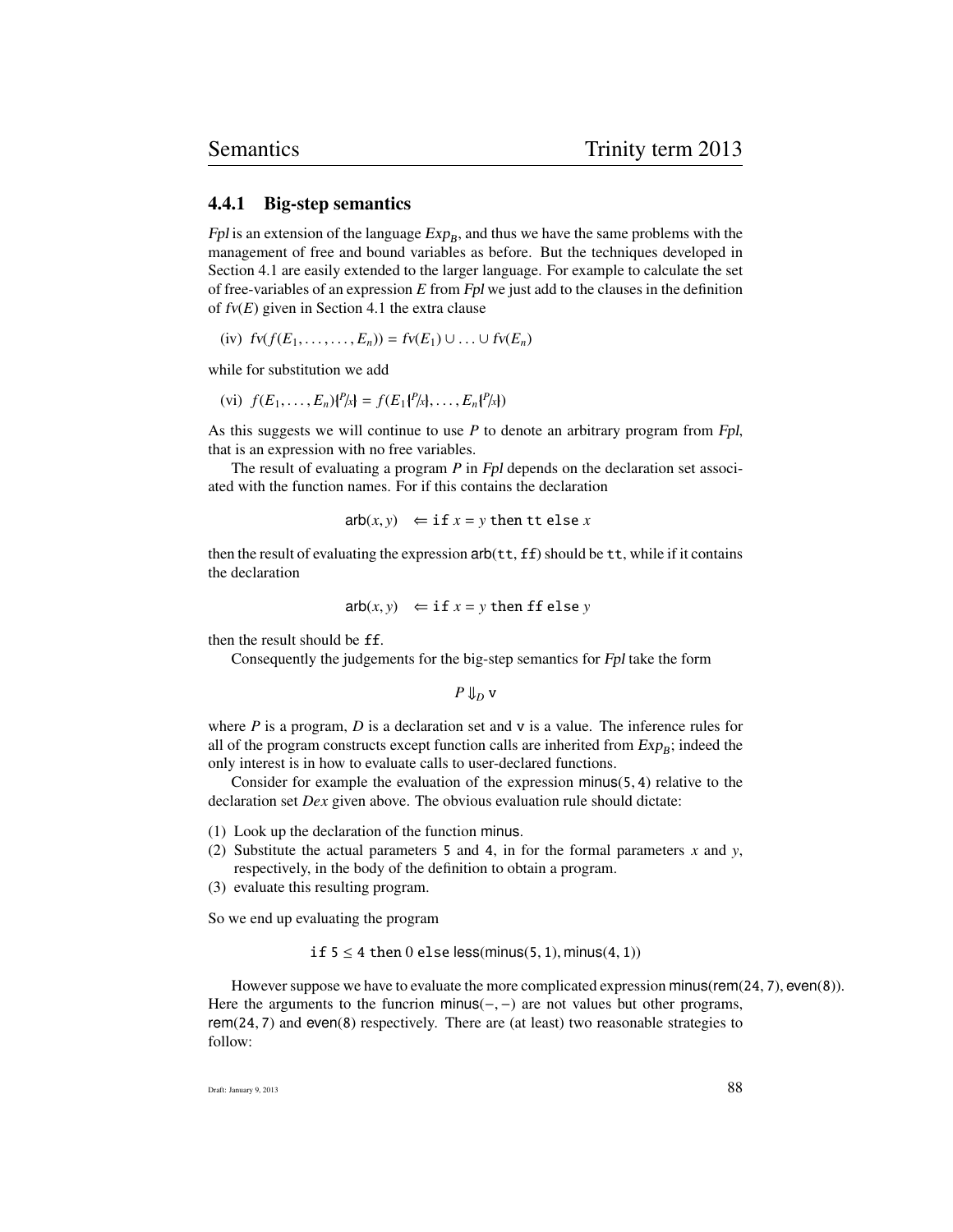Eager: Here the parameters are evaluated before the function is called:

- (1) First evaluate the actual parameters rem(24, <sup>7</sup>) and even(8) to values; in this case we will get 3 and 0 respectively.
- (2) Substitute the resulting values, in this case 3 and 0, in for the formal parameters *x* and *y*, respectively, in the body of the definition to obtain a program.
- (3) evaluate this resulting program.

In the end we have to evaluate the program

if  $3 = 0$  then tt else if  $0 = 0$  then ff else  $\text{let } z = \text{minus}(3, 1 + 1) \text{ in } (1 + z)$ 

Lazy: Here the actual parameters are not evaluated prior to the call to the function:

- (1) Look up the declaration of the function minus.
- (2) Substitute the programs rem(24, <sup>7</sup>) and even(8) in the body of the definition for the formal parameters *x* and *y* respectively.
- (3) Evaluate the resulting program.

Here we end up evaluating

if rem(24, 7) =  $\theta$  then tt else if  $even(8) = 0$  then ff else let *z* = minus(rem(24, 7), even(8) + 1) in  $(1 + z)$ 

Thus for Fpl we have two different big-step semantics, one for each of these evaluation strategies. The judgements are of the form

- (i)  $P \Downarrow_D^e$  v: eager evaluation
- (ii)  $P \Downarrow_D^l$  v: lazy evaluation

The inference rules are given in Figure 4.12, where all of the rules inherited from  $Exp_B$ are common to both strategies; in these we use the annotation  $\alpha$  to indicate either the eager or the lazy judgement. The only difference is in the evaluation of function application, with the rules (B-EAGER) and (LAZY); in these rules the notation  $D(f(x_1, \ldots, x_k)) = F$ means that the declaration set *D* contains a declaration of the form  $f(x_1, \ldots, x_k) \leftarrow F$ for some term *F*.

An example inference of the judgement

minus(4, 3)  $\Downarrow_D^e 1$ 

is given in Figure 4.13; to save space we have omitted some applications of the trivial rule (B-NUM) and we have used  $B(n_1, n_2)$  as an abbreviation of the program

if 
$$
n_1 = n_2
$$
 then 0 else let  $z = \min\{n_1, n_2 + 1\}$  in  $(1 + z)$ ,

Draft: January 9, 2013  $89$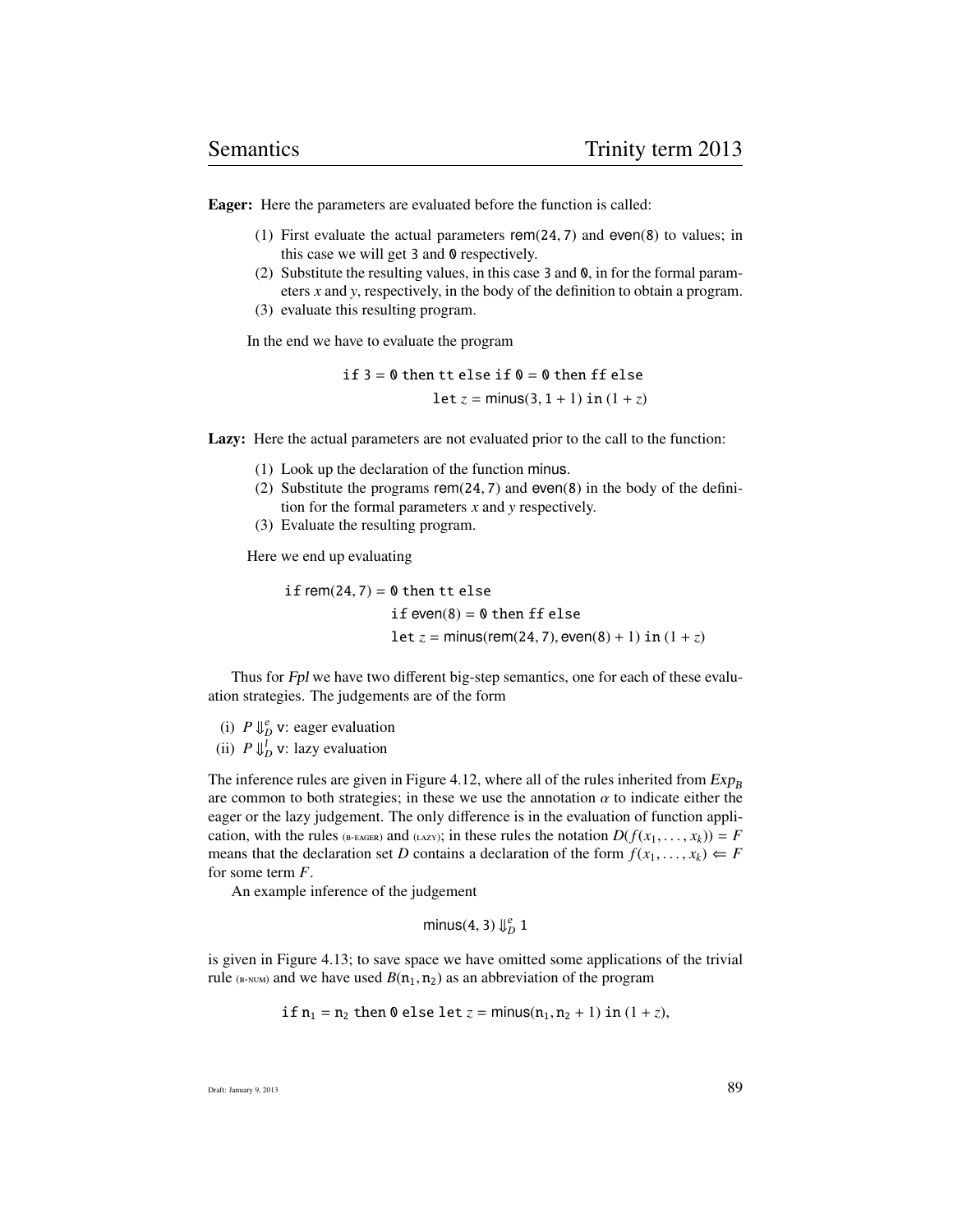|                             | $(B-ADD)$<br>$(3 + 1)$ $\int_{D}^{e} 4$                   | $(B-EQ)$<br>$(4 = 4) \Downarrow^e_D t t$<br>$B(4, 4)$ $\Downarrow^e_D \mathbf{0}$ | $\mathbf{0}\Downarrow_D^e \mathbf{0}$ | $(B-NUM)$<br>$(B-IF.T)$<br>$\cdot$  |                        |
|-----------------------------|-----------------------------------------------------------|-----------------------------------------------------------------------------------|---------------------------------------|-------------------------------------|------------------------|
| $\cdots$<br>$(B-EO)$        |                                                           | $ms(4, 3 + 1) \Downarrow_D^e 0$                                                   |                                       | $(1 + \mathbf{0}) \Downarrow_D^e 1$ | $(B-ADD)$<br>$(B-LET)$ |
| $(4 = 3) \Downarrow_D^e ff$ | $B(4, 3) \Downarrow_D^e 1$<br>$ms(4, 3) \Downarrow^e_D 1$ | let $z = ms(4, 3 + 1)$ in $1 + z \downarrow^e_D 1$<br>$(B-EAGER)$                 |                                       | $(B-IF.F)$                          |                        |

Figure 4.13: Example big-step derivation for Fpl

that is the body of the declaration of minus in which the actual values  $n_1$  and  $n_2$  replace the formal parameters *<sup>x</sup>* and *<sup>y</sup>* respectively. We also abbreviate minus(−, <sup>−</sup>) with  $ms(-, -).$ 

With the introduction of user-defined functions into the language we lose the property of strong normalisation; that is we now longer have the property that for every program *P* there exists a value v such that *P*  $\Downarrow^e_D$  v ( or indeed or *P*  $\Downarrow^l_D$  v). As a simple example consider the declaration

$$
loop(x) \Leftarrow
$$
 if  $x = 0$  then  $tt$  else  $loop(x + 1)$ 

Then it is easy to derive the judgement  $\text{loop}(0) \Downarrow_D^e$  tt. But to derive  $\text{loop}(1) \Downarrow_D^e$  tt it would be necessary to first derive  $\text{loop}(2) \Downarrow^e_D \text{tt}$ ; this in turn would require a prior derivation of  $\log(3) \Downarrow_D^e t$ , and so on. In other words if  $n > 0$  then there is no value<br>*y* such that the judgement  $\log(n) \Downarrow_e^e y$  can be derived using the inference rules of v such that the judgement  $loop(n) \Downarrow_D^e$  v can be derived using the inference rules of Figure 4.12.

Exercise 33 *Give a formal proof of this property of the function* loop*, for both the eager and lazy semantics. Consult the argument given on page 45 in Chapter 3.1.*

Let us end this section with a brief comparison between the eager and lazy semantics. Refering back to the derivation in Figure 4.13, it is easy to adapt it so as to derive minus(4, 3)  $\bigcup_{i=1}^{l}$  1, and indeed the actual derivation would not be very different. How-<br>ever in general the derivations in the lazy semantics are much larger than in the eager ever in general the derivations in the lazy semantics are much larger than in the eager semantics, because of the duplication of unevaluated programs. For example in the derivation of the judgement

$$
\text{minus}(\text{rem}(13,5),2) \Downarrow_D^l 1
$$

the program rem(13, <sup>5</sup>) is evaluated at least twice, once in the equality test, and again in the subsequent call to minus. Indeed in this subsequent call to minus it will again be evaluated in the equality test, and again in the following call to minus. We thus get a cascading number of re-evaluations of the original parameter rem(13, <sup>5</sup>).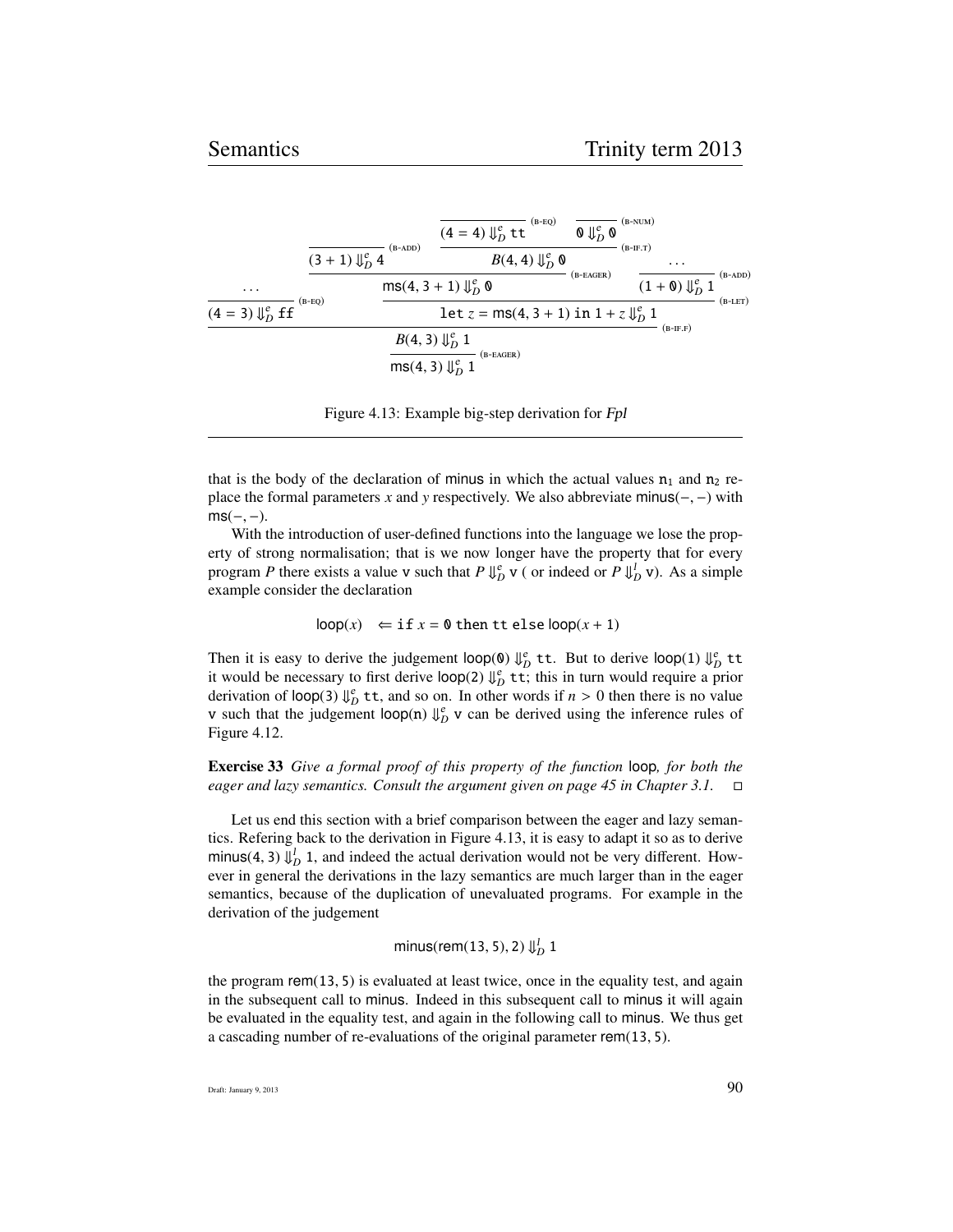However it is important to realise that our inference rules merely give a reference formal semantics, and do not represent an implementation proposal. And in fact there are many standard implementation techniques for the lazy semantics which avoid this duplication of evaluations.

The lazy semantics also has certain advantages. First it can be used to simulate the eager semantics, using the let  $x = \ldots$  in  $\ldots$  construct. For example to evaluate a program *P* eagerly it is sufficient to replace each function call  $f(Q_1, \ldots, Q_n)$  in *P* with the program

$$
\text{let } x_1 = Q_1 \text{ in } \dots \text{ let } x_n = Q_n \text{ in } f(x_1, \dots, x_n)
$$

There are also certain cases in which the eager semantics provides no answer while lazy semantics returns a value. As a simple example suppose we have the declaration

$$
\mathsf{proj2}(x, y) \Leftarrow y
$$

Then it is easy to check that

$$
proj2(logp(2), 0) \Downarrow_D^l 0
$$

whereas there is no value v such that  $proj2(logop(2), \emptyset) \Downarrow_{D}^{e}$  v. The general problem is that in the eager semantics arguments to functions are always evaluated, whether or not that in the eager semantics arguments to functions are always evaluated, whether or not they are actually needed.

Finally we can prove that the lazy semantics is guaranteed to provide any answers which the eager semantics can provide. First a preliminary result.

**Lemma 31** Suppose  $P \Downarrow_{D}^{1} \mathbf{w}$ . Then for every expression E containing at most one free *variable x,*  $E\{\mathbb{V}/x\} \Downarrow^{l} \mathbf{v}$  *implies*  $E\{\mathbb{P}/x\} \Downarrow^{l} \mathbf{v}$ *.* 

Proof: Here we need to use rule induction. For the purposes of the proof let us fix a program *P* and a value w such that  $P \Downarrow_D^1$  w. Then let  $P(E, v)$  be the predicate which<br>says:  $E[P\cup W]$  We prove  $E[N\cup W]$  winnlies  $P(E, v)$  by induction on the size of the says:  $E\{P/x\}$   $\downarrow^l$  v. We prove  $E\{W/x\}$   $\downarrow^l_D$  v implies  $P(E, v)$  by induction on the size of the derivation of the judgement  $E\{W/x\}$   $\downarrow^l_D$  v using the rules in Figure 4.12 derivation of the judgement  $E[\mathbb{W}_k] \Downarrow_D^l$  v using the rules in Figure 4.12.<br>The proof now proceeds by an analysis of this derivation, and in

The proof now proceeds by an analysis of this derivation, and in particular the last rule used. In all there are eleven possibilities. One possibility is that the last rule used is  $(E-VAL)$ , so that the expression *E* is *x* and so the values v and w coincide. In this case  $P(E, v)$  is trivial.

The most interesting case is when the rule  $_{(B-LAZ)}$  is used. Here suppose for convenience that *E* has the form  $f(G)$ , a function which takes only one argument. Then we know *f* has a declaration in *D*, say  $D(f(x_1)) = F$ , and the judgement  $F\{G^{[x]}(x_k)\}\downarrow_b^1 D$  v<br>can be derived: moreover the size of its derivation is strictly smaller than that of can be derived; moreover the size of its derivation is strictly smaller than that of  $f(G[\mathbb{W}_X]) \Downarrow_D^l$  v. Also because  $x_1$  is the only variable allowed in the declaration *F*, the expression  $F\{^{(G\#_N)}(x_1)\}$  can be written as  $(F\{^{G}(x_1)\})^{\{w\}}(x)$ .

So we can apply induction to obtain  $(F\{\mathcal{G}/x_1\})\{P/x\}\bigcup_{D}^{L} \mathbf{v}$ . Once more this can rewritten as  $F\{^{(G|F/A)}\}_{x_1}$ , because *x* can not appear in *F*, and so an application of the rule (B-LAZY) gives the required  $f(G\{P/L\})$   $\parallel^1$  **y** gives the required  $f(G\{P/x\}) \Downarrow_D^l$  v.<br>There are still nine other case

There are still nine other cases to consider, but all are completely straightforward.  $\Box$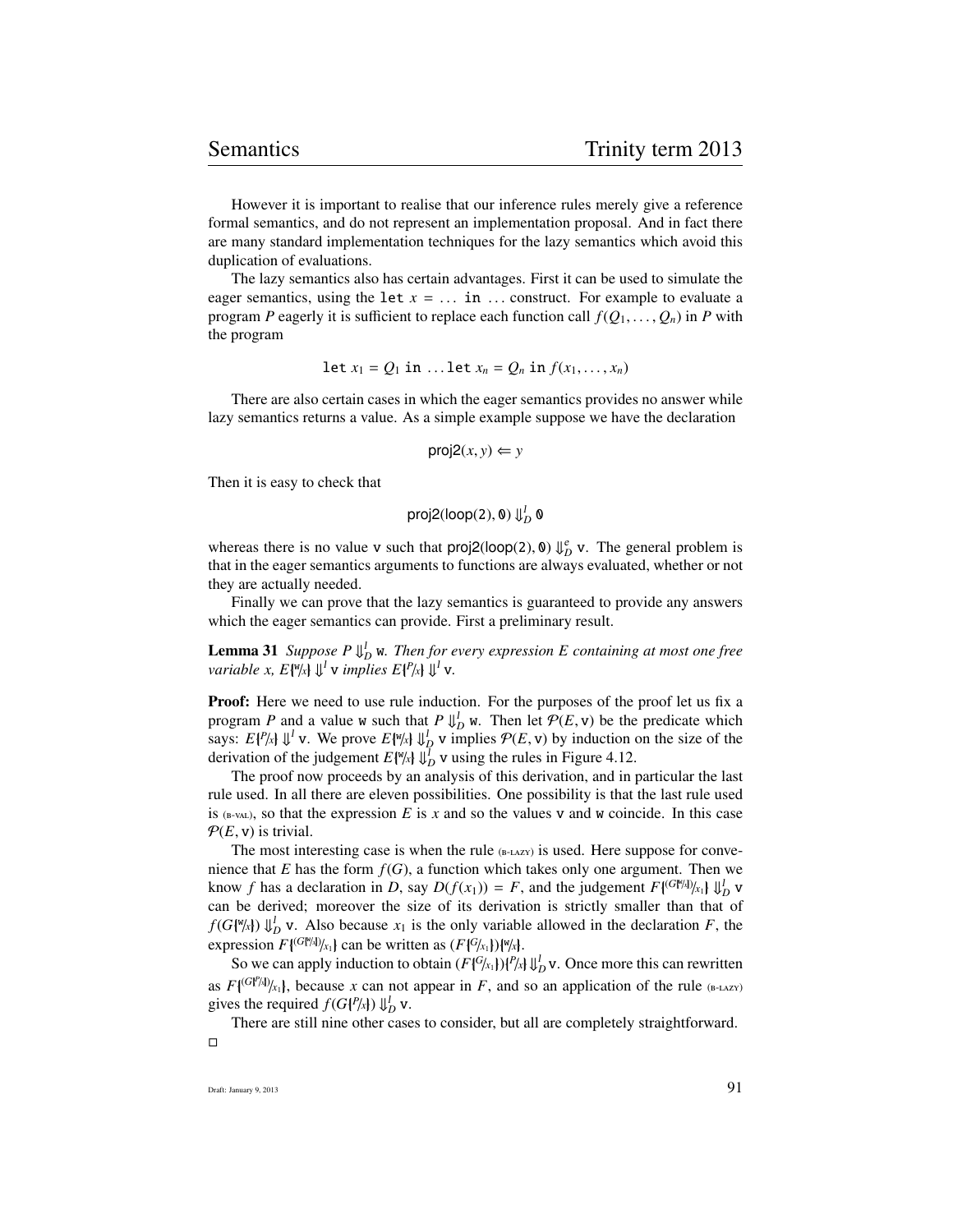$(S-EGER, ARG)$  $P_i \rightarrow_D^e P'_i, \ 1 \leq i \leq k$  $f(P_1, \ldots, P_i, \ldots, P_k) \to_D^e f(P_1, \ldots, P'_i, \ldots, P_k)$  $(s$ -EAGER.APP $)$  $f(\mathbf{v}_1, \ldots, \mathbf{v}_k) \to_{D}^{e} F\{\mathbf{v}_1/x_1\} \ldots \{\mathbf{v}_k/x_k\}$   $D(f(x_1, \ldots, x_k)) = F$  $(s$ -LAZY $)$  $f(P_1, ..., P_k) \rightarrow_D^l F\{P_1/x_1\} ... \{P_k/x_k\}$   $D(f(x_1, ..., x_k)) = F$ 

Figure 4.14: Small-step semantics of Fpl: function application

Exercise 34 *Show that the result in this lemma is also true for the eager semantics.*

**Theorem 32** For every program in Fpl,  $P \Downarrow_D^e$  v implies  $P \Downarrow_D^l$  v.

**Proof:** Here again we use rule induction. Let  $\mathcal{P}(P, \mathbf{v})$  denote the predicate  $P \Downarrow_D^1 \mathbf{v}$ . We prove  $P \parallel^e \mathbf{v}$  implies  $\mathcal{P}(P, \mathbf{v})$  by induction on the size of the derivation of the judgement prove  $P \downarrow^e_D$  v implies  $P(P, v)$  by induction on the size of the derivation of the judgement  $P \parallel^e V$ *P*  $\Downarrow^e_D$  v.

The proof proceeds by an analysis of this derivation, and in particular the last rule used. In all there are eleven possibilities, corresponding to each of the rules in Figure 4.12. Here we examine only one, the most interesting case  $_{(B-EGER)}$ : *P* has the form  $f(Q)$ , the function *f* has a declaration in *D*, that is  $D(f(x)) = F$  for some *F*, and we know both  $Q \Downarrow_{D}^{e}$  w can be derived for some value *w*, and  $F\left[\frac{\nu}{\lambda}\right] \Downarrow_{D}^{e}$  v can also be derived;<br>for the sake of simplicity we are assuming that the function f only takes one argument for the sake of simplicity we are assuming that the function *f* only takes one argument.

At this point we can use induction, since the derivations of  $Q \Downarrow_D^e w$  and  $F[\% \downarrow \Downarrow_D^e w]$ are strictly smaller than that of  $f(Q) \Downarrow_D^e$  v. This gives us

(a)  $Q \Downarrow_D^l$  w

(b)  $F[\mathbb{W}/x] \Downarrow_D^l$  v

But now we can apply the previous lemma to (b) to obtain  $F\{\mathcal{Q}_k\}\downarrow_{D}^{l}$  v, and an application of  $(n, m)$  gives the required  $f(O)\parallel^l$  v of (B-LAZY) gives the required  $f(Q) \Downarrow_D^l$  v.

#### 4.4.2 Small-step semantics

Here we also have two evaluation rules, for the eager and lazy strategies, and both are relative to a declaration set for function names. The semantics uses the judgements of the form

$$
P \to_D^e Q \qquad \qquad P \to_D^l Q
$$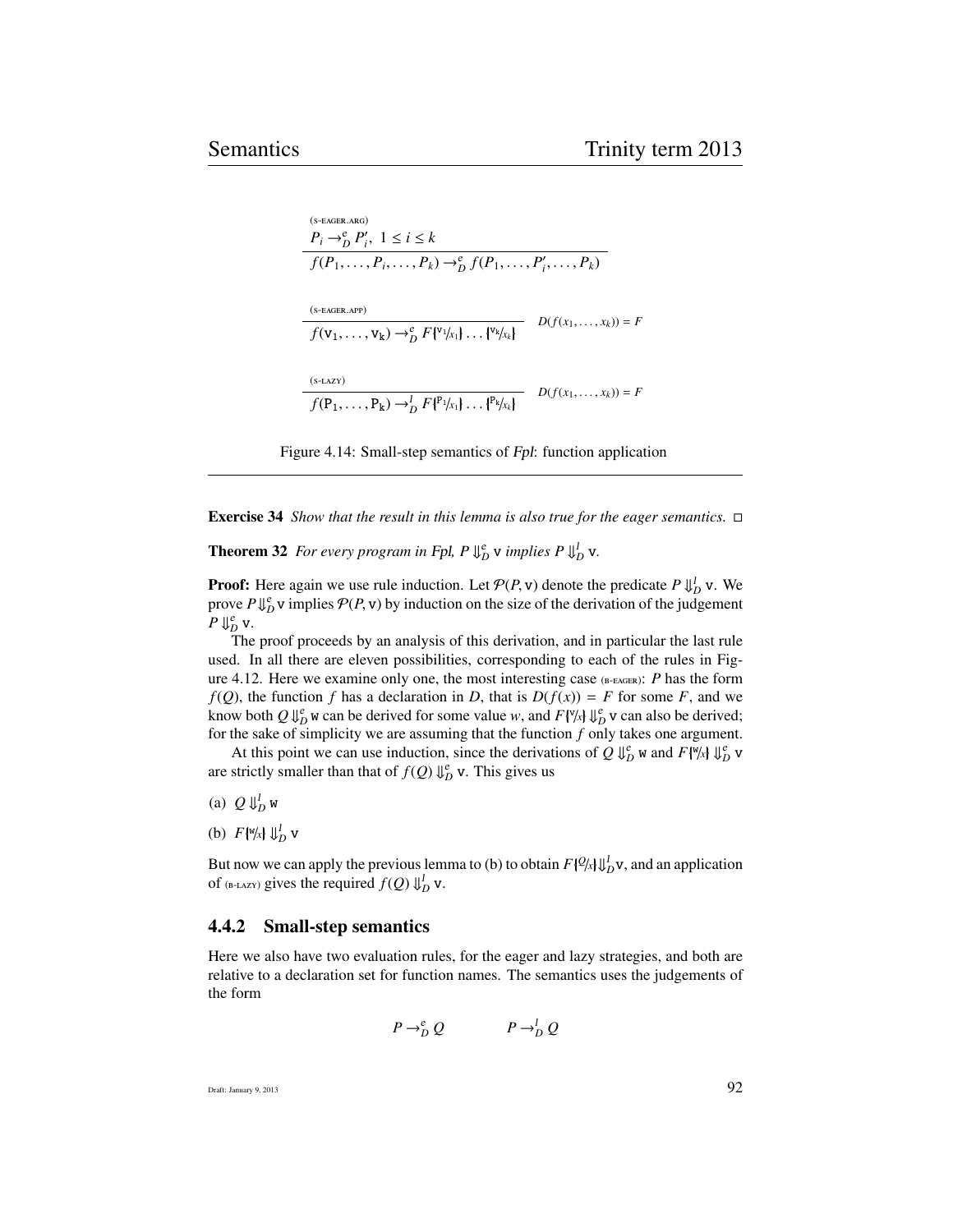respectively, and both inherit all the inference rules from Figure 4.6. We just need to add rules for evaluating function applications; these are given in Figure 4.14.

First let us consider eager evaluation. Intuitively to execute the program  $f(P_1, \ldots, P_n)$ :

- (i) Start evaluating any of the actual parameters  $P_1, \ldots, P_n$ .
- (ii) If all parameters  $P_i$  are already evaluated, say to the values  $v_i$ , look up the definition of *f* in the declaration set, say F.
- (iii) Substitute the actual value parameters  $v_i$  in for the corresponding formal parameter in the body of the declaration of *f* , namely *F*.
- (iv) Start executing the resulting program.

The rule  $(s$ -EAGER.ARG) in Figure 4.14 corresponds to (i) above, whereas (ii) - (iv) are formalised in the rule (S-EAGER.APP).

Eager evaluation is easier. To execute  $f(P_1, \ldots, P_n)$ :

- (i) Look up the definition of  $f$  in the declaration set, to obtain the declaration  $F$ .
- (ii) Substitute the actual parameters  $P_i$  in for the corresponding formal parameter in the body of the declaration of  $f$ , namely  $F$ .
- (iii) Start executing the resulting program.

This is formalised in one rule, (S-LAZY).

Exercise 35 *Show that this small-step semantics for* Fpl *is consistent with the big-step semantics. That is prove, for*  $\alpha = e$  *or l*,

- *P*  $\bigcup_{D}^{\alpha}$  *v implies P*  $\rightarrow_D^{\alpha*}$  *v*
- *Conversely,*  $P \rightarrow_D^{\alpha^*}$  *v implies P*  $\Downarrow_D^{\alpha}$ v*.*

Exercise 36 *The small-step eager semantics in Figure 4.14 does not really specify left-to-right evaluation, as the actual parameters to a function can be evaluated in any order. Modify the rules so that evaluation is from left to right.*

#### 4.4.3 Typing functions

The functional language  $Fpl$  is an extension of  $Exp_B$ , and so inherits all of the problems of run-time errors discussed in Section 4.2; moreover the introduction of functions introduces even more. For example the execution of the program minus(less(1, <sup>2</sup>), even(3)) will lead to a run-time error because the function minus expects both its arguments to be numerals, and less(1, <sup>2</sup>) returns a Boolean. Luckily the approach of Section 4.3 to eliminating this errors via types is easily extended to the current language Fpl.

In  $Exp_B$  there are already function symbols, such as  $+$  and and, and the type inference rules in Figure 4.8 dictate the manner in which these operations may be applied in expressions. For example the rule  $(TY- A, OP)$  says that the function + may only be applied to arguments which are or evaluate to numerals, while (TY-B.OP) says that and may only be applied to Booleans. But  $(TY-A.0P)$  also dictates that expressions formed with  $+$ , that is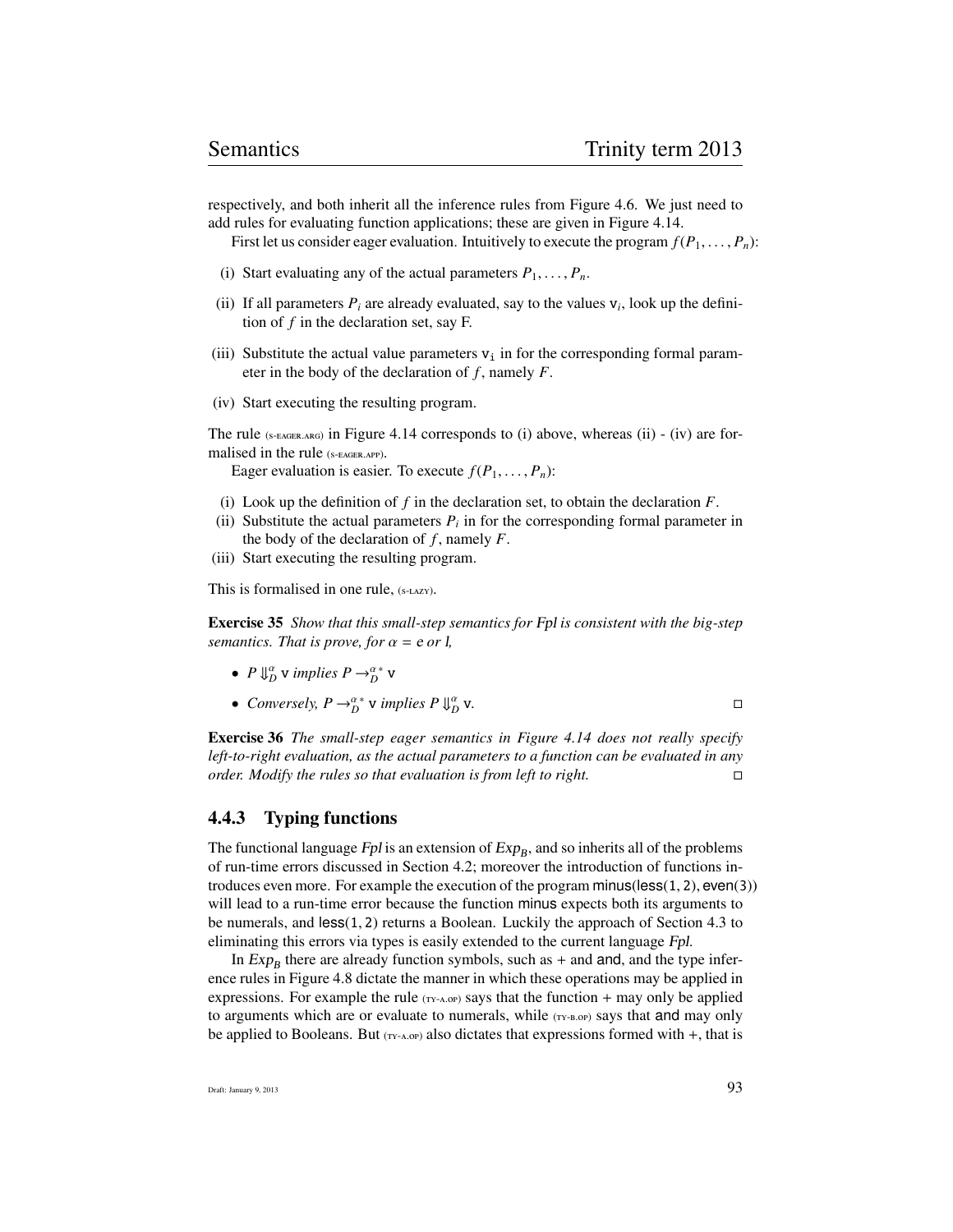Types:  $\tau$  ::= base |  $\tau_f$ base ::= int | bool  $\tau_f \in$  function ::= (base<sub>1</sub>, ..., base<sub>k</sub>)  $\rightarrow$  base,  $k \ge 1$ 

Type environments:  $\Gamma := |\Gamma, x : \text{base} | \Gamma, f : \tau_f$ 

Environment look-up:

| $(TY-LOOK1)$                       | $(TY-LOOK2)$<br>$\Gamma \vdash u_2 : \tau_2$ |                |
|------------------------------------|----------------------------------------------|----------------|
| $\Gamma, u : \tau \vdash u : \tau$ | $\Gamma, u_1 : \tau \vdash u_2 : \tau_2$     | $u_1 \neq u_2$ |

Figure 4.15: Types and environments for Fpl

of the form  $(E_1 + E_2)$  can only be used where arithmetic expressions are expected. So for example  $(E_1 + E_2) \times 3$  is allowed, whereas  $\neg (E_1 + E_2)$  is incorrect.

We need similar rules for each of the function symbols used in Fpl. For each *f* we need to know:

- (i) the type of arguments to which it can be applied, the input types, and their number
- (ii) the type of value an application of *f* returns, its output type.

For example we would expect that less should only be applied to two arguments, each of type int, and that it will return a value of type bool. So we associate with less the type (int, int)  $\rightarrow$  bool. More generally we need to associate with each function symbol a type of the form

 $(base<sub>1</sub>, \ldots, base<sub>k</sub>) \rightarrow base$ 

where  $base_i$  are the input types and base is the output type; incidently here  $k$  is the *arity* of the function symbol, dictating how many arguments it expects. Since we only have two kinds of values in the language, all of these types can only be either int for numerals, or bool for Booleans. This revision of types, and type environments required for Fpl is reported in Figure 4.15; the environment look-up rules are inherited directly from Figure4.7.

In principle one might try to calculate the appropriate types for the function symbols from the corresponding definitions in a declaration set *D*. But here we avoid this algorithmic issue and confine our attention to typechecking; that is given a proposed set of types for the function symbols how do we check that there are in fact appropriate. So we extend the type inference systems from Section 4.3.1 to Fpl. As before we will have judgements of the form

 $\Gamma \vdash E$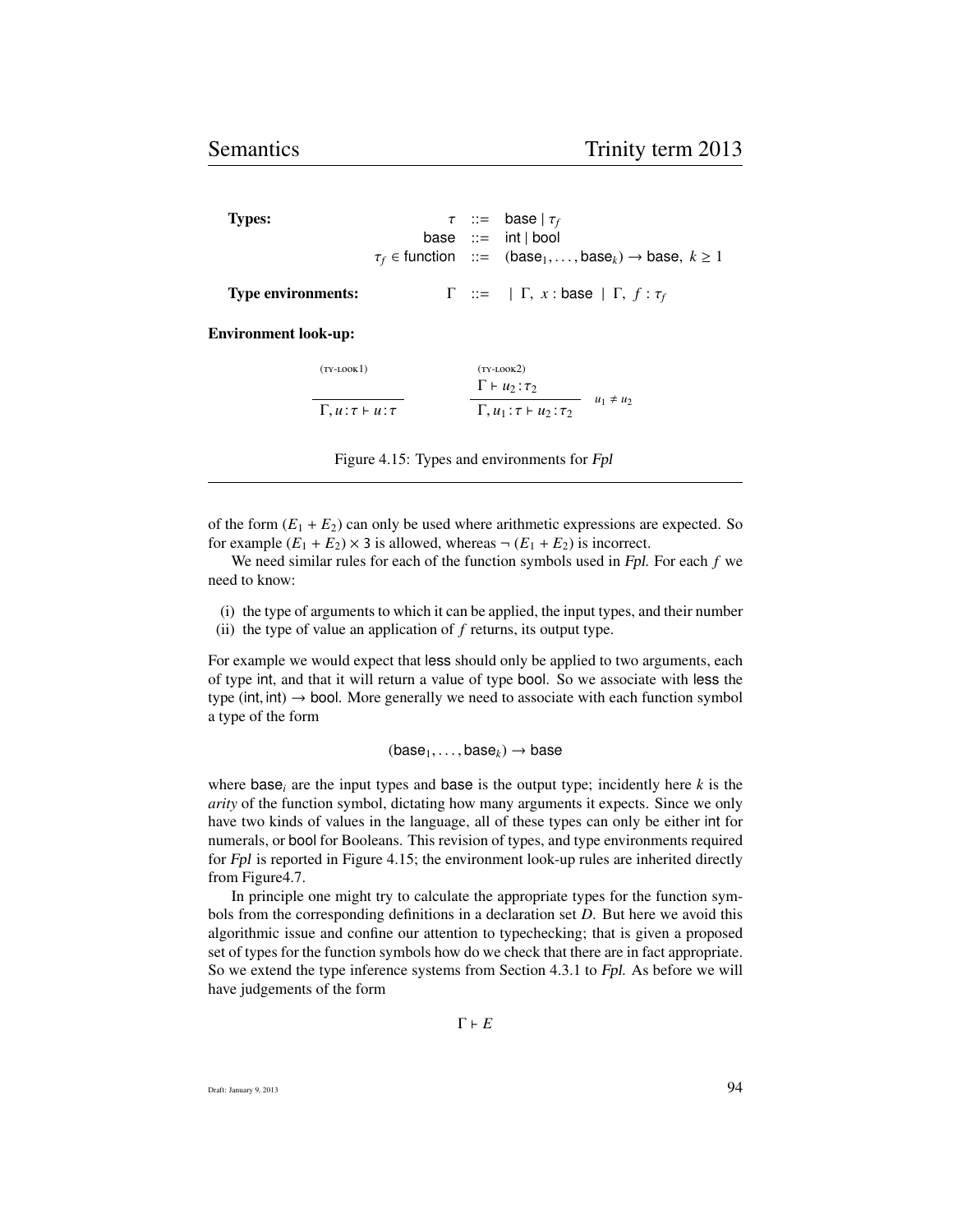| $(TY-APP)$                                                   |                                                              |
|--------------------------------------------------------------|--------------------------------------------------------------|
| $\Gamma \vdash P_1 : \tau_1$                                 |                                                              |
| .                                                            | $(TY-DEC)$                                                   |
| $\Gamma \vdash P_k : \tau_k$                                 | $x_1 : \tau_1, \ldots, x_k : \tau_k \vdash F : \tau$         |
| $\Gamma \vdash f : (\tau_1, \ldots \tau_k) \rightarrow \tau$ | $\Gamma \vdash f : (\tau_1, \ldots \tau_k) \rightarrow \tau$ |
| $\Gamma \vdash f(P_1, \ldots, P_k) : \tau$                   | $\Gamma \vdash f(x_1, \ldots, x_k) \Leftarrow F$             |
|                                                              |                                                              |

|                                                                  | $\Gamma_{\rm ex}$ $\vdash$ ms : (int, int) $\rightarrow$ int | $(TY-LP)$  | $(TY-LP)$<br>$\Gamma_{\rm ex}$ + rem : (int, int) $\rightarrow$<br>int |  |  |
|------------------------------------------------------------------|--------------------------------------------------------------|------------|------------------------------------------------------------------------|--|--|
|                                                                  | $\Gamma_{\rm ex}$ + 3 : int                                  |            | $\Gamma_{\rm ex}$ + 7 : int                                            |  |  |
| $\cdots$                                                         | $\Gamma_{\rm ex}$ + 2 : int<br>$(TY-LP)$                     | $(TY-APP)$ | $\Gamma_{\rm ex}$ + 4 : int<br>$(TY-APP)$                              |  |  |
| $\Gamma_{\rm ex}$ + less : (int, int) $\rightarrow$ bool         | $\Gamma_{\rm ex}$ + ms(3, 2) : int                           |            | $\Gamma_{\rm ex}$ + rem(7, 4) : int                                    |  |  |
| (TY-APP)<br>$\Gamma_{\rm ex}$ + less(ms(3, 2), rem(7, 4)) : bool |                                                              |            |                                                                        |  |  |



where  $E$  is an expression in Fpl and  $\Gamma$  is an environment which contains type associations for function names, in addition to those for variables, as in Section 4.3.1. The rules for forming type environments, and how to look-up type associations, are given in Figure 4.15; these are a very minor extension of the the corresponding rules for  $Exp_B$ , in Figure 4.7. Note that in Figure 4.15 *u* is a meta-variable which now ranges over both variables *x* and function symbols *f* .

The type inference system for Fpl uses all of the rules for  $Exp_B$  in Figure 4.8; we only need an extra rule for typing the use of function symbols. The rule (TY-APP) in Figure 4.16 says that in order to assign a type to a function application

$$
\Gamma \vdash f(P_1, \ldots, P_k) : \tau
$$

it is necessary to

- (i) assign a type to the functions symbol,  $\Gamma \vdash f : (\tau_1, \ldots \tau_k) \rightarrow \tau$
- (ii) and assign to each of the arguments to the function the appropriate type,  $\Gamma \vdash P_i$ :
	- τ*i* .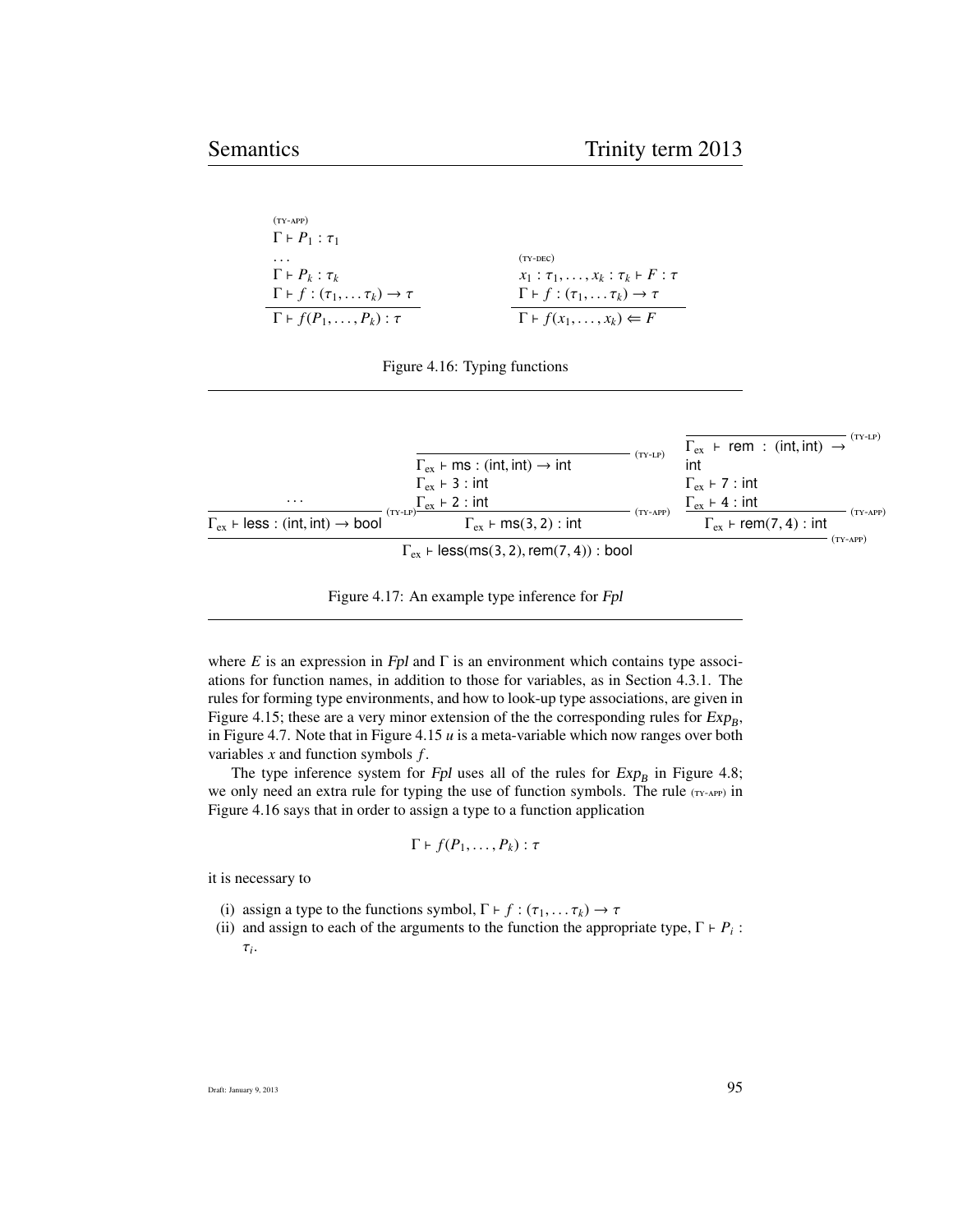**Example** Suppose  $\Gamma_{\text{ex}}$  contains the following type associations:

```
even : int \rightarrow int
 odd : int \rightarrow intminus : (int, int) \rightarrow int
less: (int, int) \rightarrow boolrem : (int, int) \rightarrow int
```
Then we can use the inference rules to derive the judgement

 $\Gamma_{\rm ex}$   $\vdash$  less(minus(3, 2), rem(10, 4)) : bool

The structure of the derivation is given in Figure 4.17, where again we abbreviate minus(-, -) with ms(-, -): We also use  $(\text{r}x\text{-}1P)$  to refer to the repeated use of the lookup rules  $(TY-LOOK1)$  and  $(TY-LOOK2)$  in order to scan the type environment from right to left to search for an entry, as in Section 4.3.1. We have also omitted explicit references to applications of the simple rule  $(TY-TNT)$ .

However the single rule  $(r_{Y-APP})$  is not sufficient. We also have to ensure that when a call is actually made to a function the subsequent behaviour is in accord with its declared type. For example when we call the function less on the arguments minus(3, <sup>2</sup>) and rem(7, <sup>4</sup>) we have to ensure that the body of the function treats the arguments as integers, and returns a Boolean value in the former case and a numeral in the latter. In other words we have to also typecheck the function definitions.

The rule  $(TY-PBC)$  in Figure 4.16 says that in order to typecheck a declaration

$$
\Gamma \vdash f(x_1, \ldots, x_k) \Leftarrow F
$$

it is necessary to:

- (i) have a type association for the function symbol,  $\Gamma \vdash f : (\tau_1, \ldots, \tau_k) \rightarrow \tau$
- (ii) ensure that the type of body of the function  $F$  accords with this type. This means that, assuming the formal parameters  $x_i$  have the appropriate type  $\tau_i$ , the body *F* can be assigned the correct output type, namely  $\tau$ can be assigned the correct output type, namely  $\tau$ .

For example consider the declaration of the function less in the declaration set  $D_{ex}$ :

 $\text{less}(x, y) \leftarrow \text{if } x = 0 \text{ then } \text{it else if } y = 0 \text{ then } \text{if } \text{else}$ 

 $less(minus(x, 1), minus(y, 1))$ 

This declaration is well-typed relative to the environment  $\Gamma_{ex}$ , as the outline derivation of the judgement

$$
\Gamma_{\text{ex}} \vdash \text{less}(x, y) \Leftarrow F
$$

in Figure 4.18 demonstrates. *F* is used as an abbreviation for the body of less, which in turn uses *G* as a further abbreviation for the inner if then else construct; we also use the standard abbreviation  $ms(-, -)$  for minus(-, -).

It is appropriate, when working with expressions using function symbols which are defined in a declaration set *D*, to build in to the typechecking inference a check that all of the function declarations are well-typed. So let us introduce some notation for this.

Draft: January 9, 2013  $96$